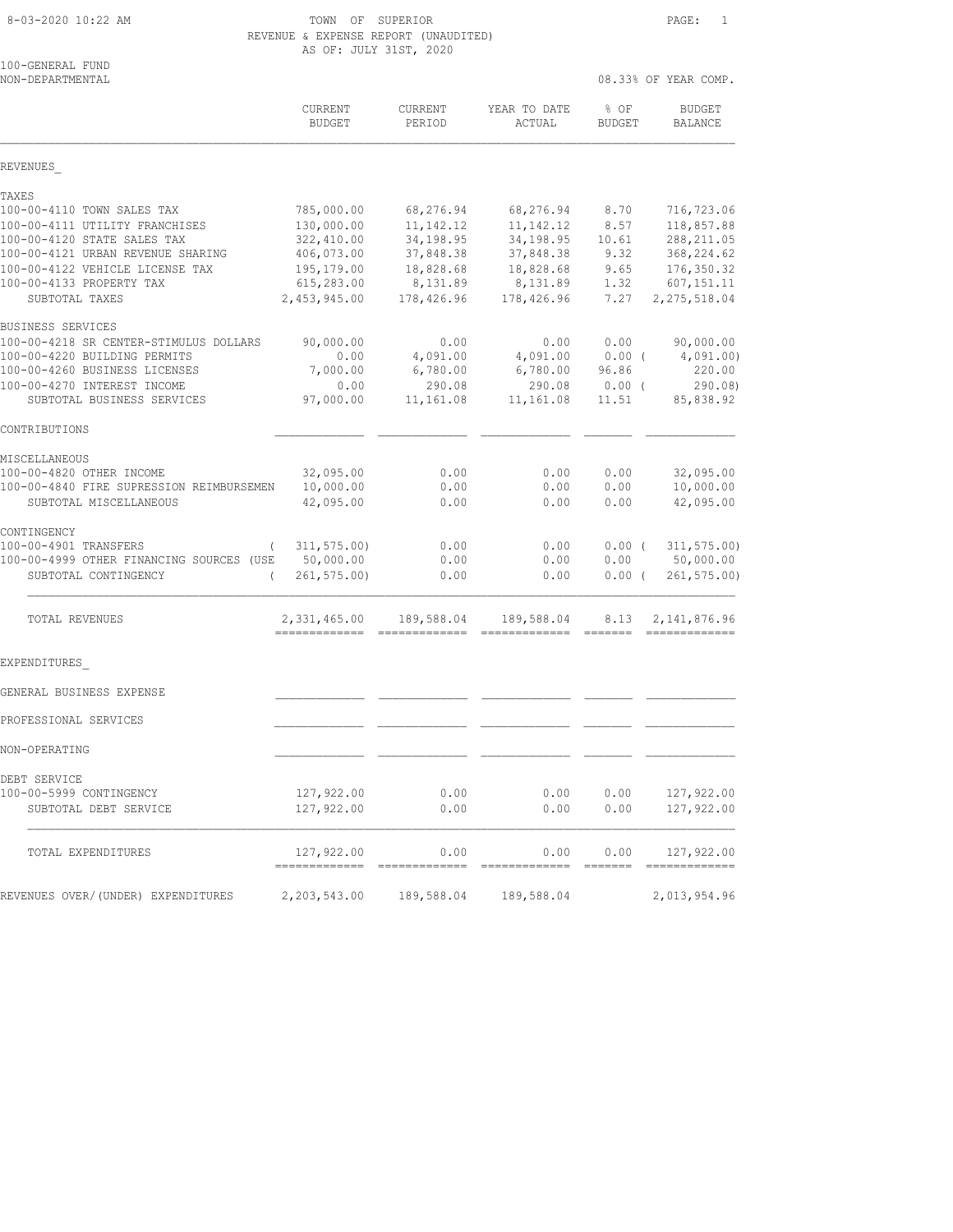| 8-03-2020 10:22 AM |  |  |
|--------------------|--|--|
|--------------------|--|--|

TOWN OF SUPERIOR **Example 2** 2 REVENUE & EXPENSE REPORT (UNAUDITED) AS OF: JULY 31ST, 2020

08.33% OF YEAR COM

| MAYOR AND COUNCIL                              |                                 |                          |                        |                | U8.33% OF YEAR COMP.     |
|------------------------------------------------|---------------------------------|--------------------------|------------------------|----------------|--------------------------|
|                                                | <b>CURRENT</b><br><b>BUDGET</b> | <b>CURRENT</b><br>PERIOD | YEAR TO DATE<br>ACTUAL | % OF<br>BUDGET | BUDGET<br><b>BALANCE</b> |
| EXPENDITURES                                   |                                 |                          |                        |                |                          |
| PERSONEL                                       |                                 |                          |                        |                |                          |
| SUPPLIES                                       |                                 |                          |                        |                |                          |
| 100-01-5299 OPERATING SUPPLIES                 | 0.00                            | 1,500.00                 | $1,500.00$ 0.00 (      |                | 1,500.00)                |
| SUBTOTAL SUPPLIES                              | 0.00                            | 1,500.00                 | 1,500.00 0.00 (        |                | 1,500.00)                |
| UTILITIES                                      |                                 |                          |                        |                |                          |
| 100-01-5350 TELEPHONE                          | 4,500.00                        | 299.58                   |                        | 299.58 6.66    | 4,200.42                 |
| SUBTOTAL UTILITIES                             | 4,500.00                        | 299.58                   | 299.58                 | 6.66           | 4,200.42                 |
| GENERAL BUSINESS EXPENSE                       |                                 |                          |                        |                |                          |
| 100-01-5420 DUES & SUBSCRIPTIONS               | 7,000.00                        | 5,123.00                 | 5,123.00               | 73.19          | 1,877.00                 |
| 100-01-5425 CONFERENCES & TRAINING             | 2,000.00                        | 0.00                     | 0.00                   | 0.00           | 2,000.00                 |
| 100-01-5470 TRAVEL                             | 8,000.00                        | 0.00                     | 0.00                   | 0.00           | 8,000.00                 |
| SUBTOTAL GENERAL BUSINESS EXPENSE              | 17,000.00                       | 5,123.00                 | 5,123.00               | 30.14          | 11,877.00                |
| PROFESSIONAL SERVICES                          |                                 |                          |                        |                |                          |
| TOTAL EXPENDITURES                             | 21,500.00                       | 6,922.58                 | 6,922.58               | 32.20          | 14,577.42                |
| REVENUES OVER/(UNDER) EXPENDITURES<br>$\left($ | 21,500.00)(                     | $6,922.58$ ) (           | 6, 922.58              | $\left($       | 14, 577.42)              |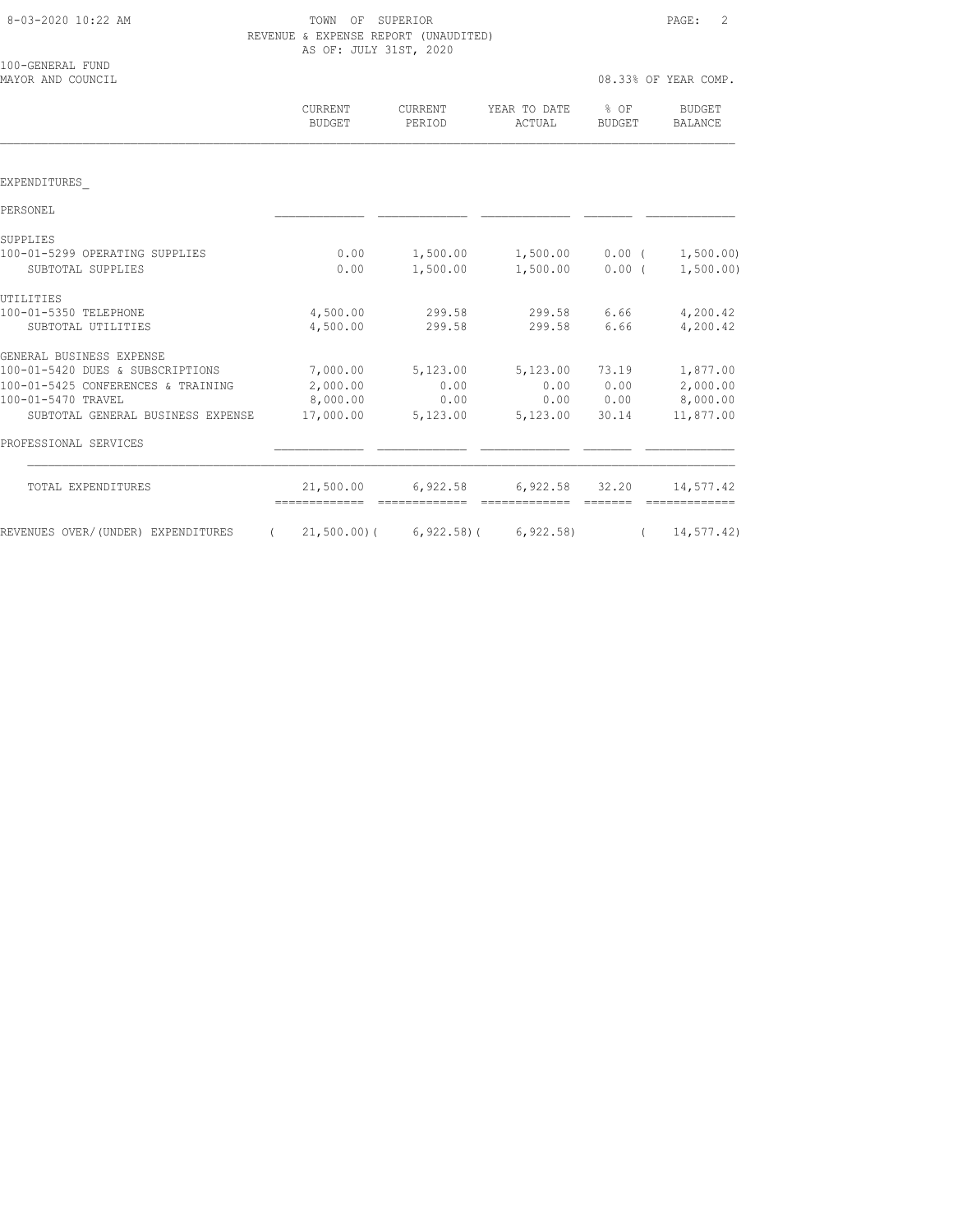| 8-03-2020 10:22 AM |
|--------------------|
|--------------------|

TOWN OF SUPERIOR **Example 20:22 AM TOWN OF SUPERIOR**  $\qquad 3$  REVENUE & EXPENSE REPORT (UNAUDITED) AS OF: JULY 31ST, 2020

| TOWN MANAGER                         |                                           |                                 |                                                                                                                                                                                                                                                                                                                                                                                                                                                                                            | 08.33% OF YEAR COMP.  |                                                                                                                                                                                                                                                                                                                                                                                                                                                                                                      |
|--------------------------------------|-------------------------------------------|---------------------------------|--------------------------------------------------------------------------------------------------------------------------------------------------------------------------------------------------------------------------------------------------------------------------------------------------------------------------------------------------------------------------------------------------------------------------------------------------------------------------------------------|-----------------------|------------------------------------------------------------------------------------------------------------------------------------------------------------------------------------------------------------------------------------------------------------------------------------------------------------------------------------------------------------------------------------------------------------------------------------------------------------------------------------------------------|
|                                      | CURRENT<br><b>BUDGET</b>                  | <b>CURRENT</b><br>PERIOD        | YEAR TO DATE<br>ACTUAL                                                                                                                                                                                                                                                                                                                                                                                                                                                                     | % OF<br><b>BUDGET</b> | <b>BUDGET</b><br><b>BALANCE</b>                                                                                                                                                                                                                                                                                                                                                                                                                                                                      |
|                                      |                                           |                                 |                                                                                                                                                                                                                                                                                                                                                                                                                                                                                            |                       |                                                                                                                                                                                                                                                                                                                                                                                                                                                                                                      |
| EXPENDITURES                         |                                           |                                 |                                                                                                                                                                                                                                                                                                                                                                                                                                                                                            |                       |                                                                                                                                                                                                                                                                                                                                                                                                                                                                                                      |
| PERSONEL                             |                                           |                                 |                                                                                                                                                                                                                                                                                                                                                                                                                                                                                            |                       |                                                                                                                                                                                                                                                                                                                                                                                                                                                                                                      |
| 100-02-5100 SALARIES                 | 71,482.00                                 | 0.00                            | 0.00                                                                                                                                                                                                                                                                                                                                                                                                                                                                                       | 0.00                  | 71,482.00                                                                                                                                                                                                                                                                                                                                                                                                                                                                                            |
| 100-02-5151 FICA                     | 4,432.00                                  | 0.00                            | 0.00                                                                                                                                                                                                                                                                                                                                                                                                                                                                                       | 0.00                  | 4,432.00                                                                                                                                                                                                                                                                                                                                                                                                                                                                                             |
| 100-02-5152 MEDICARE                 | 1,036.00                                  | 0.00                            | 0.00                                                                                                                                                                                                                                                                                                                                                                                                                                                                                       | 0.00                  | 1,036.00                                                                                                                                                                                                                                                                                                                                                                                                                                                                                             |
| 100-02-5153 STATE UNEMPLOYMENT       | 49.00                                     | 0.00                            | 0.00                                                                                                                                                                                                                                                                                                                                                                                                                                                                                       | 0.00                  | 49.00                                                                                                                                                                                                                                                                                                                                                                                                                                                                                                |
| 100-02-5154 WORKERS COMP INSURANCE   | 205.00                                    | 0.00                            | 0.00                                                                                                                                                                                                                                                                                                                                                                                                                                                                                       | 0.00                  | 205.00                                                                                                                                                                                                                                                                                                                                                                                                                                                                                               |
| 100-02-5161 ARIZONA STATE RETIREMENT | 8,535.00                                  | 0.00                            | 0.00                                                                                                                                                                                                                                                                                                                                                                                                                                                                                       | 0.00                  | 8,535.00                                                                                                                                                                                                                                                                                                                                                                                                                                                                                             |
| 100-02-5162 LIFE INSURANCE           | 64.00                                     | 13.40                           | 13.40                                                                                                                                                                                                                                                                                                                                                                                                                                                                                      | 20.94                 | 50.60                                                                                                                                                                                                                                                                                                                                                                                                                                                                                                |
| 100-02-5163 HEALTH INSURANCE         | 14,867.00                                 | 2,696.20                        | 2,696.20                                                                                                                                                                                                                                                                                                                                                                                                                                                                                   | 18.14                 | 12,170.80                                                                                                                                                                                                                                                                                                                                                                                                                                                                                            |
| 100-02-5164 DENTAL INSURANCE         | 296.00                                    | 29.96                           | 29.96                                                                                                                                                                                                                                                                                                                                                                                                                                                                                      | 10.12                 | 266.04                                                                                                                                                                                                                                                                                                                                                                                                                                                                                               |
| SUBTOTAL PERSONEL                    | 100,966.00                                | 2,739.56                        | 2,739.56                                                                                                                                                                                                                                                                                                                                                                                                                                                                                   | 2.71                  | 98,226.44                                                                                                                                                                                                                                                                                                                                                                                                                                                                                            |
| SUPPLIES                             |                                           |                                 |                                                                                                                                                                                                                                                                                                                                                                                                                                                                                            |                       |                                                                                                                                                                                                                                                                                                                                                                                                                                                                                                      |
| UTILITIES                            |                                           |                                 |                                                                                                                                                                                                                                                                                                                                                                                                                                                                                            |                       |                                                                                                                                                                                                                                                                                                                                                                                                                                                                                                      |
| 100-02-5350 TELEPHONE                | 0.00                                      | 66.55                           | 66.55                                                                                                                                                                                                                                                                                                                                                                                                                                                                                      | 0.00(                 | 66.55)                                                                                                                                                                                                                                                                                                                                                                                                                                                                                               |
| SUBTOTAL UTILITIES                   | 0.00                                      | 66.55                           | 66.55                                                                                                                                                                                                                                                                                                                                                                                                                                                                                      | 0.00(                 | 66.55)                                                                                                                                                                                                                                                                                                                                                                                                                                                                                               |
| GENERAL BUSINESS EXPENSE             |                                           |                                 |                                                                                                                                                                                                                                                                                                                                                                                                                                                                                            |                       |                                                                                                                                                                                                                                                                                                                                                                                                                                                                                                      |
| 100-02-5425 CONFERENCE & TRAINING    | 4,000.00                                  | 0.00                            | 0.00                                                                                                                                                                                                                                                                                                                                                                                                                                                                                       | 0.00                  | 4,000.00                                                                                                                                                                                                                                                                                                                                                                                                                                                                                             |
| 100-02-5470 TRAVEL                   | 1,000.00                                  | 0.00                            | 0.00                                                                                                                                                                                                                                                                                                                                                                                                                                                                                       | 0.00                  | 1,000.00                                                                                                                                                                                                                                                                                                                                                                                                                                                                                             |
| SUBTOTAL GENERAL BUSINESS EXPENSE    | 5,000.00                                  | 0.00                            | 0.00                                                                                                                                                                                                                                                                                                                                                                                                                                                                                       | 0.00                  | 5,000.00                                                                                                                                                                                                                                                                                                                                                                                                                                                                                             |
| REPAIR/MAINTENANCE                   |                                           |                                 |                                                                                                                                                                                                                                                                                                                                                                                                                                                                                            |                       |                                                                                                                                                                                                                                                                                                                                                                                                                                                                                                      |
| DEBT SERVICE                         |                                           |                                 |                                                                                                                                                                                                                                                                                                                                                                                                                                                                                            |                       |                                                                                                                                                                                                                                                                                                                                                                                                                                                                                                      |
| 100-02-5999 CONTINGENCY FUND         | 0.00                                      | 3,116.59                        | 3,116.59                                                                                                                                                                                                                                                                                                                                                                                                                                                                                   | 0.00(                 | 3, 116.59                                                                                                                                                                                                                                                                                                                                                                                                                                                                                            |
| SUBTOTAL DEBT SERVICE                | 0.00                                      | 3,116.59                        | 3,116.59                                                                                                                                                                                                                                                                                                                                                                                                                                                                                   | 0.00(                 | 3, 116.59                                                                                                                                                                                                                                                                                                                                                                                                                                                                                            |
| TOTAL EXPENDITURES                   | 105,966.00<br>------------- ------------- | 5,922.70                        | 5,922.70<br>$\begin{array}{cccccccccc} \multicolumn{2}{c}{{\color{red}c}} & \multicolumn{2}{c}{{\color{red}c}} & \multicolumn{2}{c}{{\color{red}c}} & \multicolumn{2}{c}{{\color{red}c}} & \multicolumn{2}{c}{{\color{red}c}} & \multicolumn{2}{c}{{\color{red}c}} & \multicolumn{2}{c}{{\color{red}c}} & \multicolumn{2}{c}{{\color{red}c}} & \multicolumn{2}{c}{{\color{red}c}} & \multicolumn{2}{c}{{\color{red}c}} & \multicolumn{2}{c}{{\color{red}c}} & \multicolumn{2}{c}{{\color{$ | 5.59                  | 100,043.30<br>$\begin{array}{cccccccccc} \multicolumn{2}{c}{} & \multicolumn{2}{c}{} & \multicolumn{2}{c}{} & \multicolumn{2}{c}{} & \multicolumn{2}{c}{} & \multicolumn{2}{c}{} & \multicolumn{2}{c}{} & \multicolumn{2}{c}{} & \multicolumn{2}{c}{} & \multicolumn{2}{c}{} & \multicolumn{2}{c}{} & \multicolumn{2}{c}{} & \multicolumn{2}{c}{} & \multicolumn{2}{c}{} & \multicolumn{2}{c}{} & \multicolumn{2}{c}{} & \multicolumn{2}{c}{} & \multicolumn{2}{c}{} & \multicolumn{2}{c}{} & \mult$ |
| REVENUES OVER/(UNDER) EXPENDITURES   | $\sqrt{2}$                                | $105, 966.00$ ( $5, 922.70$ ) ( | 5,922.70                                                                                                                                                                                                                                                                                                                                                                                                                                                                                   | $\sqrt{2}$            | 100,043.30                                                                                                                                                                                                                                                                                                                                                                                                                                                                                           |
|                                      |                                           |                                 |                                                                                                                                                                                                                                                                                                                                                                                                                                                                                            |                       |                                                                                                                                                                                                                                                                                                                                                                                                                                                                                                      |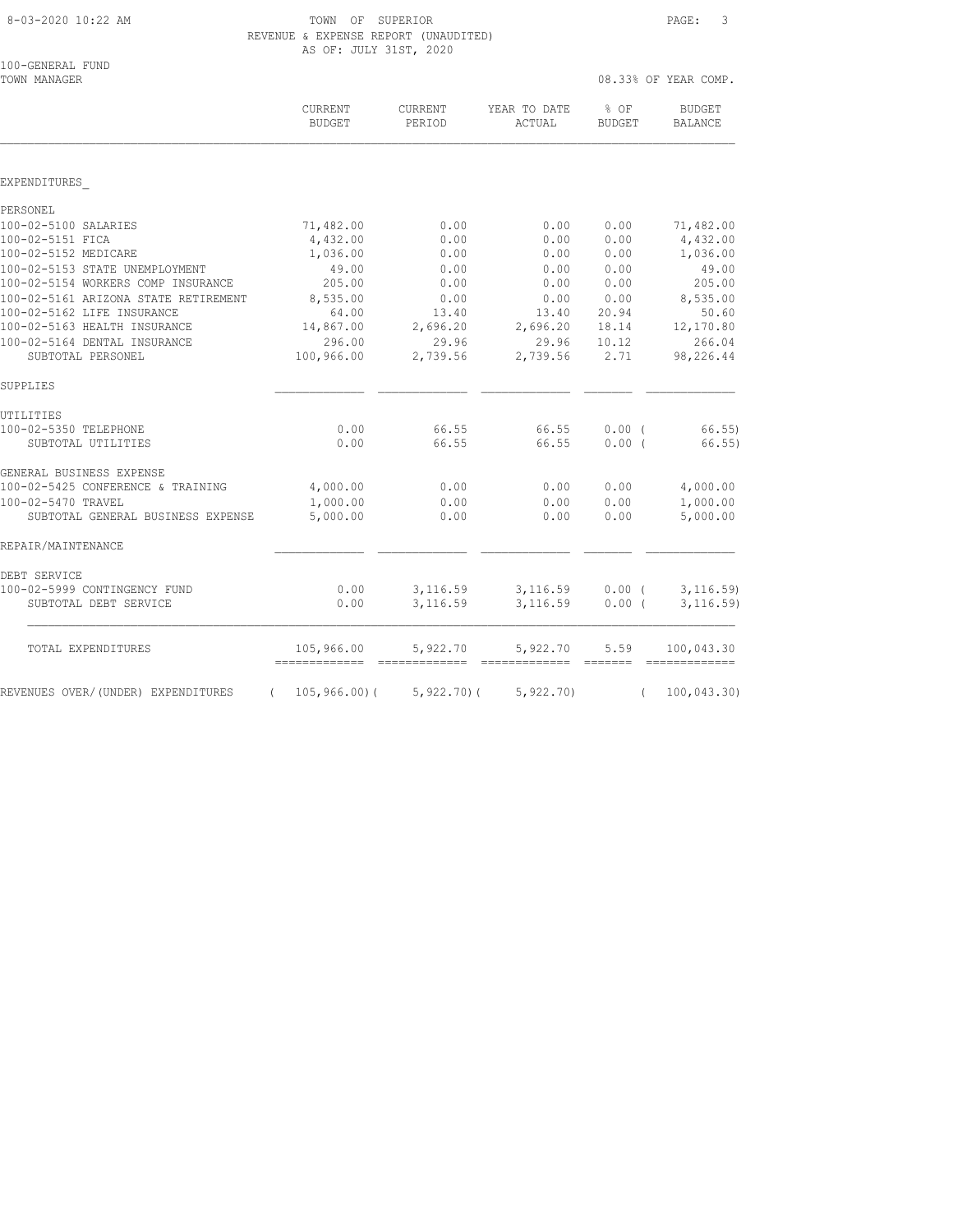| 8-03-2020 10:22 AM                 | TOWN<br>OF<br>AS OF: JULY 31ST, 2020 | SUPERIOR<br>REVENUE & EXPENSE REPORT (UNAUDITED) |                        |                  | PAGE:<br>4           |
|------------------------------------|--------------------------------------|--------------------------------------------------|------------------------|------------------|----------------------|
| 100-GENERAL FUND<br>TOWN ATTORNEY  |                                      |                                                  |                        |                  | 08.33% OF YEAR COMP. |
|                                    | CURRENT<br><b>BUDGET</b>             | CURRENT<br>PERIOD                                | YEAR TO DATE<br>ACTUAL | $8$ OF<br>BUDGET | BUDGET<br>BALANCE    |
|                                    |                                      |                                                  |                        |                  |                      |
| EXPENDITURES                       |                                      |                                                  |                        |                  |                      |
| PERSONEL                           |                                      |                                                  |                        |                  |                      |
| SUPPLIES                           |                                      |                                                  |                        |                  |                      |
| PROFESSIONAL SERVICES              |                                      |                                                  |                        |                  |                      |
| 100-03-5540 LEGAL SERVICES         | 63,000.00                            | 0.00                                             |                        | 0.00 0.00        | 63,000.00            |
| SUBTOTAL PROFESSIONAL SERVICES     | 63,000.00                            | 0.00                                             | 0.00                   | 0.00             | 63,000.00            |
| TOTAL EXPENDITURES                 | 63,000.00<br>__________              | 0.00                                             | 0.00                   | 0.00             | 63,000.00            |
| REVENUES OVER/(UNDER) EXPENDITURES | 63,000.00)                           | 0.00                                             | 0.00                   |                  | 63,000.00)           |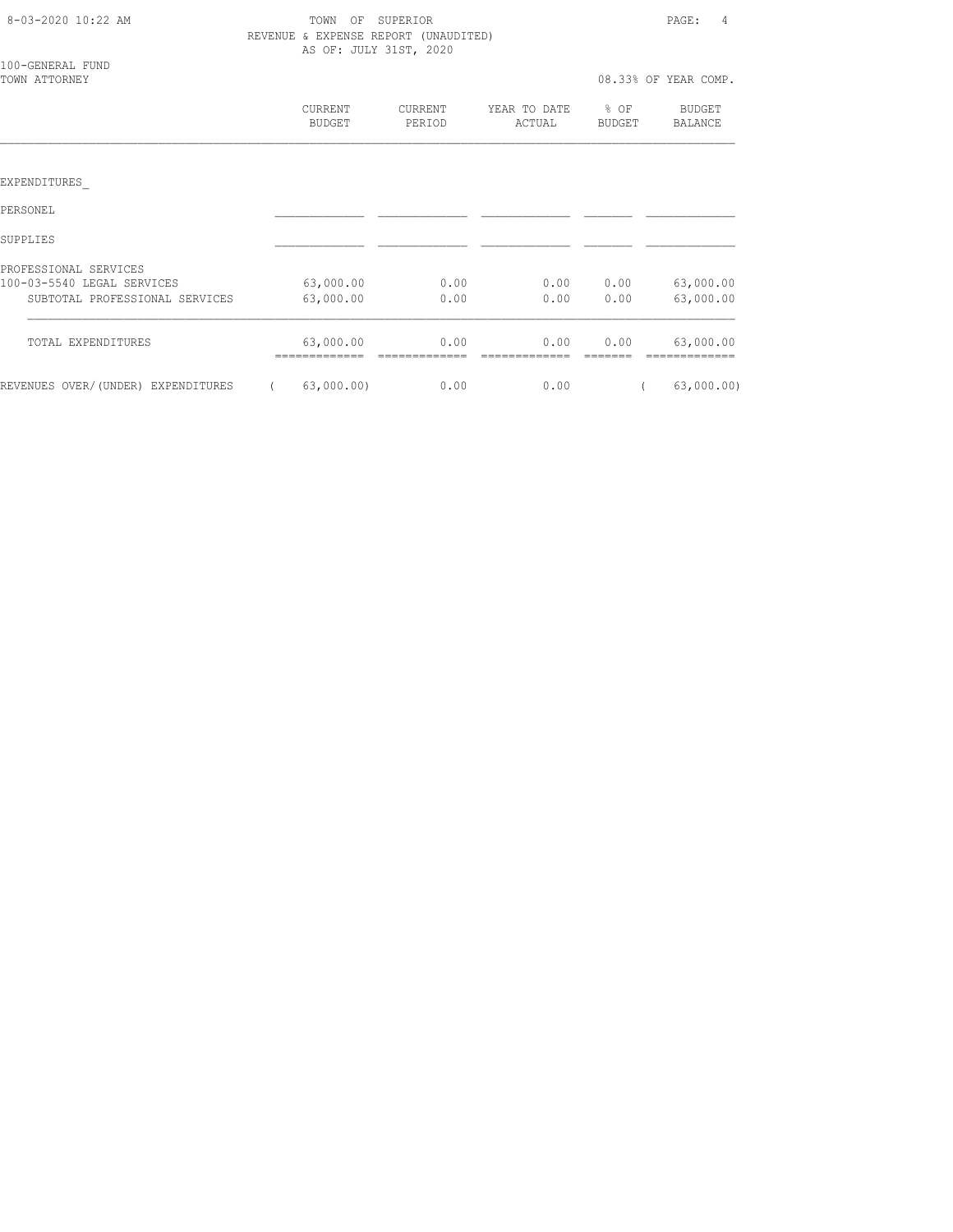8-03-2020 10:22 AM TOWN OF SUPERIOR PAGE: 5 REVENUE & EXPENSE REPORT (UNAUDITED) AS OF: JULY 31ST, 2020

|  |  |                        | & EXPENSE REPORT (UNAUDITED) |
|--|--|------------------------|------------------------------|
|  |  | AS OF: JULY 31ST, 2020 |                              |

| MAGISTRATE                                                          |                             |                          |                                                                                                                                                                                                                                                                                                                                                                                                                                                                                                     | 08.33% OF YEAR COMP.                                                                                                                                                                                                                                                                                                                                                                                                                                                                           |                                 |
|---------------------------------------------------------------------|-----------------------------|--------------------------|-----------------------------------------------------------------------------------------------------------------------------------------------------------------------------------------------------------------------------------------------------------------------------------------------------------------------------------------------------------------------------------------------------------------------------------------------------------------------------------------------------|------------------------------------------------------------------------------------------------------------------------------------------------------------------------------------------------------------------------------------------------------------------------------------------------------------------------------------------------------------------------------------------------------------------------------------------------------------------------------------------------|---------------------------------|
|                                                                     | CURRENT<br><b>BUDGET</b>    | CURRENT<br>PERIOD        | YEAR TO DATE<br>ACTUAL                                                                                                                                                                                                                                                                                                                                                                                                                                                                              | % OF<br><b>BUDGET</b>                                                                                                                                                                                                                                                                                                                                                                                                                                                                          | <b>BUDGET</b><br><b>BALANCE</b> |
| REVENUES                                                            |                             |                          |                                                                                                                                                                                                                                                                                                                                                                                                                                                                                                     |                                                                                                                                                                                                                                                                                                                                                                                                                                                                                                |                                 |
| BUSINESS SERVICES                                                   |                             |                          |                                                                                                                                                                                                                                                                                                                                                                                                                                                                                                     |                                                                                                                                                                                                                                                                                                                                                                                                                                                                                                |                                 |
| 100-04-4250 FINES                                                   | 0.00                        | 17.17                    | 17.17                                                                                                                                                                                                                                                                                                                                                                                                                                                                                               | $0.00$ (                                                                                                                                                                                                                                                                                                                                                                                                                                                                                       | 17.17)                          |
| SUBTOTAL BUSINESS SERVICES                                          | 0.00                        | 17.17                    | 17.17                                                                                                                                                                                                                                                                                                                                                                                                                                                                                               | 0.00(                                                                                                                                                                                                                                                                                                                                                                                                                                                                                          | 17.17)                          |
| TOTAL REVENUES                                                      | 0.00<br>=============       | 17.17<br>============    | 17.17<br>-----------                                                                                                                                                                                                                                                                                                                                                                                                                                                                                | 0.00(<br>=======                                                                                                                                                                                                                                                                                                                                                                                                                                                                               | 17.17)<br>-------------         |
| EXPENDITURES                                                        |                             |                          |                                                                                                                                                                                                                                                                                                                                                                                                                                                                                                     |                                                                                                                                                                                                                                                                                                                                                                                                                                                                                                |                                 |
| PERSONEL                                                            |                             |                          |                                                                                                                                                                                                                                                                                                                                                                                                                                                                                                     |                                                                                                                                                                                                                                                                                                                                                                                                                                                                                                |                                 |
| 100-04-5100 SALARIES                                                | 13,670.00                   | 0.00                     | 0.00                                                                                                                                                                                                                                                                                                                                                                                                                                                                                                | 0.00                                                                                                                                                                                                                                                                                                                                                                                                                                                                                           | 13,670.00                       |
| 100-04-5151 FICA                                                    | 848.00                      | 0.00                     | 0.00                                                                                                                                                                                                                                                                                                                                                                                                                                                                                                | 0.00                                                                                                                                                                                                                                                                                                                                                                                                                                                                                           | 848.00                          |
| 100-04-5152 MEDICARE                                                | 198.00                      | 0.00                     | 0.00                                                                                                                                                                                                                                                                                                                                                                                                                                                                                                | 0.00                                                                                                                                                                                                                                                                                                                                                                                                                                                                                           | 198.00                          |
| 100-04-5153 STATE UNEMPLOYMENT                                      | 183.00                      | 0.00                     | 0.00                                                                                                                                                                                                                                                                                                                                                                                                                                                                                                | 0.00                                                                                                                                                                                                                                                                                                                                                                                                                                                                                           | 183.00                          |
| 100-04-5154 WORKERS COMP INSURANCE                                  | 198.00                      | 144.00                   | 144.00                                                                                                                                                                                                                                                                                                                                                                                                                                                                                              | 72.73                                                                                                                                                                                                                                                                                                                                                                                                                                                                                          | 54.00                           |
| 100-04-5161 ARIZONA STATE RETIREMENT<br>SUBTOTAL PERSONEL           | 1,632.00<br>16,729.00       | 0.00<br>144.00           | 0.00<br>144.00                                                                                                                                                                                                                                                                                                                                                                                                                                                                                      | 0.00<br>0.86                                                                                                                                                                                                                                                                                                                                                                                                                                                                                   | 1,632.00<br>16,585.00           |
| SUPPLIES                                                            |                             |                          |                                                                                                                                                                                                                                                                                                                                                                                                                                                                                                     |                                                                                                                                                                                                                                                                                                                                                                                                                                                                                                |                                 |
| 100-04-5210 OFFICE SUPPLIES                                         | 886.00                      | 0.00                     | 0.00                                                                                                                                                                                                                                                                                                                                                                                                                                                                                                | 0.00                                                                                                                                                                                                                                                                                                                                                                                                                                                                                           | 886.00                          |
| 100-04-5299 OPERATING SUPPLIES                                      | 5,000.00                    | 0.00                     | 0.00                                                                                                                                                                                                                                                                                                                                                                                                                                                                                                | 0.00                                                                                                                                                                                                                                                                                                                                                                                                                                                                                           | 5,000.00                        |
| SUBTOTAL SUPPLIES                                                   | 5,886.00                    | 0.00                     | 0.00                                                                                                                                                                                                                                                                                                                                                                                                                                                                                                | 0.00                                                                                                                                                                                                                                                                                                                                                                                                                                                                                           | 5,886.00                        |
| GENERAL BUSINESS EXPENSE                                            |                             |                          |                                                                                                                                                                                                                                                                                                                                                                                                                                                                                                     |                                                                                                                                                                                                                                                                                                                                                                                                                                                                                                |                                 |
| 100-04-5471 AUDIT & ACCOUNTING<br>SUBTOTAL GENERAL BUSINESS EXPENSE | 1,500.00<br>1,500.00        | 0.00<br>0.00             | 0.00<br>0.00                                                                                                                                                                                                                                                                                                                                                                                                                                                                                        | 0.00<br>0.00                                                                                                                                                                                                                                                                                                                                                                                                                                                                                   | 1,500.00<br>1,500.00            |
| PROFESSIONAL SERVICES                                               |                             |                          |                                                                                                                                                                                                                                                                                                                                                                                                                                                                                                     |                                                                                                                                                                                                                                                                                                                                                                                                                                                                                                |                                 |
| CAPITAL OUTLAY                                                      |                             |                          |                                                                                                                                                                                                                                                                                                                                                                                                                                                                                                     |                                                                                                                                                                                                                                                                                                                                                                                                                                                                                                |                                 |
| 100-04-5720 OFFICE EQUIPMENT                                        | 1,000.00                    | 0.00                     | 0.00                                                                                                                                                                                                                                                                                                                                                                                                                                                                                                | 0.00                                                                                                                                                                                                                                                                                                                                                                                                                                                                                           | 1,000.00                        |
| SUBTOTAL CAPITAL OUTLAY                                             | 1,000.00                    | 0.00                     | 0.00                                                                                                                                                                                                                                                                                                                                                                                                                                                                                                | 0.00                                                                                                                                                                                                                                                                                                                                                                                                                                                                                           | 1,000.00                        |
| TOTAL EXPENDITURES                                                  | 25,115.00<br>-------------- | 144.00<br>-------------- | 144.00<br>$\begin{minipage}{0.99\linewidth} \begin{tabular}{l} \multicolumn{2}{l}{} & \multicolumn{2}{l}{} & \multicolumn{2}{l}{} \\ \multicolumn{2}{l}{} & \multicolumn{2}{l}{} & \multicolumn{2}{l}{} \\ \multicolumn{2}{l}{} & \multicolumn{2}{l}{} & \multicolumn{2}{l}{} \\ \multicolumn{2}{l}{} & \multicolumn{2}{l}{} & \multicolumn{2}{l}{} \\ \multicolumn{2}{l}{} & \multicolumn{2}{l}{} & \multicolumn{2}{l}{} \\ \multicolumn{2}{l}{} & \multicolumn{2}{l}{} & \multicolumn{2}{l}{} \\$ | 0.57<br>$\begin{array}{cccccccccc} \multicolumn{2}{c}{} & \multicolumn{2}{c}{} & \multicolumn{2}{c}{} & \multicolumn{2}{c}{} & \multicolumn{2}{c}{} & \multicolumn{2}{c}{} & \multicolumn{2}{c}{} & \multicolumn{2}{c}{} & \multicolumn{2}{c}{} & \multicolumn{2}{c}{} & \multicolumn{2}{c}{} & \multicolumn{2}{c}{} & \multicolumn{2}{c}{} & \multicolumn{2}{c}{} & \multicolumn{2}{c}{} & \multicolumn{2}{c}{} & \multicolumn{2}{c}{} & \multicolumn{2}{c}{} & \multicolumn{2}{c}{} & \mult$ | 24,971.00                       |
| REVENUES OVER/(UNDER) EXPENDITURES<br>$\left($                      | $25, 115.00$ (              | 126.83(                  | 126.83)                                                                                                                                                                                                                                                                                                                                                                                                                                                                                             |                                                                                                                                                                                                                                                                                                                                                                                                                                                                                                | 24,988.17)                      |
|                                                                     |                             |                          |                                                                                                                                                                                                                                                                                                                                                                                                                                                                                                     |                                                                                                                                                                                                                                                                                                                                                                                                                                                                                                |                                 |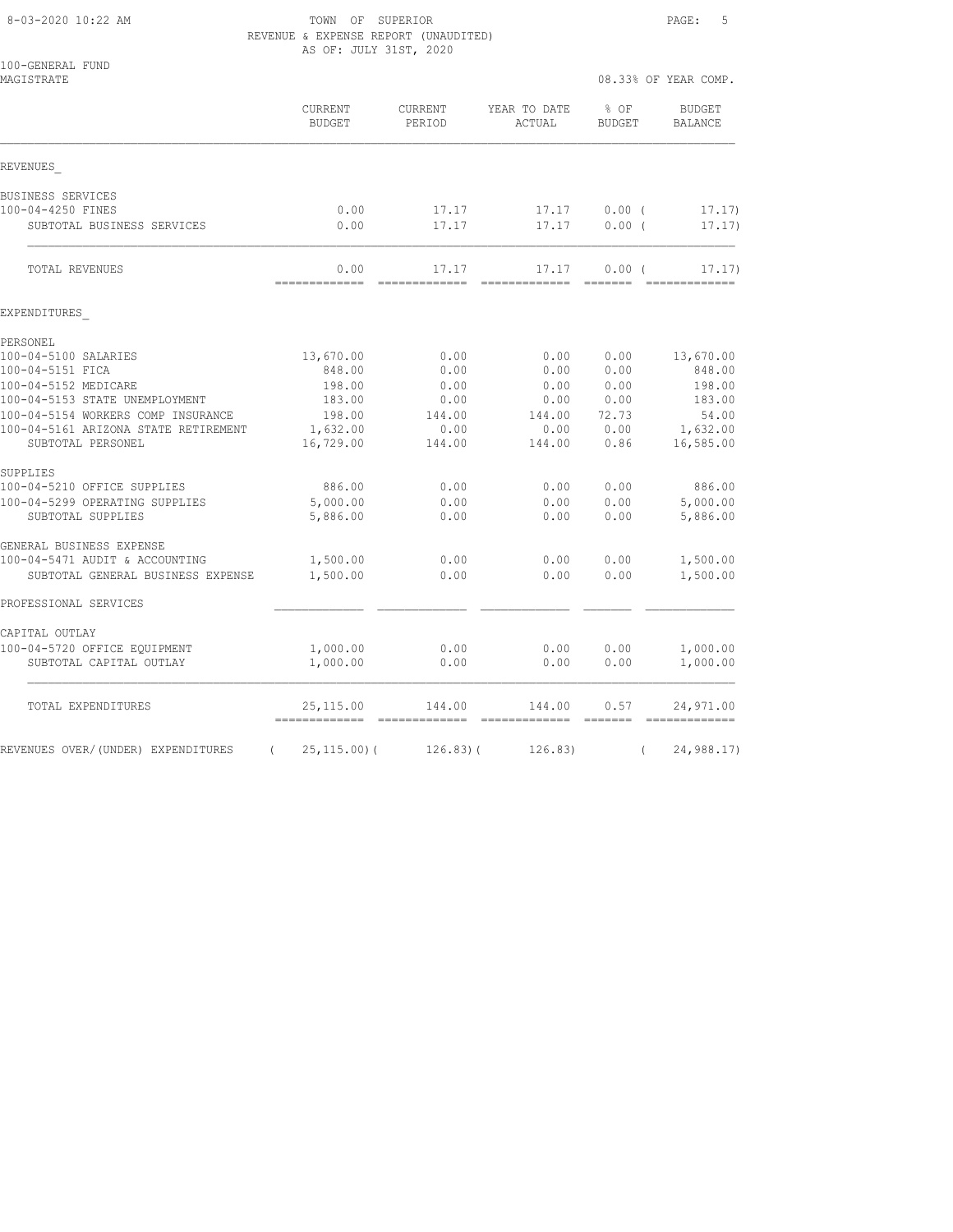8-03-2020 10:22 AM **TOWN OF SUPERIOR** PAGE: 6 REVENUE & EXPENSE REPORT (UNAUDITED)

|                                                                        | AS OF: JULY 31ST, 2020   |                    |                        |                       |                                 |
|------------------------------------------------------------------------|--------------------------|--------------------|------------------------|-----------------------|---------------------------------|
| 100-GENERAL FUND<br>ADMIN/TOWN CLERK                                   |                          |                    |                        |                       | 08.33% OF YEAR COMP.            |
|                                                                        | CURRENT<br><b>BUDGET</b> | CURRENT<br>PERIOD  | YEAR TO DATE<br>ACTUAL | % OF<br><b>BUDGET</b> | <b>BUDGET</b><br><b>BALANCE</b> |
| REVENUES                                                               |                          |                    |                        |                       |                                 |
| BUSINESS SERVICES                                                      |                          |                    |                        |                       |                                 |
| 100-05-4240 ADMIN FEES (FAX/COPY/NOTARY)<br>SUBTOTAL BUSINESS SERVICES | 0.00<br>0.00             | 27.00<br>27.00     | 27.00<br>27.00         | $0.00$ (<br>0.00(     | 27.00<br>27.00)                 |
| GRANTS                                                                 |                          |                    |                        |                       |                                 |
| 100-05-4601 CC CONVENIENCE FEE                                         | 0.00                     | 109.63             | 109.63                 | 0.00(                 | 109.63)                         |
| SUBTOTAL GRANTS                                                        | 0.00                     | 109.63             | 109.63                 | $0.00$ (              | 109.63)                         |
| TOTAL REVENUES                                                         | 0.00                     | 136.63             | 136.63                 | 0.00(                 | 136.63)                         |
| EXPENDITURES                                                           | ============             | =============      |                        |                       |                                 |
| PERSONEL                                                               |                          |                    |                        |                       |                                 |
| 100-05-5100 SALARIES                                                   | 101,255.00               | 0.00               | 0.00                   | 0.00                  | 101,255.00                      |
| 100-05-5151 FICA                                                       | 6,278.00                 | 0.00               | 0.00                   | 0.00                  | 6, 278.00                       |
| 100-05-5152 MEDICARE                                                   | 1,468.00                 | 0.00               | 0.00                   | 0.00                  | 1,468.00                        |
| 100-05-5153 STATE UNEMPLOYMENT                                         | 146.00                   | 0.00               | 0.00                   | 0.00                  | 146.00                          |
| 100-05-5154 WORKERS COMP INSURANCE                                     | 291.00                   | 102.00             | 102.00                 | 35.05                 | 189.00                          |
| 100-05-5161 ARIZONA STATE RETIREMENT                                   | 12,090.00                | 0.00               | 0.00                   | 0.00                  | 12,090.00                       |
| 100-05-5162 LIFE INSURANCE                                             | 193.00                   | 40.20              | 40.20                  | 20.83                 | 152.80                          |
| 100-05-5163 HEALTH INSURANCE                                           | 12,412.00                | 2,547.80           | 2,547.80               | 20.53                 | 9,864.20                        |
| 100-05-5164 DENTAL INSURANCE<br>SUBTOTAL PERSONEL                      | 887.00<br>135,020.00     | 156.28<br>2,846.28 | 156.28<br>2,846.28     | 17.62<br>2.11         | 730.72<br>132, 173. 72          |
|                                                                        |                          |                    |                        |                       |                                 |
| SUPPLIES<br>100-05-5210 OFFICE SUPPLIES                                | 10,000.00                | 1,234.37           | 1,234.37               | 12.34                 | 8,765.63                        |
| 100-05-5299 OPERATING SUPPLIES                                         | 5,000.00                 | 308.66             | 308.66                 | 6.17                  | 4,691.34                        |
| SUBTOTAL SUPPLIES                                                      | 15,000.00                | 1,543.03           | 1,543.03               | 10.29                 | 13,456.97                       |
| UTILITIES                                                              |                          |                    |                        |                       |                                 |
| 100-05-5310 ELECTRICITY                                                | 18,910.00                | 0.00               | 0.00                   | 0.00                  | 18,910.00                       |
| 100-05-5320 GAS                                                        | 1,200.00                 | 115.13             | 115.13                 | 9.59                  | 1,084.87                        |
| 100-05-5350 TELEPHONE                                                  | 4,000.00                 | 251.35             | 251.35                 | 6.28                  | 3,748.65                        |
| 100-05-5360 WATER                                                      | 2,300.00                 | 126.53             | 126.53                 | 5.50                  | 2, 173.47                       |
| 100-05-5380 SECURITY                                                   | 1,230.00                 | 0.00               | 0.00                   | 0.00                  | 1,230.00                        |
| SUBTOTAL UTILITIES                                                     | 27,640.00                | 493.01             | 493.01                 | 1.78                  | 27,146.99                       |
| GENERAL BUSINESS EXPENSE                                               |                          |                    |                        |                       |                                 |
| 100-05-5410 ADVERTISING                                                | 6,000.00                 | 157.24             | 157.24                 | 2.62                  | 5,842.76                        |
| 100-05-5420 DUES & SUBSCRIPTIONS                                       | 9,000.00                 | 1,075.14           | 1,075.14               | 11.95                 | 7,924.86                        |
| 100-05-5425 CONFERENCES & TRAINING                                     | $0.00$ (                 | $226.29$ (         | 226.29)                | 0.00                  | 226.29                          |
| 100-05-5430 PRINTING                                                   | 5,120.00                 | 100.16             | 100.16                 | 1.96                  | 5,019.84                        |

100-05-5440 ELECTIONS 5,000.00 864.79 864.79 17.30 4,135.21 100-05-5460 POSTAGE 6,000.00 208.78 208.78 3.48 5,791.22 100-05-5480 GENERAL INSURANCE 12,820.00 377.25 377.25 2.94 12,442.75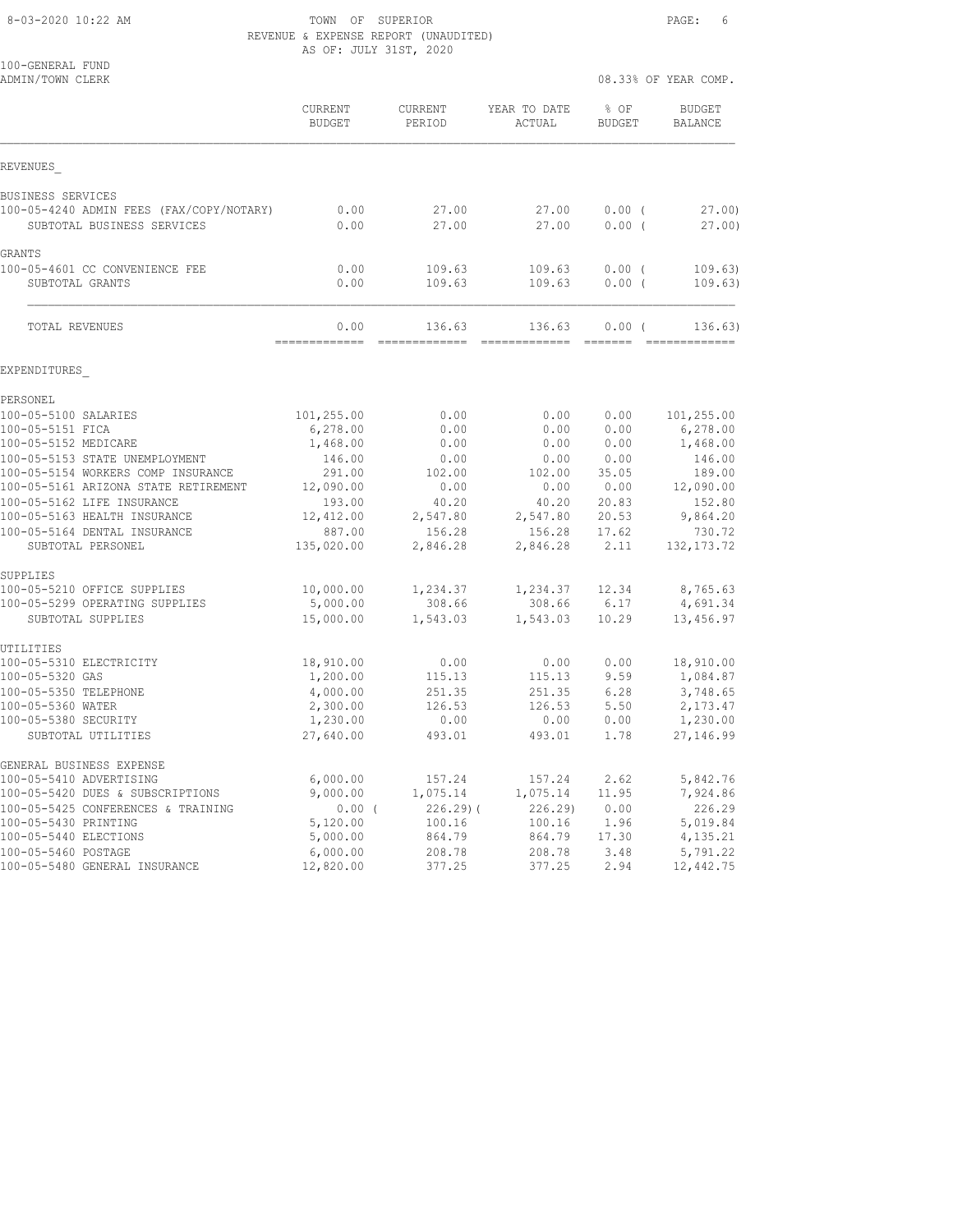8-03-2020 10:22 AM TOWN OF SUPERIOR PAGE: 7 REVENUE & EXPENSE REPORT (UNAUDITED) AS OF: JULY 31ST, 2020

| TAA GEMENUT LAMD<br>ADMIN/TOWN CLERK             |                                               |                   |                                                     | 08.33% OF YEAR COMP.    |                          |  |
|--------------------------------------------------|-----------------------------------------------|-------------------|-----------------------------------------------------|-------------------------|--------------------------|--|
|                                                  | CURRENT<br><b>BUDGET</b>                      | CURRENT<br>PERIOD | YEAR TO DATE<br>ACTUAL                              | $8$ OF<br><b>BUDGET</b> | BUDGET<br><b>BALANCE</b> |  |
| 100-05-5491 FINANCE/BANK FEES                    | 3,000.00                                      | 0.00              | 0.00                                                | 0.00                    | 3,000.00                 |  |
| SUBTOTAL GENERAL BUSINESS EXPENSE                | 46,940.00                                     | 2,557.07          | 2,557.07 5.45                                       |                         | 44,382.93                |  |
| PROFESSIONAL SERVICES                            |                                               |                   |                                                     |                         |                          |  |
| 100-05-5520 CONTRACT                             | 0.00                                          | 1,400.00          | 1,400.00                                            | $0.00$ (                | 1,400.00)                |  |
| 100-05-5550 OTHER PROFESSIONAL SERVICES          | 67,000.00                                     | 8,868.78          | 8,868.78                                            | 13.24                   | 58, 131.22               |  |
| 100-05-5590 AUDIT & ACCOUNTING                   | 1,545.00                                      | 0.00              | 0.00                                                | 0.00                    | 1,545.00                 |  |
| SUBTOTAL PROFESSIONAL SERVICES                   | 68,545.00                                     | 10,268.78         | 10,268.78                                           | 14.98                   | 58,276.22                |  |
| REPAIR/MAINTENANCE                               |                                               |                   |                                                     |                         |                          |  |
| 100-05-5640 AUTO & TRUCK REPAIRS                 | 1,000.00                                      | 231.27            |                                                     | 231.27 23.13            | 768.73                   |  |
| 100-05-5641 GAS & OIL                            | 500.00                                        | 19.70             | 19.70 3.94                                          |                         | 480.30                   |  |
| SUBTOTAL REPAIR/MAINTENANCE                      | 1,500.00                                      | 250.97            | 250.97                                              | 16.73                   | 1,249.03                 |  |
| CAPITAL OUTLAY                                   |                                               |                   |                                                     |                         |                          |  |
| 100-05-5710 BUILDING                             | 9,000.00                                      | 333.33            | 333.33 3.70                                         |                         | 8,666.67                 |  |
| 100-05-5720 OFFICE EQUIPMENT                     | 5,000.00                                      | 4,196.86          | 4,196.86                                            | 83.94                   | 803.14                   |  |
| 100-05-5780 COMPUTER/INCODE SOFTWARE             | 32,539.00                                     | 1,312.99          | 1,312.99                                            | 4.04                    | 31,226.01                |  |
| SUBTOTAL CAPITAL OUTLAY                          | 46,539.00                                     | 5,843.18          | 5,843.18                                            | 12.56                   | 40,695.82                |  |
| DEBT SERVICE                                     |                                               |                   |                                                     |                         |                          |  |
| 100-05-5900 DEBT SERVICE:<br>PRINCIPAL           | 0.00                                          | 210.97            | 210.97                                              | 0.00(                   | 210.97)                  |  |
| 100-05-5901 DEBT SERVCE INTEREST                 | 0.00                                          | 30.68             | 30.68                                               | 0.00(                   | 30.68                    |  |
| SUBTOTAL DEBT SERVICE                            | 0.00                                          | 241.65            | 241.65                                              | $0.00$ (                | 241.65)                  |  |
| TOTAL EXPENDITURES                               | 341,184.00<br>=============================== | 24,043.97         | 24,043.97<br>====================================== | 7.05                    | 317,140.03               |  |
| REVENUES OVER/(UNDER) EXPENDITURES<br>$\sqrt{2}$ |                                               |                   | $341, 184, 00$ ( $23, 907, 34$ ( $23, 907, 34$ )    | $\sqrt{2}$              | 317,276.66)              |  |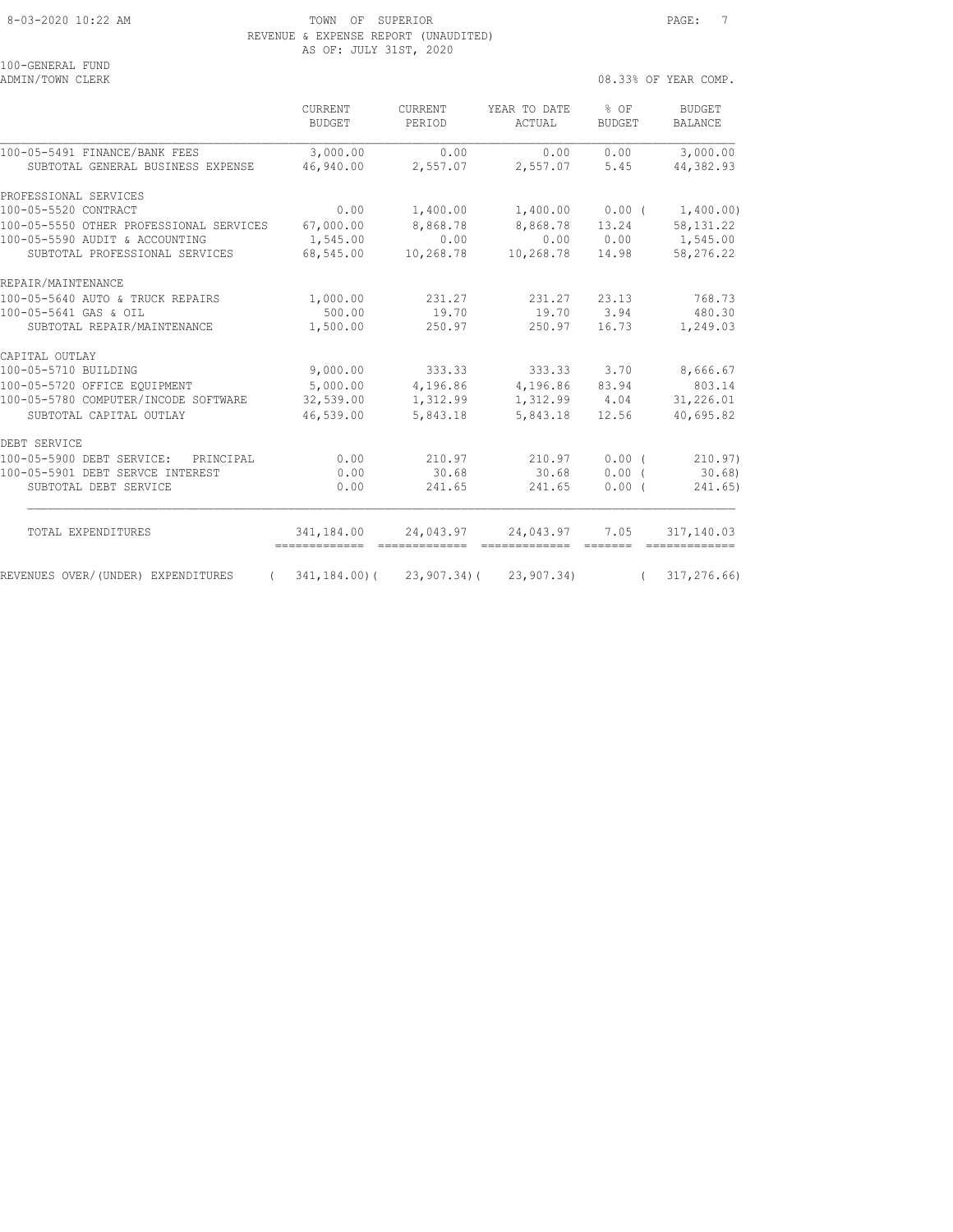| 8-03-2020 10:22 AM                                                 | TOWN OF SUPERIOR<br>REVENUE & EXPENSE REPORT (UNAUDITED)<br>AS OF: JULY 31ST, 2020 |                                 |                        |                                                                                                                                                                                                                                                                                                                                                                                                                                                                                        | PAGE:<br>8            |  |
|--------------------------------------------------------------------|------------------------------------------------------------------------------------|---------------------------------|------------------------|----------------------------------------------------------------------------------------------------------------------------------------------------------------------------------------------------------------------------------------------------------------------------------------------------------------------------------------------------------------------------------------------------------------------------------------------------------------------------------------|-----------------------|--|
| 100-GENERAL FUND<br>FINANCE                                        |                                                                                    |                                 |                        |                                                                                                                                                                                                                                                                                                                                                                                                                                                                                        | 08.33% OF YEAR COMP.  |  |
|                                                                    | CURRENT<br><b>BUDGET</b>                                                           | <b>CURRENT</b><br>PERIOD        | YEAR TO DATE<br>ACTUAL | % OF<br><b>BUDGET</b>                                                                                                                                                                                                                                                                                                                                                                                                                                                                  | BUDGET<br>BALANCE     |  |
| REVENUES                                                           |                                                                                    |                                 |                        |                                                                                                                                                                                                                                                                                                                                                                                                                                                                                        |                       |  |
| GRANTS                                                             |                                                                                    |                                 |                        |                                                                                                                                                                                                                                                                                                                                                                                                                                                                                        |                       |  |
|                                                                    | --------------                                                                     | =============================== |                        | $\begin{array}{cccccccccc} \multicolumn{2}{c}{} & \multicolumn{2}{c}{} & \multicolumn{2}{c}{} & \multicolumn{2}{c}{} & \multicolumn{2}{c}{} & \multicolumn{2}{c}{} & \multicolumn{2}{c}{} & \multicolumn{2}{c}{} & \multicolumn{2}{c}{} & \multicolumn{2}{c}{} & \multicolumn{2}{c}{} & \multicolumn{2}{c}{} & \multicolumn{2}{c}{} & \multicolumn{2}{c}{} & \multicolumn{2}{c}{} & \multicolumn{2}{c}{} & \multicolumn{2}{c}{} & \multicolumn{2}{c}{} & \multicolumn{2}{c}{} & \mult$ |                       |  |
| EXPENDITURES                                                       |                                                                                    |                                 |                        |                                                                                                                                                                                                                                                                                                                                                                                                                                                                                        |                       |  |
| PERSONEL                                                           |                                                                                    |                                 |                        |                                                                                                                                                                                                                                                                                                                                                                                                                                                                                        |                       |  |
| SUPPLIES                                                           |                                                                                    |                                 |                        |                                                                                                                                                                                                                                                                                                                                                                                                                                                                                        |                       |  |
| 100-06-5299 OPERATING SUPPLIES<br>SUBTOTAL SUPPLIES                | 0.00<br>0.00                                                                       | 542.46<br>542.46                | 542.46<br>542.46       | $0.00$ (<br>0.00(                                                                                                                                                                                                                                                                                                                                                                                                                                                                      | 542.46)<br>542.46)    |  |
| UTILITIES                                                          |                                                                                    |                                 |                        |                                                                                                                                                                                                                                                                                                                                                                                                                                                                                        |                       |  |
| GENERAL BUSINESS EXPENSE                                           |                                                                                    |                                 |                        |                                                                                                                                                                                                                                                                                                                                                                                                                                                                                        |                       |  |
| 100-06-5480 GENERAL INSURANCE                                      | 12,820.00                                                                          | 0.00                            | 0.00                   | 0.00                                                                                                                                                                                                                                                                                                                                                                                                                                                                                   | 12,820.00             |  |
| 100-06-5491 FINANCE/BANK FEES<br>SUBTOTAL GENERAL BUSINESS EXPENSE | 9,100.00<br>21,920.00                                                              | 631.80<br>631.80                | 631.80<br>631.80       | 6.94<br>2.88                                                                                                                                                                                                                                                                                                                                                                                                                                                                           | 8,468.20<br>21,288.20 |  |
|                                                                    |                                                                                    |                                 |                        |                                                                                                                                                                                                                                                                                                                                                                                                                                                                                        |                       |  |
| PROFESSIONAL SERVICES<br>100-06-5550 OTHER PROFESSIONAL SERVICES   | 46,000.00                                                                          | 0.00                            | 0.00                   | 0.00                                                                                                                                                                                                                                                                                                                                                                                                                                                                                   | 46,000.00             |  |
| 100-06-5590 AUDIT & ACCOUNTING                                     | 1,545.00                                                                           | 0.00                            | 0.00                   | 0.00                                                                                                                                                                                                                                                                                                                                                                                                                                                                                   | 1,545.00              |  |
| SUBTOTAL PROFESSIONAL SERVICES                                     | 47,545.00                                                                          | 0.00                            | 0.00                   | 0.00                                                                                                                                                                                                                                                                                                                                                                                                                                                                                   | 47,545.00             |  |
| CAPITAL OUTLAY                                                     |                                                                                    |                                 |                        |                                                                                                                                                                                                                                                                                                                                                                                                                                                                                        |                       |  |
| TOTAL EXPENDITURES                                                 | 69,465.00                                                                          | 1,174.26                        | 1,174.26               | 1.69<br>_______                                                                                                                                                                                                                                                                                                                                                                                                                                                                        | 68,290.74             |  |
| REVENUES OVER/(UNDER) EXPENDITURES<br>$\left($                     | $69,465.00$ (                                                                      | $1, 174.26$ ) (                 | 1, 174.26              | $\left($                                                                                                                                                                                                                                                                                                                                                                                                                                                                               | 68,290.74)            |  |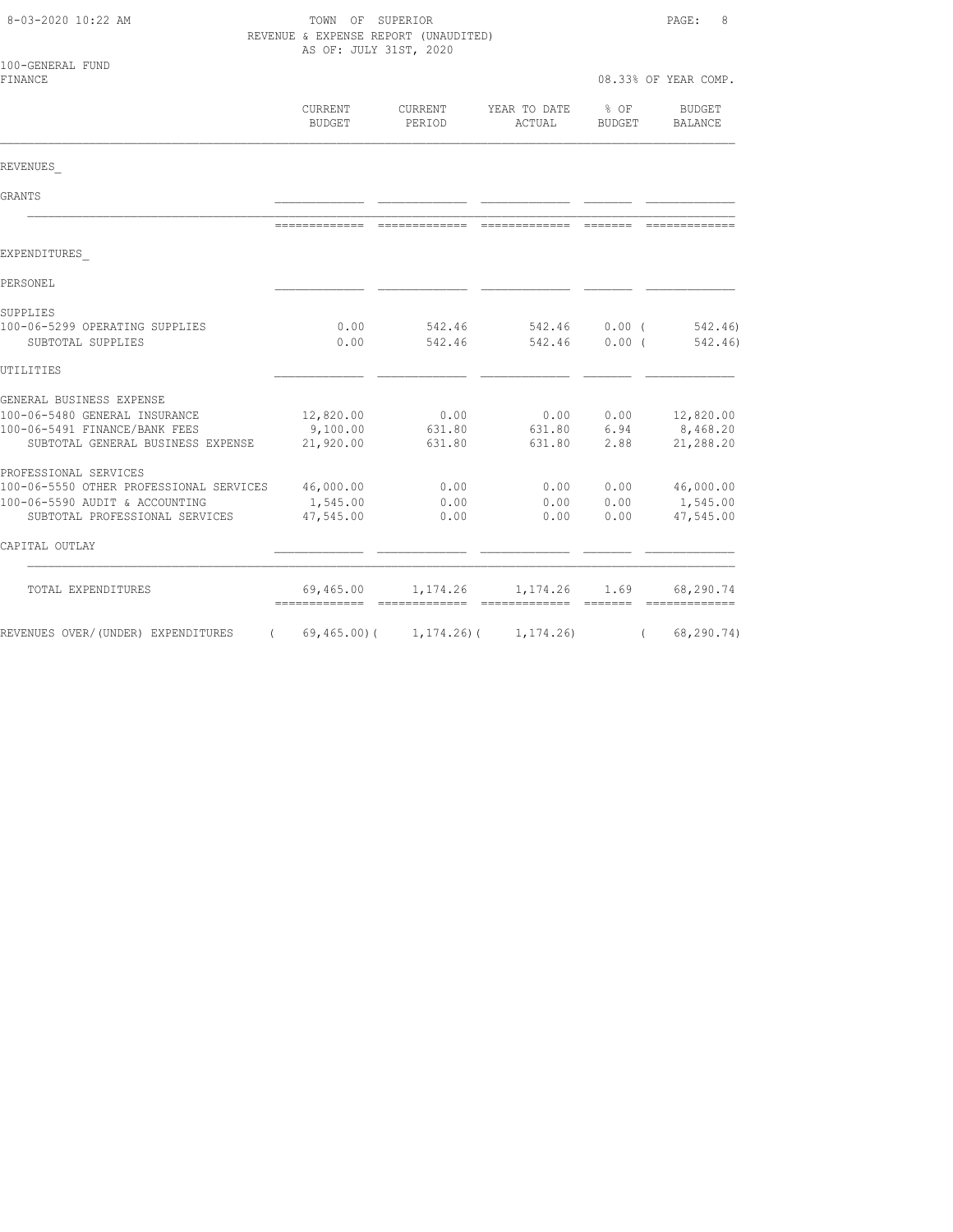8-03-2020 10:22 AM TOWN OF SUPERIOR PAGE: 9 REVENUE & EXPENSE REPORT (UNAUDITED) AS OF: JULY 31ST, 2020

| 100-GENERAL FUND<br>POLICE                                           |                                 |                                           |                        |                       | 08.33% OF YEAR COMP.            |
|----------------------------------------------------------------------|---------------------------------|-------------------------------------------|------------------------|-----------------------|---------------------------------|
|                                                                      | <b>CURRENT</b><br><b>BUDGET</b> | <b>CURRENT</b><br>PERIOD                  | YEAR TO DATE<br>ACTUAL | % OF<br><b>BUDGET</b> | <b>BUDGET</b><br><b>BALANCE</b> |
| REVENUES                                                             |                                 |                                           |                        |                       |                                 |
| BUSINESS SERVICES                                                    |                                 |                                           |                        |                       |                                 |
| 100-07-4230 PD SERVICES-IMPOUND/FING PRI                             | 3,000.00                        | 353.25                                    | 353.25                 | 11.78                 | 2,646.75                        |
| 100-07-4250 TRAFFIC FINES<br>SUBTOTAL BUSINESS SERVICES              | 14,000.00<br>17,000.00          | 2,520.74<br>2,873.99                      | 2,520.74<br>2,873.99   | 18.01<br>16.91        | 11,479.26<br>14,126.01          |
| GRANTS                                                               |                                 |                                           |                        |                       |                                 |
| 100-07-4600 REVENUE                                                  | 0.00                            | 500.00                                    | 500.00                 | 0.00(                 | 500.00                          |
| SUBTOTAL GRANTS                                                      | 0.00                            | 500.00                                    | 500.00                 | 0.00(                 | 500.00)                         |
| CONTRIBUTIONS                                                        |                                 |                                           |                        |                       |                                 |
| TOTAL REVENUES                                                       | 17,000.00                       | 3,373.99<br>-------------- -------------- | 3,373.99               | 19.85                 | 13,626.01<br>--------------     |
| EXPENDITURES                                                         |                                 |                                           |                        |                       |                                 |
| PERSONEL                                                             |                                 |                                           |                        |                       |                                 |
| 100-07-5100 SALARIES                                                 | 448,255.00                      | 0.00                                      | 0.00                   | 0.00                  | 448,255.00                      |
| 100-07-5101 OVERTIME                                                 | 30,000.00                       | 0.00                                      | 0.00                   | 0.00                  | 30,000.00                       |
| 100-07-5151 FICA                                                     | 4,054.00                        | 0.00                                      | 0.00                   | 0.00                  | 4,054.00                        |
| 100-07-5152 MEDICARE                                                 | 6,320.00                        | 0.00                                      | 0.00                   | 0.00                  | 6,320.00                        |
| 100-07-5153 STATE UNEMPLOYMENT<br>100-07-5154 WORKERS COMP INSURANCE | 579.00<br>27,817.00             | 0.00<br>8,180.00                          | 0.00<br>8,180.00       | 0.00<br>29.41         | 579.00<br>19,637.00             |
| 100-07-5160 PUBLIC SAFETY RETIREMENT                                 | 77,317.00                       | 10,147.46                                 | 10,147.46              | 13.12                 | 67, 169.54                      |
| 100-07-5162 LIFE INSURANCE                                           | 683.00                          | 134.00                                    | 134.00                 | 19.62                 | 549.00                          |
| 100-07-5163 HEALTH INSURANCE                                         | 75,898.00                       | 13,578.56                                 | 13,578.56              | 17.89                 | 62, 319.44                      |
| 100-07-5164 DENTAL INSURANCE                                         | 3,143.00                        | 521.84                                    | 521.84                 | 16.60                 | 2,621.16                        |
| SUBTOTAL PERSONEL                                                    | 674,066.00                      | 32,561.86                                 | 32,561.86              | 4.83                  | 641,504.14                      |
| SUPPLIES                                                             |                                 |                                           |                        |                       |                                 |
| 100-07-5210 OFFICE SUPPLIES                                          | 0.00                            | 287.31                                    | 287.31                 | 0.00(                 | 287.31)                         |
| 100-07-5227 K9 FOOD & MEDICAL SUPPLIES                               | $2,000.00$ (                    | $247.60$ ) (                              | 247.60)                | $12.38 -$             | 2,247.60                        |
| 100-07-5299 OPERATING SUPPLIES                                       | 4,000.00                        | 0.00                                      | 0.00                   | 0.00                  | 4,000.00                        |
| SUBTOTAL SUPPLIES                                                    | 6,000.00                        | 39.71                                     | 39.71                  | 0.66                  | 5,960.29                        |
| UTILITIES                                                            |                                 |                                           |                        |                       |                                 |
| 100-07-5310 ELECTRICITY                                              | 4,900.00                        | 0.00                                      | 0.00                   | 0.00                  | 4,900.00                        |
| 100-07-5320 GAS                                                      | 200.00                          | 0.00                                      | 0.00                   | 0.00                  | 200.00                          |
| 100-07-5350 TELEPHONE<br>100-07-5360 WATER                           | 14,000.00<br>1,000.00           | 595.37<br>126.53                          | 595.37<br>126.53       | 4.25<br>12.65         | 13,404.63<br>873.47             |
| SUBTOTAL UTILITIES                                                   | 20,100.00                       | 721.90                                    | 721.90                 | 3.59                  | 19,378.10                       |
|                                                                      |                                 |                                           |                        |                       |                                 |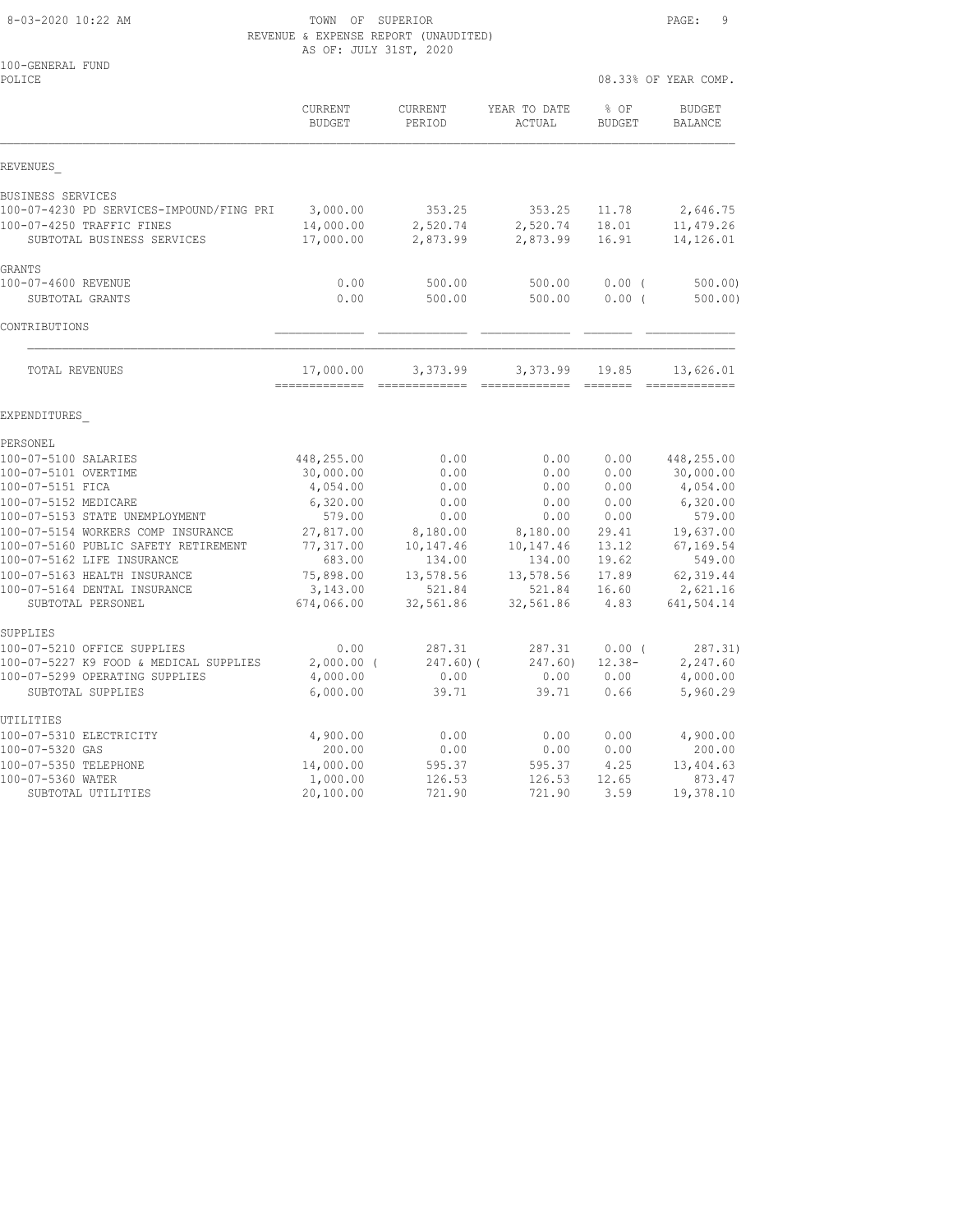### 8-03-2020 10:22 AM TOWN OF SUPERIOR PAGE: 10 REVENUE & EXPENSE REPORT (UNAUDITED) AS OF: JULY 31ST, 2020

100-GENERAL FUND POLICE 08.33% OF YEAR COMP.

 CURRENT CURRENT YEAR TO DATE % OF BUDGET BUDGET PERIOD ACTUAL BUDGET BALANCE GENERAL BUSINESS EXPENSE 100-07-5410 ADVERTISING 500.00 0.00 0.00 0.00 500.00 100-07-5420 DUES & SUBSCRIPTIONS 1,000.00 0.00 0.00 0.00 1,000.00 100-07-5430 PRINTING 600.00 0.00 0.00 0.00 600.00 100-07-5460 POSTAGE 500.00 40.15 40.15 8.03 459.85 100-07-5471 AUDIT & ACCOUNTING 1,545.00 0.00 0.00 0.00 1,545.00 100-07-5480 GENERAL INSURANCE 12,820.00 377.25 377.25 2.94 12,442.75 SUBTOTAL GENERAL BUSINESS EXPENSE 16,965.00 417.40 417.40 2.46 16,547.60 PROFESSIONAL SERVICES<br>100-07-5520 CONTRACTUAL SERVICES 100-07-5520 CONTRACTUAL SERVICES 75,000.00 18,750.00 18,750.00 25.00 56,250.00 100-07-5530 Animal Control 17,112.00 0.00 0.00 0.00 17,112.00 100-07-5550 OTHER PROFESSIONAL SERVICES 2,000.00 0.00 0.00 0.00 2,000.00 SUBTOTAL PROFESSIONAL SERVICES 94,112.00 18,750.00 18,750.00 19.92 75,362.00 REPAIR/MAINTENANCE 100-07-5641 GAS & OIL 21,884.00 1,300.94 1,300.94 5.94 20,583.06 100-07-5642 TIRES & TUBES 0.00 ( 668.00)( 668.00) 0.00 668.00 SUBTOTAL REPAIR/MAINTENANCE 21,884.00 632.94 632.94 2.89 21,251.06 CAPITAL OUTLAY \_\_\_\_\_\_\_\_\_\_\_\_\_ \_\_\_\_\_\_\_\_\_\_\_\_\_ \_\_\_\_\_\_\_\_\_\_\_\_\_ \_\_\_\_\_\_\_ \_\_\_\_\_\_\_\_\_\_\_\_\_

| TOTAL EXPENDITURES                 | 833,127.00   | 53,123.81   | 53,123.81  | 6.38 | 780,003.19  |
|------------------------------------|--------------|-------------|------------|------|-------------|
| REVENUES OVER/(UNDER) EXPENDITURES | 816,127,00)( | 49,749,82)( | 49,749.82) |      | 766,377.18) |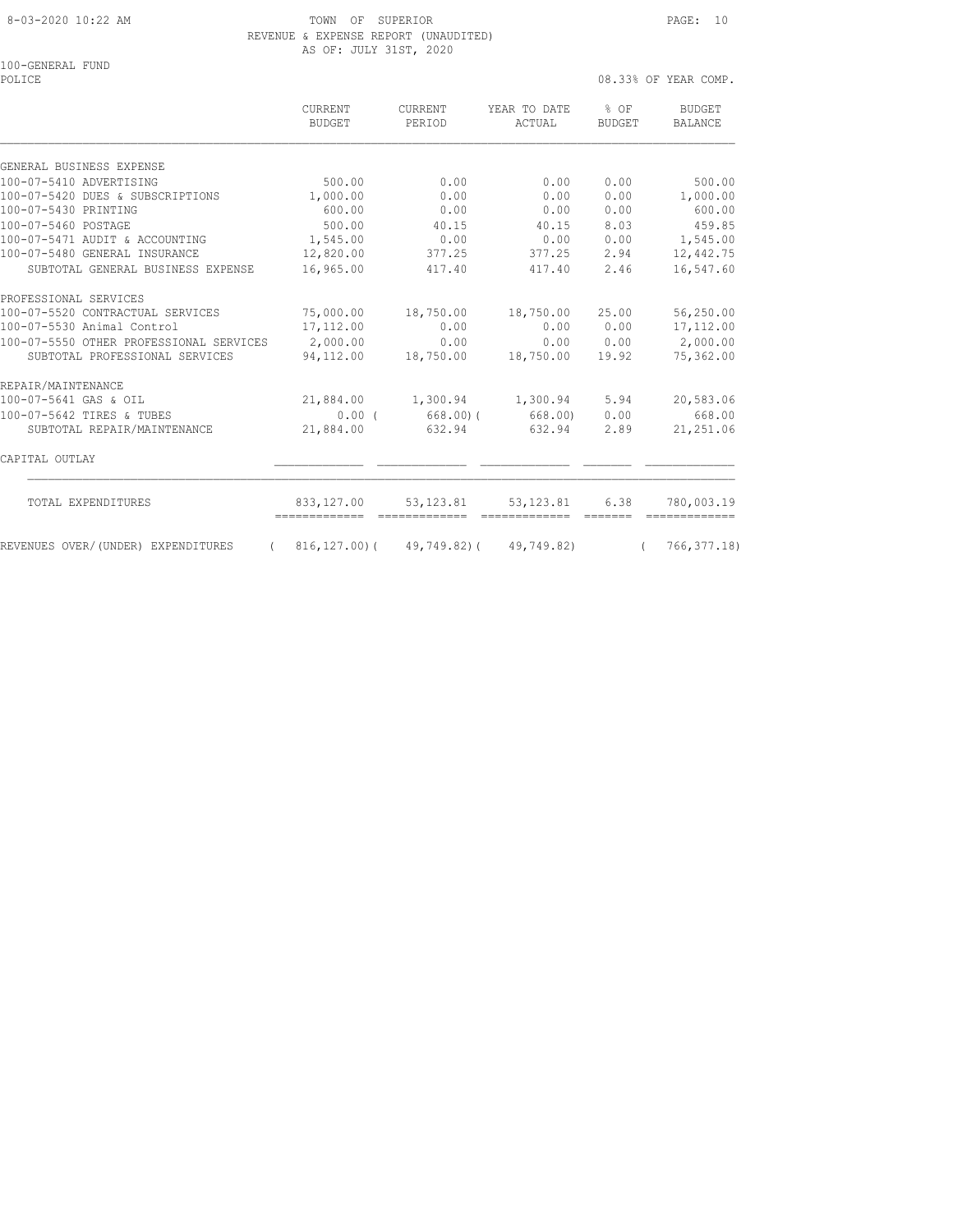|                          | AS OF: JULY 31ST, 2020                                                                                                                          |                                                                                                   |                                                                                                   |                                                                                           |
|--------------------------|-------------------------------------------------------------------------------------------------------------------------------------------------|---------------------------------------------------------------------------------------------------|---------------------------------------------------------------------------------------------------|-------------------------------------------------------------------------------------------|
|                          |                                                                                                                                                 |                                                                                                   |                                                                                                   | 08.33% OF YEAR COMP.                                                                      |
| CURRENT<br><b>BUDGET</b> | CURRENT<br>PERIOD                                                                                                                               | YEAR TO DATE<br>ACTUAL                                                                            | % OF<br><b>BUDGET</b>                                                                             | <b>BUDGET</b><br>BALANCE                                                                  |
|                          |                                                                                                                                                 |                                                                                                   |                                                                                                   |                                                                                           |
|                          |                                                                                                                                                 |                                                                                                   |                                                                                                   |                                                                                           |
|                          |                                                                                                                                                 |                                                                                                   |                                                                                                   |                                                                                           |
|                          |                                                                                                                                                 |                                                                                                   |                                                                                                   |                                                                                           |
| -------------            |                                                                                                                                                 |                                                                                                   |                                                                                                   | -------------                                                                             |
|                          |                                                                                                                                                 |                                                                                                   |                                                                                                   |                                                                                           |
|                          | 135.88                                                                                                                                          | 135.88                                                                                            | 0.20                                                                                              | 67,059.12                                                                                 |
|                          | 0.00                                                                                                                                            | 0.00                                                                                              | 0.00                                                                                              | 4,500.00                                                                                  |
| 4,234.00                 | 0.00                                                                                                                                            | 0.00                                                                                              | 0.00                                                                                              | 4,234.00                                                                                  |
| 990.00                   | 0.00                                                                                                                                            | 0.00                                                                                              | 0.00                                                                                              | 990.00                                                                                    |
| 171.00                   | 0.00                                                                                                                                            | 0.00                                                                                              | 0.00                                                                                              | 171.00                                                                                    |
| 3,596.00                 | 0.00                                                                                                                                            | 0.00                                                                                              | 0.00                                                                                              | 3,596.00                                                                                  |
|                          |                                                                                                                                                 |                                                                                                   |                                                                                                   | 8,288.43                                                                                  |
|                          |                                                                                                                                                 |                                                                                                   |                                                                                                   | 94.24                                                                                     |
|                          |                                                                                                                                                 |                                                                                                   |                                                                                                   | 4,677.32<br>462.78                                                                        |
| 96,626.00                | 2,553.11                                                                                                                                        | 2,553.11                                                                                          | 2.64                                                                                              | 94,072.89                                                                                 |
|                          |                                                                                                                                                 |                                                                                                   |                                                                                                   |                                                                                           |
| 250.00                   | 0.00                                                                                                                                            | 0.00                                                                                              | 0.00                                                                                              | 250.00                                                                                    |
| 1,200.00                 | 0.00                                                                                                                                            | 0.00                                                                                              | 0.00                                                                                              | 1,200.00                                                                                  |
| 3,000.00                 | 10.00                                                                                                                                           | 10.00                                                                                             | 0.33                                                                                              | 2,990.00                                                                                  |
| 4,450.00                 | 10.00                                                                                                                                           | 10.00                                                                                             | 0.22                                                                                              | 4,440.00                                                                                  |
|                          |                                                                                                                                                 |                                                                                                   |                                                                                                   |                                                                                           |
|                          |                                                                                                                                                 |                                                                                                   |                                                                                                   | 2,783.00<br>1,064.68                                                                      |
|                          |                                                                                                                                                 |                                                                                                   |                                                                                                   | 724.40                                                                                    |
| 4,757.00                 | 184.92                                                                                                                                          | 184.92                                                                                            | 3.89                                                                                              | 4,572.08                                                                                  |
|                          |                                                                                                                                                 |                                                                                                   |                                                                                                   |                                                                                           |
| 100.00                   | 0.00                                                                                                                                            | 0.00                                                                                              | 0.00                                                                                              | 100.00                                                                                    |
| 600.00                   | 0.00                                                                                                                                            | 0.00                                                                                              | 0.00                                                                                              | 600.00                                                                                    |
|                          |                                                                                                                                                 |                                                                                                   |                                                                                                   | 700.00                                                                                    |
|                          |                                                                                                                                                 |                                                                                                   |                                                                                                   | 359.85                                                                                    |
|                          |                                                                                                                                                 |                                                                                                   |                                                                                                   | 1,545.00                                                                                  |
|                          |                                                                                                                                                 |                                                                                                   |                                                                                                   | 6,221.37                                                                                  |
|                          | 67,195.00<br>4,500.00<br>9,103.00<br>113.00<br>6,206.00<br>518.00<br>2,783.00<br>1,163.00<br>811.00<br>700.00<br>400.00<br>1,545.00<br>6,410.00 | 814.57<br>18.76<br>1,528.68<br>55.22<br>0.00<br>98.32<br>86.60<br>0.00<br>40.15<br>0.00<br>188.63 | 814.57<br>18.76<br>1,528.68<br>55.22<br>0.00<br>98.32<br>86.60<br>0.00<br>40.15<br>0.00<br>188.63 | 8.95<br>16.60<br>24.63<br>10.66<br>0.00<br>8.45<br>10.68<br>0.00<br>10.04<br>0.00<br>2.94 |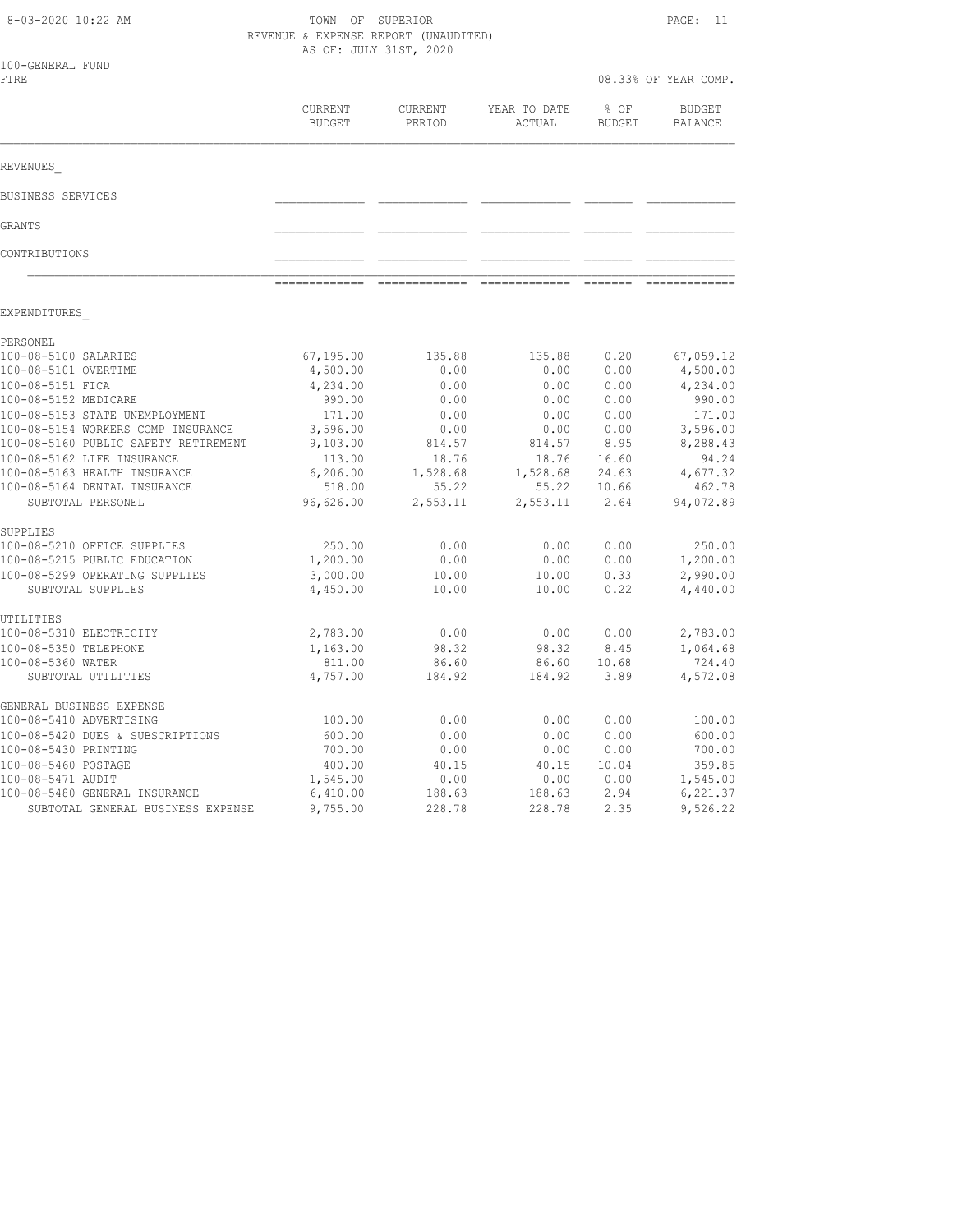8-03-2020 10:22 AM TOWN OF SUPERIOR PAGE: 12 REVENUE & EXPENSE REPORT (UNAUDITED) AS OF: JULY 31ST, 2020

100-GENERAL FUND<br>FIRE

FIRE  $08.33\%$  OF YEAR COMP.

|                                                                           | CURRENT<br><b>BUDGET</b> | CURRENT<br>PERIOD | YEAR TO DATE<br>ACTUAL | % OF<br><b>BUDGET</b> | BUDGET<br><b>BALANCE</b> |
|---------------------------------------------------------------------------|--------------------------|-------------------|------------------------|-----------------------|--------------------------|
| PROFESSIONAL SERVICES                                                     |                          |                   |                        |                       |                          |
| 100-08-5550 OTHER PROFESSIONAL SERVICES<br>SUBTOTAL PROFESSIONAL SERVICES | 3,000.00<br>3,000.00     | 601.60<br>601.60  | 601.60<br>601.60       | 20.05<br>20.05        | 2,398.40<br>2,398.40     |
| REPAIR/MAINTENANCE                                                        |                          |                   |                        |                       |                          |
| 100-08-5641 GAS & OIL<br>SUBTOTAL REPAIR/MAINTENANCE                      | 3,000.00<br>3,000.00     | 141.84<br>141.84  | 141.84<br>141.84       | 4.73<br>4.73          | 2,858.16<br>2,858.16     |
| CAPITAL OUTLAY                                                            |                          |                   |                        |                       |                          |
| DEBT SERVICE                                                              |                          |                   |                        |                       |                          |
| 100-08-5900 DEBT SVC- PRINCIPAL                                           | 800.00                   | 100.87            | 100.87                 | 12.61                 | 699.13                   |
| 100-08-5901 DEBT SVC INTEREST                                             | 400.00                   | 14.44             | 14.44                  | 3.61                  | 385.56                   |
| SUBTOTAL DEBT SERVICE                                                     | 1,200.00                 | 115.31            | 115.31                 | 9.61                  | 1,084.69                 |
| TOTAL EXPENDITURES                                                        | 122,788.00               | 3,835.56          | 3,835.56 3.12          |                       | 118,952.44               |
| REVENUES OVER/(UNDER) EXPENDITURES                                        | 122,788.00)(             | $3,835.56$ )(     | 3,835.56               | $\left($              | 118, 952.44)             |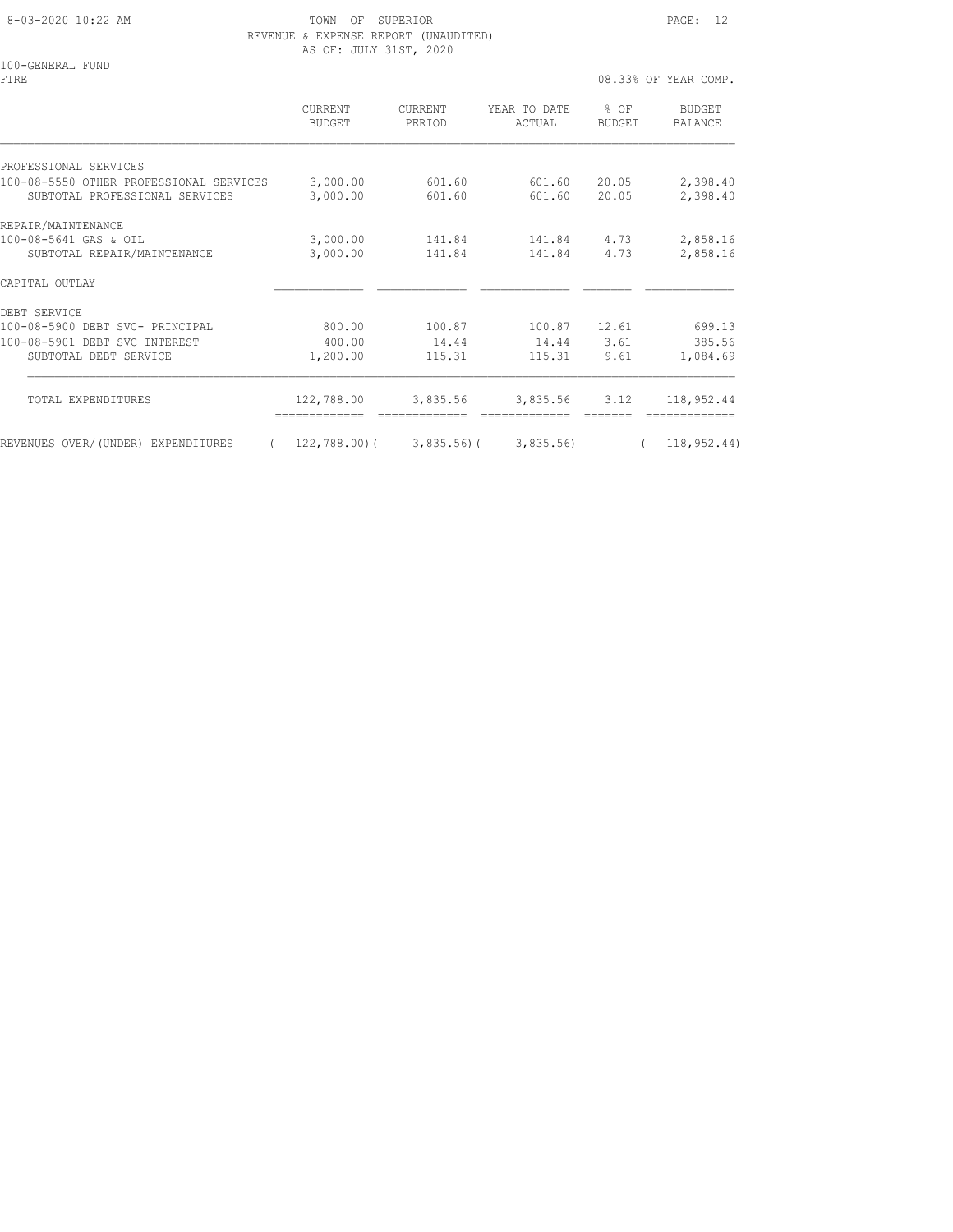| 8-03-2020 10:22 AM                                                | TOWN OF SUPERIOR<br>REVENUE & EXPENSE REPORT (UNAUDITED) | AS OF: JULY 31ST, 2020   |                        |                       | PAGE:<br>-13             |
|-------------------------------------------------------------------|----------------------------------------------------------|--------------------------|------------------------|-----------------------|--------------------------|
| 100-GENERAL FUND<br>PW-STREETS/BLDG MAINT                         |                                                          |                          |                        |                       | 08.33% OF YEAR COMP.     |
|                                                                   | CURRENT<br><b>BUDGET</b>                                 | <b>CURRENT</b><br>PERIOD | YEAR TO DATE<br>ACTUAL | % OF<br><b>BUDGET</b> | <b>BUDGET</b><br>BALANCE |
| REVENUES                                                          |                                                          |                          |                        |                       |                          |
| GRANTS                                                            |                                                          |                          |                        |                       |                          |
| MISCELLANEOUS                                                     |                                                          |                          |                        |                       |                          |
|                                                                   |                                                          |                          |                        |                       |                          |
| EXPENDITURES                                                      |                                                          |                          |                        |                       |                          |
| PERSONEL                                                          |                                                          |                          |                        |                       |                          |
| 100-09-5100 SALARIES                                              | 70,857.00                                                | 0.00                     | 0.00                   | 0.00                  | 70,857.00                |
| 100-09-5101 OVERTIME                                              | 2,000.00                                                 | 0.00                     | 0.00                   | 0.00                  | 2,000.00                 |
| 100-09-5120 INMATE LABOR<br>100-09-5151 FICA                      | 4,500.00                                                 | 0.00                     | 0.00                   | 0.00                  | 4,500.00                 |
| 100-09-5152 MEDICARE                                              | 4,393.00<br>1,027.00                                     | 0.00<br>0.00             | 0.00<br>0.00           | 0.00<br>0.00          | 4,393.00<br>1,027.00     |
| 100-09-5153 STATE UNEMPLOYMENT                                    | 173.00                                                   | 0.00                     | 0.00                   | 0.00                  | 173.00                   |
| 100-09-5154 WORKERS COMP INSURANCE                                | 1,432.00                                                 | 715.00                   | 715.00                 | 49.93                 | 717.00                   |
| 100-09-5161 ARIZONA STATE RETIREMENT                              | 8,452.00                                                 | 0.00                     | 0.00                   | 0.00                  | 8,452.00                 |
| 100-09-5162 LIFE INSURANCE                                        | 84.00                                                    | 67.00                    | 67.00                  | 79.76                 | 17.00                    |
| 100-09-5163 HEALTH INSURANCE                                      | 9,284.00                                                 | 3,821.70                 | 3,821.70               | 41.16                 | 5,462.30                 |
| 100-09-5164 DENTAL INSURANCE                                      | 573.00                                                   | 359.16                   | 359.16                 | 62.68                 | 213.84                   |
| SUBTOTAL PERSONEL                                                 | 102,775.00                                               | 4,962.86                 | 4,962.86               | 4.83                  | 97,812.14                |
| SUPPLIES                                                          |                                                          |                          |                        |                       |                          |
| 100-09-5225 SAFETY SUPPLIES/EQUIPMENT                             | 2,000.00                                                 | 0.00                     | 0.00                   | 0.00                  | 2,000.00                 |
| 100-09-5230 SANITATION SUPPLIES<br>100-09-5299 OPERATING SUPPLIES | 14,000.00<br>9,000.00                                    | 1,662.60<br>234.91       | 1,662.60<br>234.91     | 11.88<br>2.61         | 12,337.40<br>8,765.09    |
| SUBTOTAL SUPPLIES                                                 | 25,000.00                                                | 1,897.51                 | 1,897.51               | 7.59                  | 23, 102.49               |
|                                                                   |                                                          |                          |                        |                       |                          |
| UTILITIES                                                         |                                                          |                          |                        |                       |                          |
| 100-09-5310 ELECTRICITY<br>100-09-5320 GAS                        | 8,000.00<br>2,500.00                                     | 0.00<br>31.53            | 0.00                   | 0.00<br>1.26          | 8,000.00                 |
| 100-09-5330 REFUSE                                                | 0.00                                                     | 738.48                   | 31.53<br>738.48        | $0.00$ (              | 2,468.47<br>738.48)      |
| 100-09-5350 TELEPHONE                                             | 675.00                                                   | 79.71                    | 79.71                  | 11.81                 | 595.29                   |
| 100-09-5360 WATER                                                 | 4,870.00                                                 | 1,014.85                 | 1,014.85               | 20.84                 | 3,855.15                 |
| 100-09-5380 SECURITY                                              | 825.00                                                   | 0.00                     | 0.00                   | 0.00                  | 825.00                   |
| SUBTOTAL UTILITIES                                                | 16,870.00                                                | 1,864.57                 | 1,864.57               | 11.05                 | 15,005.43                |
| GENERAL BUSINESS EXPENSE                                          |                                                          |                          |                        |                       |                          |
| 100-09-5410 ADVERTISING                                           | 955.00                                                   | 0.00                     | 0.00                   | 0.00                  | 955.00                   |
| 100-09-5425 CONFERENCES & TRAINING                                | 2,000.00                                                 | 0.00                     | 0.00                   | 0.00                  | 2,000.00                 |
| 100-09-5450 UNIFORMS<br>100-09-5460 POSTAGE                       | 4,000.00                                                 | 558.68                   | 558.68<br>0.00         | 13.97                 | 3, 441.32                |
| 100-09-5471 AUDIT & ACCOUNTING                                    | 100.00<br>1,545.00                                       | 0.00<br>0.00             | 0.00                   | 0.00<br>0.00          | 100.00<br>1,545.00       |
| 100-09-5480 GENERAL INSURANCE                                     | 12,820.00                                                | 377.25                   | 377.25                 | 2.94                  | 12,442.75                |
| SUBTOTAL GENERAL BUSINESS EXPENSE                                 | 21,420.00                                                | 935.93                   | 935.93                 | 4.37                  | 20,484.07                |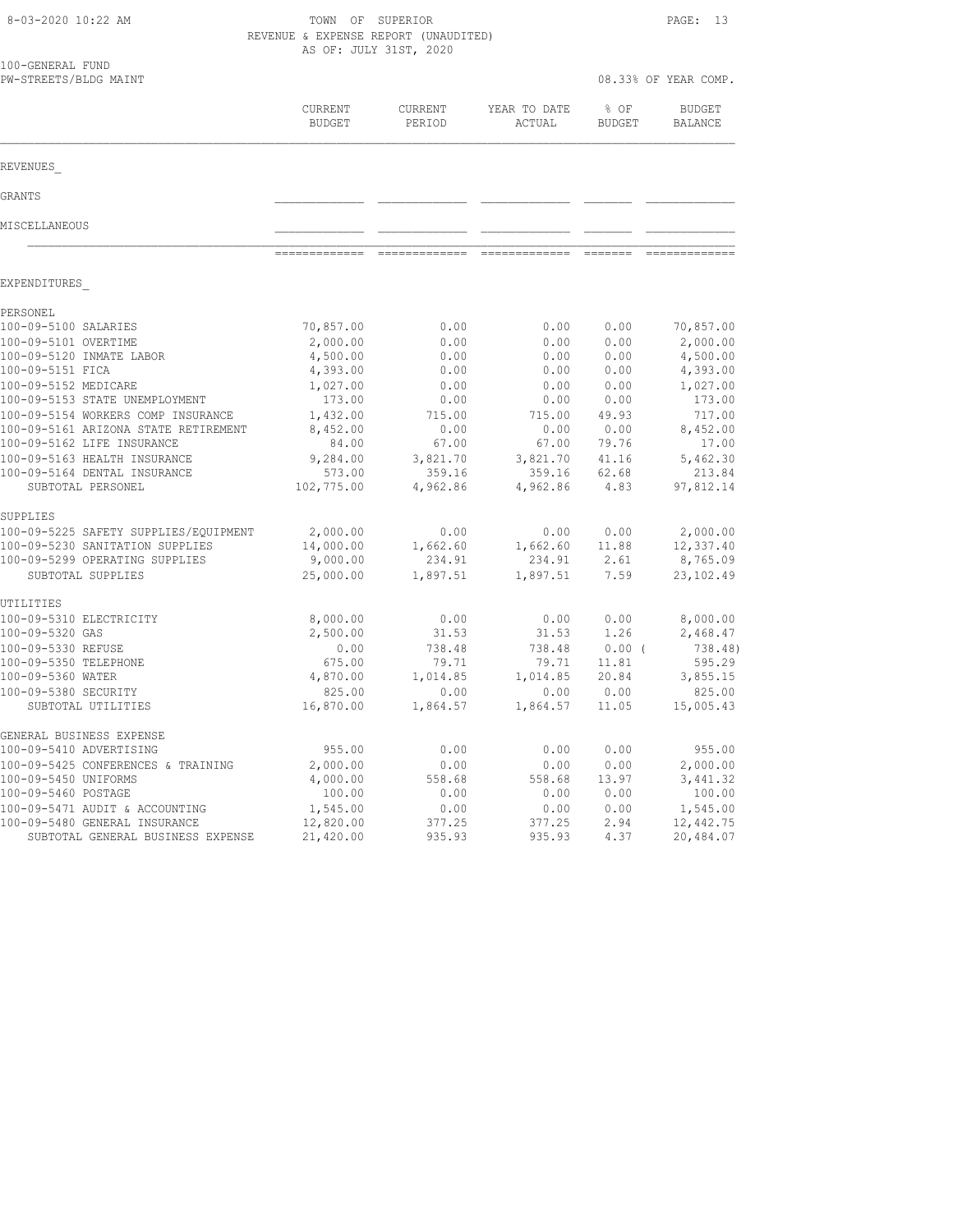8-03-2020 10:22 AM TOWN OF SUPERIOR PAGE: 14 REVENUE & EXPENSE REPORT (UNAUDITED) AS OF: JULY 31ST, 2020

100-GENERAL FUND<br>PW-STREETS/BLDG MAINT 08.33% OF YEAR COMP.

|                                                                           | CURRENT<br><b>BUDGET</b> | CURRENT<br>PERIOD | YEAR TO DATE<br>ACTUAL  | % OF<br><b>BUDGET</b> | <b>BUDGET</b><br><b>BALANCE</b> |
|---------------------------------------------------------------------------|--------------------------|-------------------|-------------------------|-----------------------|---------------------------------|
| PROFESSIONAL SERVICES                                                     |                          |                   |                         |                       |                                 |
| 100-09-5550 OTHER PROFESSIONAL SERVICES<br>SUBTOTAL PROFESSIONAL SERVICES | 6,000.00<br>6,000.00     | 0.00<br>0.00      | 0.00<br>0.00            | 0.00<br>0.00          | 6,000.00<br>6,000.00            |
| REPAIR/MAINTENANCE                                                        |                          |                   |                         |                       |                                 |
| 100-09-5610 PARK & BLDG IMPROVEMENTS                                      | 2,980.00                 | 900.00            | 900.00                  | 30.20                 | 2,080.00                        |
| 100-09-5640 AUTO & TRUCK REPAIRS                                          | 7,500.00                 | 1,236.72          | 1,236.72                | 16.49                 | 6,263.28                        |
| 100-09-5641 GAS & OIL                                                     | 1,000.00                 | 0.00              | 0.00                    | 0.00                  | 1,000.00                        |
| 100-09-5642 TIRES & TUBES                                                 | 0.00                     | 322.57            | 322.57                  | 0.00(                 | 322.57)                         |
| 100-09-5643 INMATE FUEL                                                   | 500.00                   | 0.00              | 0.00                    | 0.00                  | 500.00                          |
| 100-09-5650 OTHER EOUIPMENT REPAIRS                                       | 4,000.00                 | 363.25            | 363.25                  | 9.08                  | 3,636.75                        |
| SUBTOTAL REPAIR/MAINTENANCE                                               | 15,980.00                | 2,822.54          | 2,822.54                | 17.66                 | 13, 157.46                      |
| CAPITAL OUTLAY                                                            |                          |                   |                         |                       |                                 |
| 100-09-5711 MAGMA BUILDING                                                | 2,000.00                 | 0.00              | 0.00                    | 0.00                  | 2,000.00                        |
| 100-09-5712 ROOSEVELT BUILDING                                            | 5,000.00                 | 0.00              | 0.00                    | 0.00                  | 5,000.00                        |
| 100-09-5750 OTHER EOUIP/SMALL TOOLS                                       | 10,000.00                | 0.00              | 0.00                    | 0.00                  | 10,000.00                       |
| SUBTOTAL CAPITAL OUTLAY                                                   | 17,000.00                | 0.00              | 0.00                    | 0.00                  | 17,000.00                       |
| DEBT SERVICE                                                              |                          |                   |                         |                       |                                 |
| 100-09-5900 DEBT SVC - PRINCIPAL                                          | 0.00                     | 190.73            | 190.73                  | 0.00(                 | 190.73)                         |
| 100-09-5901 DEBT SVC - INTEREST                                           | 0.00                     | 28.44             | 28.44                   | 0.00(                 | 28.44)                          |
| 100-09-5999 CONTINGENCY                                                   | 10,000.00                | 0.00              | 0.00                    | 0.00                  | 10,000.00                       |
| SUBTOTAL DEBT SERVICE                                                     | 10,000.00                | 219.17            | 219.17                  | 2.19                  | 9,780.83                        |
| TOTAL EXPENDITURES                                                        | 215,045.00               | 12,702.58         | 12,702.58               | 5.91                  | 202,342.42                      |
| REVENUES OVER/(UNDER) EXPENDITURES                                        | $215,045,00$ ) (         |                   | 12,702.58) ( 12,702.58) |                       | 202, 342.42)                    |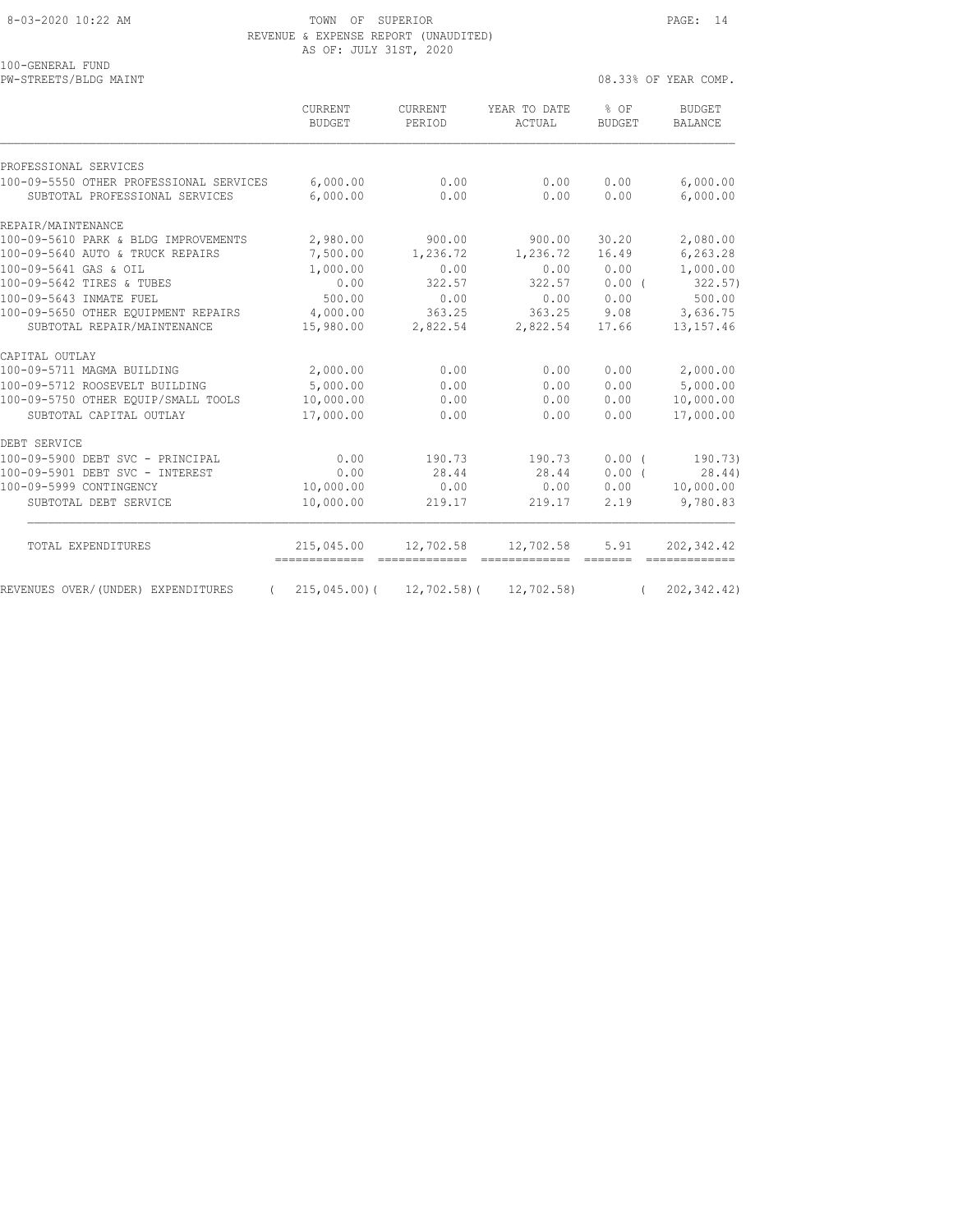8-03-2020 10:22 AM TOWN OF SUPERIOR PAGE: 15 REVENUE & EXPENSE REPORT (UNAUDITED) AS OF: JULY 31ST, 2020

| 100-GENERAL FUND<br>PW-BLDG REGS/ZONING                          |                                 |                   |                        | 08.33% OF YEAR COMP.  |                                 |  |  |
|------------------------------------------------------------------|---------------------------------|-------------------|------------------------|-----------------------|---------------------------------|--|--|
|                                                                  | <b>CURRENT</b><br><b>BUDGET</b> | CURRENT<br>PERIOD | YEAR TO DATE<br>ACTUAL | % OF<br><b>BUDGET</b> | <b>BUDGET</b><br><b>BALANCE</b> |  |  |
| REVENUES                                                         |                                 |                   |                        |                       |                                 |  |  |
| BUSINESS SERVICES                                                |                                 |                   |                        |                       |                                 |  |  |
| 100-10-4240 FEES<br>SUBTOTAL BUSINESS SERVICES                   | 35,000.00<br>35,000.00          | 0.00<br>0.00      | 0.00<br>0.00           | 0.00<br>0.00          | 35,000.00<br>35,000.00          |  |  |
| TOTAL REVENUES                                                   | 35,000.00<br>-------------      | 0.00<br>--------- | 0.00<br>sssssssss      | 0.00                  | 35,000.00                       |  |  |
| EXPENDITURES                                                     |                                 |                   |                        |                       |                                 |  |  |
| PERSONEL                                                         |                                 |                   |                        |                       |                                 |  |  |
| 100-10-5100 SALARIES                                             | 38,083.00                       | 0.00              | 0.00                   | 0.00                  | 38,083.00                       |  |  |
| 100-10-5151 FICA                                                 | 2,361.00                        | 0.00              | 0.00                   | 0.00                  | 2,361.00                        |  |  |
| 100-10-5152 MEDICARE<br>100-10-5153 STATE UNEMPLOYMENT           | 552.00<br>30.00                 | 0.00<br>0.00      | 0.00<br>0.00           | 0.00<br>0.00          | 552.00<br>30.00                 |  |  |
| 100-10-5154 WORKERS COMP INSURANCE                               | 68.00                           | 0.00              | 0.00                   | 0.00                  | 68.00                           |  |  |
| 100-10-5161 ARIZONA STATE RETIREMENT                             | 4,547.00                        | 0.00              | 0.00                   | 0.00                  | 4,547.00                        |  |  |
| 100-10-5162 LIFE INSURANCE                                       | 40.00                           | 13.40             | 13.40                  | 33.50                 | 26.60                           |  |  |
| 100-10-5164 DENTAL INSURANCE<br>SUBTOTAL PERSONEL                | 185.00<br>45,866.00             | 0.00<br>13.40     | 0.00<br>13.40          | 0.00<br>0.03          | 185.00<br>45,852.60             |  |  |
| SUPPLIES                                                         |                                 |                   |                        |                       |                                 |  |  |
| 100-10-5299 OPERATING SUPPLIES                                   | 500.00                          | 709.46            | 709.46                 | 141.89 (              | 209.46                          |  |  |
| SUBTOTAL SUPPLIES                                                | 500.00                          | 709.46            | 709.46                 | 141.89 (              | 209.46                          |  |  |
| UTILITIES                                                        |                                 |                   |                        |                       |                                 |  |  |
| 100-10-5350 TELEPHONE<br>SUBTOTAL UTILITIES                      | 0.00<br>0.00                    | 79.71<br>79.71    | 79.71<br>79.71         | $0.00$ (<br>0.00(     | 79.71)<br>79.71)                |  |  |
| GENERAL BUSINESS EXPENSE                                         |                                 |                   |                        |                       |                                 |  |  |
| 100-10-5420 DUES & SUBSCRIPTIONS                                 | 500.00                          | 0.00              | 0.00                   | 0.00                  | 500.00                          |  |  |
| 100-10-5425 CONFERENCES & TRAINING                               | 2,000.00                        | 0.00              | 0.00                   | 0.00                  | 2,000.00                        |  |  |
| 100-10-5470 TRAVEL<br>SUBTOTAL GENERAL BUSINESS EXPENSE          | 1,000.00<br>3,500.00            | 0.00<br>0.00      | 0.00<br>0.00           | 0.00<br>0.00          | 1,000.00<br>3,500.00            |  |  |
|                                                                  |                                 |                   |                        |                       |                                 |  |  |
| PROFESSIONAL SERVICES<br>100-10-5550 OTHER PROFESSIONAL SERVICES | 30,000.00                       | 0.00              | 0.00                   | 0.00                  | 30,000.00                       |  |  |
| SUBTOTAL PROFESSIONAL SERVICES                                   | 30,000.00                       | 0.00              | 0.00                   | 0.00                  | 30,000.00                       |  |  |
| REPAIR/MAINTENANCE                                               |                                 |                   |                        |                       |                                 |  |  |
| CAPITAL OUTLAY                                                   |                                 |                   |                        |                       |                                 |  |  |
| TOTAL EXPENDITURES                                               | 79,866.00                       | 802.57            | 802.57                 | 1.00                  | 79,063.43                       |  |  |
| REVENUES OVER/(UNDER) EXPENDITURES<br>$\sqrt{2}$                 | $44,866.00$ (                   | 802.57)(          | 802.57)                | $\left($              | 44,063.43)                      |  |  |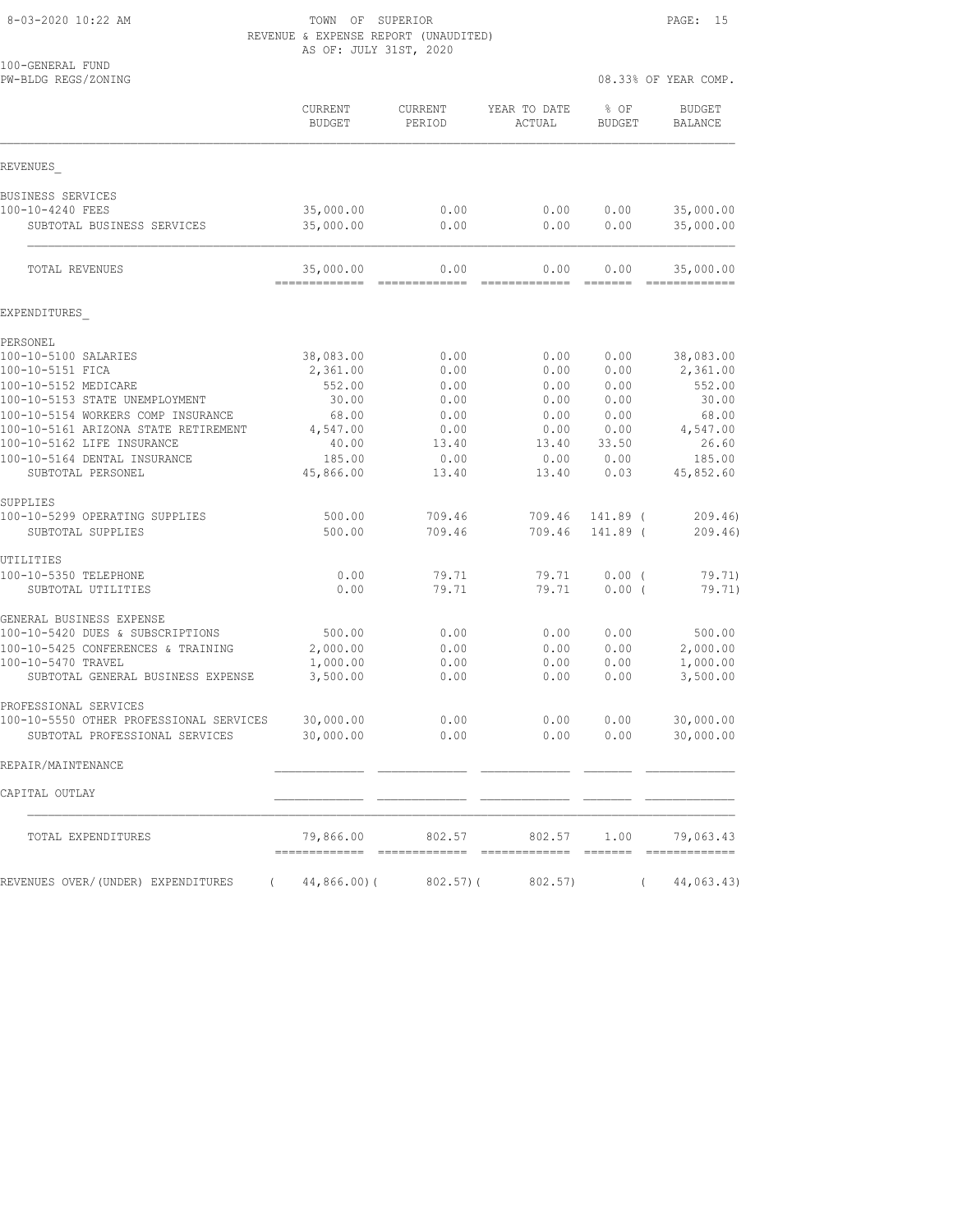#### 8-03-2020 10:22 AM TOWN OF SUPERIOR PAGE: 16 REVENUE & EXPENSE REPORT (UNAUDITED) AS OF: JULY 31ST, 2020

| 100-GENERAL FUND<br>SWIMMING POOL                                    |                            |                   |                         | 08.33% OF YEAR COMP.            |                                 |  |
|----------------------------------------------------------------------|----------------------------|-------------------|-------------------------|---------------------------------|---------------------------------|--|
|                                                                      | CURRENT<br><b>BUDGET</b>   | CURRENT<br>PERIOD | YEAR TO DATE<br>ACTUAL  | % OF<br><b>BUDGET</b>           | <b>BUDGET</b><br><b>BALANCE</b> |  |
| REVENUES                                                             |                            |                   |                         |                                 |                                 |  |
| BUSINESS SERVICES                                                    |                            |                   |                         |                                 |                                 |  |
| 100-11-4240 POOL SWIM/POOL RENTAL<br>SUBTOTAL BUSINESS SERVICES      | 2,000.00<br>2,000.00       | 95.00<br>95.00    | 95.00<br>95.00          | 4.75<br>4.75                    | 1,905.00<br>1,905.00            |  |
|                                                                      |                            |                   |                         |                                 |                                 |  |
| TOTAL REVENUES                                                       | 2,000.00<br>-------------- | 95.00             | 95.00<br>-------------- | 4.75<br>$=$ $=$ $=$ $=$ $=$ $=$ | 1,905.00<br>=============       |  |
| EXPENDITURES                                                         |                            |                   |                         |                                 |                                 |  |
| PERSONEL                                                             |                            |                   |                         |                                 |                                 |  |
| 100-11-5100 SALARIES                                                 | 19,200.00                  | 0.00              | 0.00                    | 0.00                            | 19,200.00                       |  |
| 100-11-5151 FICA                                                     | 1,250.00                   | 0.00              | 0.00                    | 0.00                            | 1,250.00                        |  |
| 100-11-5152 MEDICARE                                                 | 292.00                     | 0.00              | 0.00                    | 0.00                            | 292.00                          |  |
| 100-11-5153 STATE UNEMPLOYMENT<br>100-11-5154 WORKERS COMP INSURANCE | 61.00<br>413.00            | 0.00<br>137.00    | 0.00<br>137.00          | 0.00<br>33.17                   | 61.00<br>276.00                 |  |
| SUBTOTAL PERSONEL                                                    | 21,216.00                  | 137.00            | 137.00                  | 0.65                            | 21,079.00                       |  |
| SUPPLIES                                                             |                            |                   |                         |                                 |                                 |  |
| 100-11-5240 CHEMICAL SUPPLIES                                        | 1,900.00                   | 132.08            | 132.08                  | 6.95                            | 1,767.92                        |  |
| 100-11-5299 OPERATING SUPPLIES<br>SUBTOTAL SUPPLIES                  | 2,000.00<br>3,900.00       | 0.00<br>132.08    | 0.00<br>132.08          | 0.00<br>3.39                    | 2,000.00<br>3,767.92            |  |
| UTILITIES                                                            |                            |                   |                         |                                 |                                 |  |
| 100-11-5310 ELECTRICITY                                              | 6,860.00                   | 0.00              | 0.00                    | 0.00                            | 6,860.00                        |  |
| 100-11-5350 TELEPHONE                                                | 453.00                     | 29.71             | 29.71                   | 6.56                            | 423.29                          |  |
| 100-11-5360 WATER<br>SUBTOTAL UTILITIES                              | 5,666.00<br>12,979.00      | 365.95<br>395.66  | 365.95<br>395.66        | 6.46<br>3.05                    | 5,300.05<br>12,583.34           |  |
| GENERAL BUSINESS EXPENSE                                             |                            |                   |                         |                                 |                                 |  |
| 100-11-5410 ADVERTISING                                              | 100.00                     | 0.00              | 0.00                    | 0.00                            | 100.00                          |  |
| 100-11-5420 DUES & SUBSCRIPTIONS                                     | 200.00                     | 0.00              | 0.00                    | 0.00                            | 200.00                          |  |
| 100-11-5425 CONFERENCES & TRAINING                                   | 500.00                     | 0.00              | 0.00                    | 0.00                            | 500.00                          |  |
| 100-11-5450 UNIFORMS<br>SUBTOTAL GENERAL BUSINESS EXPENSE            | 250.00<br>1,050.00         | 0.00<br>0.00      | 0.00<br>0.00            | 0.00<br>0.00                    | 250.00<br>1,050.00              |  |
| PROFESSIONAL SERVICES                                                |                            |                   |                         |                                 |                                 |  |
| 100-11-5550 OTHER PROFESSIONAL SERVICES                              | 6,000.00                   | 690.00            | 690.00                  | 11.50                           | 5,310.00                        |  |
| SUBTOTAL PROFESSIONAL SERVICES                                       | 6,000.00                   | 690.00            | 690.00                  | 11.50                           | 5,310.00                        |  |
| REPAIR/MAINTENANCE                                                   |                            |                   |                         |                                 |                                 |  |
| 100-11-5650 OTHER EQUIPMENT REPAIRS                                  | 5,000.00                   | 0.00              | 0.00                    | 0.00                            | 5,000.00                        |  |
| SUBTOTAL REPAIR/MAINTENANCE                                          | 5,000.00                   | 0.00              | 0.00                    | 0.00                            | 5,000.00                        |  |
| TOTAL EXPENDITURES                                                   | 50,145.00                  | 1,354.74          | 1,354.74                | 2.70                            | 48,790.26                       |  |
| REVENUES OVER/(UNDER) EXPENDITURES<br>$\left($                       | 48,145.00)(                | 1,259.74) (       | 1, 259.74)              | $\left($                        | 46,885.26)                      |  |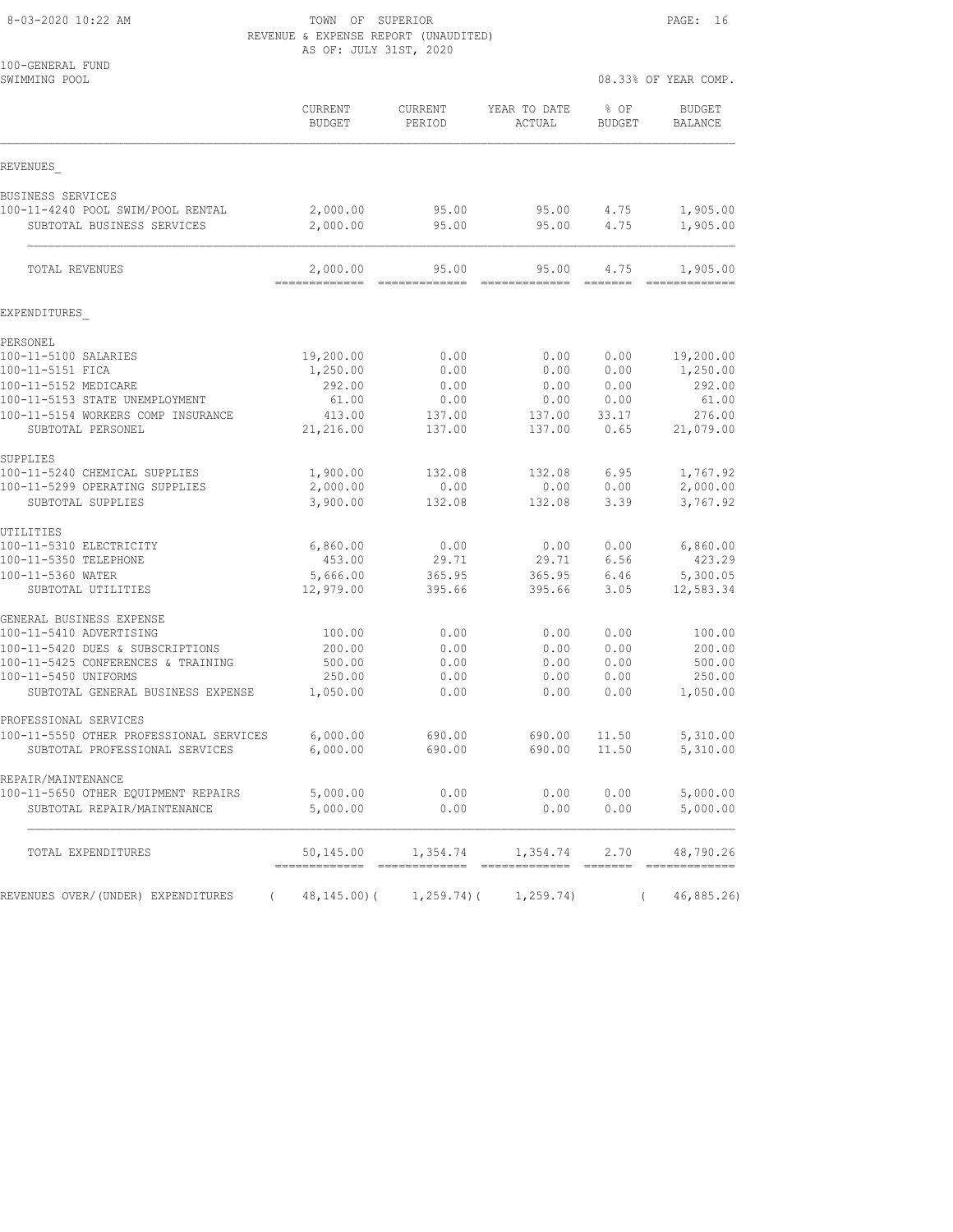| 8-03-2020 10:22 AM                   |                   | TOWN OF SUPERIOR<br>REVENUE & EXPENSE REPORT (UNAUDITED)<br>AS OF: JULY 31ST, 2020 |                        |                       |                            |  |
|--------------------------------------|-------------------|------------------------------------------------------------------------------------|------------------------|-----------------------|----------------------------|--|
| 100-GENERAL FUND<br>RECREATION       |                   |                                                                                    |                        |                       | 08.33% OF YEAR COMP.       |  |
|                                      | CURRENT<br>BUDGET | CURRENT<br>PERIOD                                                                  | YEAR TO DATE<br>ACTUAL | % OF<br><b>BUDGET</b> | <b>BUDGET</b><br>BALANCE   |  |
| REVENUES                             |                   |                                                                                    |                        |                       |                            |  |
| BUSINESS SERVICES                    |                   |                                                                                    |                        |                       |                            |  |
| MISCELLANEOUS                        |                   |                                                                                    |                        |                       |                            |  |
|                                      | =============     | - cooccooccooc                                                                     | --------------         | - =======             |                            |  |
| EXPENDITURES                         |                   |                                                                                    |                        |                       |                            |  |
| PERSONEL                             |                   |                                                                                    |                        |                       |                            |  |
| 100-12-5100 SALARIES                 | 14,144.00         | 0.00                                                                               | 0.00                   | 0.00                  | 14, 144.00                 |  |
| 100-12-5151 FICA                     | 361.00            | 0.00                                                                               | 0.00                   | 0.00                  | 361.00                     |  |
| 100-12-5152 MEDICARE                 | 84.00             | 0.00                                                                               | 0.00                   | 0.00                  | 84.00                      |  |
| 100-12-5153 STATE UNEMPLOYMENT       | 30.00             | 0.00                                                                               | 0.00                   | 0.00                  | 30.00                      |  |
| 100-12-5154 WORKERS COMP INSURANCE   | 54.00             | 0.00                                                                               | 0.00                   | 0.00                  | 54.00                      |  |
| 100-12-5161 ARIZONA STATE RETIREMENT | 687.00            | 0.00                                                                               | 0.00                   | 0.00                  | 687.00                     |  |
| 100-12-5162 LIFE INSURANCE           | 16.00             | 13.40                                                                              | 13.40                  | 83.75                 | 2.60                       |  |
| 100-12-5163 HEALTH INSURANCE         | 1,527.00          | 1,283.90                                                                           | 1,283.90               | 84.08                 | 243.10                     |  |
| 100-12-5164 DENTAL INSURANCE         | 74.00             | 29.96                                                                              | 29.96                  | 40.49                 | 44.04                      |  |
| SUBTOTAL PERSONEL                    | 16,977.00         | 1,327.26                                                                           | 1,327.26               | 7.82                  | 15,649.74                  |  |
| SUPPLIES                             |                   |                                                                                    |                        |                       |                            |  |
| 100-12-5299 OPERATING SUPPLIES       | 12,500.00         | 0.00                                                                               | 0.00                   | 0.00                  | 12,500.00                  |  |
| SUBTOTAL SUPPLIES                    | 12,500.00         | 0.00                                                                               | 0.00                   | 0.00                  | 12,500.00                  |  |
| UTILITIES                            |                   |                                                                                    |                        |                       |                            |  |
| GENERAL BUSINESS EXPENSE             |                   |                                                                                    |                        |                       |                            |  |
| PROFESSIONAL SERVICES                |                   |                                                                                    |                        |                       |                            |  |
| TOTAL EXPENDITURES                   | 29,477.00         | 1,327.26                                                                           | 1,327.26               | 4.50<br>---- -------  | 28, 149. 74                |  |
| REVENUES OVER/(UNDER) EXPENDITURES   | $\left($          | $29,477.00$ ( 1,327.26) ( 1,327.26)                                                |                        |                       | 28, 149. 74)<br>$\sqrt{2}$ |  |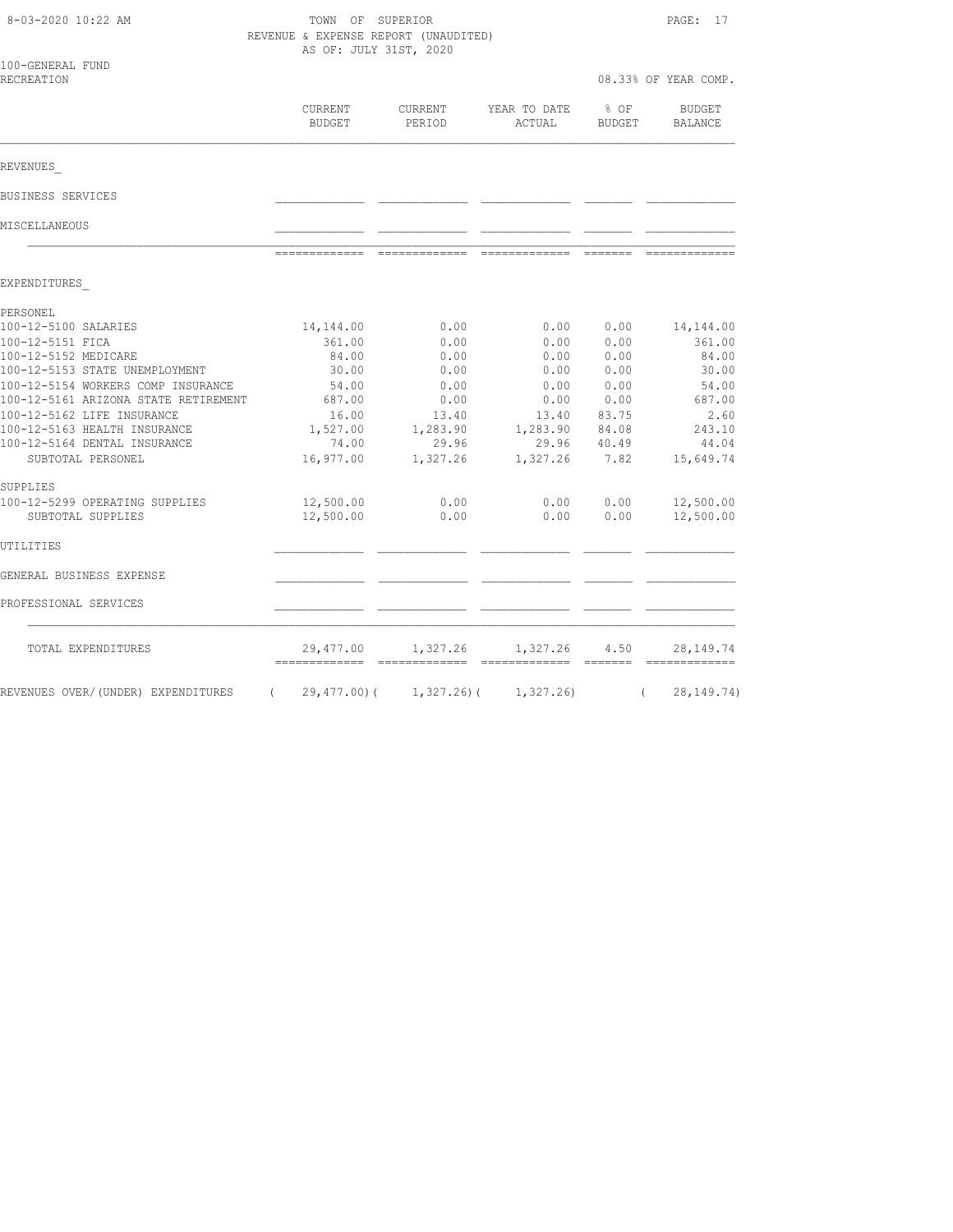#### 8-03-2020 10:22 AM TOWN OF SUPERIOR PAGE: 18 REVENUE & EXPENSE REPORT (UNAUDITED) AS OF: JULY 31ST, 2020

| 100-GENERAL FUND<br>LIBRARY                |                           |                       |                        |                       | 08.33% OF YEAR COMP.            |
|--------------------------------------------|---------------------------|-----------------------|------------------------|-----------------------|---------------------------------|
|                                            | CURRENT<br><b>BUDGET</b>  | CURRENT<br>PERIOD     | YEAR TO DATE<br>ACTUAL | % OF<br><b>BUDGET</b> | <b>BUDGET</b><br><b>BALANCE</b> |
| REVENUES                                   |                           |                       |                        |                       |                                 |
| BUSINESS SERVICES                          |                           |                       |                        |                       |                                 |
| 100-13-4250 INTERNET/LATE FEES             | 2,000.00                  | 0.00                  | 0.00                   | 0.00                  | 2,000.00                        |
| SUBTOTAL BUSINESS SERVICES                 | 2,000.00                  | 0.00                  | 0.00                   | 0.00                  | 2,000.00                        |
| TOTAL REVENUES                             | 2,000.00<br>============= | 0.00<br>============= | 0.00<br>=============  | 0.00<br>=======       | 2,000.00<br>-------------       |
| EXPENDITURES                               |                           |                       |                        |                       |                                 |
| PERSONEL                                   |                           |                       |                        |                       |                                 |
| 100-13-5100 SALARIES                       | 32,860.00                 | 0.00                  | 0.00                   | 0.00                  | 32,860.00                       |
| 100-13-5151 FICA                           | 2,037.00                  | 0.00                  | 0.00                   | 0.00                  | 2,037.00                        |
| 100-13-5152 MEDICARE                       | 476.00                    | 0.00                  | 0.00                   | 0.00                  | 476.00                          |
| 100-13-5153 STATE UNEMPLOYMENT             | 152.00                    | 0.00                  | 0.00                   | 0.00                  | 152.00                          |
| 100-13-5154 WORKERS COMP INSURANCE         | 219.00                    | 37.00                 | 37.00                  | 16.89                 | 182.00                          |
| 100-13-5161 ARIZONA STATE RETIREMENT       | 3,924.00                  | 0.00                  | 0.00                   | 0.00                  | 3,924.00                        |
| 100-13-5162 LIFE INSURANCE                 | 80.00                     | 13.40                 | 13.40                  | 16.75                 | 66.60                           |
| 100-13-5163 HEALTH INSURANCE               | 7,758.00                  | 1,273.90              | 1,273.90               | 16.42                 | 6,484.10                        |
| 100-13-5164 DENTAL INSURANCE               | 370.00                    | 13.36                 | 13.36                  | 3.61                  | 356.64                          |
| SUBTOTAL PERSONEL                          | 47,876.00                 | 1,337.66              | 1,337.66               | 2.79                  | 46,538.34                       |
| SUPPLIES                                   |                           |                       |                        |                       |                                 |
| 100-13-5270 LIBRARY BOOKS                  | 2,000.00                  | 0.00                  | 0.00                   | 0.00                  | 2,000.00                        |
| SUBTOTAL SUPPLIES                          | 2,000.00                  | 0.00                  | 0.00                   | 0.00                  | 2,000.00                        |
| UTILITIES                                  |                           |                       |                        |                       |                                 |
| 100-13-5310 ELECTRICITY                    | 6,174.00                  | 0.00                  | 0.00                   | 0.00                  | 6, 174.00                       |
| 100-13-5320 GAS                            | 1,100.00                  | 31.53                 | 31.53                  | 2.87                  | 1,068.47                        |
| 100-13-5350 TELEPHONE                      | 1,009.00                  | 29.71                 | 29.71                  | 2.94                  | 979.29                          |
| 100-13-5360 WATER                          | 400.00                    | 29.93                 | 29.93                  | 7.48                  | 370.07                          |
| 100-13-5380 SECURITY<br>SUBTOTAL UTILITIES | 300.00<br>8,983.00        | 25.00<br>116.17       | 25.00<br>116.17        | 8.33<br>1.29          | 275.00<br>8,866.83              |
| GENERAL BUSINESS EXPENSE                   |                           |                       |                        |                       |                                 |
| 100-13-5410 ADVERTISING                    | 100.00                    | 0.00                  | 0.00                   | 0.00                  | 100.00                          |
| 100-13-5420 DUES & SUBSCRIPTIONS           | 1,000.00                  | 0.00                  | 0.00                   | 0.00                  | 1,000.00                        |
| 100-13-5460 POSTAGE                        | 900.00                    | 80.30                 | 80.30                  | 8.92                  | 819.70                          |
| 100-13-5471 AUDIT                          | 1,545.00                  | 0.00                  | 0.00                   | 0.00                  | 1,545.00                        |
| 100-13-5480 GENERAL INSURANCE              | 12,820.00                 | 377.25                | 377.25                 | 2.94                  | 12,442.75                       |
| SUBTOTAL GENERAL BUSINESS EXPENSE          | 16,365.00                 | 457.55                | 457.55                 | 2.80                  | 15,907.45                       |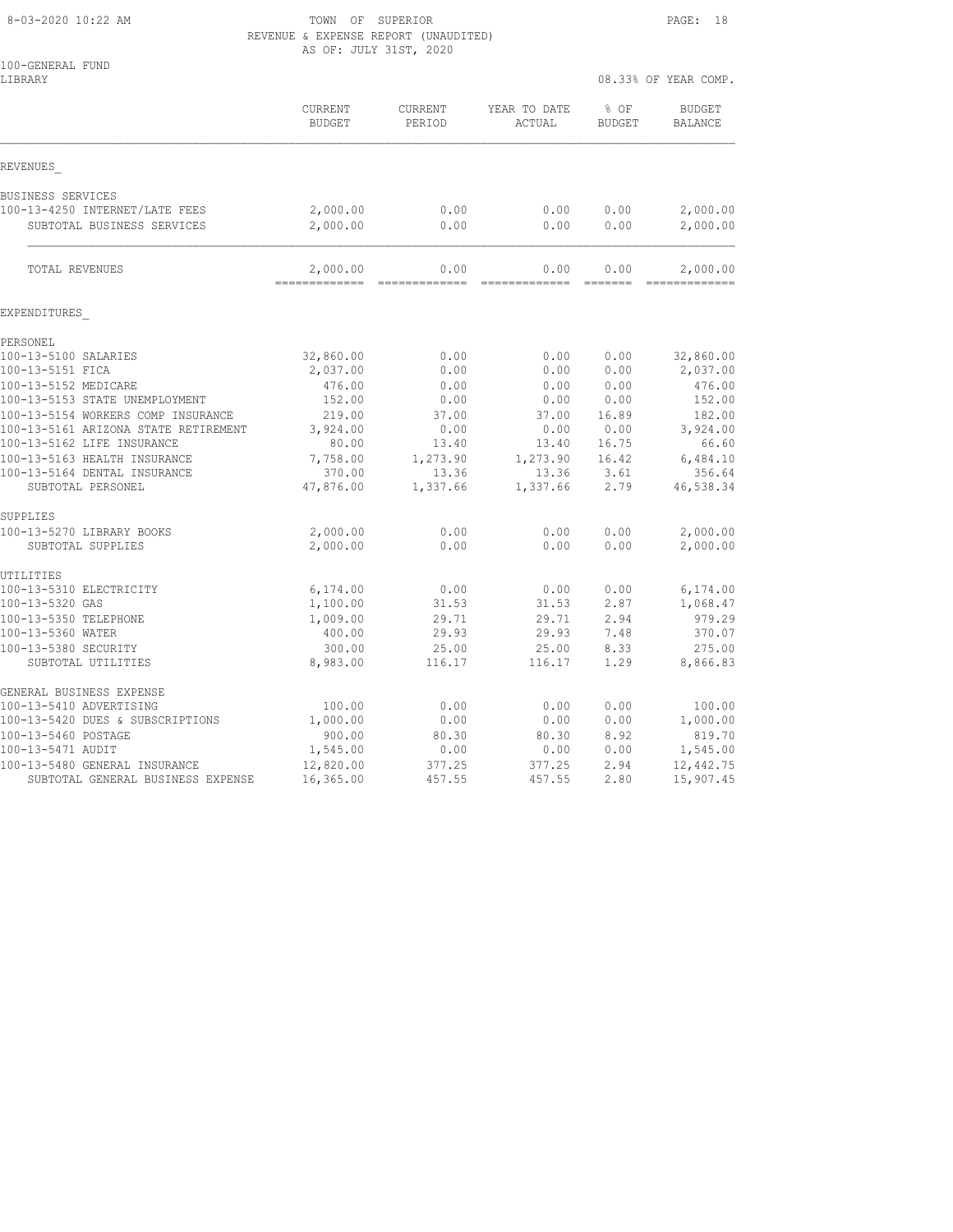8-03-2020 10:22 AM **TOWN OF SUPERIOR PAGE: 19**  REVENUE & EXPENSE REPORT (UNAUDITED) AS OF: JULY 31ST, 2020

100-GENERAL FUND<br>LIBRARY

08.33% OF YEAR COMP. CURRENT CURRENT YEAR TO DATE % OF BUDGET BUDGET PERIOD ACTUAL BUDGET BALANCE PROFESSIONAL SERVICES 100-13-5550 OTHER PROFESSIONAL SERVICES 300.00 0.00 0.00 0.00 300.00 SUBTOTAL PROFESSIONAL SERVICES 300.00 0.00 0.00 0.00 300.00 REPAIR/MAINTENANCE 100-13-5650 OTHER EQUIPMENT REPAIRS 5,000.00 0.00 0.00 0.00 5,000.00 SUBTOTAL REPAIR/MAINTENANCE 5,000.00 0.00 0.00 0.00 5,000.00  $\mathcal{L}_\text{max}$  TOTAL EXPENDITURES 80,524.00 1,911.38 1,911.38 2.37 78,612.62 ============= ============= ============= ======= ============= REVENUES OVER/(UNDER) EXPENDITURES ( 78,524.00)( 1,911.38)( 1,911.38) ( 76,612.62)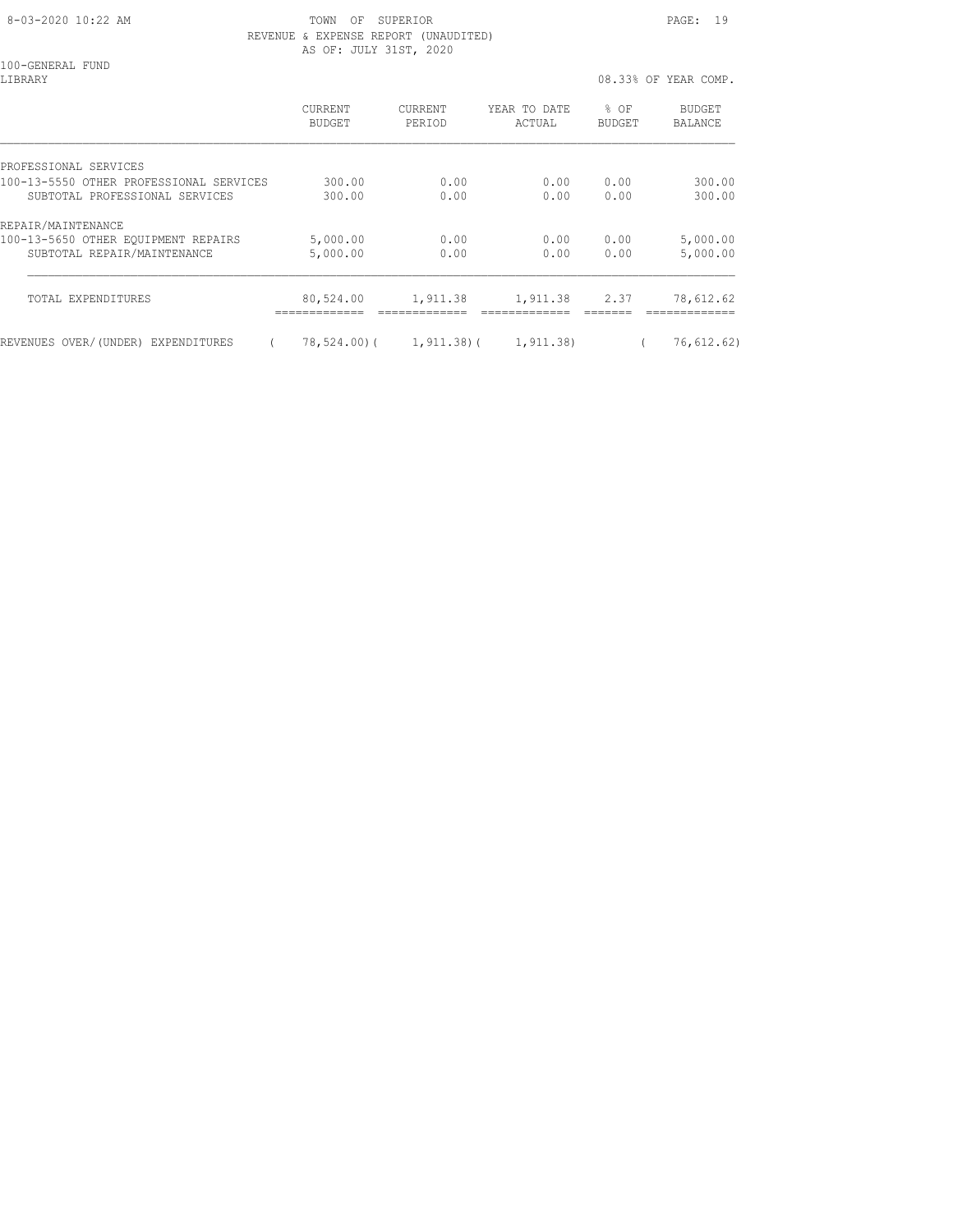#### 8-03-2020 10:22 AM TOWN OF SUPERIOR PAGE: 20 REVENUE & EXPENSE REPORT (UNAUDITED) AS OF: JULY 31ST, 2020

| 100-GENERAL FUND<br><b>BUILDING RENTALS</b> |                            |                   |                        |                 | 08.33% OF YEAR COMP.     |
|---------------------------------------------|----------------------------|-------------------|------------------------|-----------------|--------------------------|
|                                             | CURRENT<br><b>BUDGET</b>   | CURRENT<br>PERIOD | YEAR TO DATE<br>ACTUAL | % OF<br>BUDGET  | BUDGET<br><b>BALANCE</b> |
| REVENUES                                    |                            |                   |                        |                 |                          |
| ENTERPRISE SERVICES                         |                            |                   |                        |                 |                          |
| 100-14-4330 RENTAL INCOME                   | 20,000.00                  | 450.00            | 450.00 2.25            |                 | 19,550.00                |
| SUBTOTAL ENTERPRISE SERVICES                | 20,000.00                  | 450.00            | 450.00                 | 2.25            | 19,550.00                |
| TOTAL REVENUES                              | 20,000.00                  | 450.00            | 450.00                 | 2.25            | 19,550.00                |
| EXPENDITURES                                |                            |                   |                        |                 |                          |
| SUPPLIES                                    |                            |                   |                        |                 |                          |
| UTILITIES                                   |                            |                   |                        |                 |                          |
| 100-14-5310 ELECTRICITY                     | 8,000.00                   | 0.00              |                        |                 | $0.00$ $0.00$ $8,000.00$ |
| 100-14-5360 WATER                           | 0.00                       | 52.50             |                        | 52.50 0.00 (    | 52.50                    |
| SUBTOTAL UTILITIES                          | 8,000.00                   | 52.50             | 52.50                  | 0.66            | 7,947.50                 |
| GENERAL BUSINESS EXPENSE                    |                            |                   |                        |                 |                          |
| PROFESSIONAL SERVICES                       |                            |                   |                        |                 |                          |
| REPAIR/MAINTENANCE                          |                            |                   |                        |                 |                          |
| TOTAL EXPENDITURES                          | 8,000.00<br>-------------- | 52.50             | 52.50<br>============= | 0.66<br>======= | 7,947.50                 |
| REVENUES OVER/(UNDER) EXPENDITURES          | 12,000.00                  | 397.50            | 397.50                 |                 | 11,602.50                |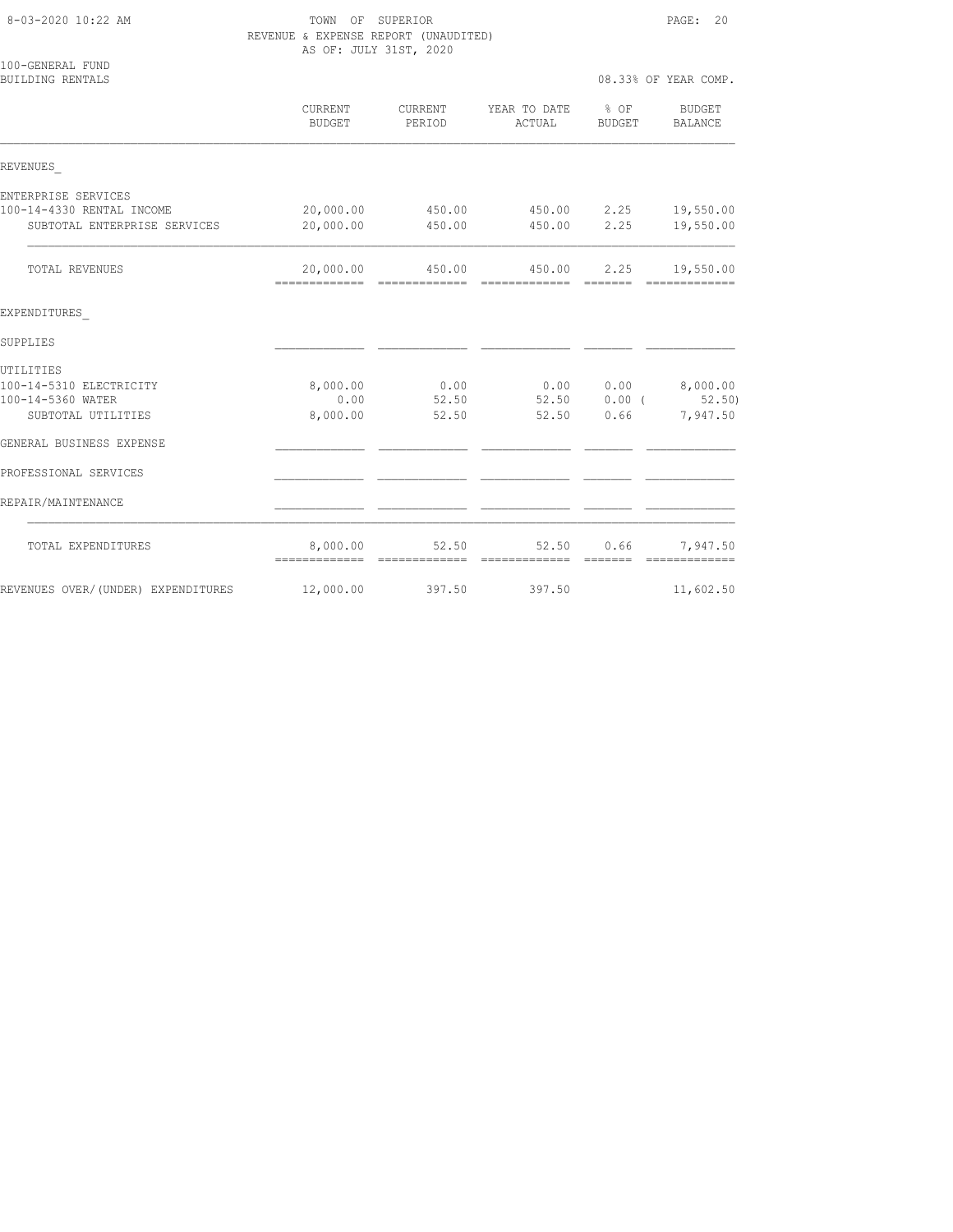8-03-2020 10:22 AM TOWN OF SUPERIOR PAGE: 21 REVENUE & EXPENSE REPORT (UNAUDITED) AS OF: JULY 31ST, 2020

| 100-GENERAL FUND<br>SR CITIZENS-CONGREGATE |                          |                   |                        |                       | 08.33% OF YEAR COMP.            |
|--------------------------------------------|--------------------------|-------------------|------------------------|-----------------------|---------------------------------|
|                                            | CURRENT<br><b>BUDGET</b> | CURRENT<br>PERIOD | YEAR TO DATE<br>ACTUAL | % OF<br><b>BUDGET</b> | <b>BUDGET</b><br><b>BALANCE</b> |
| REVENUES                                   |                          |                   |                        |                       |                                 |
| BUSINESS SERVICES                          |                          |                   |                        |                       |                                 |
| 100-15-4215 SRC AAA DOLLARS                | 0.00                     | 302.00            | 302.00                 | $0.00$ (              | 302.00                          |
| 100-15-4217 SRC PROGRAM REVENUE            | 0.00                     | 4,104.78          | 4,104.78               | 0.00(                 | 4, 104.78                       |
| SUBTOTAL BUSINESS SERVICES                 | 0.00                     | 4,406.78          | 4,406.78               | 0.00(                 | 4,406.78)                       |
| GRANTS                                     |                          |                   |                        |                       |                                 |
| TOTAL REVENUES                             | 0.00                     | 4,406.78          | 4,406.78               | 0.00(                 | 4,406.78)                       |
| EXPENDITURES                               |                          |                   |                        |                       |                                 |
| PERSONEL                                   |                          |                   |                        |                       |                                 |
| 100-15-5100 SALARIES                       | 18,405.00                | 0.00              | 0.00                   | 0.00                  | 18,405.00                       |
| 100-15-5120 INMATE LABOR                   | 1,000.00                 | 0.00              | 0.00                   | 0.00                  | 1,000.00                        |
| 100-15-5151 FICA                           | 1,141.00                 | 0.00              | 0.00                   | 0.00                  | 1,141.00                        |
| 100-15-5152 MEDICARE                       | 267.00                   | 0.00              | 0.00                   | 0.00                  | 267.00                          |
| 100-15-5153 STATE UNEMPLOYMENT             | 76.00                    | 0.00              | 0.00                   | 0.00                  | 76.00                           |
| 100-15-5154 WORKERS COMP INSURANCE         | 356.00                   | 113.67            | 113.67                 | 31.93                 | 242.33                          |
| 100-15-5161 ARIZONA STATE RETIREMENT       | 2,198.00                 | 0.00              | 0.00                   | 0.00                  | 2,198.00                        |
| SUBTOTAL PERSONEL                          | 23,443.00                | 113.67            | 113.67                 | 0.48                  | 23, 329.33                      |
| SUPPLIES                                   |                          |                   |                        |                       |                                 |
| 100-15-5210 OFFICE SUPPLIES                | 500.00                   | 0.00              | 0.00                   | 0.00                  | 500.00                          |
| 100-15-5250 KITCHEN SUPPLIES               | 1,000.00                 | 0.00              | 0.00                   | 0.00                  | 1,000.00                        |
| 100-15-5260 FOOD SUPPLIES                  | 1,000.00                 | 0.00              | 0.00                   | 0.00                  | 1,000.00                        |
| 100-15-5299 OPERATING SUPPLIES             | 1,500.00                 | 28.34             | 28.34                  | 1.89                  | 1,471.66                        |
| SUBTOTAL SUPPLIES                          | 4,000.00                 | 28.34             | 28.34                  | 0.71                  | 3,971.66                        |
| UTILITIES                                  |                          |                   |                        |                       |                                 |
| 100-15-5310 ELECTRICITY                    | 4,547.00                 | 0.00              | 0.00                   | 0.00                  | 4,547.00                        |
| 100-15-5320 GAS                            | 746.00                   | 43.91             | 43.91                  | 5.89                  | 702.09                          |
| 100-15-5350 TELEPHONE                      | 250.00                   | 0.00              | 0.00                   | 0.00                  | 250.00                          |
| 100-15-5360 WATER                          | 250.00                   | 15.03             | 15.03                  | 6.01                  | 234.97                          |
| SUBTOTAL UTILITIES                         | 5,793.00                 | 58.94             | 58.94                  | 1.02                  | 5,734.06                        |
| GENERAL BUSINESS EXPENSE                   |                          |                   |                        |                       |                                 |
| 100-15-5420 DUES & SUBSCRIPTIONS           | 200.00                   | 0.00              | 0.00                   | 0.00                  | 200.00                          |
| 100-15-5460 POSTAGE                        | 0.00                     | 12.05             | 12.05                  | 0.00(                 | 12.05)                          |
| 100-15-5471 AUDIT                          | 773.00                   | 0.00              | 0.00                   | 0.00                  | 773.00                          |
| 100-15-5480 GENERAL INSURANCE              | 4,273.00                 | 125.75            | 125.75                 | 2.94                  | 4,147.25                        |

SUBTOTAL GENERAL BUSINESS EXPENSE 5,246.00 137.80 137.80 2.63 5,108.20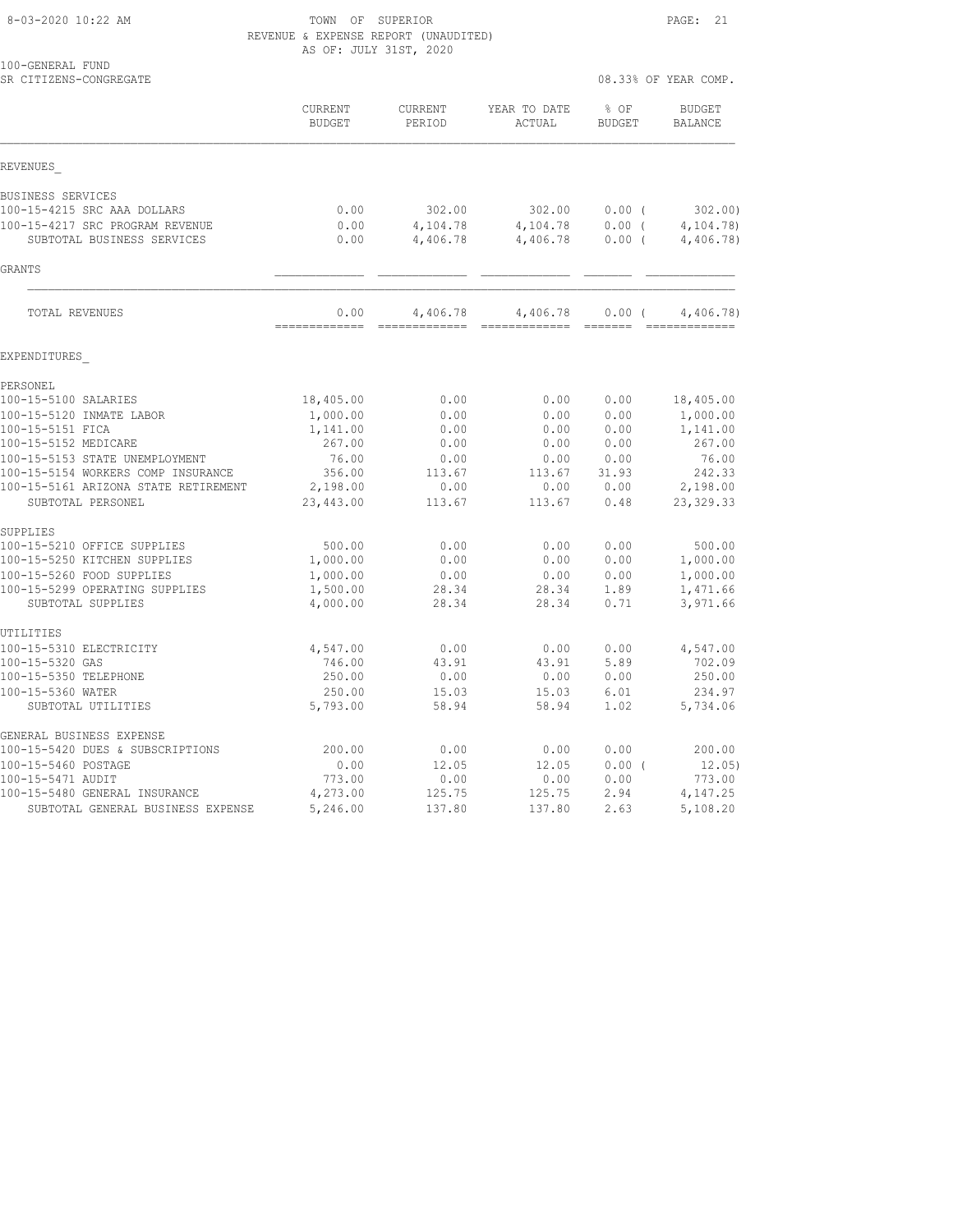8-03-2020 10:22 AM **TOWN OF SUPERIOR PAGE: 22**  REVENUE & EXPENSE REPORT (UNAUDITED) AS OF: JULY 31ST, 2020

100-GENERAL FUND

SR CITIZENS-CONGREGATE **1989** OB SASSES OF YEAR COMP.

 CURRENT CURRENT YEAR TO DATE % OF BUDGET BUDGET PERIOD ACTUAL BUDGET BALANCE PROFESSIONAL SERVICES 100-15-5520 CONTRACT EMPLOYEE 0.00 806.88 806.88 0.00 ( 806.88) 100-15-5550 OTHER PROFESSIONAL SERVICES 37,893.00 0.00 0.00 0.00 37,893.00 SUBTOTAL PROFESSIONAL SERVICES 37,893.00 806.88 806.88 2.13 37,086.12 REPAIR/MAINTENANCE<br>100-15-5610 PARK & BLDG IMPROVEMENTS 100-15-5610 PARK & BLDG IMPROVEMENTS 4,000.00 0.00 0.00 0.00 4,000.00 100-15-5643 INMATE FUEL 100.00 0.00 0.00 0.00 100.00 100-15-5650 OTHER EQUIPMENT REPAIRS 300.00 0.00 0.00 0.00 300.00 SUBTOTAL REPAIR/MAINTENANCE 4,400.00 0.00 0.00 0.00 4,400.00 DEBT SERVICE \_\_\_\_\_\_\_\_\_\_\_\_\_ \_\_\_\_\_\_\_\_\_\_\_\_\_ \_\_\_\_\_\_\_\_\_\_\_\_\_ \_\_\_\_\_\_\_ \_\_\_\_\_\_\_\_\_\_\_\_\_ TOTAL EXPENDITURES 80,775.00 1,145.63 1,145.63 1.42 79,629.37 ============= ============= ============= ======= ============= REVENUES OVER/(UNDER) EXPENDITURES ( 80,775.00) 3,261.15 3,261.15 ( 84,036.15)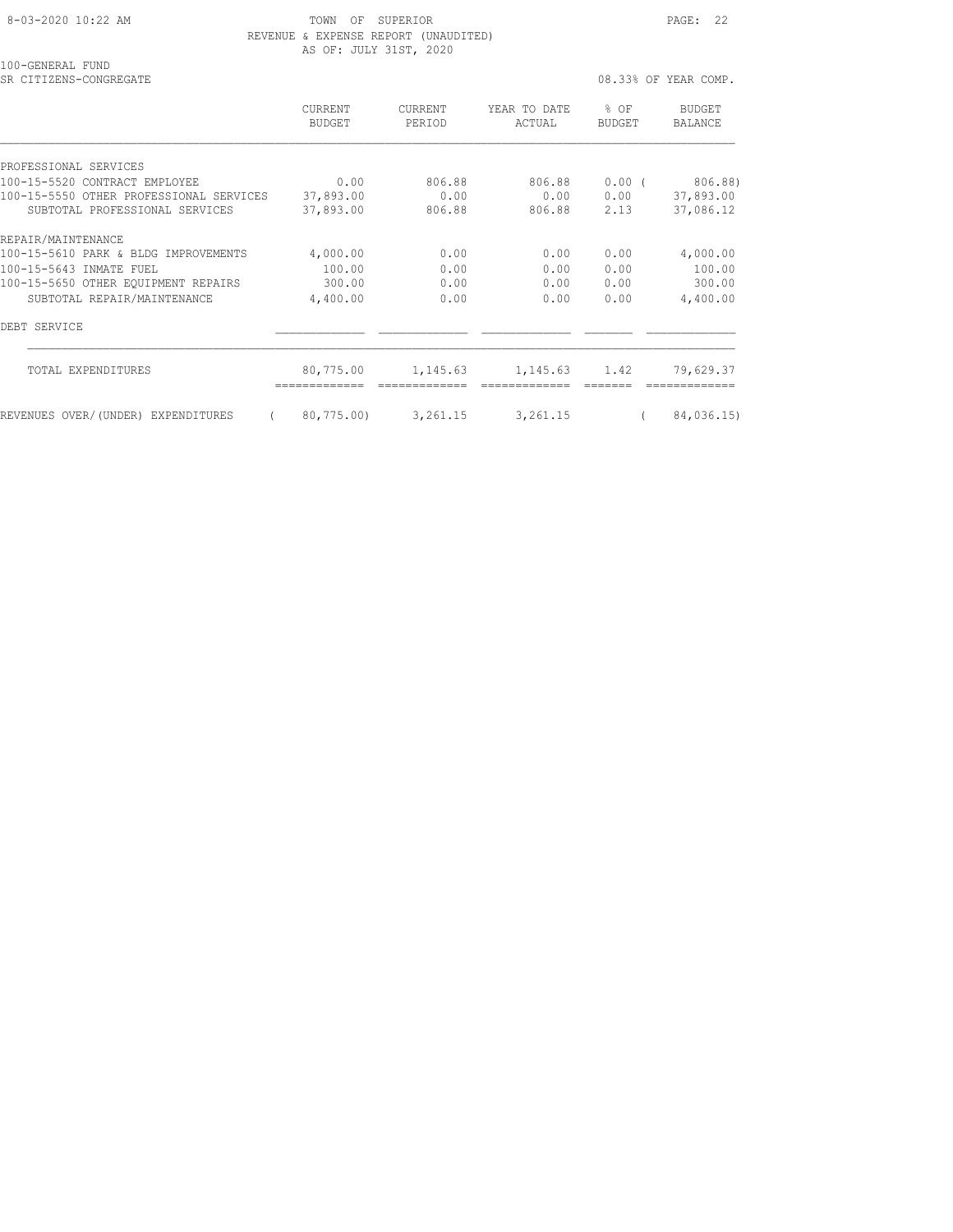8-03-2020 10:22 AM TOWN OF SUPERIOR PAGE: 23 REVENUE & EXPENSE REPORT (UNAUDITED) AS OF: JULY 31ST, 2020

| SR CITIZENS-HOME DELIVERY                                          |                          |                           |                           | 08.33% OF YEAR COMP.  |                                 |
|--------------------------------------------------------------------|--------------------------|---------------------------|---------------------------|-----------------------|---------------------------------|
|                                                                    | CURRENT<br><b>BUDGET</b> | <b>CURRENT</b><br>PERIOD  | YEAR TO DATE<br>ACTUAL    | % OF<br><b>BUDGET</b> | <b>BUDGET</b><br><b>BALANCE</b> |
| REVENUES                                                           |                          |                           |                           |                       |                                 |
| BUSINESS SERVICES                                                  |                          |                           |                           |                       |                                 |
| 100-16-4217 SRC PROGRAM REVENUE                                    | 0.00                     | 7,678.06                  | 7,678.06                  | $0.00$ (              | 7,678.06)                       |
| SUBTOTAL BUSINESS SERVICES                                         | 0.00                     | 7,678.06                  | 7,678.06                  | 0.00(                 | 7,678.06)                       |
| TOTAL REVENUES                                                     | 0.00<br>=============    | 7,678.06<br>------------- | 7,678.06<br>------------- | 0.00(<br>$---------$  | 7,678,06)<br>-------------      |
| EXPENDITURES                                                       |                          |                           |                           |                       |                                 |
| PERSONEL                                                           |                          |                           |                           |                       |                                 |
| 100-16-5100 SALARIES                                               | 14,748.00                | 0.00                      | 0.00                      | 0.00                  | 14,748.00                       |
| 100-16-5120 INMATE LABOR                                           | 1,000.00                 | 0.00                      | 0.00                      | 0.00                  | 1,000.00                        |
| 100-16-5151 FICA                                                   | 914.00                   | 0.00                      | 0.00                      | 0.00                  | 914.00                          |
| 100-16-5152 MEDICARE                                               | 214.00                   | 0.00                      | 0.00                      | 0.00                  | 214.00                          |
| 100-16-5153 STATE UNEMPLOYMENT                                     | 55.00                    | 0.00                      | 0.00                      | 0.00                  | 55.00                           |
| 100-16-5154 WORKERS COMP INSURANCE                                 | 247.00                   | 113.67                    | 113.67                    | 46.02                 | 133.33                          |
| 100-16-5161 ARIZONA STATE RETIREMENT<br>SUBTOTAL PERSONEL          | 1,761.00<br>18,939.00    | 0.00<br>113.67            | 0.00<br>113.67            | 0.00<br>0.60          | 1,761.00<br>18,825.33           |
| SUPPLIES                                                           |                          |                           |                           |                       |                                 |
| UTILITIES                                                          |                          |                           |                           |                       |                                 |
| 100-16-5310 ELECTRICITY                                            | 4,547.00                 | 0.00                      | 0.00                      | 0.00                  | 4,547.00                        |
| 100-16-5320 GAS                                                    | 802.00                   | 43.92                     | 43.92                     | 5.48                  | 758.08                          |
| 100-16-5350 TELEPHONE                                              | 250.00                   | 0.00                      | 0.00                      | 0.00                  | 250.00                          |
| 100-16-5360 WATER                                                  | 200.00                   | 15.02                     | 15.02                     | 7.51                  | 184.98                          |
| SUBTOTAL UTILITIES                                                 | 5,799.00                 | 58.94                     | 58.94                     | 1.02                  | 5,740.06                        |
| GENERAL BUSINESS EXPENSE                                           |                          |                           |                           |                       |                                 |
| 100-16-5460 POSTAGE                                                | 150.00                   | 12.04                     | 12.04                     | 8.03                  | 137.96                          |
| 100-16-5471 AUDIT                                                  | 773.00                   | 0.00                      | 0.00                      | 0.00                  | 773.00                          |
| 100-16-5480 GENERAL INSURANCE<br>SUBTOTAL GENERAL BUSINESS EXPENSE | 4,273.00<br>5,196.00     | 125.75<br>137.79          | 125.75<br>137.79          | 2.94<br>2.65          | 4, 147.25<br>5,058.21           |
| PROFESSIONAL SERVICES                                              |                          |                           |                           |                       |                                 |
| 100-16-5550 OTHER PROFESSIONAL SERVICES                            | 34,179.00                | 0.00                      | 0.00                      | 0.00                  | 34,179.00                       |
| SUBTOTAL PROFESSIONAL SERVICES                                     | 34,179.00                | 0.00                      | 0.00                      | 0.00                  | 34,179.00                       |
| REPAIR/MAINTENANCE                                                 |                          |                           |                           |                       |                                 |
| 100-16-5641 GAS & OIL                                              | 500.00                   | 32.91                     | 32.91                     | 6.58                  | 467.09                          |
| 100-16-5643 INMATE FUEL                                            | 100.00                   | 0.00                      | 0.00                      | 0.00                  | 100.00                          |
| SUBTOTAL REPAIR/MAINTENANCE                                        | 600.00                   | 32.91                     | 32.91                     | 5.49                  | 567.09                          |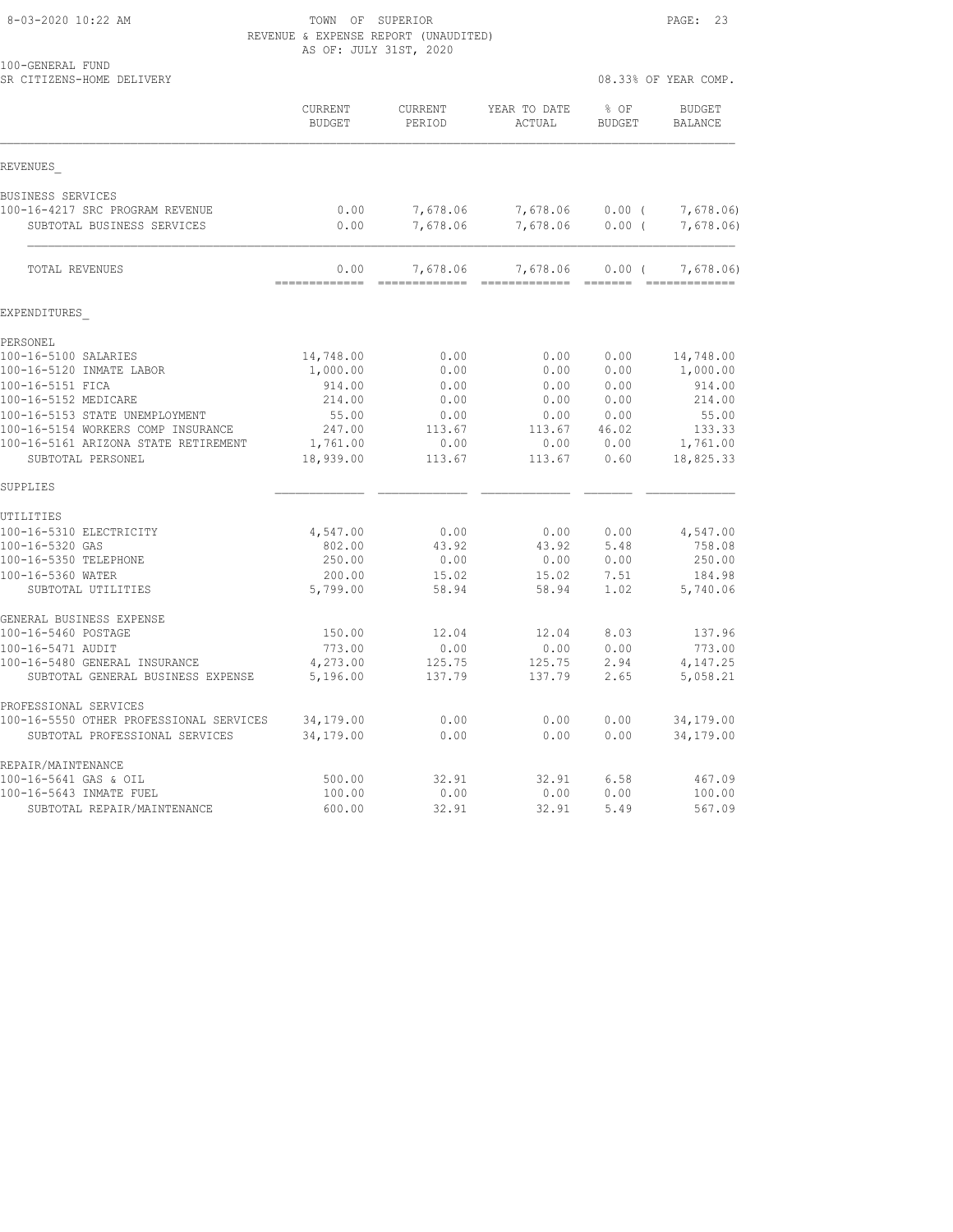| $8 - 03 - 2020$ 10:22 AM                      | SUPERTOR<br>TOWN<br>OF<br>REVENUE & EXPENSE REPORT<br>(UNAUDITED) |                          |                   |                        |                       | 2.4<br>$\texttt{PAGE}$ : |  |
|-----------------------------------------------|-------------------------------------------------------------------|--------------------------|-------------------|------------------------|-----------------------|--------------------------|--|
| 100-GENERAL FUND<br>SR CITIZENS-HOME DELIVERY |                                                                   | AS OF: JULY 31ST, 2020   |                   |                        |                       | 08.33% OF YEAR COMP.     |  |
|                                               |                                                                   | <b>CURRENT</b><br>BUDGET | CURRENT<br>PERIOD | YEAR TO DATE<br>ACTUAL | % OF<br><b>BUDGET</b> | BUDGET<br>BALANCE        |  |
| DEBT SERVICE                                  |                                                                   |                          |                   |                        |                       |                          |  |
| TOTAL EXPENDITURES                            |                                                                   | 64,713.00                | 343.31            | 343.31                 | 0.53                  | 64,369.69                |  |
| REVENUES OVER/(UNDER) EXPENDITURES            |                                                                   | 64,713.00)               | 7,334.75          | 7,334.75               |                       | 72,047.75)               |  |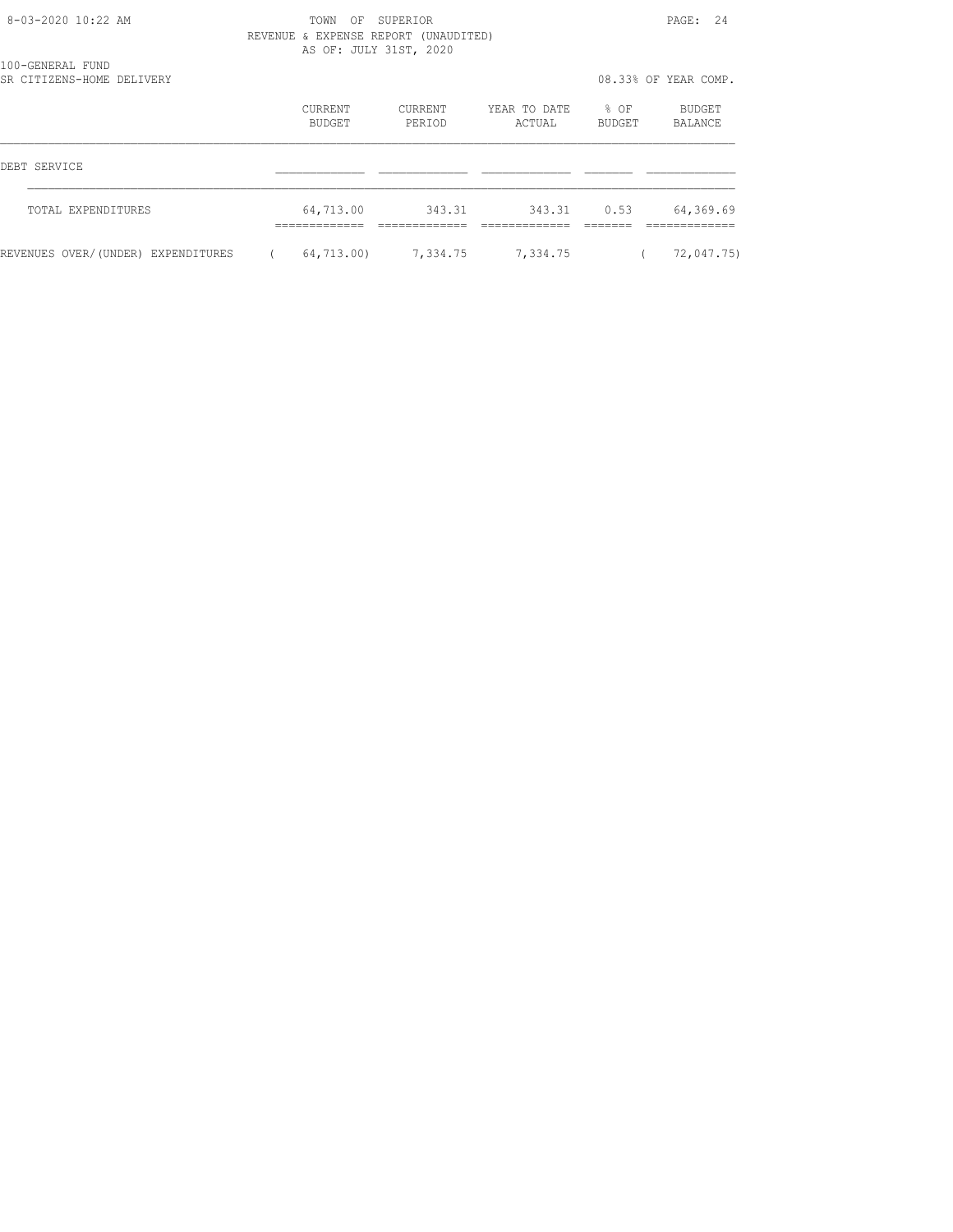#### 8-03-2020 10:22 AM TOWN OF SUPERIOR PAGE: 25 REVENUE & EXPENSE REPORT (UNAUDITED) AS OF: JULY 31ST, 2020

| 100-GENERAL FUND<br>SR CITIZENS-TRANSPORTATIO                              |                                             |                           |                                 | 08.33% OF YEAR COMP.  |                                            |  |
|----------------------------------------------------------------------------|---------------------------------------------|---------------------------|---------------------------------|-----------------------|--------------------------------------------|--|
|                                                                            | CURRENT<br>BUDGET                           | CURRENT<br>PERIOD         | YEAR TO DATE<br>ACTUAL          | % OF<br><b>BUDGET</b> | <b>BUDGET</b><br>BALANCE                   |  |
| REVENUES                                                                   |                                             |                           |                                 |                       |                                            |  |
| BUSINESS SERVICES                                                          |                                             |                           |                                 |                       |                                            |  |
| 100-17-4217 SRC PROGRAM REVENUE                                            | 0.00                                        | 5,831.37                  |                                 | 5,831.37 0.00 (       | 5,831.37)                                  |  |
| SUBTOTAL BUSINESS SERVICES                                                 | 0.00                                        | 5,831.37                  | 5,831.37                        | $0.00$ (              | 5,831.37)                                  |  |
| <b>TOTAL REVENUES</b>                                                      | 0.00<br>=============                       | 5,831.37<br>------------- | 5,831.37                        | $0.00$ (              | 5,831.37)                                  |  |
| EXPENDITURES                                                               |                                             |                           |                                 |                       |                                            |  |
| PERSONEL                                                                   |                                             |                           |                                 |                       |                                            |  |
| 100-17-5100 SALARIES                                                       | 5,238.00                                    | 0.00                      | 0.00                            | 0.00                  | 5,238.00                                   |  |
| 100-17-5151 FICA                                                           | 325.00                                      | 0.00                      | 0.00                            | 0.00                  | 325.00                                     |  |
| 100-17-5152 MEDICARE                                                       | 76.00                                       | 0.00                      | 0.00                            | 0.00                  | 76.00                                      |  |
| 100-17-5153 STATE UNEMPLOYMENT                                             | 52.00                                       | 0.00                      | 0.00                            | 0.00                  | 52.00                                      |  |
| 100-17-5154 WORKERS COMP INSURANCE<br>100-17-5161 ARIZONA STATE RETIREMENT | 36.00<br>618.00                             | 113.66<br>0.00            | 113.66<br>0.00                  | $315.72$ (<br>0.00    | 77.66)<br>618.00                           |  |
| SUBTOTAL PERSONEL                                                          | 6,345.00                                    | 113.66                    | 113.66                          | 1.79                  | 6,231.34                                   |  |
| SUPPLIES                                                                   |                                             |                           |                                 |                       |                                            |  |
| UTILITIES                                                                  |                                             |                           |                                 |                       |                                            |  |
| 100-17-5350 TELEPHONE                                                      | 490.00                                      | 65.69                     | 65.69                           | 13.41                 | 424.31                                     |  |
| SUBTOTAL UTILITIES                                                         | 490.00                                      | 65.69                     | 65.69                           | 13.41                 | 424.31                                     |  |
| GENERAL BUSINESS EXPENSE                                                   |                                             |                           |                                 |                       |                                            |  |
| 100-17-5471 AUDIT                                                          | 773.00                                      | 0.00                      | 0.00                            | 0.00                  | 773.00                                     |  |
| 100-17-5480 GENERAL INSURANCE<br>SUBTOTAL GENERAL BUSINESS EXPENSE         | 4,273.00<br>5,046.00                        | 125.75<br>125.75          | 125.75<br>125.75                | 2.94<br>2.49          | 4,147.25<br>4,920.25                       |  |
| PROFESSIONAL SERVICES                                                      |                                             |                           |                                 |                       |                                            |  |
| 100-17-5550 OTHER PROFESSIONAL SERVICES                                    | 1,000.00                                    | 0.00                      | 0.00                            | 0.00                  | 1,000.00                                   |  |
| SUBTOTAL PROFESSIONAL SERVICES                                             | 1,000.00                                    | 0.00                      | 0.00                            | 0.00                  | 1,000.00                                   |  |
| REPAIR/MAINTENANCE                                                         |                                             |                           |                                 |                       |                                            |  |
| 100-17-5640 AUTO & TRUCK REPAIRS                                           | 2,000.00                                    | 0.00                      | 0.00                            | 0.00                  | 2,000.00                                   |  |
| 100-17-5641 GAS & OIL                                                      | 500.00                                      | 49.37                     | 49.37                           | 9.87                  | 450.63                                     |  |
| SUBTOTAL REPAIR/MAINTENANCE                                                | 2,500.00                                    | 49.37                     | 49.37                           | 1.97                  | 2,450.63                                   |  |
| TOTAL EXPENDITURES                                                         | 15,381.00<br>============================== | 354.47                    | 354.47<br>2222222222222 2222222 | 2.30                  | 15,026.53<br>$=$ = = = = = = = = = = = = = |  |
| REVENUES OVER/(UNDER) EXPENDITURES<br>$\left($                             | 15,381.00                                   | 5,476.90                  | 5,476.90                        |                       | 20,857.90)                                 |  |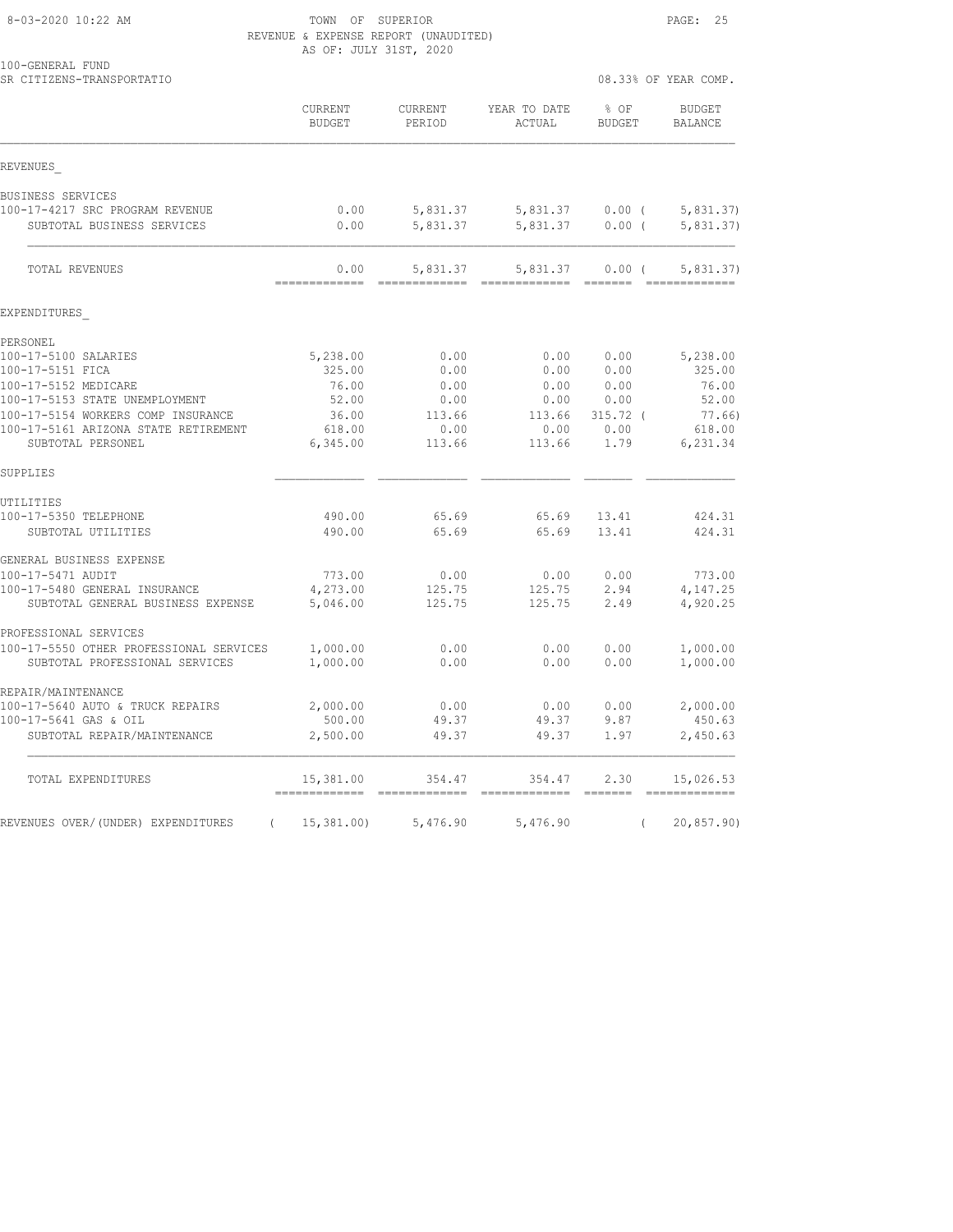| 8-03-2020 10:22 AM                   |                            | TOWN OF SUPERIOR<br>REVENUE & EXPENSE REPORT (UNAUDITED)<br>AS OF: JULY 31ST, 2020 |                        |                       |                            |  |
|--------------------------------------|----------------------------|------------------------------------------------------------------------------------|------------------------|-----------------------|----------------------------|--|
| 100-GENERAL FUND<br>CODE ENFORCEMENT |                            |                                                                                    |                        |                       | 08.33% OF YEAR COMP.       |  |
|                                      | CURRENT<br><b>BUDGET</b>   | CURRENT<br>PERIOD                                                                  | YEAR TO DATE<br>ACTUAL | % OF<br><b>BUDGET</b> | <b>BUDGET</b><br>BALANCE   |  |
| REVENUES                             |                            |                                                                                    |                        |                       |                            |  |
| GRANTS                               |                            |                                                                                    |                        |                       |                            |  |
|                                      | --------------             | --------------                                                                     | --------------         | --------              |                            |  |
| EXPENDITURES                         |                            |                                                                                    |                        |                       |                            |  |
| PERSONEL                             |                            |                                                                                    |                        |                       |                            |  |
| 100-18-5100 SALARIES                 | 21,584.00                  | 0.00                                                                               | 0.00                   | 0.00                  | 21,584.00                  |  |
| 100-18-5151 FICA                     | 1,338.00                   | 0.00                                                                               | 0.00                   | 0.00                  | 1,338.00                   |  |
| 100-18-5152 MEDICARE                 | 313.00                     | 0.00                                                                               | 0.00                   | 0.00                  | 313.00                     |  |
| 100-18-5153 STATE UNEMPLOYMENT       | 30.00                      | 0.00                                                                               | 0.00                   | 0.00                  | 30.00                      |  |
| 100-18-5154 WORKERS COMP INSURANCE   | 500.00                     | 0.00                                                                               | 0.00                   | 0.00                  | 500.00                     |  |
| 100-18-5161 ARIZONA STATE RETIREMENT | 4,477.00                   | 0.00                                                                               | 0.00                   | 0.00                  | 4,477.00                   |  |
| 100-18-5162 LIFE INSURANCE           | 40.00                      | 0.00                                                                               | 0.00                   | 0.00                  | 40.00                      |  |
| 100-18-5164 DENTAL INSURANCE         | 185.00                     | 0.00                                                                               | 0.00                   | 0.00                  | 185.00                     |  |
| SUBTOTAL PERSONEL                    | 28,467.00                  | 0.00                                                                               | 0.00                   | 0.00                  | 28,467.00                  |  |
| PROFESSIONAL SERVICES                |                            |                                                                                    |                        |                       |                            |  |
| 100-18-5520 Blight Mitigation        | 20,000.00                  | 0.00                                                                               | 0.00                   | 0.00                  | 20,000.00                  |  |
| SUBTOTAL PROFESSIONAL SERVICES       | 20,000.00                  | 0.00                                                                               | 0.00                   | 0.00                  | 20,000.00                  |  |
| DEBT SERVICE                         |                            |                                                                                    |                        |                       |                            |  |
| TOTAL EXPENDITURES                   | 48,467.00<br>============= | 0.00                                                                               | 0.00                   | 0.00<br>$---------$   | 48,467.00<br>------------- |  |
| REVENUES OVER/(UNDER) EXPENDITURES   | 48,467.00)<br>$\sqrt{2}$   | 0.00                                                                               | 0.00                   |                       | 48,467.00)<br>$\left($     |  |
|                                      |                            |                                                                                    |                        |                       |                            |  |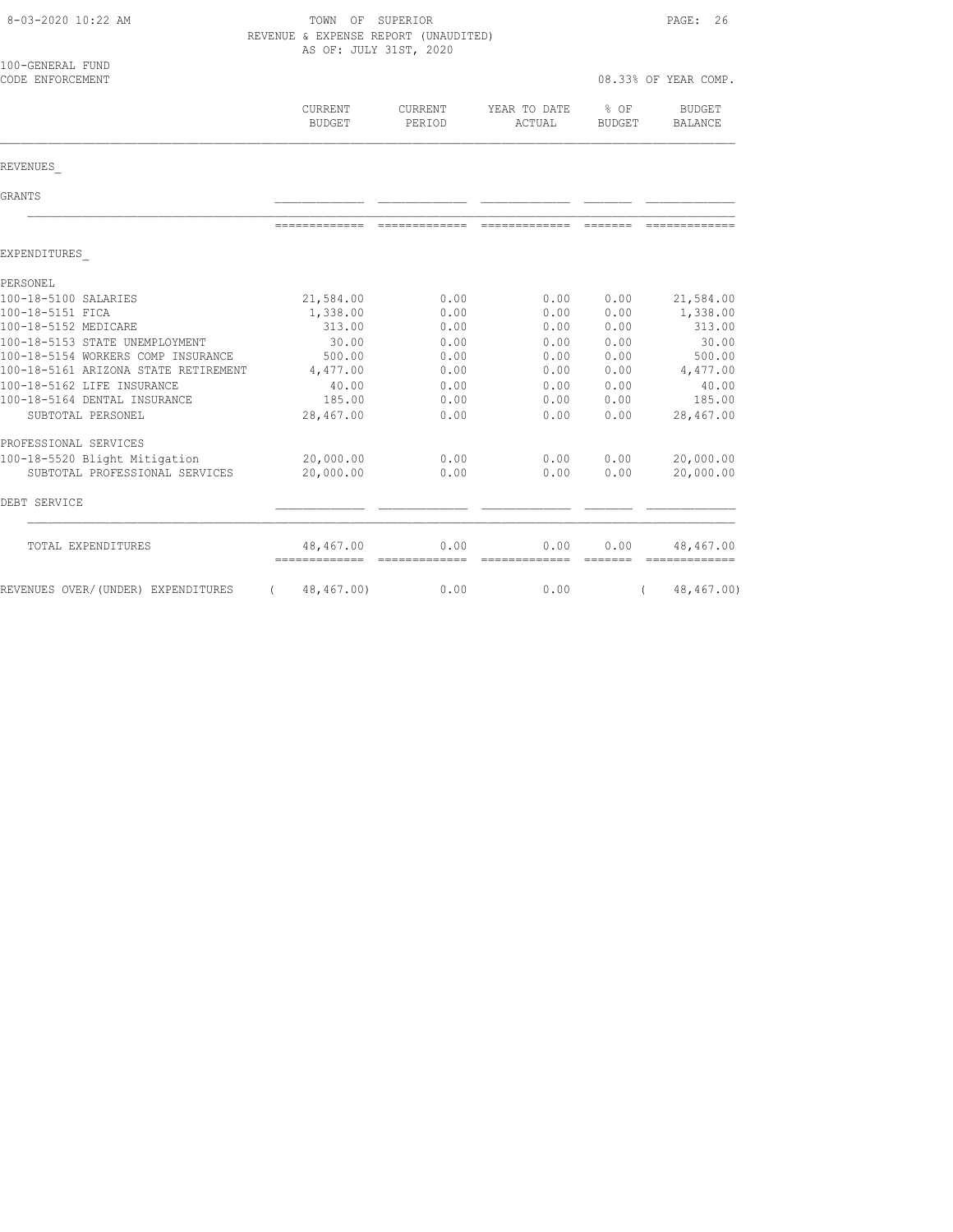8-03-2020 10:22 AM TOWN OF SUPERIOR PAGE: 27 REVENUE & EXPENSE REPORT (UNAUDITED) AS OF: JULY 31ST, 2020

| 100-GENERAL FUND<br><b>EDC</b>                      |                   |                      |                           |                          | 08.33% OF YEAR COMP.   |
|-----------------------------------------------------|-------------------|----------------------|---------------------------|--------------------------|------------------------|
|                                                     | CURRENT<br>BUDGET | CURRENT<br>PERIOD    | YEAR TO DATE<br>ACTUAL    | $8$ OF<br>BUDGET         | BUDGET<br>BALANCE      |
|                                                     |                   |                      |                           |                          |                        |
| EXPENDITURES                                        |                   |                      |                           |                          |                        |
| SUPPLIES                                            |                   |                      |                           |                          |                        |
| 100-19-5299 OPERATING SUPPLIES<br>SUBTOTAL SUPPLIES | 0.00<br>0.00      | 4,000.00<br>4,000.00 | 4,000.00                  | 4,000.00 0.00 (<br>0.00( | 4,000.00)<br>4,000.00) |
| GENERAL BUSINESS EXPENSE                            |                   |                      |                           |                          |                        |
| 100-19-5410 Advertising                             | 10,000.00         | 1,675.00             | 1,675.00                  | 16.75                    | 8,325.00               |
| 100-19-5415 Promotional Materials                   | 5,000.00          | 0.00                 | 0.00                      | 0.00                     | 5,000.00               |
| 100-19-5425 CONFERENCES & TRAINING                  | 4,000.00          | 75.00                |                           | 75.00 1.88               | 3,925.00               |
| 100-19-5470 TRAVEL                                  | 6,000.00          | 0.00                 | 0.00                      | 0.00                     | 6,000.00               |
| SUBTOTAL GENERAL BUSINESS EXPENSE                   | 25,000.00         | 1,750.00             | 1,750.00                  | 7.00                     | 23,250.00              |
| PROFESSIONAL SERVICES                               |                   |                      |                           |                          |                        |
| TOTAL EXPENDITURES                                  | 25,000.00         | 5,750.00             | 5,750.00                  | 23.00                    | 19,250.00              |
| REVENUES OVER/(UNDER) EXPENDITURES                  | 25,000.00)(       |                      | $5,750.00$ ( $5,750.00$ ) | $\sqrt{2}$               | 19,250.00)             |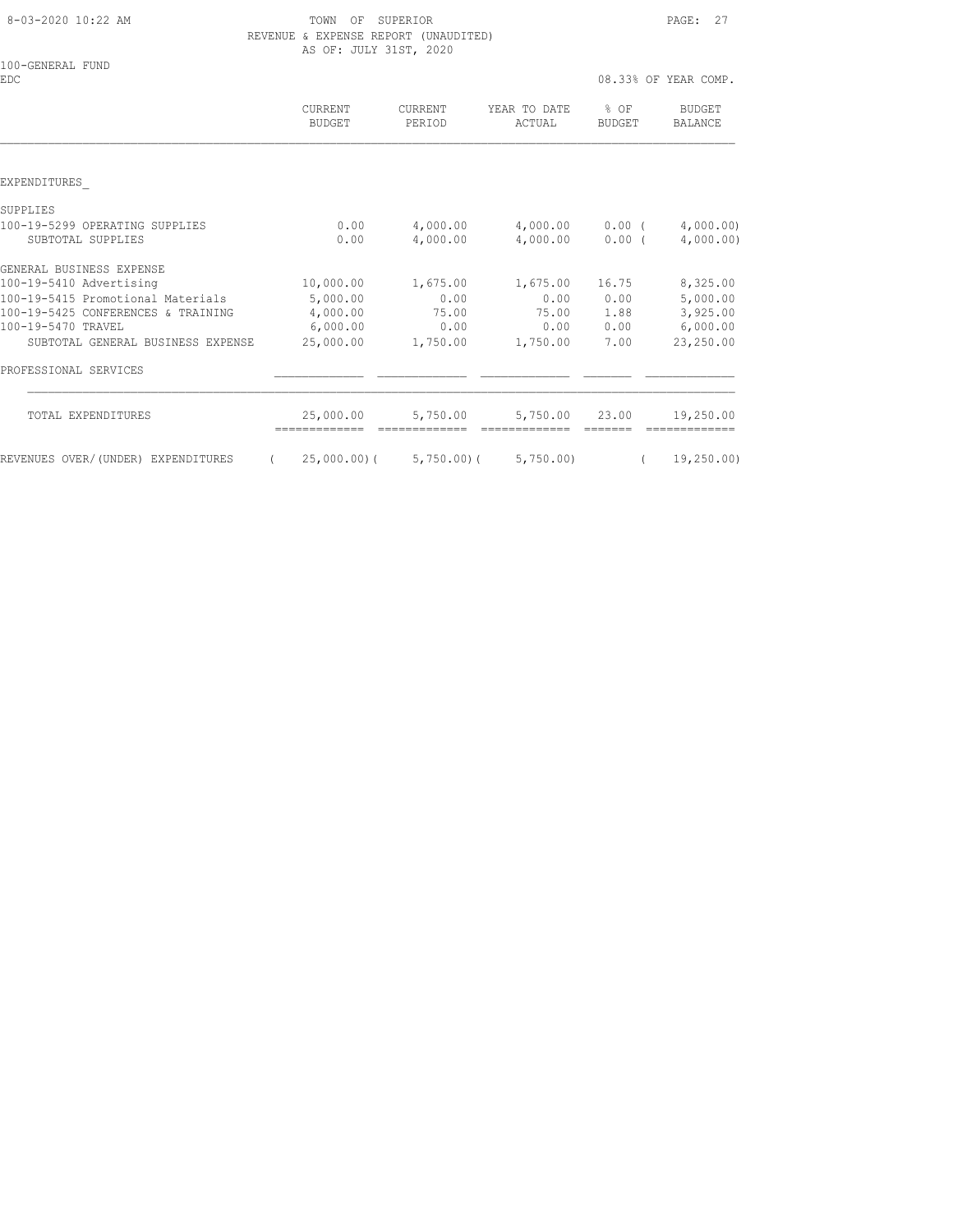| $8 - 03 - 2020$ 10:22 AM | OF SUPERIOR<br>TOWN | PAGE: 28                             |              |        |                      |
|--------------------------|---------------------|--------------------------------------|--------------|--------|----------------------|
|                          |                     | REVENUE & EXPENSE REPORT (UNAUDITED) |              |        |                      |
|                          |                     | AS OF: JULY 31ST, 2020               |              |        |                      |
| 100-GENERAL FUND         |                     |                                      |              |        |                      |
| LOST TRAIL               |                     |                                      |              |        | 08.33% OF YEAR COMP. |
|                          | CURRENT             | CURRENT                              | YEAR TO DATE | % OF   | BUDGET               |
|                          | <b>BUDGET</b>       | PERIOD                               | ACTUAL       | BUDGET | BALANCE              |
|                          |                     |                                      |              |        |                      |
|                          |                     |                                      |              |        |                      |
| EXPENDITURES             |                     |                                      |              |        |                      |
|                          |                     |                                      |              |        |                      |

SUPPLIES \_\_\_\_\_\_\_\_\_\_\_\_\_ \_\_\_\_\_\_\_\_\_\_\_\_\_ \_\_\_\_\_\_\_\_\_\_\_\_\_ \_\_\_\_\_\_\_ \_\_\_\_\_\_\_\_\_\_\_\_\_

============= ============= ============= ======= =============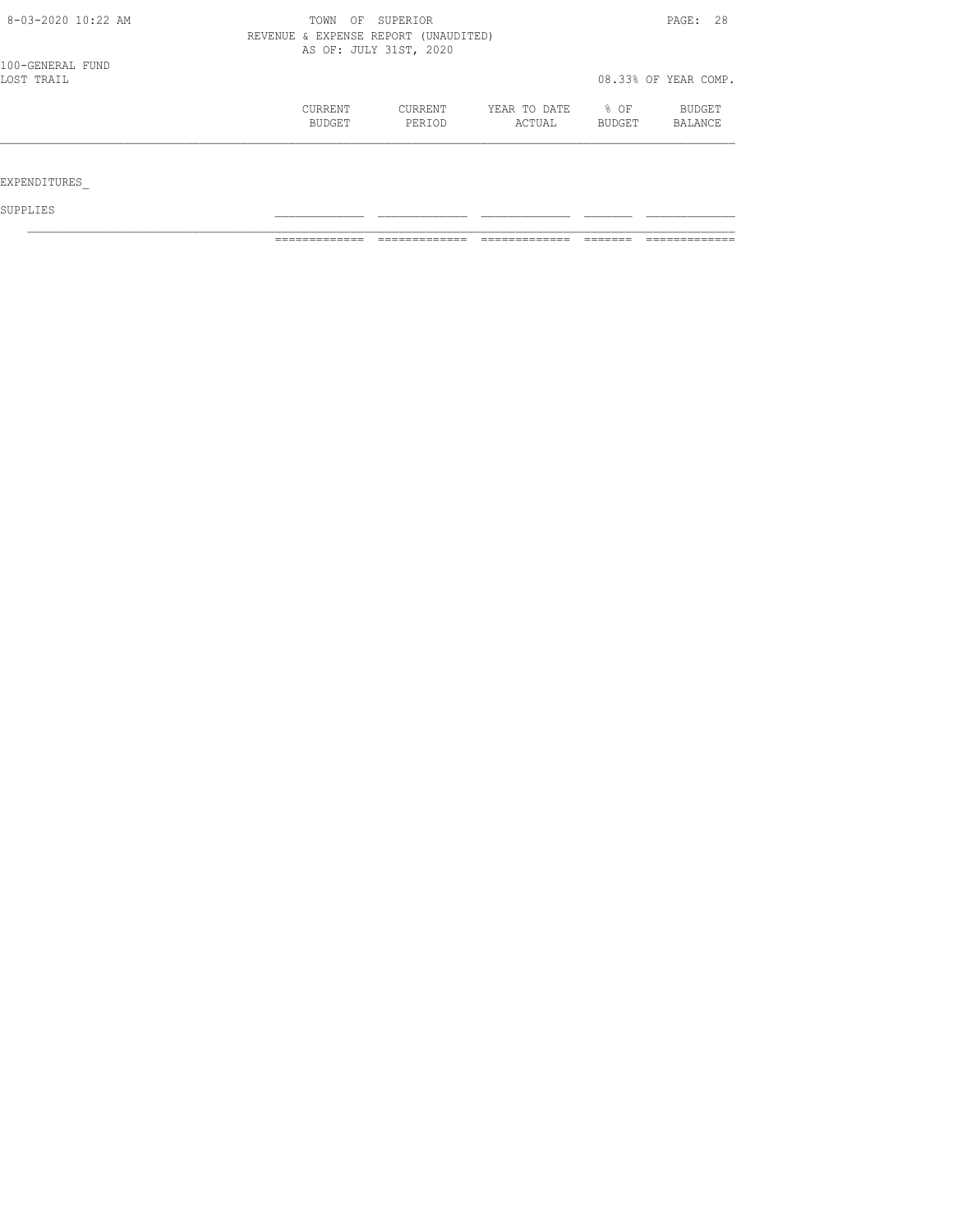| 8-03-2020 10:22 AM        | TOWN<br>OF                           | SUPERIOR               |                   |          | PAGE: 29             |
|---------------------------|--------------------------------------|------------------------|-------------------|----------|----------------------|
|                           | REVENUE & EXPENSE REPORT (UNAUDITED) |                        |                   |          |                      |
|                           |                                      | AS OF: JULY 31ST, 2020 |                   |          |                      |
| 100-GENERAL FUND          |                                      |                        |                   |          |                      |
| SOCIO-ECONOMIC CONTINGNCY |                                      |                        |                   |          | 08.33% OF YEAR COMP. |
|                           | CURRENT                              | CURRENT                | YEAR TO DATE % OF |          | BUDGET               |
|                           | BUDGET                               | PERIOD                 | ACTUAL            |          | BUDGET BALANCE       |
| REVENUES                  |                                      |                        |                   |          |                      |
| CONTRIBUTIONS             |                                      |                        |                   |          |                      |
|                           | -------------                        | -------------          | -------------     | -------- |                      |
| EXPENDITURES              |                                      |                        |                   |          |                      |
| SUPPLIES                  |                                      |                        |                   |          |                      |
|                           | -------------                        |                        |                   |          |                      |
|                           |                                      |                        |                   |          |                      |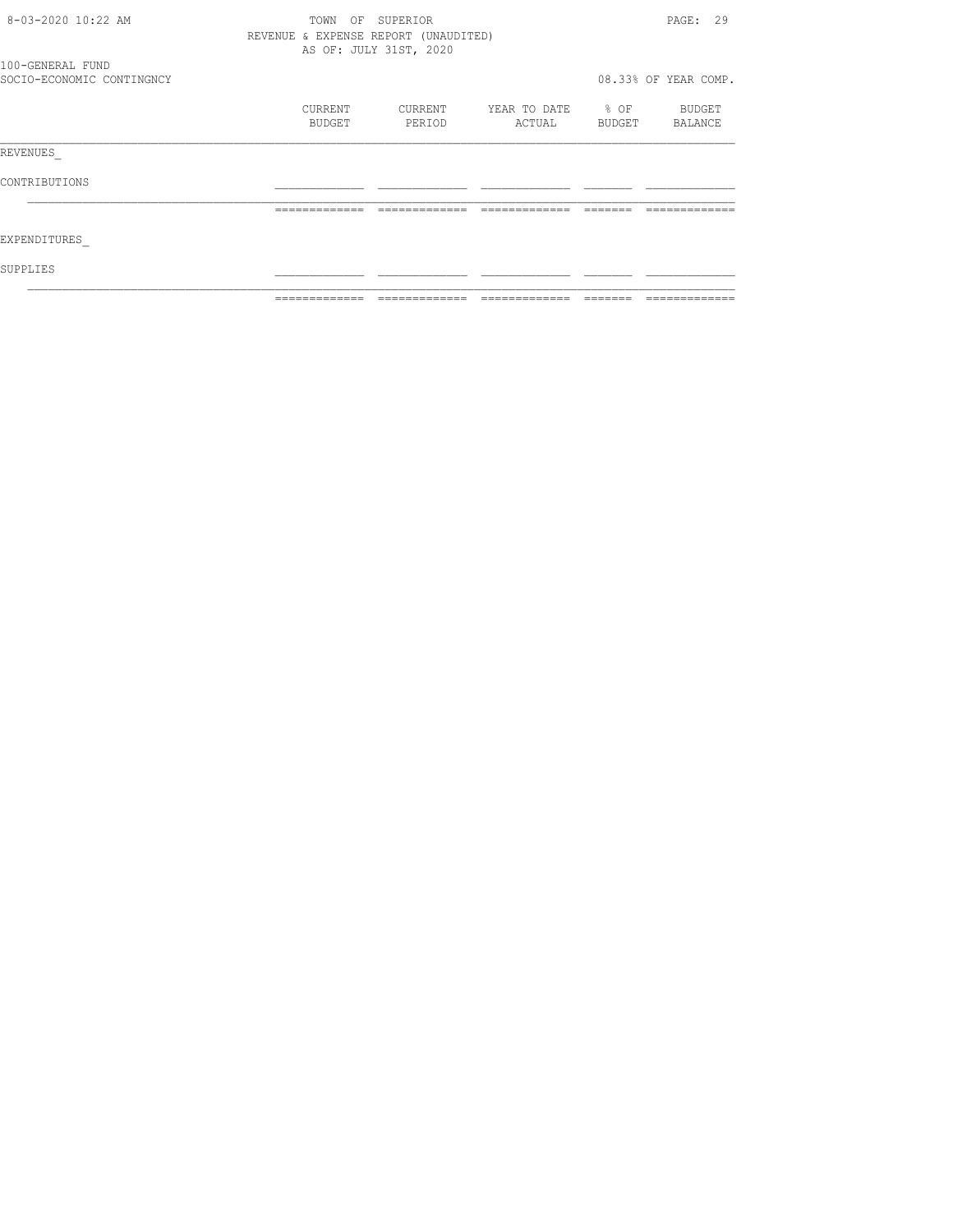| $8 - 03 - 2020$ 10:22 AM        | OF<br>TOWN        | SUPERIOR<br>REVENUE & EXPENSE REPORT (UNAUDITED)<br>AS OF: JULY 31ST, 2020 |                        |                |                      |  |
|---------------------------------|-------------------|----------------------------------------------------------------------------|------------------------|----------------|----------------------|--|
| 100-GENERAL FUND<br>CONTINGENCY |                   |                                                                            |                        |                | 08.33% OF YEAR COMP. |  |
|                                 | CURRENT<br>BUDGET | CURRENT<br>PERIOD                                                          | YEAR TO DATE<br>ACTUAL | % OF<br>BUDGET | BUDGET<br>BALANCE    |  |
| EXPENDITURES                    |                   |                                                                            |                        |                |                      |  |
| SUPPLIES                        |                   |                                                                            |                        |                |                      |  |

============= ============= ============= ======= =============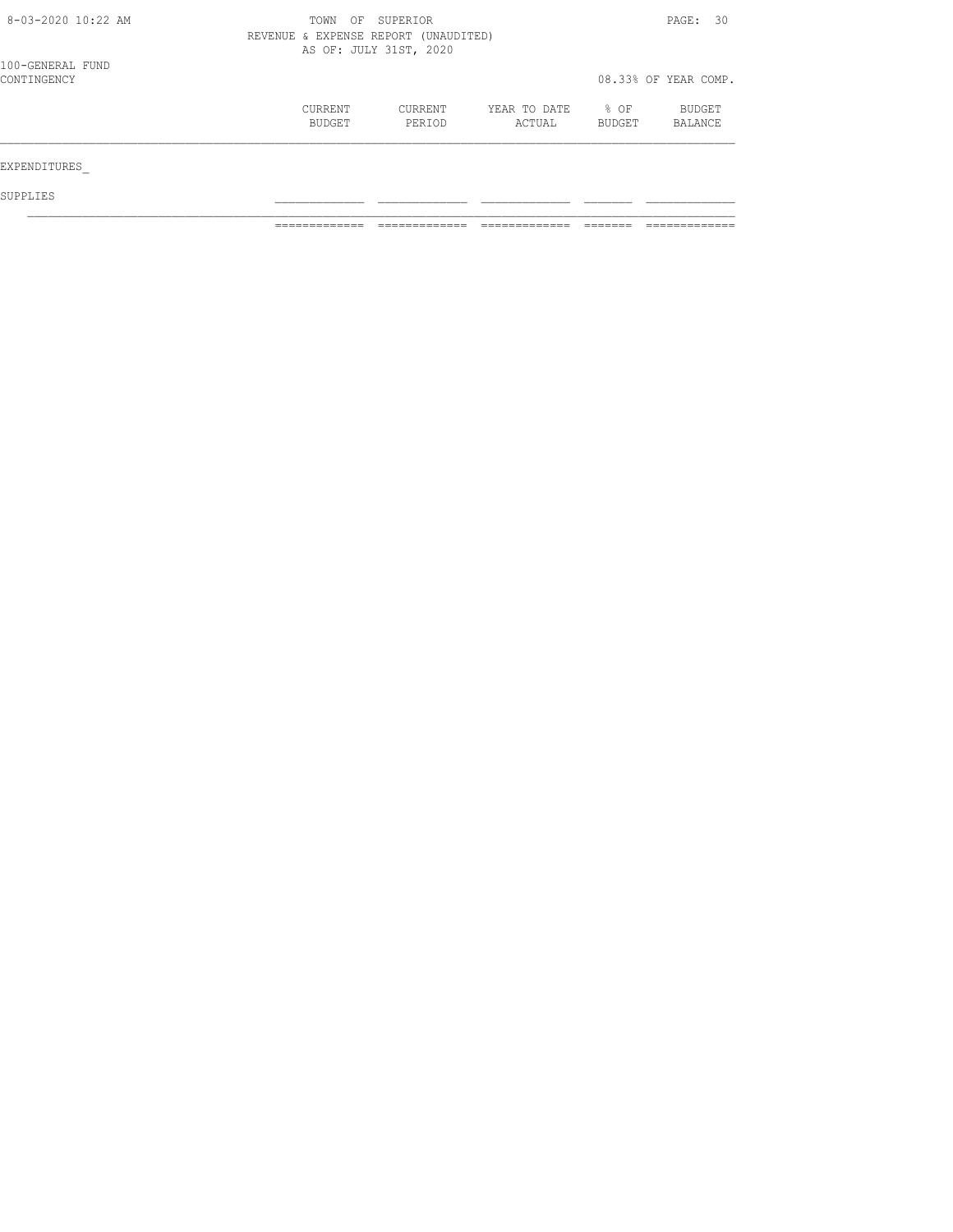#### 8-03-2020 10:22 AM **PAGE: 31**  REVENUE & EXPENSE REPORT (UNAUDITED) AS OF: JULY 31ST, 2020

100-GENERAL FUND

 08.33% OF YEAR COMP. CURRENT CURRENT YEAR TO DATE % OF BUDGET BUDGET PERIOD ACTUAL BUDGET BALANCE FUND TOTAL REVENUES 2,407,465.00 211,577.04 211,577.04 8.79 2,195,887.96 FUND TOTAL EXPENDITURES 2,407,460.00 120,911.32 120,911.32 5.02 2,286,548.68 REVENUES OVER/(UNDER) EXPENDITURES 5.00 90,665.72 90,665.72 ( 90,660.72) ============= ============= ============= =============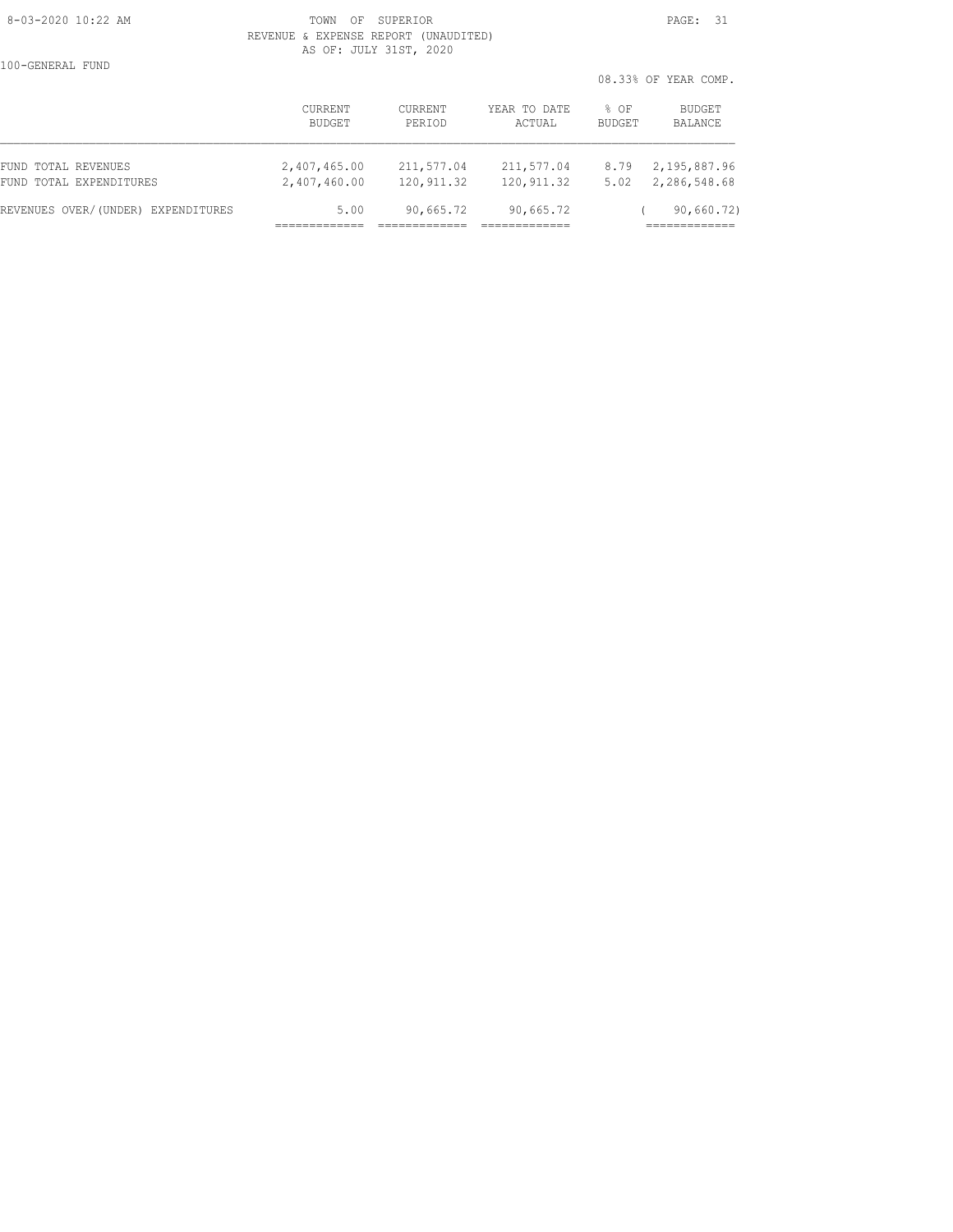8-03-2020 10:22 AM TOWN OF SUPERIOR PAGE: 1 REVENUE & EXPENSE REPORT (UNAUDITED) AS OF: JULY 31ST, 2020

|                                                         | IN VI. UUDI JIUI, LULU                          |                          |                          |                       |                                    |
|---------------------------------------------------------|-------------------------------------------------|--------------------------|--------------------------|-----------------------|------------------------------------|
| 200-REFUSE SERVICE<br>NON-DEPARTMENTAL                  |                                                 |                          |                          |                       | 08.33% OF YEAR COMP.               |
|                                                         | CURRENT<br><b>BUDGET</b>                        | <b>CURRENT</b><br>PERIOD | YEAR TO DATE<br>ACTUAL   | % OF<br><b>BUDGET</b> | <b>BUDGET</b><br>BALANCE           |
| REVENUES                                                |                                                 |                          |                          |                       |                                    |
| BUSINESS SERVICES<br>200-00-4240 REFUSE FEES            |                                                 | 0.00                     |                          | 0.00                  |                                    |
| 200-00-4241 TIPPING FEES-<br>SUBTOTAL BUSINESS SERVICES | 8,000.00<br>15,000.00)<br>7,000.00)<br>$\left($ | 220.00<br>220.00         | 0.00<br>220.00<br>220.00 | $1.47-$ (<br>$3.14-$  | 8,000.00<br>15, 220.00<br>7,220.00 |
| ENTERPRISE SERVICES                                     |                                                 |                          |                          |                       |                                    |
| CONTINGENCY                                             |                                                 |                          |                          |                       |                                    |
| 200-00-4901 TRANSFERS<br>SUBTOTAL CONTINGENCY           | 24,481.00<br>24,481.00                          | 0.00<br>0.00             | 0.00<br>0.00             | 0.00<br>0.00          | 24,481.00<br>24,481.00             |
| TOTAL REVENUES                                          | 17,481.00                                       | 220.00                   | 220.00                   | 1.26                  | 17,261.00                          |
| EXPENDITURES                                            |                                                 |                          |                          |                       |                                    |
| PERSONEL                                                |                                                 |                          |                          |                       |                                    |
| 200-00-5100 Salaries                                    | 11,648.00                                       | 0.00                     | 0.00                     | 0.00                  | 11,648.00                          |
| 200-00-5151 FICA                                        | 361.00                                          | 0.00                     | 0.00                     | 0.00                  | 361.00                             |
| 200-00-5152 Medicare                                    | 84.00                                           | 0.00                     | 0.00                     | 0.00                  | 84.00                              |
| 200-00-5153 SUTA<br>200-00-5154 Workers Comp            | 30.00<br>54.00                                  | 0.00<br>0.00             | 0.00<br>0.00             | 0.00<br>0.00          | 30.00<br>54.00                     |
| 200-00-5161 ASRS                                        | 687.00                                          | 0.00                     | 0.00                     | 0.00                  | 687.00                             |
| 200-00-5162 Life Insurance                              | 16.00                                           | 0.00                     | 0.00                     | 0.00                  | 16.00                              |
| 200-00-5163 Health Insurance                            | 1,527.00                                        | 0.00                     | 0.00                     | 0.00                  | 1,527.00                           |
| 200-00-5164 Dental Insurance                            | 74.00                                           | 0.00                     | 0.00                     | 0.00                  | 74.00                              |
| SUBTOTAL PERSONEL                                       | 14,481.00                                       | 0.00                     | 0.00                     | 0.00                  | 14,481.00                          |
| SUPPLIES                                                |                                                 |                          |                          |                       |                                    |
| 200-00-5225 Safety Supplies & Equip                     | 1,000.00                                        | 0.00                     | 0.00                     | 0.00                  | 1,000.00                           |
| 200-00-5299 Operating Supplies<br>SUBTOTAL SUPPLIES     | 500.00<br>1,500.00                              | 0.00<br>0.00             | 0.00<br>0.00             | 0.00<br>0.00          | 500.00<br>1,500.00                 |
| UTILITIES                                               |                                                 |                          |                          |                       |                                    |
| 200-00-5330 REFUSE<br>SUBTOTAL UTILITIES                | 0.00<br>0.00                                    | 1,079.96<br>1,079.96     | 1,079.96<br>1,079.96     | 0.00(<br>0.00(        | 1,079.96<br>1,079.96               |
| GENERAL BUSINESS EXPENSE                                |                                                 |                          |                          |                       |                                    |
| PROFESSIONAL SERVICES                                   |                                                 |                          |                          |                       |                                    |
| 200-00-5520 CONTRACT SERVICES                           | 0.00                                            | 1,680.00                 | 1,680.00                 | 0.00(                 | 1,680.00                           |
| SUBTOTAL PROFESSIONAL SERVICES                          | 0.00                                            | 1,680.00                 | 1,680.00                 | $0.00$ (              | 1,680.00)                          |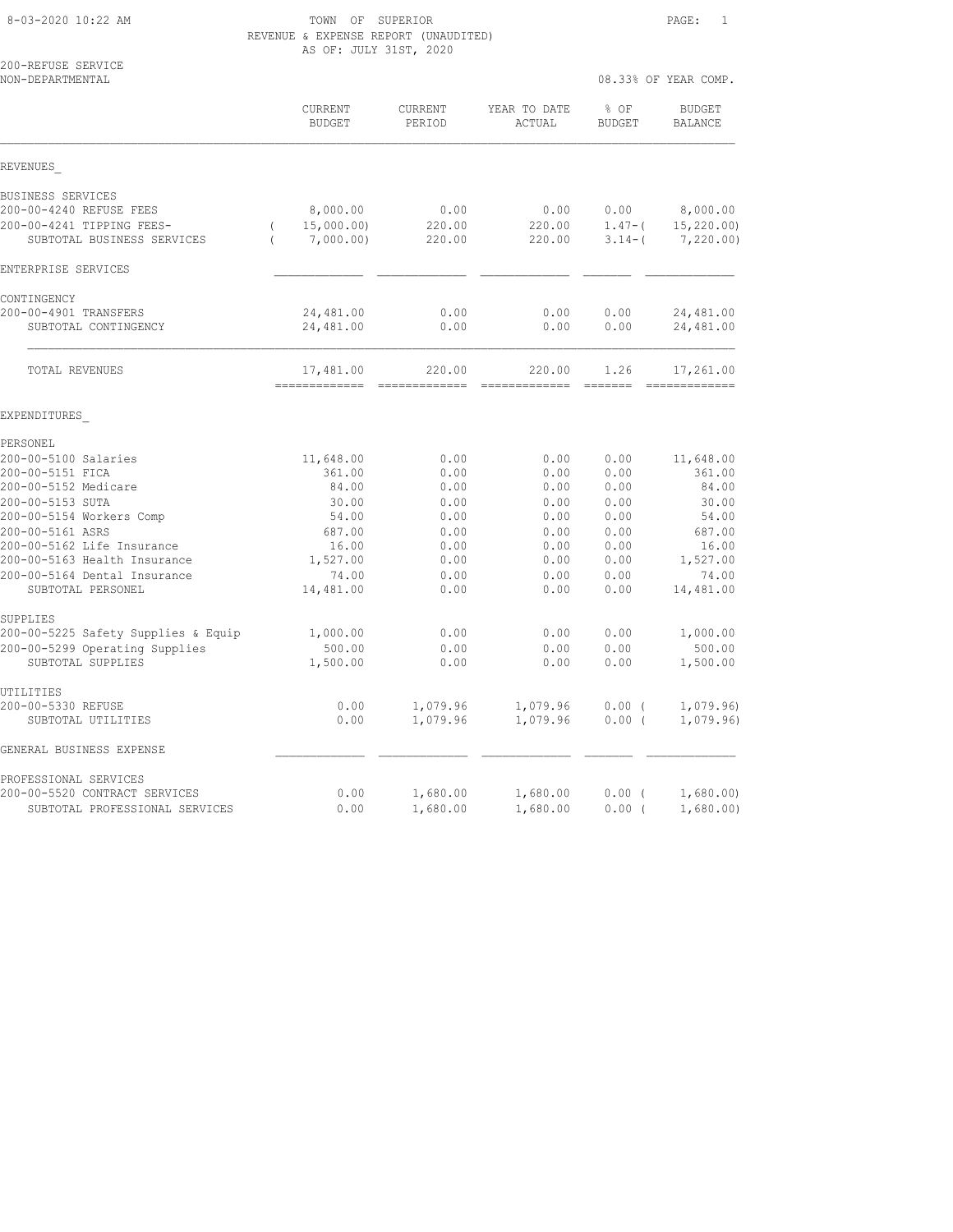8-03-2020 10:22 AM TOWN OF SUPERIOR PAGE: 2 REVENUE & EXPENSE REPORT (UNAUDITED) AS OF: JULY 31ST, 2020

200-REFUSE SERVICE

| NON-DEPARTMENTAL                   |                          |                          |                           | 08.33% OF YEAR COMP. |                          |
|------------------------------------|--------------------------|--------------------------|---------------------------|----------------------|--------------------------|
|                                    | CURRENT<br><b>BUDGET</b> | <b>CURRENT</b><br>PERIOD | YEAR TO DATE<br>ACTUAL    | $8$ OF<br>BUDGET     | <b>BUDGET</b><br>BALANCE |
| REPAIR/MAINTENANCE                 |                          |                          |                           |                      |                          |
| 200-00-5640 Auto Truck Repair      | 1,000.00                 | 0.00                     | 0.00                      | 0.00                 | 1,000.00                 |
| 200-00-5641 Gas & Oil              | 500.00                   | 0.00                     | 0.00                      | 0.00                 | 500.00                   |
| SUBTOTAL REPAIR/MAINTENANCE        | 1,500.00                 | 0.00                     | 0.00                      | 0.00                 | 1,500.00                 |
| CAPITAL OUTLAY                     |                          |                          |                           |                      |                          |
| DEBT SERVICE                       |                          |                          |                           |                      |                          |
| TOTAL EXPENDITURES                 | 17,481.00                | 2,759.96                 | 2,759.96                  | 15.79                | 14,721.04                |
| REVENUES OVER/(UNDER) EXPENDITURES | $0.00$ (                 |                          | $2,539.96$ ( $2,539.96$ ) |                      | 2,539.96                 |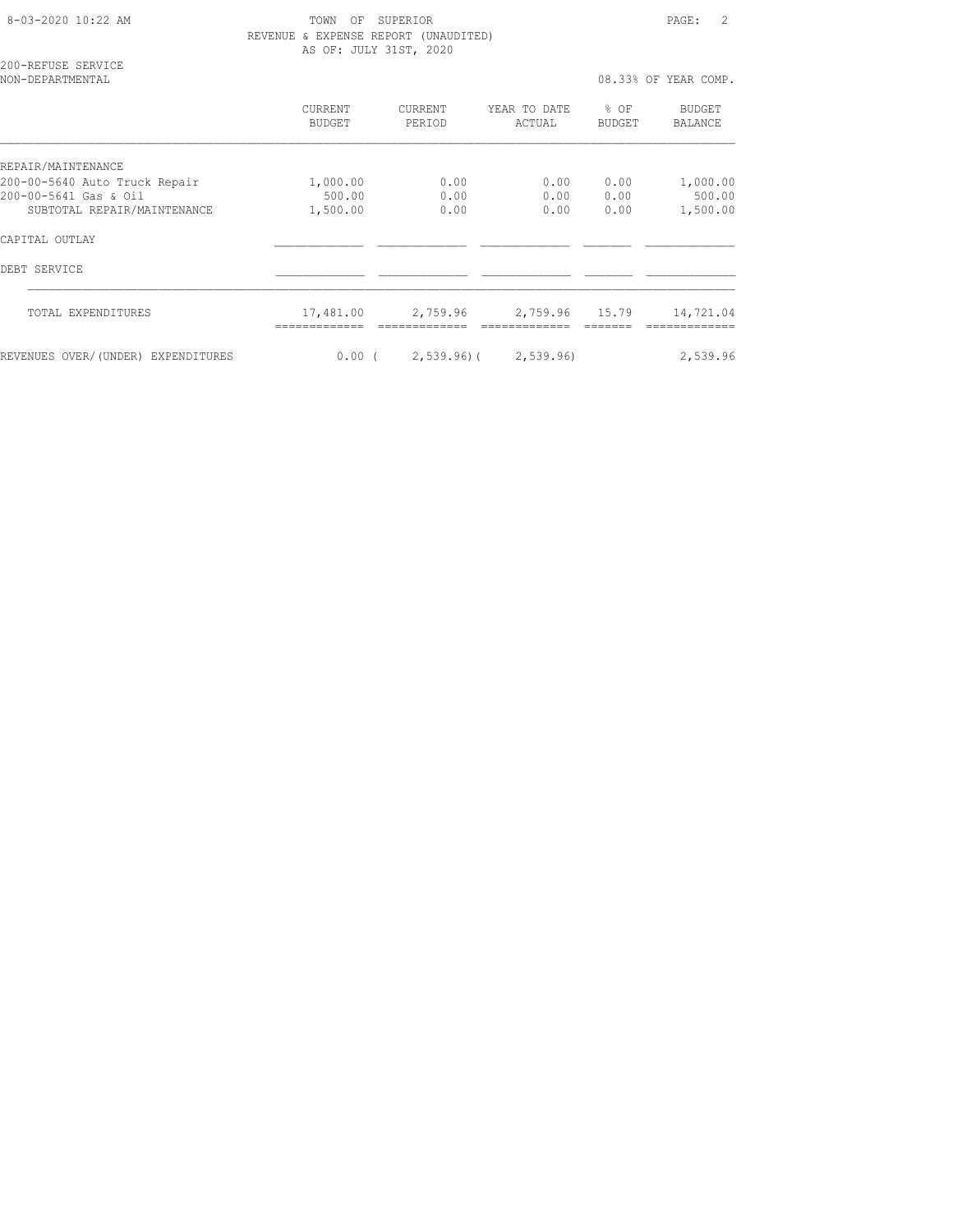200-REFUSE SERVICE

#### 8-03-2020 10:22 AM TOWN OF SUPERIOR PAGE: 3 REVENUE & EXPENSE REPORT (UNAUDITED) AS OF: JULY 31ST, 2020

08.33% OF YEAR COMP.

|                                    |           |                |              | VO.JJ& VI ILAK VUMF. |           |  |
|------------------------------------|-----------|----------------|--------------|----------------------|-----------|--|
|                                    | CURRENT   | <b>CURRENT</b> | YEAR TO DATE | $8$ OF               | BUDGET    |  |
|                                    | BUDGET    | PERTOD         | ACTUAL       | <b>BUDGET</b>        | BALANCE   |  |
| FUND TOTAL REVENUES                | 17,481.00 | 220.00         | 220.00       | 1.26                 | 17,261.00 |  |
| FUND TOTAL EXPENDITURES            | 17,481.00 | 2,759.96       | 2,759.96     | 15.79                | 14,721.04 |  |
| REVENUES OVER/(UNDER) EXPENDITURES | 0.00(     | $2,539.96$ ) ( | 2,539.96     |                      | 2,539.96  |  |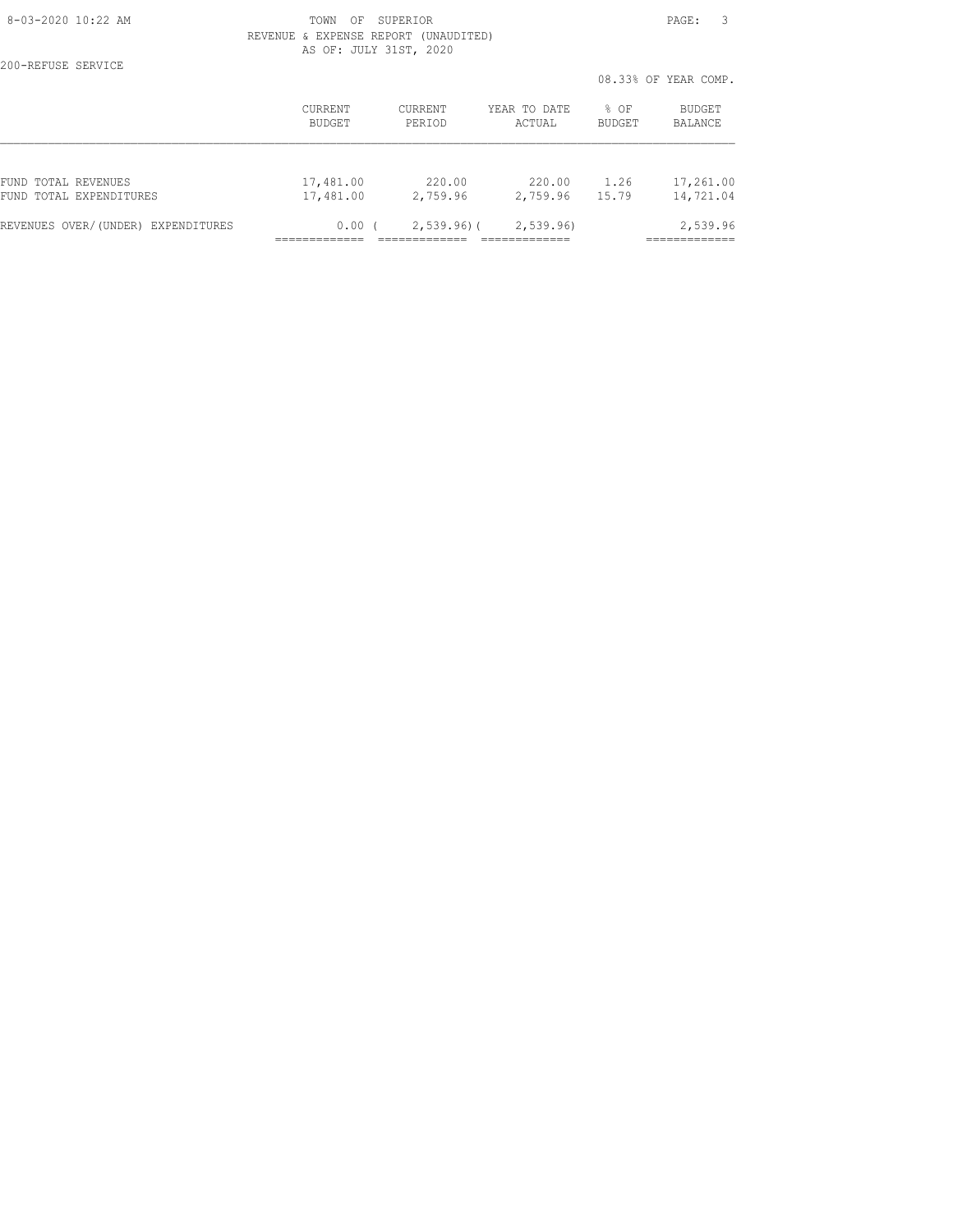# 8-03-2020 10:22 AM TOWN OF SUPERIOR PAGE: 1 REVENUE & EXPENSE REPORT (UNAUDITED)

|                                                                             | AS OF: JULY 31ST, 2020      |                        |                         |                       |                                 |  |  |
|-----------------------------------------------------------------------------|-----------------------------|------------------------|-------------------------|-----------------------|---------------------------------|--|--|
| 210-SEWER<br>NON-DEPARTMENTAL                                               |                             |                        |                         |                       | 08.33% OF YEAR COMP.            |  |  |
|                                                                             | CURRENT<br><b>BUDGET</b>    | CURRENT<br>PERIOD      | YEAR TO DATE<br>ACTUAL  | % OF<br><b>BUDGET</b> | <b>BUDGET</b><br><b>BALANCE</b> |  |  |
| REVENUES                                                                    |                             |                        |                         |                       |                                 |  |  |
| TAXES                                                                       |                             |                        |                         |                       |                                 |  |  |
| BUSINESS SERVICES<br>210-00-4240 SEWER FEES<br>SUBTOTAL BUSINESS SERVICES   | 359,544.00<br>359,544.00    | 30,606.00<br>30,606.00 | 30,606.00<br>30,606.00  | 8.51<br>8.51          | 328,938.00<br>328,938.00        |  |  |
| GRANTS                                                                      |                             |                        |                         |                       |                                 |  |  |
| CONTINGENCY<br>210-00-4901 INTERFUND TRANSFER-SEWER<br>SUBTOTAL CONTINGENCY | 66,078.00<br>66,078.00      | 0.00<br>0.00           | 0.00<br>0.00            | 0.00<br>0.00          | 66,078.00<br>66,078.00          |  |  |
| TOTAL REVENUES                                                              | 425,622.00<br>============= | 30,606.00              | 30,606.00<br>---------- | 7.19                  | 395,016.00<br>==========        |  |  |
| EXPENDITURES                                                                |                             |                        |                         |                       |                                 |  |  |
| PERSONEL                                                                    |                             |                        |                         |                       |                                 |  |  |
| 210-00-5100 SALARIES                                                        | 77,309.00                   | 0.00                   | 0.00                    | 0.00                  | 77,309.00                       |  |  |
| 210-00-5101 OVERTIME                                                        | 7,500.00                    | 0.00                   | 0.00                    | 0.00                  | 7,500.00                        |  |  |
| 210-00-5151 FICA                                                            | 4,497.00                    | 0.00                   | 0.00                    | 0.00                  | 4,497.00                        |  |  |
| 210-00-5152 MEDICARE                                                        | 1,052.00                    | 0.00                   | 0.00                    | 0.00                  | 1,052.00                        |  |  |
| 210-00-5153 STATE UNEMPLOYMENT<br>210-00-5154 WORKERS COMP INSURANCE        | 125.00<br>3,607.00          | 0.00<br>979.00         | 0.00<br>979.00          | 0.00<br>27.14         | 125.00<br>2,628.00              |  |  |
| 210-00-5161 ARIZONA STATE RETIREMENT                                        | 8,661.00                    | 0.00                   | 0.00                    | 0.00                  | 8,661.00                        |  |  |
| 210-00-5162 LIFE INSURANCE                                                  | 165.00                      | 26.80                  | 26.80                   | 16.24                 | 138.20                          |  |  |
| 210-00-5163 HEALTH INSURANCE                                                | 15,516.00                   | 1,273.90               | 1,273.90                | 8.21                  | 14,242.10                       |  |  |
| 210-00-5164 DENTAL INSURANCE                                                | 758.00                      | 93.16                  | 93.16                   | 12.29                 | 664.84                          |  |  |
| SUBTOTAL PERSONEL                                                           | 119,190.00                  | 2,372.86               | 2,372.86                | 1.99                  | 116,817.14                      |  |  |
| SUPPLIES                                                                    |                             |                        |                         |                       |                                 |  |  |
| 210-00-5210 OFFICE SUPPLIES                                                 | 2,000.00                    | 0.00                   | 0.00                    | 0.00                  | 2,000.00                        |  |  |
| 210-00-5240 CHEMICAL SUPPLIES<br>210-00-5299 OPERATING SUPPLIES             | 15,146.00<br>30,000.00      | 0.00                   | 0.00<br>192.52          | 0.00<br>0.64          | 15,146.00<br>29,807.48          |  |  |
| SUBTOTAL SUPPLIES                                                           | 47,146.00                   | 192.52<br>192.52       | 192.52                  | 0.41                  | 46, 953.48                      |  |  |
| UTILITIES                                                                   |                             |                        |                         |                       |                                 |  |  |
| 210-00-5310 ELECTRICITY                                                     | 59,202.00                   | 0.00                   | 0.00                    | 0.00                  | 59,202.00                       |  |  |
| 210-00-5350 TELEPHONE                                                       | 1,158.00                    | 65.44                  | 65.44                   | 5.65                  | 1,092.56                        |  |  |
| 210-00-5360 WATER<br>210-00-5380 SECURITY                                   | 3,000.00<br>500.00          | 241.91<br>25.00        | 241.91<br>25.00         | 8.06<br>5.00          | 2,758.09<br>475.00              |  |  |
|                                                                             |                             |                        |                         |                       |                                 |  |  |

SUBTOTAL UTILITIES 63,860.00 332.35 332.35 0.52 63,527.65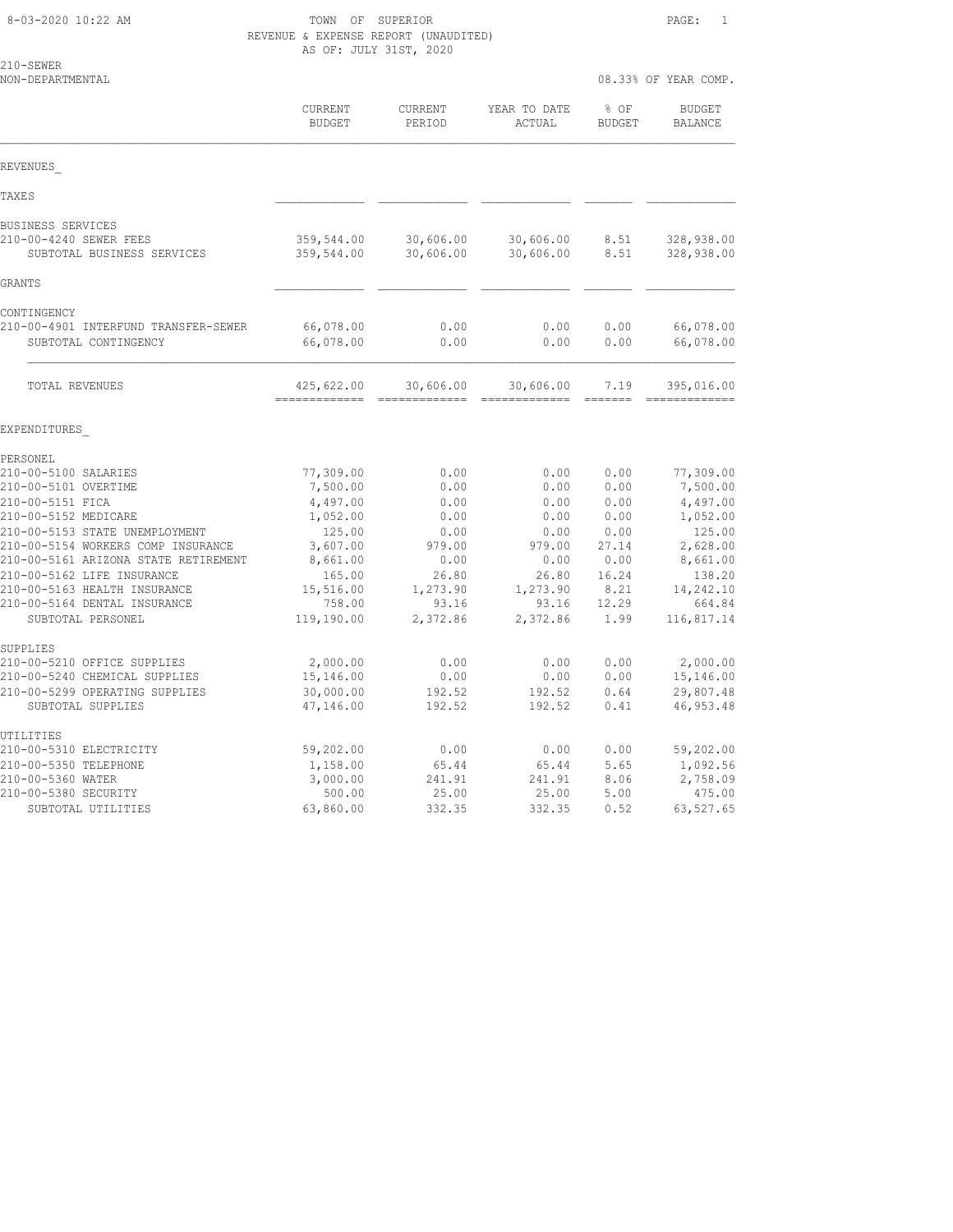## REVENUE & EXPENSE REPORT (UNAUDITED) AS OF: JULY 31ST, 2020

210-SEWER

NON-DEPARTMENTAL 08.33% OF YEAR COMP.

 CURRENT CURRENT YEAR TO DATE % OF BUDGET BUDGET PERIOD ACTUAL BUDGET BALANCE GENERAL BUSINESS EXPENSE 210-00-5420 DUES & SUBSCRIPTIONS 5,000.00 0.00 0.00 0.00 5,000.00 210-00-5425 CONFERENCES & TRAINING 2,000.00 0.00 0.00 0.00 2,000.00 210-00-5450 UNIFORMS 659.00 49.56 49.56 7.52 609.44 210-00-5460 POSTAGE 0.00 409.53 409.53 0.00 ( 409.53) 210-00-5471 AUDIT 1,545.00 0.00 0.00 0.00 1,545.00 210-00-5480 GENERAL INSURANCE 12,820.00 377.25 377.25 2.94 12,442.75 210-00-5491 Credit Card Fees 5,000.00 0.00 0.00 0.00 5,000.00 210-00-5492 BAD DEBT EXPENSE 15,000.00 0.00 0.00 0.00 15,000.00 SUBTOTAL GENERAL BUSINESS EXPENSE 42,024.00 836.34 836.34 1.99 41,187.66 PROFESSIONAL SERVICES 210-00-5550 OTHER PROFESSIONAL SERVICE 73,161.00 0.00 0.00 0.00 73,161.00 210-00-5580 SLUDGE REMOVAL 9,000.00 0.00 0.00 0.00 9,000.00 210-00-5581 BACKFLOW TESTING 1,439.00 0.00 0.00 0.00 1,439.00 SUBTOTAL PROFESSIONAL SERVICES 83,600.00 0.00 0.00 0.00 83,600.00 REPAIR/MAINTENANCE 210-00-5640 AUTO & TRUCK REPAIRS 2,000.00 0.00 0.00 0.00 2,000.00 210-00-5641 GAS & OIL 3,000.00 125.92 125.92 4.20 2,874.08 210-00-5642 TIRES & TUBES 1,000.00 0.00 0.00 0.00 1,000.00 210-00-5650 OTHER EQUIPMENT REPAIRS 8,085.00 50.00 50.00 0.62 8,035.00 SUBTOTAL REPAIR/MAINTENANCE 14,085.00 175.92 175.92 1.25 13,909.08 CAPITAL OUTLAY 210-00-5710 BUILDING 500.00 0.00 0.00 0.00 500.00 210-00-5750 OTHER EQUIP/SMALL TOOLS 5,000.00 0.00 0.00 0.00 5,000.00 210-00-5760 R&M WELLS & PUMPS 10,000.00 0.00 0.00 0.00 10,000.00 SUBTOTAL CAPITAL OUTLAY 15,500.00 0.00 0.00 0.00 15,500.00 NON-OPERATING \_\_\_\_\_\_\_\_\_\_\_\_\_ \_\_\_\_\_\_\_\_\_\_\_\_\_ \_\_\_\_\_\_\_\_\_\_\_\_\_ \_\_\_\_\_\_\_ \_\_\_\_\_\_\_\_\_\_\_\_\_ DEBT SERVICE 210-00-5999 CONTINGENCY 40,217.00 0.00 0.00 0.00 40,217.00 SUBTOTAL DEBT SERVICE 40,217.00 0.00 0.00 0.00 40,217.00 TOTAL EXPENDITURES 425,622.00 3,909.99 3,909.99 0.92 421,712.01 ============= ============= ============= ======= ============= REVENUES OVER/(UNDER) EXPENDITURES 0.00 26,696.01 26,696.01 ( 26,696.01)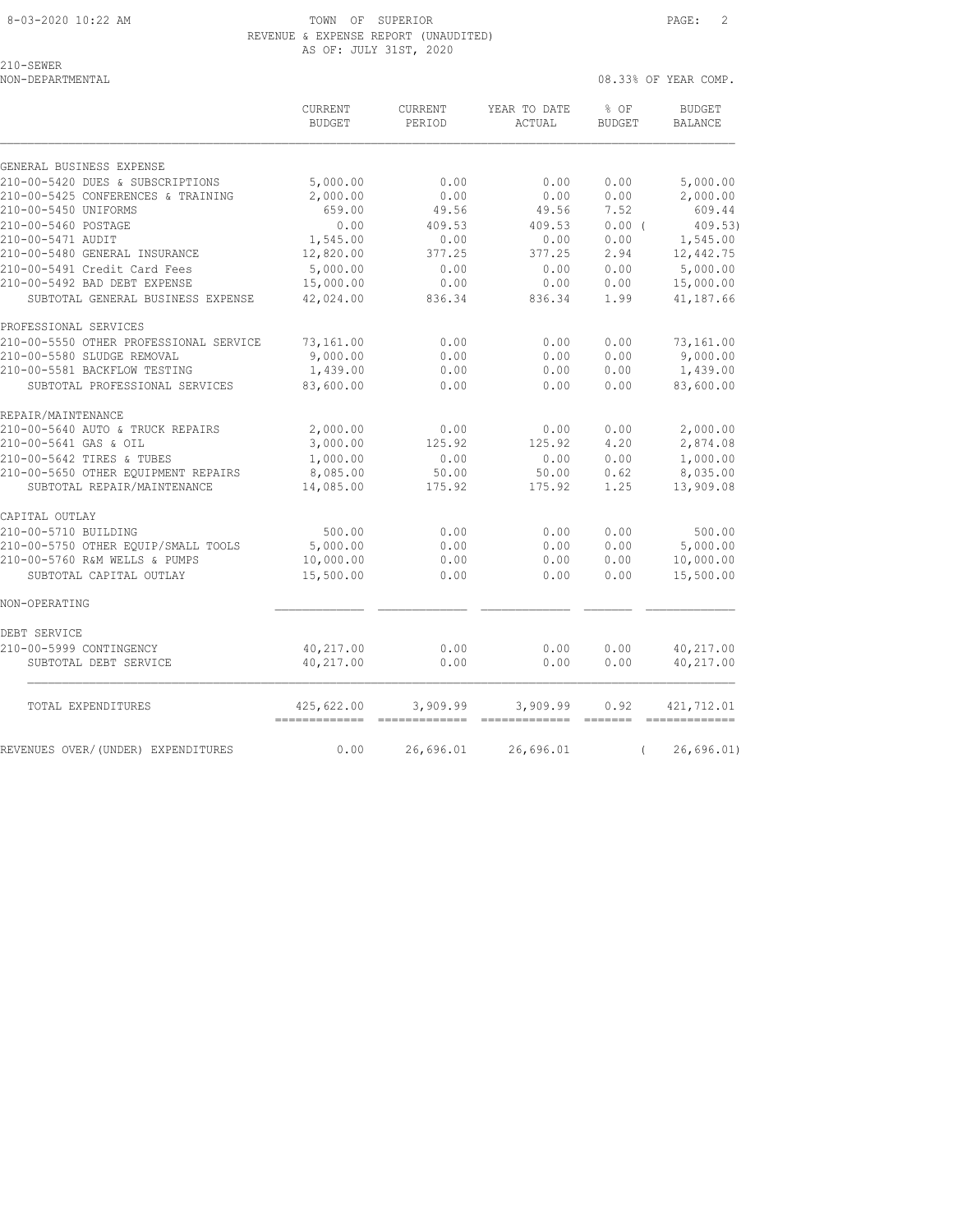210-SEWER

#### 8-03-2020 10:22 AM TOWN OF SUPERIOR PAGE: 3 REVENUE & EXPENSE REPORT (UNAUDITED) AS OF: JULY 31ST, 2020

|                                    |                |                |              | 08.33% OF YEAR COMP. |               |
|------------------------------------|----------------|----------------|--------------|----------------------|---------------|
|                                    | <b>CURRENT</b> | <b>CURRENT</b> | YEAR TO DATE | $8$ OF               | <b>BUDGET</b> |
|                                    | BUDGET         | PERIOD         | ACTUAL       | BUDGET               | BALANCE       |
| FUND TOTAL REVENUES                | 425,622.00     | 30,606.00      | 30,606.00    | 7.19                 | 395,016.00    |
| FUND TOTAL EXPENDITURES            | 425,622.00     | 3,909.99       | 3,909.99     | 0.92                 | 421,712.01    |
| REVENUES OVER/(UNDER) EXPENDITURES | 0.00           | 26,696.01      | 26,696.01    |                      | 26,696.01)    |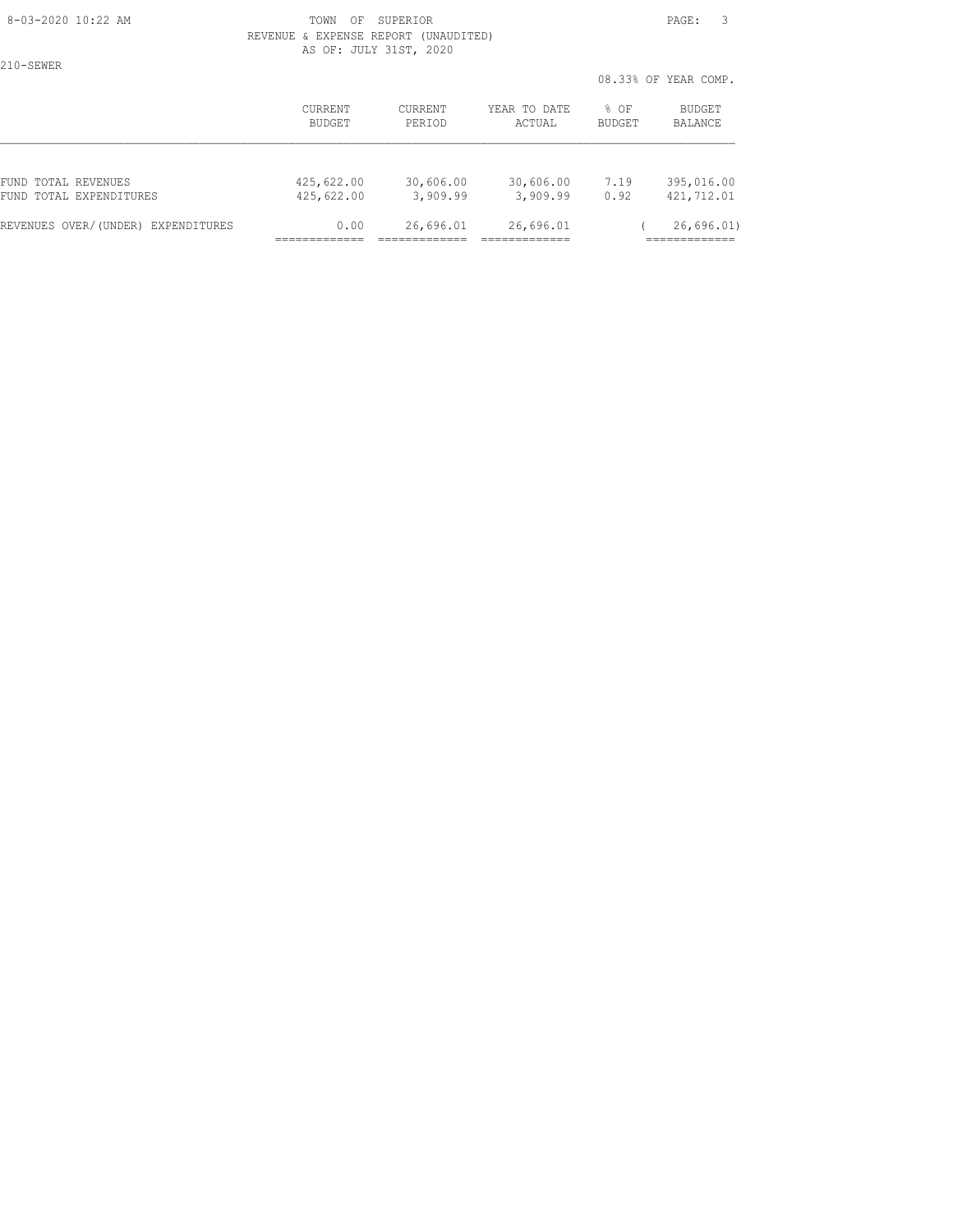8-03-2020 10:22 AM TOWN OF SUPERIOR PAGE: 1 REVENUE & EXPENSE REPORT (UNAUDITED) AS OF: JULY 31ST, 2020

| 220-AMBULANCE<br>NON-DEPARTMENTAL                                          |                          |                          |                        | 08.33% OF YEAR COMP.  |                          |
|----------------------------------------------------------------------------|--------------------------|--------------------------|------------------------|-----------------------|--------------------------|
|                                                                            |                          |                          |                        |                       |                          |
|                                                                            | CURRENT<br><b>BUDGET</b> | <b>CURRENT</b><br>PERIOD | YEAR TO DATE<br>ACTUAL | % OF<br><b>BUDGET</b> | <b>BUDGET</b><br>BALANCE |
| REVENUES                                                                   |                          |                          |                        |                       |                          |
| <b>TAXES</b>                                                               |                          |                          |                        |                       |                          |
| BUSINESS SERVICES                                                          |                          |                          |                        |                       |                          |
| ENTERPRISE SERVICES                                                        |                          |                          |                        |                       |                          |
| 220-00-4310 AMBULANCE BILLINGS<br>SUBTOTAL ENTERPRISE SERVICES             | 380,000.00<br>380,000.00 | 115.00<br>115.00         | 115.00<br>115.00       | 0.03<br>0.03          | 379,885.00<br>379,885.00 |
| CONTINGENCY                                                                |                          |                          |                        |                       |                          |
| 220-00-4901 INTERFUND TRANSFER-AMBULANCE<br>SUBTOTAL CONTINGENCY           | 90,333.00<br>90,333.00   | 0.00<br>0.00             | 0.00<br>0.00           | 0.00<br>0.00          | 90,333.00<br>90,333.00   |
| TOTAL REVENUES                                                             | 470,333.00               | 115.00                   | 115.00                 | 0.02                  | 470,218.00               |
| EXPENDITURES                                                               |                          |                          |                        |                       |                          |
| PERSONEL                                                                   |                          |                          |                        |                       |                          |
| 220-00-5100 SALARIES                                                       | 268,778.00               | 34.29                    | 34.29                  | 0.01                  | 268,743.71               |
| 220-00-5101 OVERTIME                                                       | 30,000.00                | 0.00                     | 0.00                   | 0.00                  | 30,000.00                |
| 220-00-5151 FICA                                                           | 16,936.00                | 0.00                     | 0.00                   | 0.00                  | 16,936.00                |
| 220-00-5152 MEDICARE                                                       | 3,961.00                 | 0.00                     | 0.00                   | 0.00                  | 3,961.00                 |
| 220-00-5153 STATE UNEMPLOYMENT                                             | 682.00                   | 0.00                     | 0.00                   | 0.00                  | 682.00                   |
| 220-00-5154 WORKERS COMP INSURANCE<br>220-00-5160 PUBLIC SAFETY RETIREMENT | 14,384.00<br>36, 414.00  | 4,181.00<br>3,258.28     | 4,181.00<br>3,258.28   | 29.07<br>8.95         | 10,203.00<br>33, 155. 72 |
| 220-00-5162 LIFE INSURANCE                                                 | 450.00                   | 75.04                    | 75.04                  | 16.68                 | 374.96                   |
| 220-00-5163 HEALTH INSURANCE                                               | 24,825.00                | 3,057.36                 | 3,057.36               | 12.32                 | 21,767.64                |
| 220-00-5164 DENTAL INSURANCE                                               | 2,070.00                 | 337.14                   | 337.14                 | 16.29                 | 1,732.86                 |
| SUBTOTAL PERSONEL                                                          | 398,500.00               | 10,943.11                | 10,943.11              | 2.75                  | 387,556.89               |
| SUPPLIES                                                                   |                          |                          |                        |                       |                          |
| 220-00-5220 MEDICAL SUPPLIES<br>SUBTOTAL SUPPLIES                          | 14,500.00<br>14,500.00   | 879.35<br>879.35         | 879.35<br>879.35       | 6.06<br>6.06          | 13,620.65<br>13,620.65   |
| UTILITIES                                                                  |                          |                          |                        |                       |                          |
| 220-00-5310 ELECTRICITY                                                    | 2,783.00                 | 0.00                     | 0.00                   | 0.00                  | 2,783.00                 |
| 220-00-5350 TELEPHONE                                                      | 1,804.00                 | 0.00                     | 0.00                   | 0.00                  | 1,804.00                 |
| 220-00-5360 WATER                                                          | 900.00                   | 86.60                    | 86.60                  | 9.62                  | 813.40                   |
| SUBTOTAL UTILITIES                                                         | 5,487.00                 | 86.60                    | 86.60                  | 1.58                  | 5,400.40                 |
| GENERAL BUSINESS EXPENSE                                                   |                          |                          |                        |                       |                          |
| 220-00-5420 DUES & SUBSCRIPTIONS                                           | 811.00                   | 250.00                   | 250.00                 | 30.83                 | 561.00                   |
| 220-00-5480 GENERAL INSURANCE                                              | 6,410.00                 | 188.63                   | 188.63                 | 2.94                  | 6,221.37                 |
| SUBTOTAL GENERAL BUSINESS EXPENSE                                          | 7,221.00                 | 438.63                   | 438.63                 | 6.07                  | 6,782.37                 |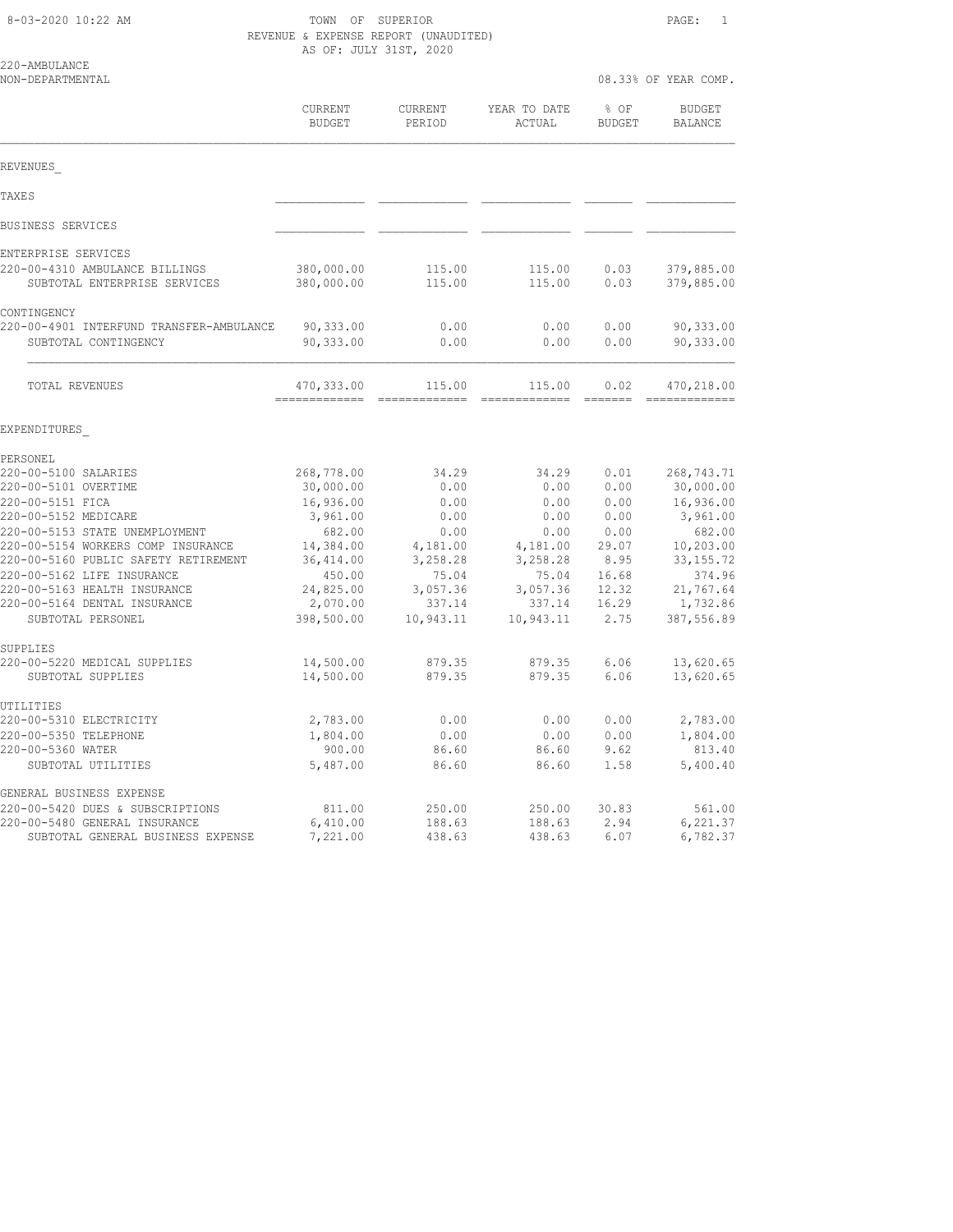8-03-2020 10:22 AM TOWN OF SUPERIOR PAGE: 2 REVENUE & EXPENSE REPORT (UNAUDITED) AS OF: JULY 31ST, 2020

220-AMBULANCE

NON-DEPARTMENTAL 2000 COMP. THE SERVICE OF STRAINING SERVICE OF STRAINING SERVICE OF STRAINING SERVICE OF STRAINING SERVICE OF STRAINING SERVICE OF STRAINING SERVICE OF STRAINING SERVICE OF STRAINING SERVICE OF STRAINING S

 CURRENT CURRENT YEAR TO DATE % OF BUDGET BUDGET PERIOD ACTUAL BUDGET BALANCE PROFESSIONAL SERVICES 220-00-5520 CONTRACTUAL SERVICES 24,000.00 2,147.82 2,147.82 8.95 21,852.18 220-00-5550 OTHER PROFESSIONAL SERVICE 10,080.00 2,406.40 2,406.40 23.87 7,673.60 SUBTOTAL PROFESSIONAL SERVICES 34,080.00 4,554.22 4,554.22 13.36 29,525.78 REPAIR/MAINTENANCE<br>220-00-5641 GAS & OIL 220-00-5641 GAS & OIL 9,000.00 567.34 567.34 6.30 8,432.66 SUBTOTAL REPAIR/MAINTENANCE 9,000.00 567.34 567.34 6.30 8,432.66 CAPITAL OUTLAY 220-00-5741 Audit 1,545.00 0.00 0.00 0.00 1,545.00 SUBTOTAL CAPITAL OUTLAY 1,545.00 0.00 0.00 0.00 1,545.00 NON-OPERATING \_\_\_\_\_\_\_\_\_\_\_\_\_ \_\_\_\_\_\_\_\_\_\_\_\_\_ \_\_\_\_\_\_\_\_\_\_\_\_\_ \_\_\_\_\_\_\_ \_\_\_\_\_\_\_\_\_\_\_\_\_ DEBT SERVICE \_\_\_\_\_\_\_\_\_\_\_\_\_ \_\_\_\_\_\_\_\_\_\_\_\_\_ \_\_\_\_\_\_\_\_\_\_\_\_\_ \_\_\_\_\_\_\_ \_\_\_\_\_\_\_\_\_\_\_\_\_  $\mathcal{L}_\text{max}$  TOTAL EXPENDITURES 470,333.00 17,469.25 17,469.25 3.71 452,863.75 ============= ============= ============= ======= ============= REVENUES OVER/(UNDER) EXPENDITURES 0.00 ( 17,354.25) 17,354.25) 17,354.25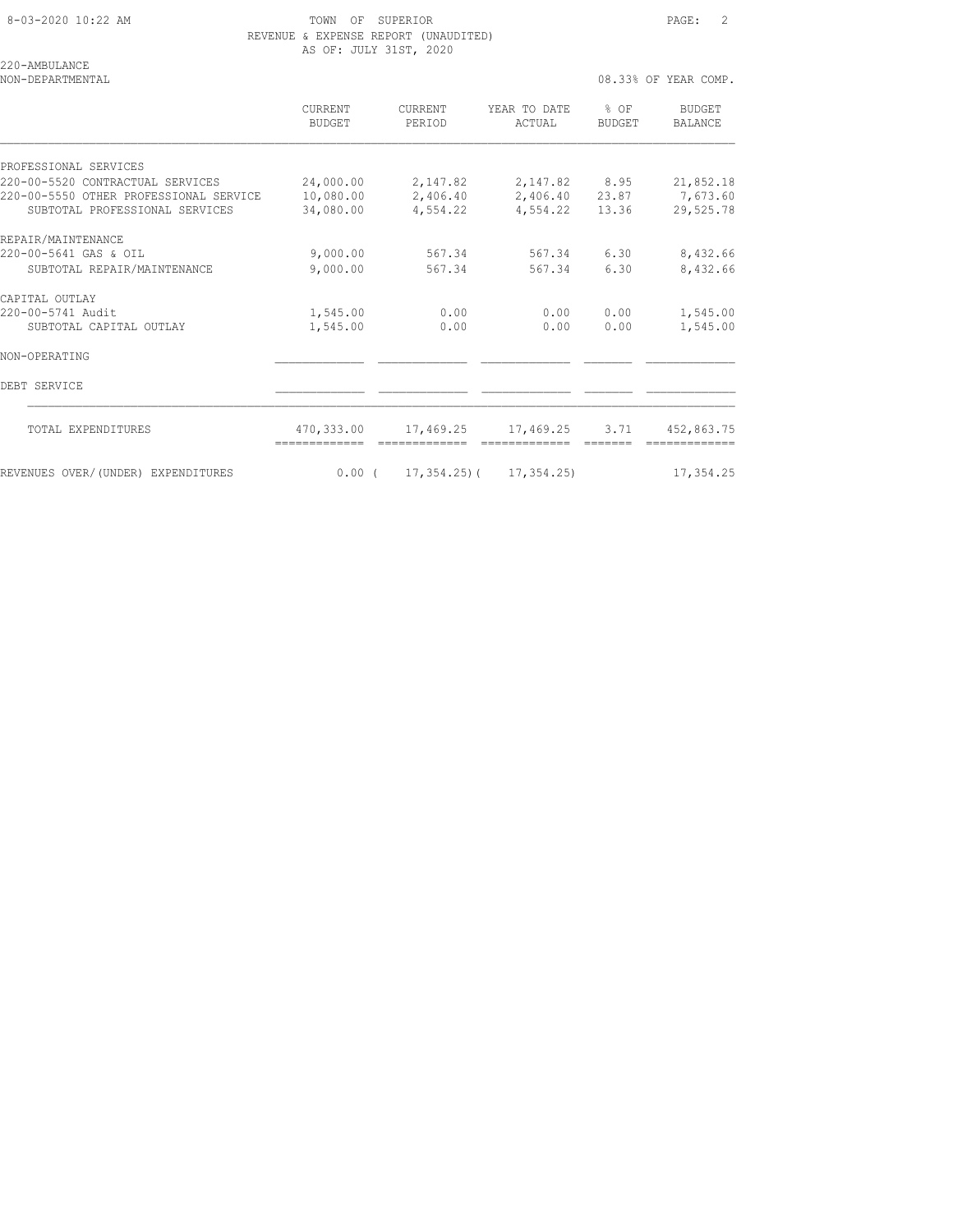220-AMBULANCE

#### 8-03-2020 10:22 AM TOWN OF SUPERIOR PAGE: 3 REVENUE & EXPENSE REPORT (UNAUDITED) AS OF: JULY 31ST, 2020

08.33% OF YEAR COMP.

|                                    |            |                   |              |        | 08.33% OF YEAR COMP. |
|------------------------------------|------------|-------------------|--------------|--------|----------------------|
|                                    | CURRENT    | <b>CURRENT</b>    | YEAR TO DATE | % OF   | BUDGET               |
|                                    | BUDGET     | PERIOD            | ACTUAL       | BUDGET | BALANCE              |
| FUND TOTAL REVENUES                | 470,333.00 | 115.00            | 115.00       | 0.02   | 470,218.00           |
| FUND TOTAL EXPENDITURES            | 470,333.00 | 17,469.25         | 17,469.25    | 3.71   | 452,863.75           |
| REVENUES OVER/(UNDER) EXPENDITURES | 0.00(      | $17, 354, 25$ ) ( | 17, 354, 25) |        | 17,354.25            |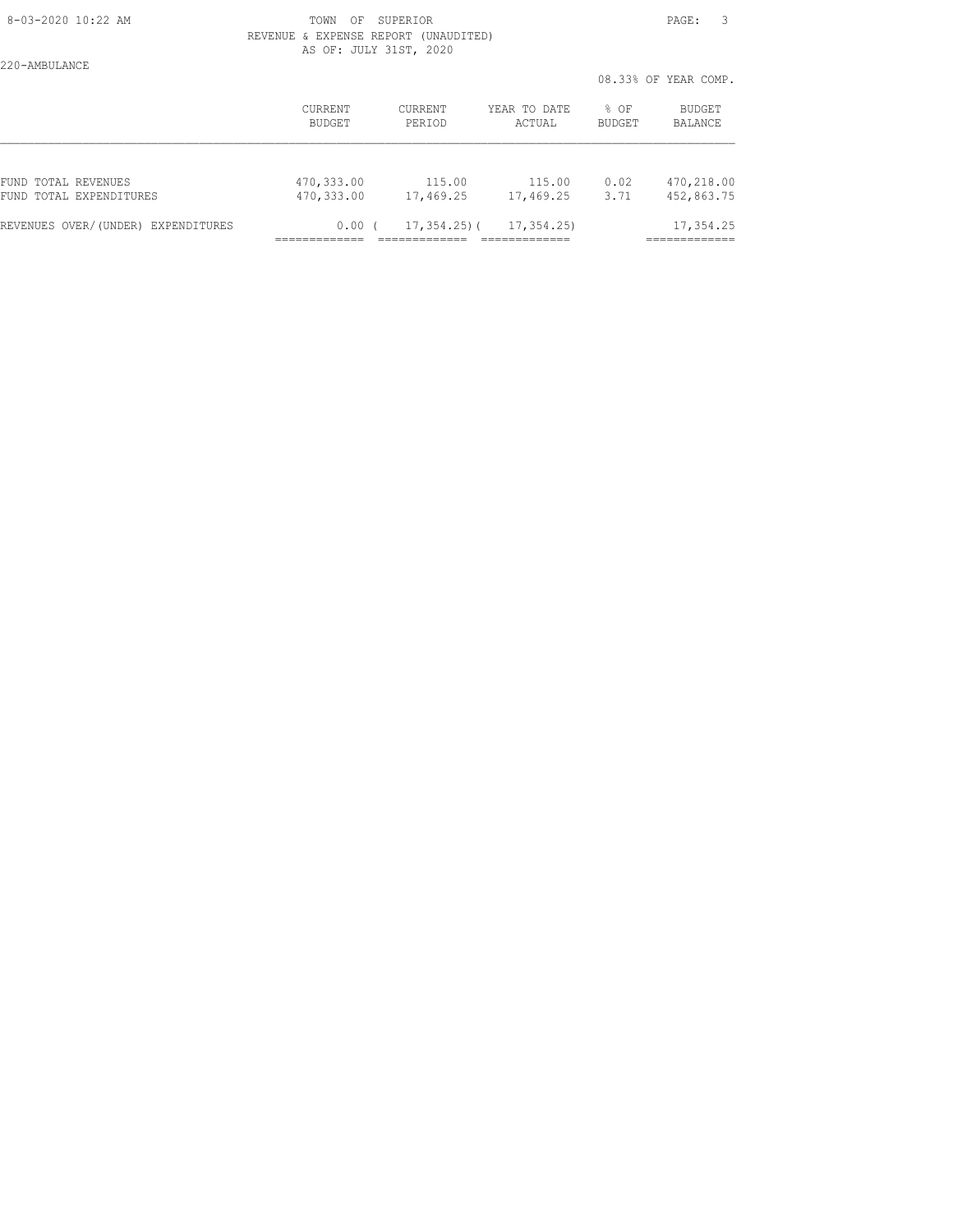#### 8-03-2020 10:22 AM TOWN OF SUPERIOR PAGE: 1 REVENUE & EXPENSE REPORT (UNAUDITED) AS OF: JULY 31ST, 2020

| 230-CEMETARY<br>NON-DEPARTMENTAL                                           |                      |                    |                        | 08.33% OF YEAR COMP. |                          |  |
|----------------------------------------------------------------------------|----------------------|--------------------|------------------------|----------------------|--------------------------|--|
|                                                                            | CURRENT<br>BUDGET    | CURRENT<br>PERIOD  | YEAR TO DATE<br>ACTUAL | % OF<br>BUDGET       | <b>BUDGET</b><br>BALANCE |  |
| REVENUES                                                                   |                      |                    |                        |                      |                          |  |
| BUSINESS SERVICES                                                          |                      |                    |                        |                      |                          |  |
| 230-00-4240 WEEKEND FEE<br>SUBTOTAL BUSINESS SERVICES                      | 0.00<br>0.00         | 200.00<br>200.00   | 200.00<br>200.00       | 0.00(<br>0.00(       | 200.00<br>200.00)        |  |
| ENTERPRISE SERVICES                                                        |                      |                    |                        |                      |                          |  |
| 230-00-4320 PLOT PURCHASE<br>230-00-4321 OPEN/CLOSE                        | 25,000.00<br>0.00    | 1,000.00<br>950.00 | 1,000.00<br>950.00     | 4.00<br>$0.00$ (     | 24,000.00<br>950.00      |  |
| SUBTOTAL ENTERPRISE SERVICES                                               | 25,000.00            | 1,950.00           | 1,950.00               | 7.80                 | 23,050.00                |  |
| CONTINGENCY                                                                |                      |                    |                        |                      |                          |  |
| 230-00-4901 TRANSFERS<br>SUBTOTAL CONTINGENCY                              | 2,985.00<br>2,985.00 | 0.00<br>0.00       | 0.00<br>0.00           | 0.00<br>0.00         | 2,985.00<br>2,985.00     |  |
| TOTAL REVENUES                                                             | 27,985.00            | 2,150.00           | 2,150.00               | 7.68                 | 25,835.00                |  |
| EXPENDITURES                                                               |                      |                    |                        |                      |                          |  |
| PERSONEL                                                                   |                      |                    |                        |                      |                          |  |
| 230-00-5100 SALARIES                                                       | 8,569.00             | 0.00               | 0.00                   | 0.00                 | 8,569.00                 |  |
| 230-00-5151 FICA                                                           | 531.00               | 0.00               | 0.00                   | 0.00                 | 531.00                   |  |
| 230-00-5152 MEDICARE                                                       | 124.00               | 0.00               | 0.00                   | 0.00                 | 124.00                   |  |
| 230-00-5153 STATE UNEMPLOYMENT                                             | 15.00                | 0.00               | 0.00                   | 0.00                 | 15.00                    |  |
| 230-00-5154 WORKERS COMP INSURANCE<br>230-00-5161 ARIZONA STATE RETIREMENT | 34.00<br>1,023.00    | 0.00<br>0.00       | 0.00<br>0.00           | 0.00<br>0.00         | 34.00<br>1,023.00        |  |
| 230-00-5162 LIFE INSURANCE                                                 | 20.00                | 0.00               | 0.00                   | 0.00                 | 20.00                    |  |
| 230-00-5163 HEALTH INSURANCE                                               | 776.00               | 0.00               | 0.00                   | 0.00                 | 776.00                   |  |
| 230-00-5164 DENTAL INSURANCE                                               | 92.00                | 0.00               | 0.00                   | 0.00                 | 92.00                    |  |
| SUBTOTAL PERSONEL                                                          | 11,184.00            | 0.00               | 0.00                   | 0.00                 | 11,184.00                |  |
| SUPPLIES                                                                   |                      |                    |                        |                      |                          |  |
| 230-00-5299 OPERATING SUPPLIES<br>SUBTOTAL SUPPLIES                        | 1,000.00<br>1,000.00 | 0.00<br>0.00       | 0.00<br>0.00           | 0.00<br>0.00         | 1,000.00<br>1,000.00     |  |
| UTILITIES                                                                  |                      |                    |                        |                      |                          |  |
| 230-00-5310 ELECTRICITY                                                    | 601.00               | 0.00               | 0.00                   | 0.00                 | 601.00                   |  |
| 230-00-5350 TELEPHONE                                                      | 500.00               | 0.00               | 0.00                   | 0.00                 | 500.00                   |  |
| 230-00-5360 WATER                                                          | 700.00               | 438.44             | 438.44                 | 62.63                | 261.56                   |  |
| SUBTOTAL UTILITIES                                                         | 1,801.00             | 438.44             | 438.44                 | 24.34                | 1,362.56                 |  |
| GENERAL BUSINESS EXPENSE                                                   |                      |                    |                        |                      |                          |  |
|                                                                            |                      |                    |                        |                      |                          |  |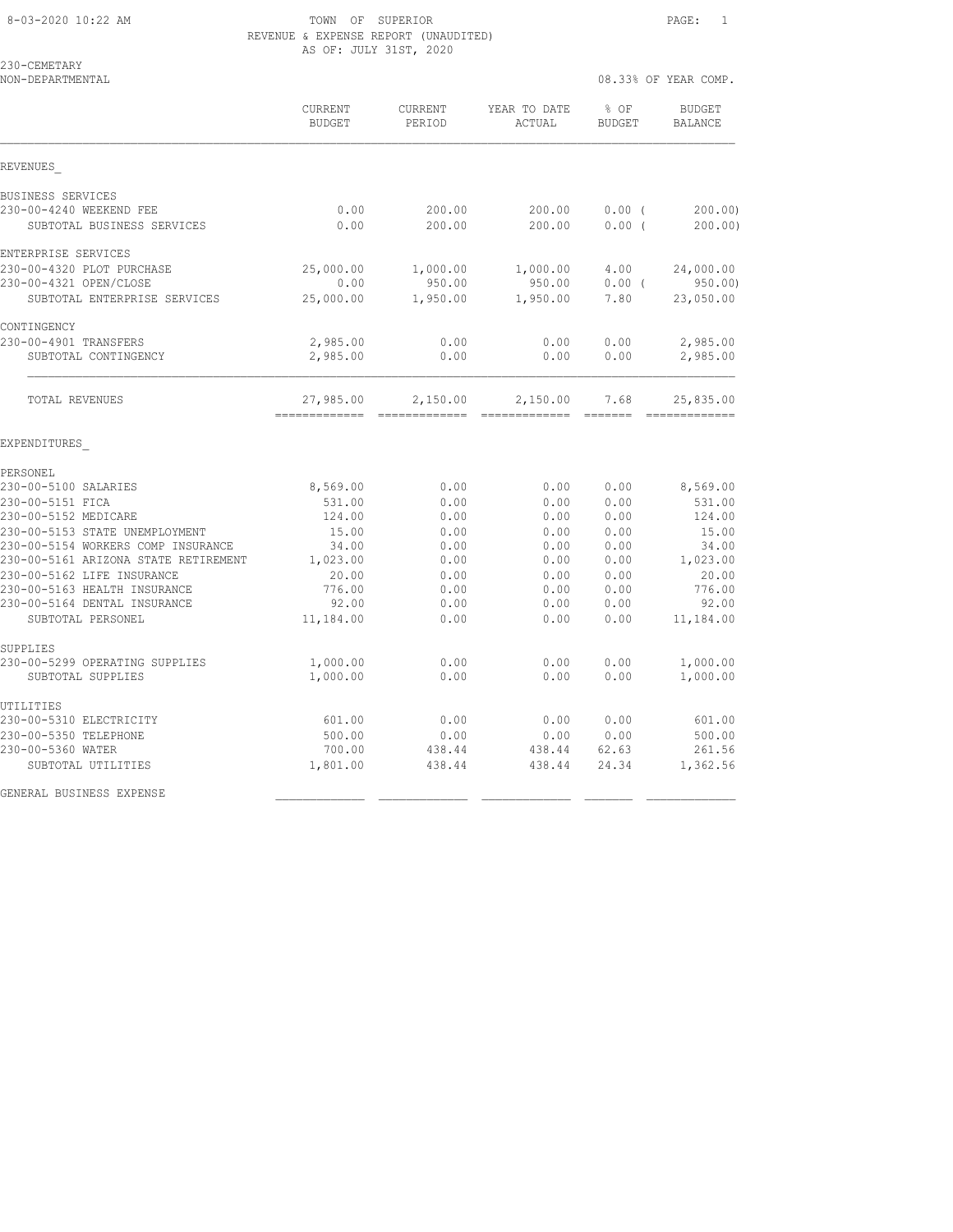| 8-03-2020 10:22 AM |  |
|--------------------|--|

TOWN OF SUPERIOR **Example 2** 2 REVENUE & EXPENSE REPORT (UNAUDITED) AS OF: JULY 31ST, 2020

|                                 |                   |                        |                         | 08.33% OF YEAR COMP.     |
|---------------------------------|-------------------|------------------------|-------------------------|--------------------------|
| <b>CURRENT</b><br><b>BUDGET</b> | CURRENT<br>PERIOD | YEAR TO DATE<br>ACTUAL | $8$ OF<br><b>BUDGET</b> | BUDGET<br><b>BALANCE</b> |
|                                 |                   |                        |                         |                          |
| 0.00<br>0.00                    | 357.00<br>357.00  | 357.00                 | $0.00$ (<br>$0.00$ (    | 357.00<br>357.00         |
|                                 |                   |                        |                         |                          |
| 2,000.00<br>2,000.00            | 0.00<br>0.00      | 0.00<br>0.00           | 0.00<br>0.00            | 2,000.00<br>2,000.00     |
|                                 |                   |                        |                         |                          |
| 12,000.00<br>12,000.00          | 0.00<br>0.00      | 0.00                   | 0.00<br>0.00            | 12,000.00<br>12,000.00   |
|                                 |                   |                        |                         |                          |
|                                 |                   |                        |                         |                          |
| 27,985.00                       | 795.44            | 795.44                 | 2.84                    | 27,189.56                |
|                                 |                   |                        | -------------           | 357.00<br>0.00           |

REVENUES OVER/(UNDER) EXPENDITURES 0.00 1,354.56 1,354.56 ( 1,354.56)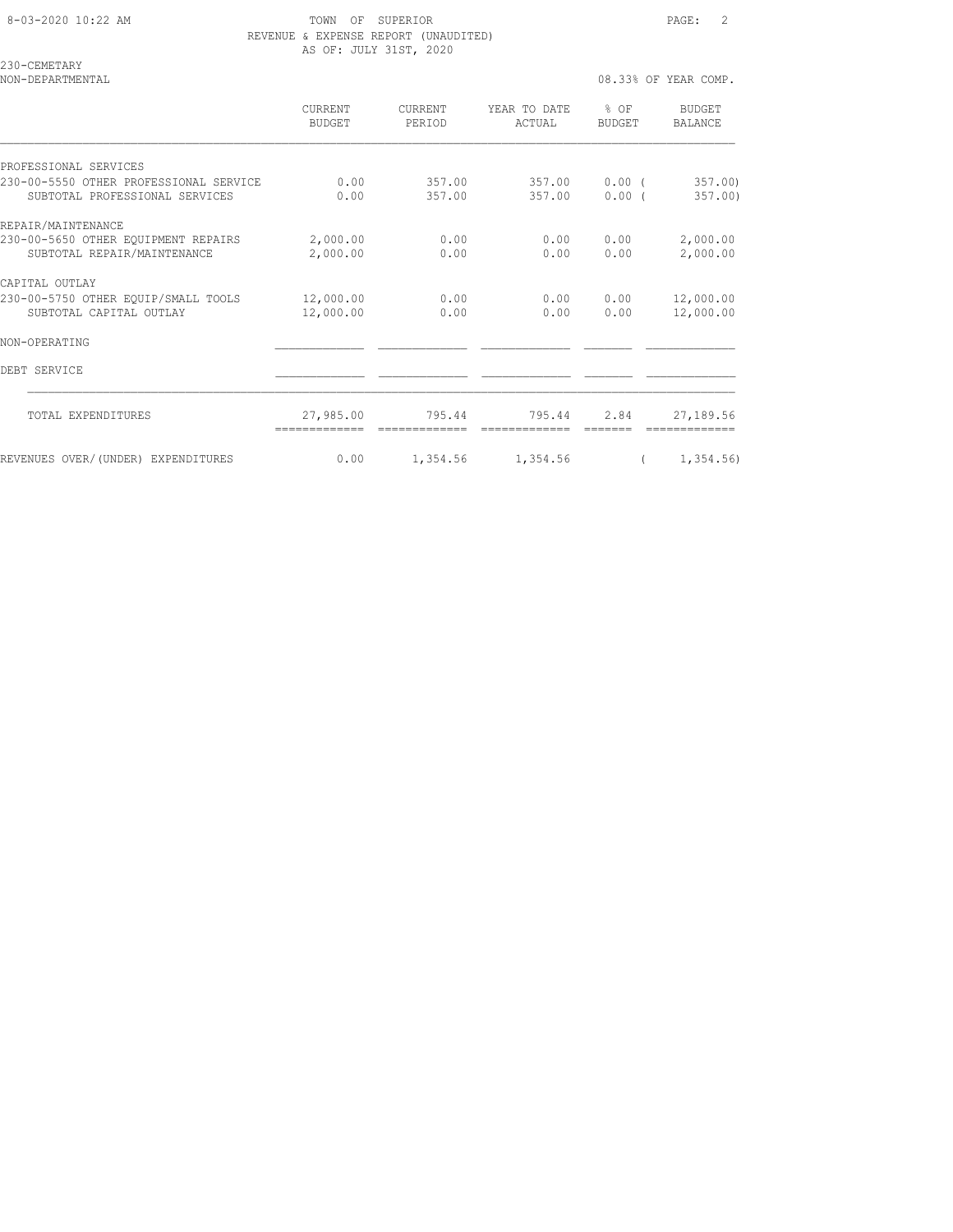# 8-03-2020 10:22 AM **PAGE: 3**  REVENUE & EXPENSE REPORT (UNAUDITED) AS OF: JULY 31ST, 2020

230-CEMETARY

 08.33% OF YEAR COMP. CURRENT CURRENT YEAR TO DATE % OF BUDGET BUDGET PERIOD ACTUAL BUDGET BALANCE FUND TOTAL REVENUES 27,985.00 2,150.00 2,150.00 7.68 25,835.00 FUND TOTAL EXPENDITURES 27,985.00 795.44 795.44 2.84 27,189.56 REVENUES OVER/(UNDER) EXPENDITURES 0.00 1,354.56 1,354.56 ( 1,354.56) ============= ============= ============= =============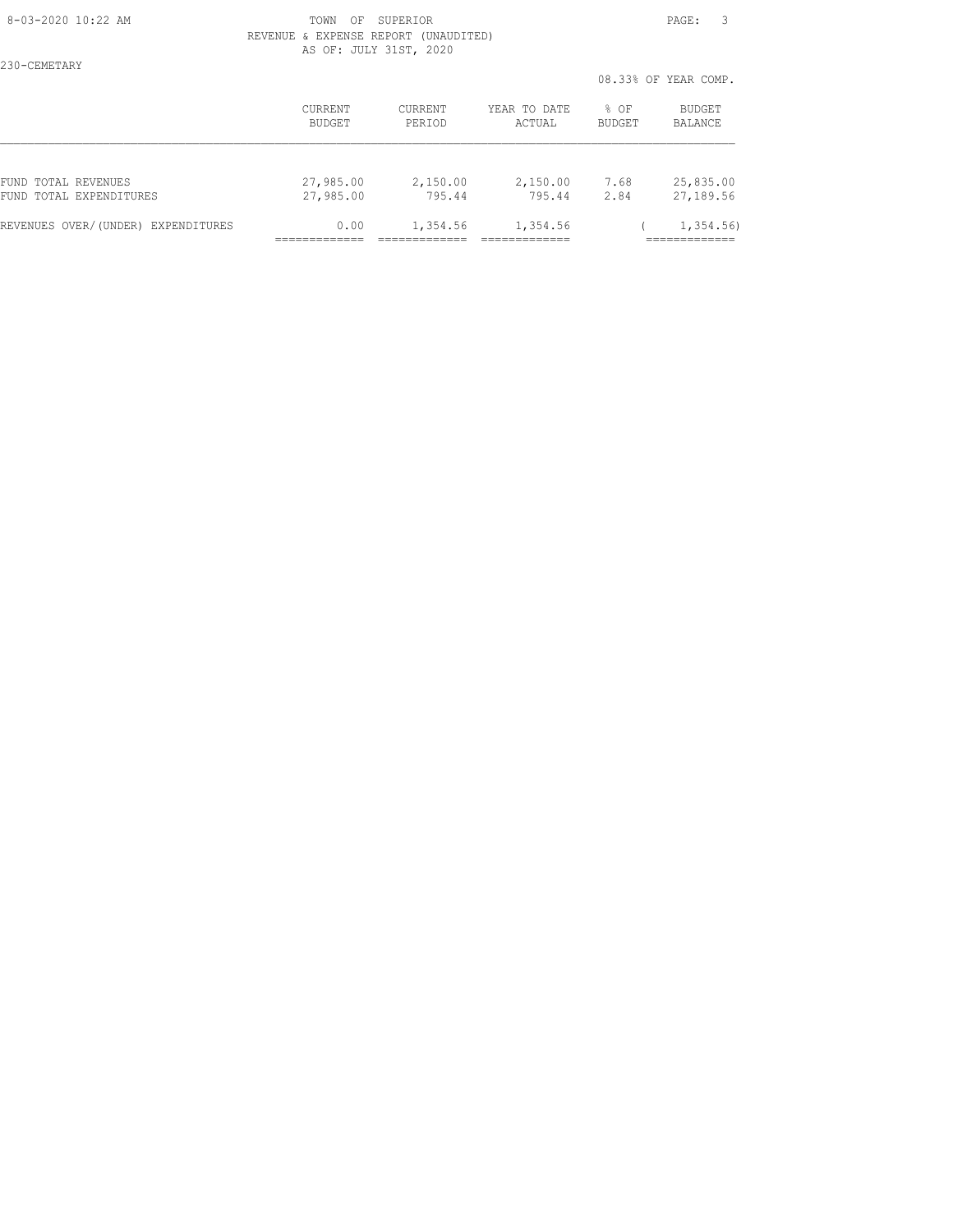| 8-03-2020 10:22 AM |  |
|--------------------|--|
|                    |  |

UTILITIES<br>300-00-5310 ELECTRICITY

GENERAL BUSINESS EXPENSE

TOWN OF SUPERIOR **PAGE:** 1

|                                               | REVENUE & EXPENSE REPORT (UNAUDITED)<br>AS OF: JULY 31ST, 2020 |                       |                                                                                                                                                                                                                                                                                                                                                                                                                                                                                                     |                       |                                 |  |
|-----------------------------------------------|----------------------------------------------------------------|-----------------------|-----------------------------------------------------------------------------------------------------------------------------------------------------------------------------------------------------------------------------------------------------------------------------------------------------------------------------------------------------------------------------------------------------------------------------------------------------------------------------------------------------|-----------------------|---------------------------------|--|
| 300-HIGHWAY USERS REVENUE<br>NON-DEPARTMENTAL |                                                                |                       |                                                                                                                                                                                                                                                                                                                                                                                                                                                                                                     |                       | 08.33% OF YEAR COMP.            |  |
|                                               | CURRENT<br><b>BUDGET</b>                                       | CURRENT<br>PERIOD     | YEAR TO DATE<br>ACTUAL                                                                                                                                                                                                                                                                                                                                                                                                                                                                              | % OF<br><b>BUDGET</b> | <b>BUDGET</b><br><b>BALANCE</b> |  |
| REVENUES                                      |                                                                |                       |                                                                                                                                                                                                                                                                                                                                                                                                                                                                                                     |                       |                                 |  |
| TAXES                                         |                                                                |                       |                                                                                                                                                                                                                                                                                                                                                                                                                                                                                                     |                       |                                 |  |
| 300-00-4132 HIGHWAY USERS REVENUE FUND        | 241,750.00                                                     | 20,180.28             | 20,180.28                                                                                                                                                                                                                                                                                                                                                                                                                                                                                           | 8.35                  | 221,569.72                      |  |
| SUBTOTAL TAXES                                | 241,750.00                                                     | 20,180.28             | 20,180.28                                                                                                                                                                                                                                                                                                                                                                                                                                                                                           | 8.35                  | 221,569.72                      |  |
| CONTINGENCY                                   |                                                                |                       |                                                                                                                                                                                                                                                                                                                                                                                                                                                                                                     |                       |                                 |  |
| 300-00-4901 INTERFUND TRANSFER-HURF           | 43,636.00                                                      | 0.00                  | 0.00                                                                                                                                                                                                                                                                                                                                                                                                                                                                                                | 0.00                  | 43,636.00                       |  |
| 300-00-4999 OTHER FINANCING SOURCES           | 600,000.00                                                     | 0.00                  | 0.00                                                                                                                                                                                                                                                                                                                                                                                                                                                                                                | 0.00                  | 600,000.00                      |  |
| SUBTOTAL CONTINGENCY                          | 643,636.00                                                     | 0.00                  | 0.00                                                                                                                                                                                                                                                                                                                                                                                                                                                                                                | 0.00                  | 643,636.00                      |  |
| TOTAL REVENUES                                | 885,386.00<br>=============                                    | 20,180.28<br>======== | 20,180.28<br>$\begin{array}{cccccccccc} \multicolumn{2}{c}{} & \multicolumn{2}{c}{} & \multicolumn{2}{c}{} & \multicolumn{2}{c}{} & \multicolumn{2}{c}{} & \multicolumn{2}{c}{} & \multicolumn{2}{c}{} & \multicolumn{2}{c}{} & \multicolumn{2}{c}{} & \multicolumn{2}{c}{} & \multicolumn{2}{c}{} & \multicolumn{2}{c}{} & \multicolumn{2}{c}{} & \multicolumn{2}{c}{} & \multicolumn{2}{c}{} & \multicolumn{2}{c}{} & \multicolumn{2}{c}{} & \multicolumn{2}{c}{} & \multicolumn{2}{c}{} & \mult$ | 2.28                  | 865, 205.72<br>========         |  |
| EXPENDITURES                                  |                                                                |                       |                                                                                                                                                                                                                                                                                                                                                                                                                                                                                                     |                       |                                 |  |
| PERSONEL                                      |                                                                |                       |                                                                                                                                                                                                                                                                                                                                                                                                                                                                                                     |                       |                                 |  |
| 300-00-5100 SALARIES                          | 118,199.00                                                     | 0.00                  | 0.00                                                                                                                                                                                                                                                                                                                                                                                                                                                                                                | 0.00                  | 118,199.00                      |  |
| 300-00-5101 OVERTIME                          | 2,000.00                                                       | 0.00                  | 0.00                                                                                                                                                                                                                                                                                                                                                                                                                                                                                                | 0.00                  | 2,000.00                        |  |
| 300-00-5120 INMATE LABOR                      | 4,500.00                                                       | 0.00                  | 0.00                                                                                                                                                                                                                                                                                                                                                                                                                                                                                                | 0.00                  | 4,500.00                        |  |
| 300-00-5151 FICA                              | 7,328.00                                                       | 0.00                  | 0.00                                                                                                                                                                                                                                                                                                                                                                                                                                                                                                | 0.00                  | 7,328.00                        |  |
| 300-00-5152 MEDICARE                          | 1,714.00                                                       | 0.00                  | 0.00                                                                                                                                                                                                                                                                                                                                                                                                                                                                                                | 0.00                  | 1,714.00                        |  |
| 300-00-5153 STATE UNEMPLOYMENT                | 164.00                                                         | 0.00                  | 0.00                                                                                                                                                                                                                                                                                                                                                                                                                                                                                                | 0.00                  | 164.00                          |  |
| 300-00-5154 WORKERS COMP INSURANCE            | 1,432.00                                                       | 1,668.00              | 1,668.00                                                                                                                                                                                                                                                                                                                                                                                                                                                                                            | $116.48$ (            | 236.00                          |  |
| 300-00-5161 ARIZONA STATE RETIREMENT          | 14, 113.00                                                     | 0.00                  | 0.00                                                                                                                                                                                                                                                                                                                                                                                                                                                                                                | 0.00                  | 14, 113.00                      |  |
| 300-00-5162 LIFE INSURANCE                    | 217.00                                                         | 0.00                  | 0.00                                                                                                                                                                                                                                                                                                                                                                                                                                                                                                | 0.00                  | 217.00                          |  |
| 300-00-5163 HEALTH INSURANCE                  | 10,861.00                                                      | 0.00                  | 0.00                                                                                                                                                                                                                                                                                                                                                                                                                                                                                                | 0.00                  | 10,861.00                       |  |
| 300-00-5164 DENTAL INSURANCE                  | 998.00                                                         | 0.00                  | 0.00                                                                                                                                                                                                                                                                                                                                                                                                                                                                                                | 0.00                  | 998.00                          |  |
| SUBTOTAL PERSONEL                             | 161,526.00                                                     | 1,668.00              | 1,668.00                                                                                                                                                                                                                                                                                                                                                                                                                                                                                            | 1.03                  | 159,858.00                      |  |
| SUPPLIES                                      |                                                                |                       |                                                                                                                                                                                                                                                                                                                                                                                                                                                                                                     |                       |                                 |  |
| 300-00-5225 SAFETY SUPPLIES/EQUIPMENT         | 1,000.00                                                       | 0.00                  | 0.00                                                                                                                                                                                                                                                                                                                                                                                                                                                                                                | 0.00                  | 1,000.00                        |  |
| 300-00-5299 OPERATING SUPPLIES                | 7,500.00                                                       | 0.00                  | 0.00                                                                                                                                                                                                                                                                                                                                                                                                                                                                                                | 0.00                  | 7,500.00                        |  |
| SUBTOTAL SUPPLIES                             | 8,500.00                                                       | 0.00                  | 0.00                                                                                                                                                                                                                                                                                                                                                                                                                                                                                                | 0.00                  | 8,500.00                        |  |

300-00-5310 ELECTRICITY 42,246.00 0.00 0.00 0.00 42,246.00 300-00-5315 APS CONTRACT 13,000.00 0.00 0.00 0.00 13,000.00 300-00-5360 WATER 3,000.00 184.45 184.45 6.15 2,815.55 SUBTOTAL UTILITIES 58,246.00 184.45 184.45 0.32 58,061.55

300-00-5471 AUDIT 1,545.00 0.00 0.00 0.00 1,545.00 300-00-5480 GENERAL INSURANCE 12,205.00 377.24 377.24 3.09 11,827.76 SUBTOTAL GENERAL BUSINESS EXPENSE 13,750.00 377.24 377.24 2.74 13,372.76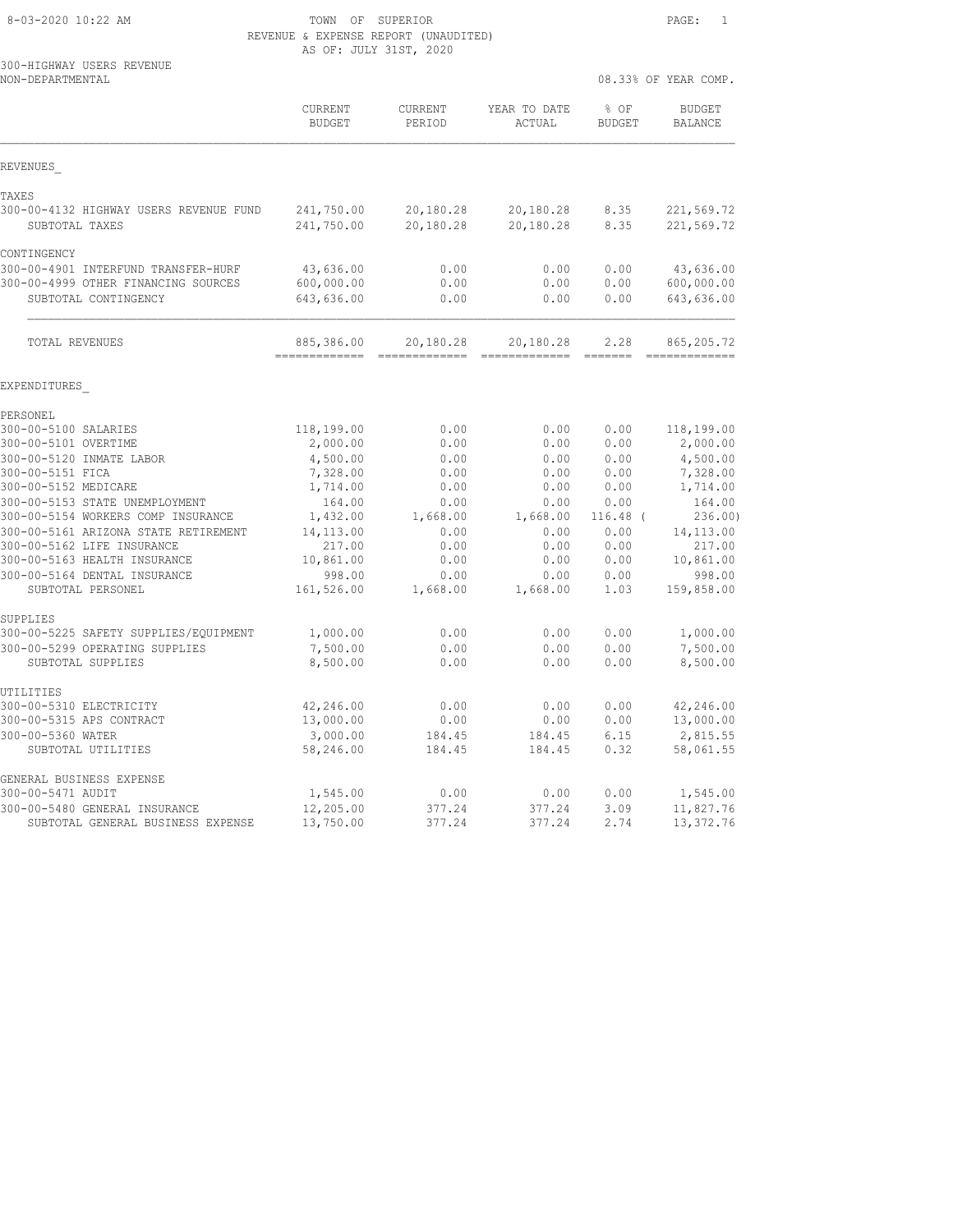300-HIGHWAY USERS REVENUE

#### 8-03-2020 10:22 AM TOWN OF SUPERIOR PAGE: 2 REVENUE & EXPENSE REPORT (UNAUDITED) AS OF: JULY 31ST, 2020

| NON-DEPARTMENTAL                                                          |                                               |                      |                            |                                                                                                                                                                                                                                                                                                                                                                                                                                                                                              | 08.33% OF YEAR COMP.                                                                                                                                                                                                                                                                                                                                                                                                                                                                                 |  |
|---------------------------------------------------------------------------|-----------------------------------------------|----------------------|----------------------------|----------------------------------------------------------------------------------------------------------------------------------------------------------------------------------------------------------------------------------------------------------------------------------------------------------------------------------------------------------------------------------------------------------------------------------------------------------------------------------------------|------------------------------------------------------------------------------------------------------------------------------------------------------------------------------------------------------------------------------------------------------------------------------------------------------------------------------------------------------------------------------------------------------------------------------------------------------------------------------------------------------|--|
|                                                                           | CURRENT<br><b>BUDGET</b>                      | CURRENT<br>PERIOD    | YEAR TO DATE<br>ACTUAL     | $8$ OF<br><b>BUDGET</b>                                                                                                                                                                                                                                                                                                                                                                                                                                                                      | BUDGET<br><b>BALANCE</b>                                                                                                                                                                                                                                                                                                                                                                                                                                                                             |  |
| PROFESSIONAL SERVICES                                                     |                                               |                      |                            |                                                                                                                                                                                                                                                                                                                                                                                                                                                                                              |                                                                                                                                                                                                                                                                                                                                                                                                                                                                                                      |  |
| 300-00-5550 OTHER PROFESSIONAL SERVICES<br>SUBTOTAL PROFESSIONAL SERVICES | 20,000.00<br>20,000.00                        | 3,486.00<br>3,486.00 | 3,486.00 17.43<br>3,486.00 | 17.43                                                                                                                                                                                                                                                                                                                                                                                                                                                                                        | 16,514.00<br>16,514.00                                                                                                                                                                                                                                                                                                                                                                                                                                                                               |  |
| REPAIR/MAINTENANCE                                                        |                                               |                      |                            |                                                                                                                                                                                                                                                                                                                                                                                                                                                                                              |                                                                                                                                                                                                                                                                                                                                                                                                                                                                                                      |  |
| 300-00-5640 AUTO & TRUCK REPAIRS                                          | 5,000.00                                      | 0.00                 | 0.00                       | 0.00                                                                                                                                                                                                                                                                                                                                                                                                                                                                                         | 5,000.00                                                                                                                                                                                                                                                                                                                                                                                                                                                                                             |  |
| 300-00-5641 GAS & OIL                                                     | 5,700.00                                      | 285.65               | 285.65                     | 5.01                                                                                                                                                                                                                                                                                                                                                                                                                                                                                         | 5, 414.35                                                                                                                                                                                                                                                                                                                                                                                                                                                                                            |  |
| 300-00-5643 INMATE FUEL                                                   | 1,000.00                                      | 0.00                 | 0.00                       | 0.00                                                                                                                                                                                                                                                                                                                                                                                                                                                                                         | 1,000.00                                                                                                                                                                                                                                                                                                                                                                                                                                                                                             |  |
| 300-00-5650 OTHER EQUIPMENT REPAIRS                                       | 4,664.00                                      | 488.12               | 488.12                     | 10.47                                                                                                                                                                                                                                                                                                                                                                                                                                                                                        | 4,175.88                                                                                                                                                                                                                                                                                                                                                                                                                                                                                             |  |
| 300-00-5671 CRACKSEAL                                                     | 6,000.00                                      | 0.00                 | 0.00                       | 0.00                                                                                                                                                                                                                                                                                                                                                                                                                                                                                         | 6,000.00                                                                                                                                                                                                                                                                                                                                                                                                                                                                                             |  |
| SUBTOTAL REPAIR/MAINTENANCE                                               | 22,364.00                                     | 773.77               | 773.77                     | 3.46                                                                                                                                                                                                                                                                                                                                                                                                                                                                                         | 21,590.23                                                                                                                                                                                                                                                                                                                                                                                                                                                                                            |  |
| CAPITAL OUTLAY                                                            |                                               |                      |                            |                                                                                                                                                                                                                                                                                                                                                                                                                                                                                              |                                                                                                                                                                                                                                                                                                                                                                                                                                                                                                      |  |
| 300-00-5750 OTHER EQUIP/SMALL TOOLS                                       | 1,000.00                                      | 0.00                 | 0.00                       | 0.00                                                                                                                                                                                                                                                                                                                                                                                                                                                                                         | 1,000.00                                                                                                                                                                                                                                                                                                                                                                                                                                                                                             |  |
| 300-00-5790 MACHINERY & EQUIPMENT                                         | 600,000.00                                    | 0.00                 | 0.00                       | 0.00                                                                                                                                                                                                                                                                                                                                                                                                                                                                                         | 600,000.00                                                                                                                                                                                                                                                                                                                                                                                                                                                                                           |  |
| SUBTOTAL CAPITAL OUTLAY                                                   | 601,000.00                                    | 0.00                 | 0.00                       | 0.00                                                                                                                                                                                                                                                                                                                                                                                                                                                                                         | 601,000.00                                                                                                                                                                                                                                                                                                                                                                                                                                                                                           |  |
| NON-OPERATING                                                             |                                               |                      |                            |                                                                                                                                                                                                                                                                                                                                                                                                                                                                                              |                                                                                                                                                                                                                                                                                                                                                                                                                                                                                                      |  |
| DEBT SERVICE                                                              |                                               |                      |                            |                                                                                                                                                                                                                                                                                                                                                                                                                                                                                              |                                                                                                                                                                                                                                                                                                                                                                                                                                                                                                      |  |
| 300-00-5900 PAYBACK FROM GF                                               | 0.00                                          | 196.74               | 196.74                     | 0.00(                                                                                                                                                                                                                                                                                                                                                                                                                                                                                        | 196.74)                                                                                                                                                                                                                                                                                                                                                                                                                                                                                              |  |
| 300-00-5901 DEBT SERVICE INTEREST                                         | 0.00                                          | 4.77                 | 4.77                       | 0.00(                                                                                                                                                                                                                                                                                                                                                                                                                                                                                        | 4.77)                                                                                                                                                                                                                                                                                                                                                                                                                                                                                                |  |
| SUBTOTAL DEBT SERVICE                                                     | 0.00                                          | 201.51               | 201.51                     | 0.00(                                                                                                                                                                                                                                                                                                                                                                                                                                                                                        | 201.51)                                                                                                                                                                                                                                                                                                                                                                                                                                                                                              |  |
| TOTAL EXPENDITURES                                                        | 885,386.00<br>=============================== | 6,690.97             | 6,690.97<br>-------------  | 0.76<br>$\begin{array}{cccccc} \multicolumn{2}{c}{} & \multicolumn{2}{c}{} & \multicolumn{2}{c}{} & \multicolumn{2}{c}{} & \multicolumn{2}{c}{} & \multicolumn{2}{c}{} & \multicolumn{2}{c}{} & \multicolumn{2}{c}{} & \multicolumn{2}{c}{} & \multicolumn{2}{c}{} & \multicolumn{2}{c}{} & \multicolumn{2}{c}{} & \multicolumn{2}{c}{} & \multicolumn{2}{c}{} & \multicolumn{2}{c}{} & \multicolumn{2}{c}{} & \multicolumn{2}{c}{} & \multicolumn{2}{c}{} & \multicolumn{2}{c}{} & \multic$ | 878,695.03<br>$\begin{array}{cccccccccc} \multicolumn{2}{c}{} & \multicolumn{2}{c}{} & \multicolumn{2}{c}{} & \multicolumn{2}{c}{} & \multicolumn{2}{c}{} & \multicolumn{2}{c}{} & \multicolumn{2}{c}{} & \multicolumn{2}{c}{} & \multicolumn{2}{c}{} & \multicolumn{2}{c}{} & \multicolumn{2}{c}{} & \multicolumn{2}{c}{} & \multicolumn{2}{c}{} & \multicolumn{2}{c}{} & \multicolumn{2}{c}{} & \multicolumn{2}{c}{} & \multicolumn{2}{c}{} & \multicolumn{2}{c}{} & \multicolumn{2}{c}{} & \mult$ |  |
| REVENUES OVER/(UNDER) EXPENDITURES                                        | 0.00                                          | 13,489.31            | 13,489.31                  | $\sqrt{2}$                                                                                                                                                                                                                                                                                                                                                                                                                                                                                   | 13,489.31)                                                                                                                                                                                                                                                                                                                                                                                                                                                                                           |  |
|                                                                           |                                               |                      |                            |                                                                                                                                                                                                                                                                                                                                                                                                                                                                                              |                                                                                                                                                                                                                                                                                                                                                                                                                                                                                                      |  |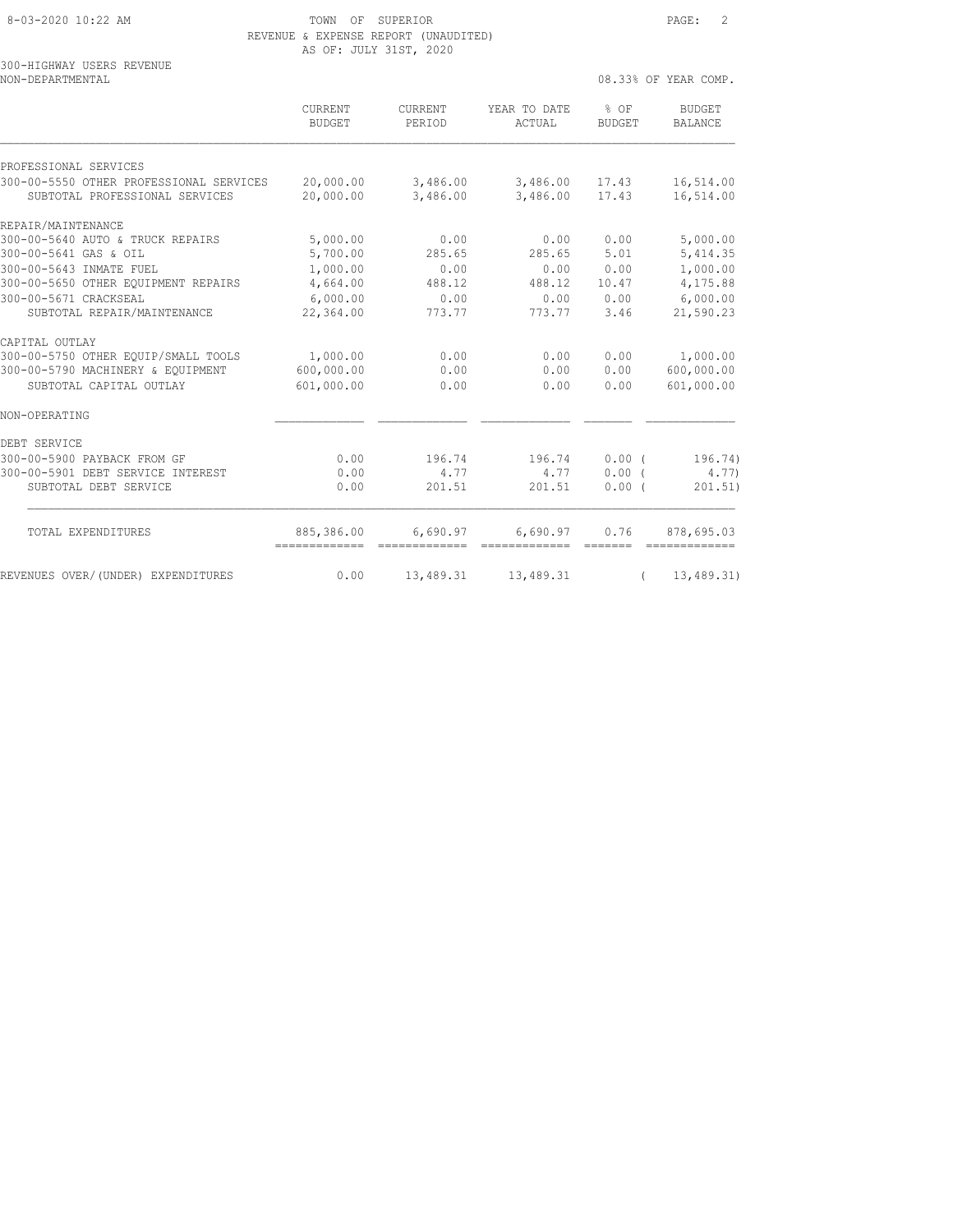300-HIGHWAY USERS REVENUE

 8-03-2020 10:22 AM TOWN OF SUPERIOR PAGE: 3 REVENUE & EXPENSE REPORT (UNAUDITED) AS OF: JULY 31ST, 2020

|                                    |                |                |              | 08.33% OF YEAR COMP. |             |  |
|------------------------------------|----------------|----------------|--------------|----------------------|-------------|--|
|                                    | <b>CURRENT</b> | <b>CURRENT</b> | YEAR TO DATE | $8$ OF               | BUDGET      |  |
|                                    | <b>BUDGET</b>  | PERIOD         | ACTUAL       | <b>BUDGET</b>        | BALANCE     |  |
| FUND TOTAL REVENUES                | 885,386.00     | 20,180.28      | 20,180.28    | 2.28                 | 865, 205.72 |  |
| FUND TOTAL EXPENDITURES            | 885,386.00     | 6,690.97       | 6,690.97     | 0.76                 | 878,695.03  |  |
| REVENUES OVER/(UNDER) EXPENDITURES | 0.00           | 13,489.31      | 13,489.31    |                      | 13, 489.31) |  |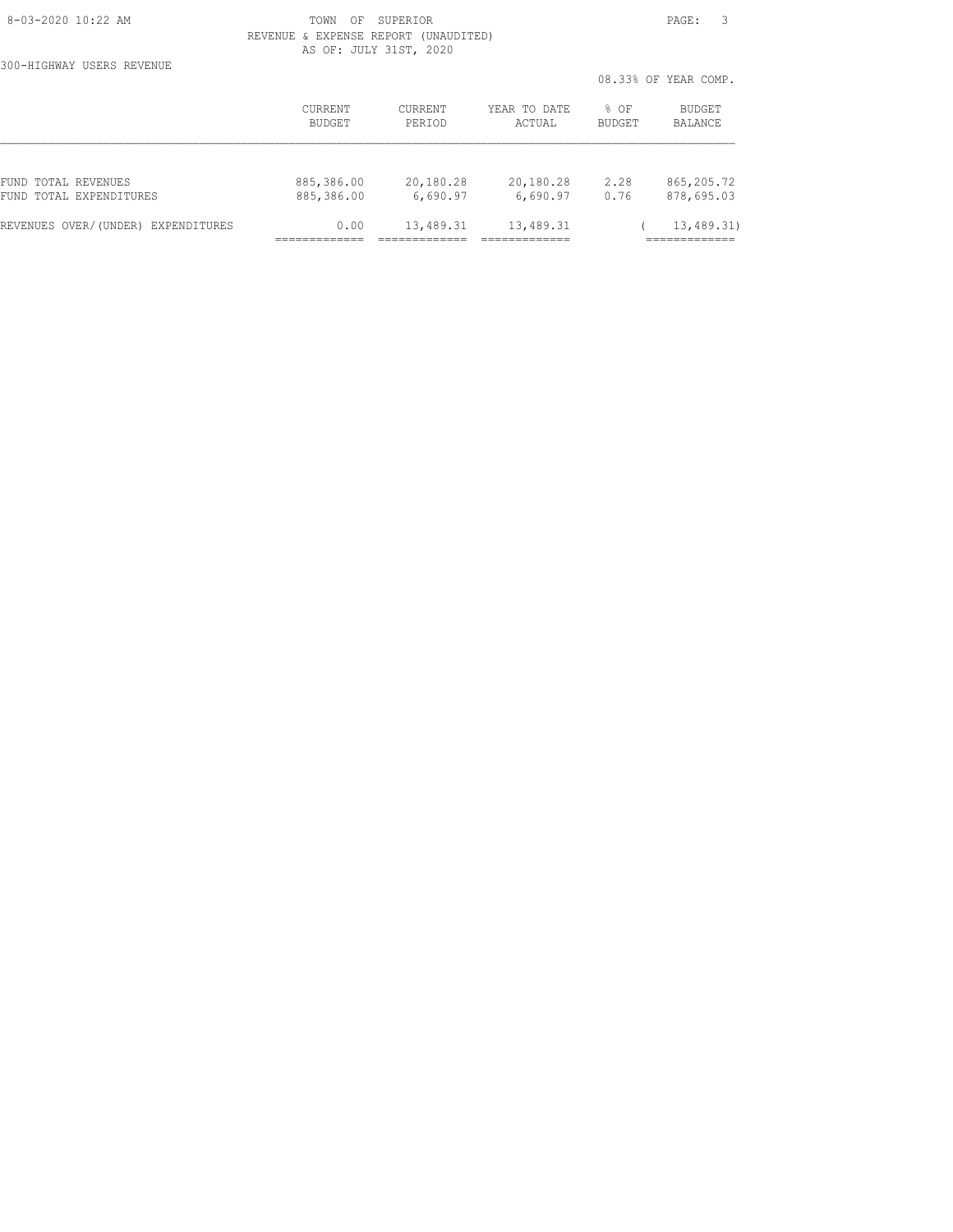| 8-03-2020 10:22 AM |  |
|--------------------|--|
|                    |  |

# TOWN OF SUPERIOR **Example 20:22 AM TOWN OF SUPERIOR**  $\qquad 1$  REVENUE & EXPENSE REPORT (UNAUDITED) AS OF: JULY 31ST, 2020

| 310-EXCISE TAX<br>NON-DEPARTMENTAL                                                                                                                                                                                                                                                                                                                      |                                                                                                                             |                                                                                      |                                                                                      | 08.33% OF YEAR COMP.                                                                 |                                                                                                                              |
|---------------------------------------------------------------------------------------------------------------------------------------------------------------------------------------------------------------------------------------------------------------------------------------------------------------------------------------------------------|-----------------------------------------------------------------------------------------------------------------------------|--------------------------------------------------------------------------------------|--------------------------------------------------------------------------------------|--------------------------------------------------------------------------------------|------------------------------------------------------------------------------------------------------------------------------|
|                                                                                                                                                                                                                                                                                                                                                         | CURRENT<br><b>BUDGET</b>                                                                                                    | CURRENT<br>PERIOD                                                                    | YEAR TO DATE<br>ACTUAL                                                               | % OF<br><b>BUDGET</b>                                                                | <b>BUDGET</b><br><b>BALANCE</b>                                                                                              |
| REVENUES                                                                                                                                                                                                                                                                                                                                                |                                                                                                                             |                                                                                      |                                                                                      |                                                                                      |                                                                                                                              |
| TAXES<br>310-00-4130 EXCISE TAX-1/2 SALES PINAL<br>SUBTOTAL TAXES                                                                                                                                                                                                                                                                                       | 115,771.00<br>115,771.00                                                                                                    | 13,698.61<br>13,698.61                                                               | 13,698.61<br>13,698.61                                                               | 11.83<br>11.83                                                                       | 102,072.39<br>102,072.39                                                                                                     |
| CONTINGENCY<br>310-00-4901 INTERFUND TRANSFER<br>SUBTOTAL CONTINGENCY                                                                                                                                                                                                                                                                                   | 84,064.00<br>84,064.00                                                                                                      | 0.00<br>0.00                                                                         | 0.00<br>0.00                                                                         | 0.00<br>0.00                                                                         | 84,064.00<br>84,064.00                                                                                                       |
| TOTAL REVENUES                                                                                                                                                                                                                                                                                                                                          | 199,835.00<br>=============                                                                                                 | 13,698.61<br>-------------                                                           | 13,698.61<br>=============                                                           | 6.85<br>=======                                                                      | 186, 136.39<br>=============                                                                                                 |
| EXPENDITURES                                                                                                                                                                                                                                                                                                                                            |                                                                                                                             |                                                                                      |                                                                                      |                                                                                      |                                                                                                                              |
| PERSONEL<br>310-00-5100 SALARIES<br>310-00-5120 INMATE LABOR<br>310-00-5151 FICA<br>310-00-5152 MEDICARE<br>310-00-5153 STATE UNEMPLOYMENT<br>310-00-5154 WORKERS COMP INSURANCE<br>310-00-5161 ARIZONA STATE RETIREMENT<br>310-00-5162 LIFE INSURANCE<br>310-00-5163 HEALTH INSURANCE<br>310-00-5164 DENTAL INSURANCE<br>SUBTOTAL PERSONEL<br>SUPPLIES | 83,141.00<br>4,000.00<br>5,155.00<br>1,206.00<br>113.00<br>562.00<br>9,927.00<br>149.00<br>7,758.00<br>684.00<br>112,695.00 | 0.00<br>0.00<br>0.00<br>0.00<br>0.00<br>0.00<br>0.00<br>0.00<br>0.00<br>0.00<br>0.00 | 0.00<br>0.00<br>0.00<br>0.00<br>0.00<br>0.00<br>0.00<br>0.00<br>0.00<br>0.00<br>0.00 | 0.00<br>0.00<br>0.00<br>0.00<br>0.00<br>0.00<br>0.00<br>0.00<br>0.00<br>0.00<br>0.00 | 83, 141.00<br>4,000.00<br>5,155.00<br>1,206.00<br>113.00<br>562.00<br>9,927.00<br>149.00<br>7,758.00<br>684.00<br>112,695.00 |
| UTILITIES<br>310-00-5310 ELECTRICITY<br>310-00-5360 WATER<br>SUBTOTAL UTILITIES                                                                                                                                                                                                                                                                         | 1,666.00<br>0.00<br>1,666.00                                                                                                | 0.00<br>184.45<br>184.45                                                             | 0.00<br>184.45<br>184.45                                                             | 0.00<br>0.00(<br>11.07                                                               | 1,666.00<br>184.45)<br>1,481.55                                                                                              |
| GENERAL BUSINESS EXPENSE<br>310-00-5471 Audit<br>SUBTOTAL GENERAL BUSINESS EXPENSE                                                                                                                                                                                                                                                                      | 1,545.00<br>1,545.00                                                                                                        | 0.00<br>0.00                                                                         | 0.00<br>0.00                                                                         | 0.00<br>0.00                                                                         | 1,545.00<br>1,545.00                                                                                                         |
| PROFESSIONAL SERVICES<br>310-00-5550 OTHER PROFESSIONAL SERVICES                                                                                                                                                                                                                                                                                        | 5,000.00                                                                                                                    | 0.00                                                                                 | 0.00                                                                                 | 0.00                                                                                 | 5,000.00                                                                                                                     |

SUBTOTAL PROFESSIONAL SERVICES 5,000.00 0.00 0.00 0.00 5,000.00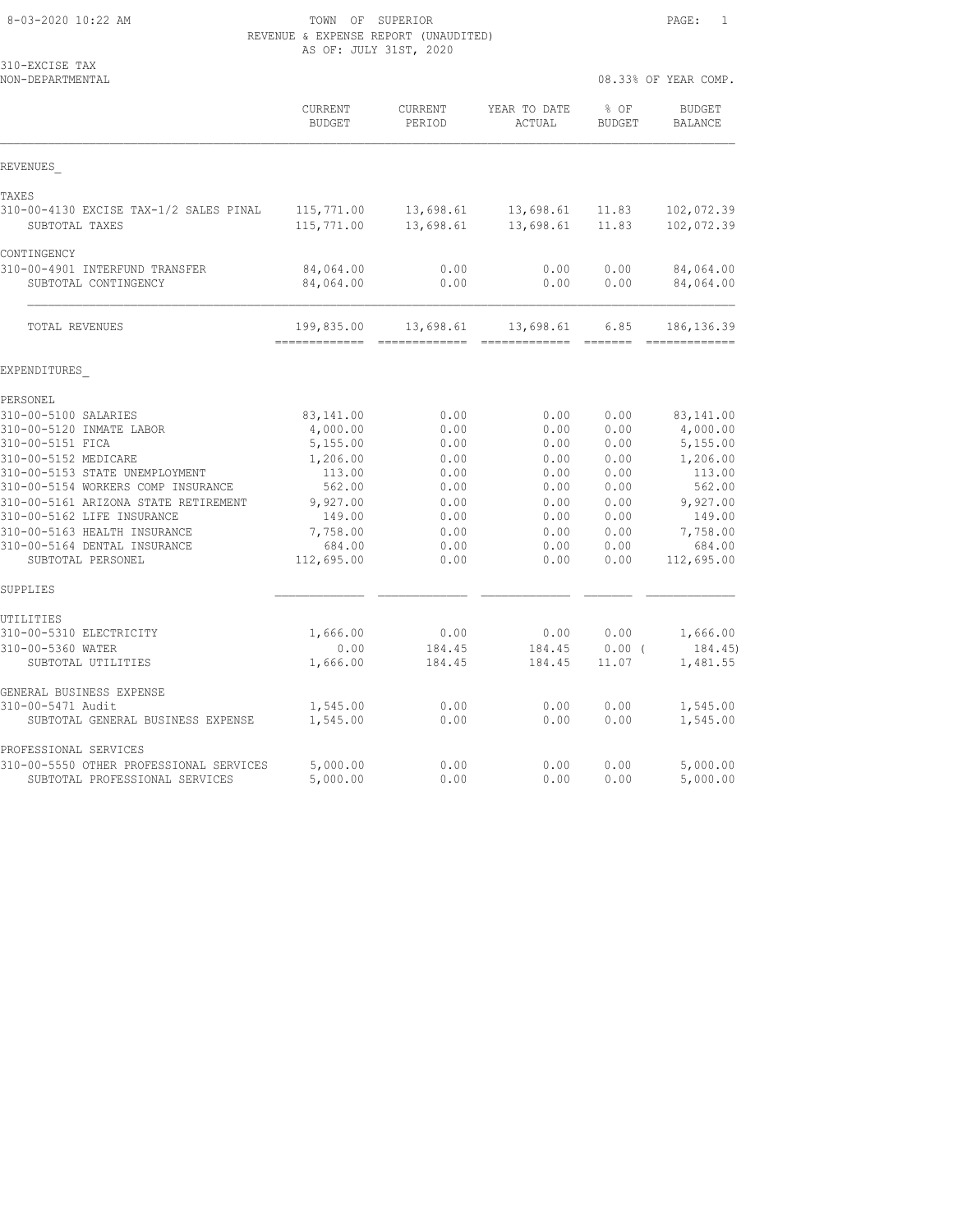## 8-03-2020 10:22 AM TOWN OF SUPERIOR PAGE: 2 REVENUE & EXPENSE REPORT (UNAUDITED) AS OF: JULY 31ST, 2020

| 310-EXCISE TAX    |  |
|-------------------|--|
| NON-DEPARTMENTAI. |  |

08.33% OF YEAR COMP.

|                                       | CURRENT<br><b>BUDGET</b> | <b>CURRENT</b><br>PERIOD | YEAR TO DATE<br>ACTUAL | % OF<br><b>BUDGET</b> | <b>BUDGET</b><br><b>BALANCE</b> |
|---------------------------------------|--------------------------|--------------------------|------------------------|-----------------------|---------------------------------|
| REPAIR/MAINTENANCE                    |                          |                          |                        |                       |                                 |
| 310-00-5640 AUTO & TRUCK REPAIRS      | 2,000.00                 | 0.00                     | 0.00                   | 0.00                  | 2,000.00                        |
| 310-00-5641 GAS & OIL                 | 3,000.00                 | 285.65                   | 285.65                 | 9.52                  | 2,714.35                        |
| 310-00-5643 INMATE FUEL               | 1,000.00                 | 0.00                     | 0.00                   | 0.00                  | 1,000.00                        |
| 310-00-5650 OTHER EOUIPMENT REPAIRS   | 5,000.00                 | 311.01                   | 311.01                 | 6.22                  | 4,688.99                        |
| 310-00-5670 STREET & SIDEWALK REPAIR  | 60,929.00                | 0.00                     | 0.00                   | 0.00                  | 60,929.00                       |
| SUBTOTAL REPAIR/MAINTENANCE           | 71,929.00                | 596.66                   | 596.66                 | 0.83                  | 71,332.34                       |
| CAPITAL OUTLAY                        |                          |                          |                        |                       |                                 |
| 310-00-5750 OTHER EQUIP/SMALL TOOLS   | 7,000.00                 | 0.00                     | 0.00                   | 0.00                  | 7,000.00                        |
| SUBTOTAL CAPITAL OUTLAY               | 7,000.00                 | 0.00                     | 0.00                   | 0.00                  | 7,000.00                        |
| NON-OPERATING                         |                          |                          |                        |                       |                                 |
| DEBT SERVICE                          |                          |                          |                        |                       |                                 |
| 310-00-5900 DEBT SERVICE: PRINCIPAL   | 0.00                     | 757.30                   | 757.30                 | $0.00$ (              | 757.30)                         |
| 310-00-5901 DEBT SERVICE: INTEREST    | 0.00                     | 90.08                    | 90.08                  | $0.00$ (              | 90.08                           |
| SUBTOTAL DEBT SERVICE                 | 0.00                     | 847.38                   | 847.38                 | 0.00(                 | 847.38)                         |
|                                       |                          |                          |                        |                       |                                 |
| TOTAL EXPENDITURES                    | 199,835.00               | 1,628.49                 | 1,628.49               | 0.81                  | 198,206.51                      |
| REVENUES OVER/(UNDER)<br>EXPENDITURES | 0.00                     | 12,070.12                | 12,070.12              |                       | 12,070.12                       |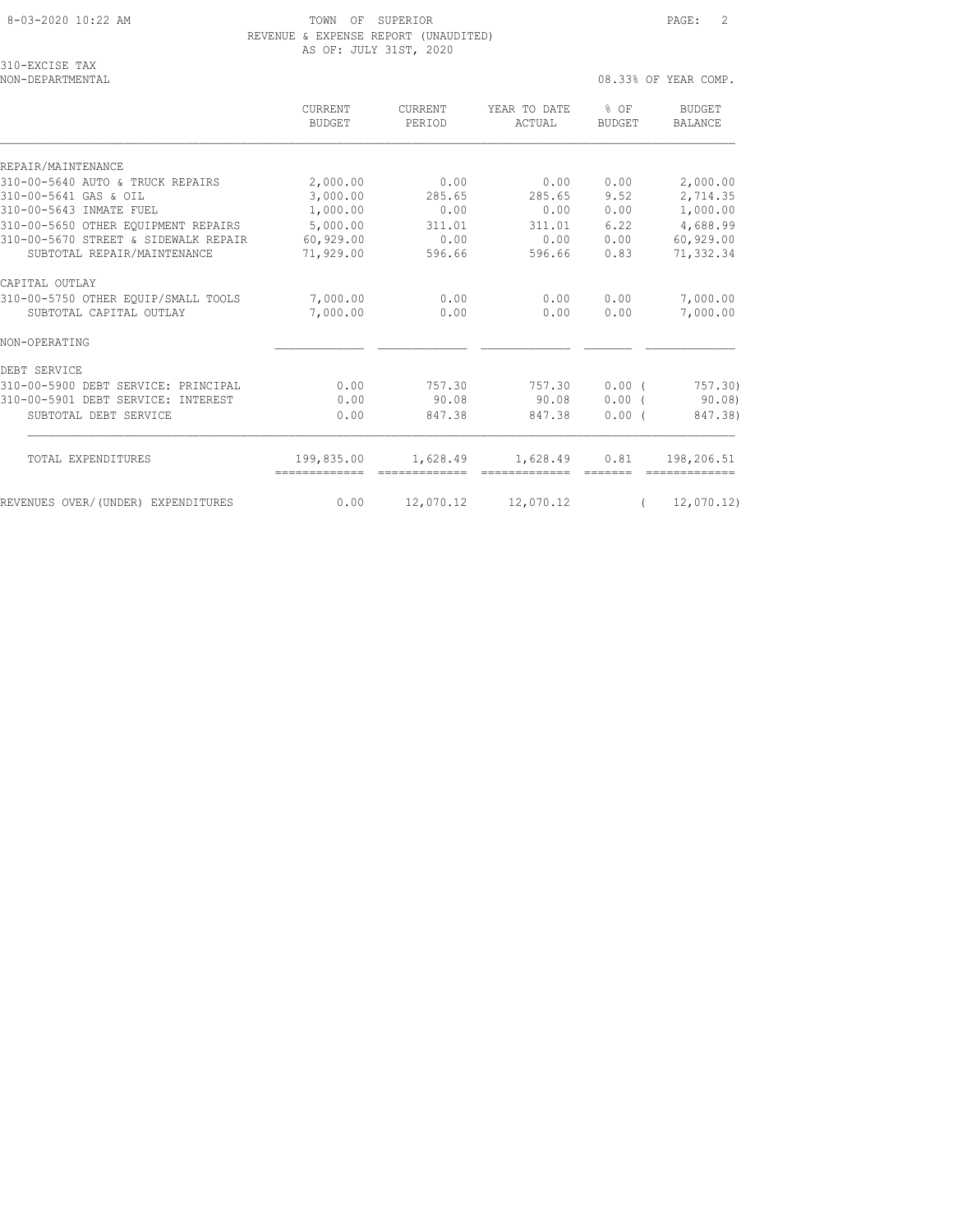310-EXCISE TAX

#### 8-03-2020 10:22 AM TOWN OF SUPERIOR PAGE: 3 REVENUE & EXPENSE REPORT (UNAUDITED) AS OF: JULY 31ST, 2020

|                                    |                |                |              |        | 08.33% OF YEAR COMP. |
|------------------------------------|----------------|----------------|--------------|--------|----------------------|
|                                    | <b>CURRENT</b> | <b>CURRENT</b> | YEAR TO DATE | $8$ OF | <b>BUDGET</b>        |
|                                    | BUDGET         | PERIOD         | ACTUAL       | BUDGET | BALANCE              |
| FUND TOTAL REVENUES                | 199,835.00     | 13,698.61      | 13,698.61    | 6.85   | 186, 136.39          |
| FUND TOTAL EXPENDITURES            | 199,835.00     | 1,628.49       | 1,628.49     | 0.81   | 198,206.51           |
| REVENUES OVER/(UNDER) EXPENDITURES | 0.00           | 12,070.12      | 12,070.12    |        | 12,070.12)           |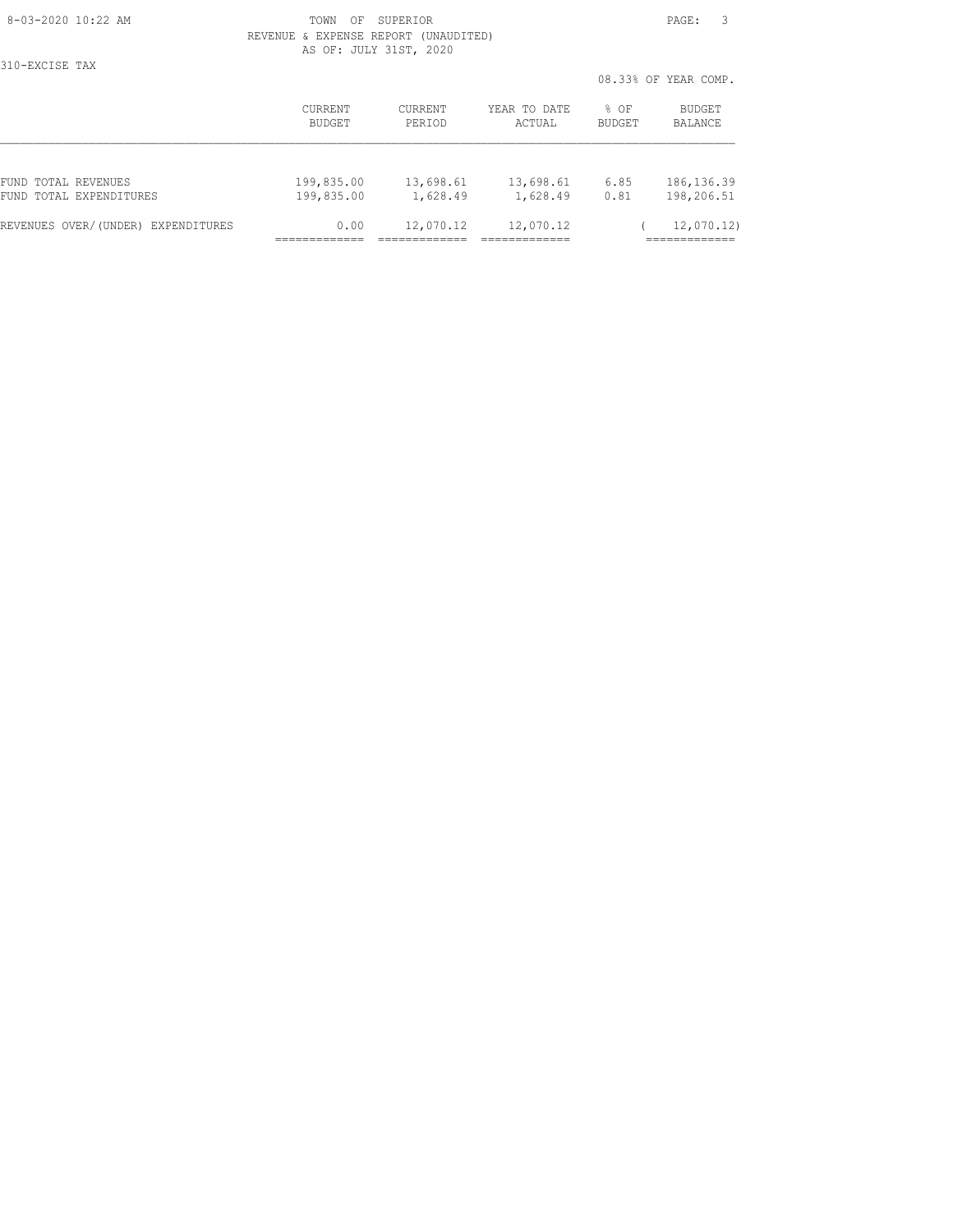| DEBT SERVICE                                   |                                                                |                   |                        |  |                               |
|------------------------------------------------|----------------------------------------------------------------|-------------------|------------------------|--|-------------------------------|
| NON-OPERATING                                  |                                                                |                   |                        |  |                               |
| CAPITAL OUTLAY                                 |                                                                |                   |                        |  |                               |
| REPAIR/MAINTENANCE                             |                                                                |                   |                        |  |                               |
| PROFESSIONAL SERVICES                          |                                                                |                   |                        |  |                               |
| SUPPLIES                                       |                                                                |                   |                        |  |                               |
| EXPENDITURES                                   |                                                                |                   |                        |  |                               |
|                                                |                                                                |                   |                        |  |                               |
| TAXE S                                         |                                                                |                   |                        |  |                               |
| REVENUES                                       |                                                                |                   |                        |  |                               |
|                                                | CURRENT<br>BUDGET                                              | CURRENT<br>PERIOD | YEAR TO DATE<br>ACTUAL |  | % OF BUDGET<br>BUDGET BALANCE |
| 320-LOCAL TRANS ASSISTANCE<br>NON-DEPARTMENTAL |                                                                |                   |                        |  | 08.33% OF YEAR COMP.          |
|                                                | REVENUE & EXPENSE REPORT (UNAUDITED)<br>AS OF: JULY 31ST, 2020 |                   |                        |  |                               |
| 8-03-2020 10:22 AM                             |                                                                | TOWN OF SUPERIOR  |                        |  | PAGE: 1                       |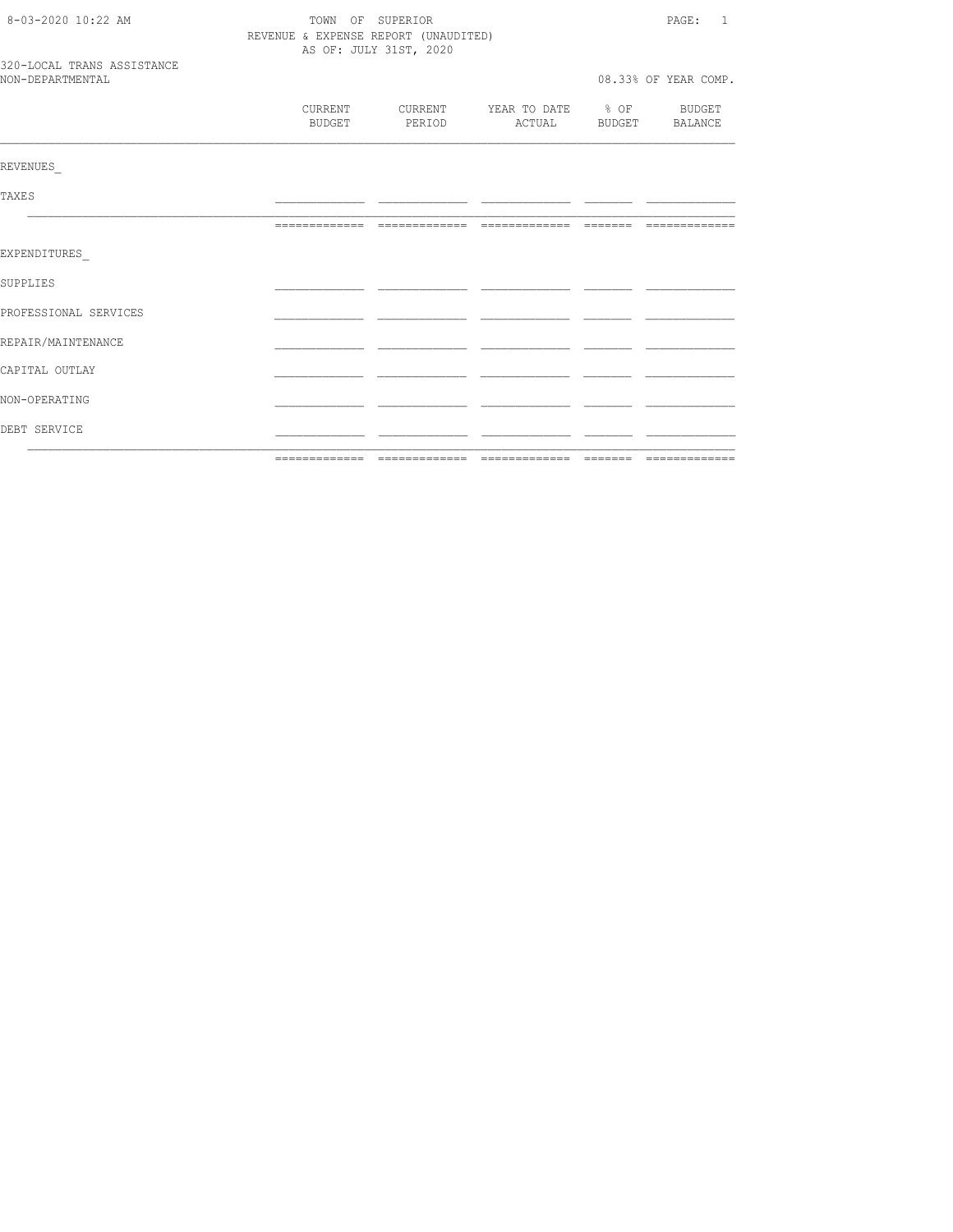|                            | CURRENT<br><b>BUDGET</b>             | <b>CURRENT</b><br>PERTOD | YEAR TO DATE<br>ACTUAL | % OF<br><b>BUDGET</b> | BUDGET<br>BALANCE.   |  |
|----------------------------|--------------------------------------|--------------------------|------------------------|-----------------------|----------------------|--|
| 320-LOCAL TRANS ASSISTANCE |                                      |                          |                        |                       | 08.33% OF YEAR COMP. |  |
|                            | REVENUE & EXPENSE REPORT (UNAUDITED) | AS OF: JULY 31ST, 2020   |                        |                       |                      |  |
| 8-03-2020 10:22 AM         | TOWN<br>OF                           | SUPERTOR                 |                        |                       | PAGE:                |  |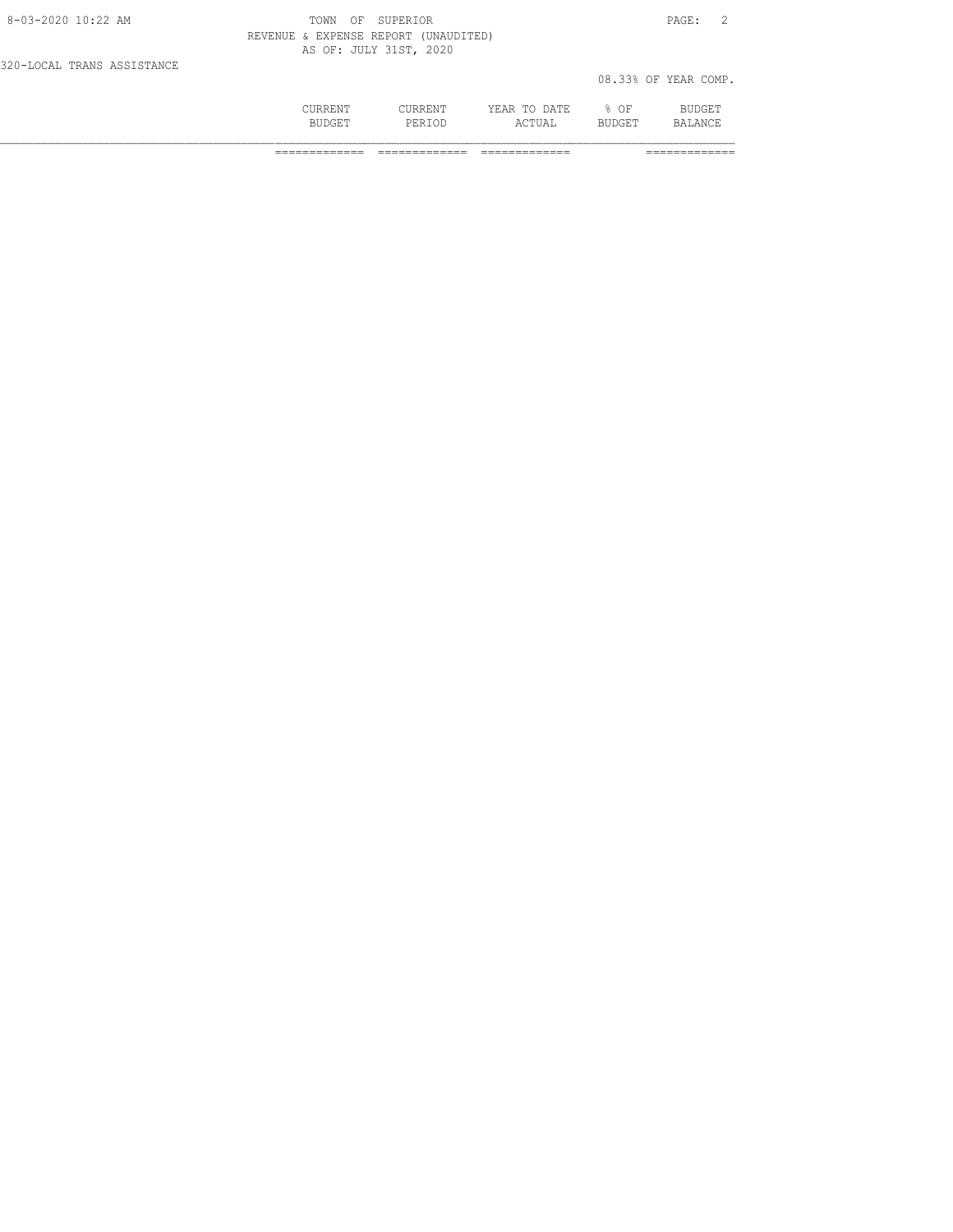| 8-03-2020 10:22 AM                |                                      | TOWN OF SUPERIOR         |                          | PAGE: 1               |
|-----------------------------------|--------------------------------------|--------------------------|--------------------------|-----------------------|
|                                   | REVENUE & EXPENSE REPORT (UNAUDITED) | AS OF: JULY 31ST, 2020   |                          |                       |
| 400-GADA BOND<br>NON-DEPARTMENTAL |                                      |                          |                          | 08.33% OF YEAR COMP.  |
|                                   | CURRENT<br>BUDGET                    | CURRENT<br><b>PERIOD</b> | YEAR TO DATE % OF BUDGET | ACTUAL BUDGET BALANCE |
| REVENUES                          |                                      |                          |                          |                       |
| CONTINGENCY                       |                                      |                          |                          |                       |
|                                   |                                      |                          |                          |                       |
| EXPENDITURES                      |                                      |                          |                          |                       |
| SUPPLIES                          |                                      |                          |                          |                       |
| GENERAL BUSINESS EXPENSE          |                                      |                          |                          |                       |
| NON-OPERATING                     |                                      |                          |                          |                       |
| DEBT SERVICE                      |                                      |                          |                          |                       |
|                                   | =============                        |                          |                          |                       |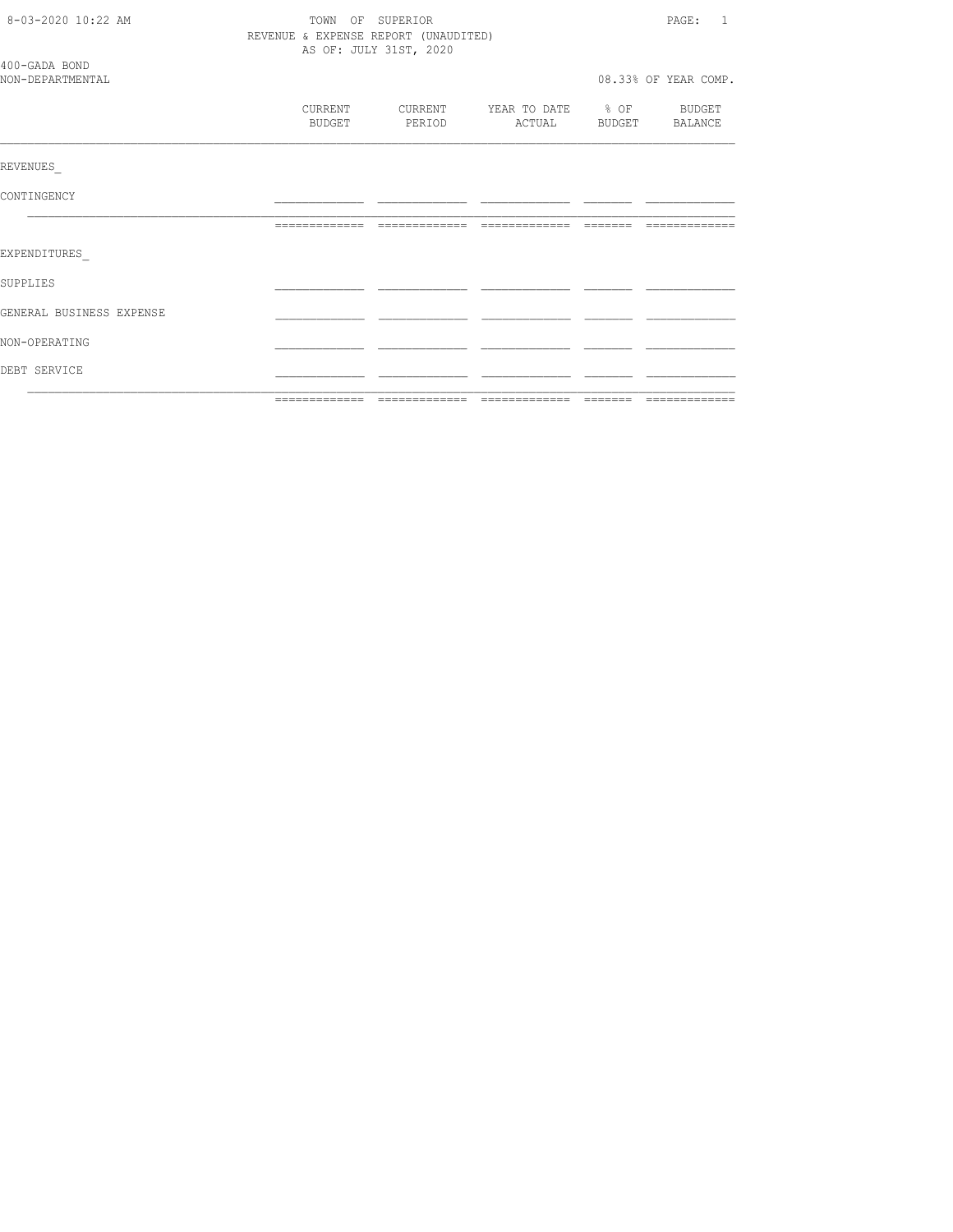|                    | CURRENT<br><b>BUDGET</b>             | CURRENT<br>PERTOD      | YEAR TO DATE<br>ACTUAL | $8$ OF<br><b>BUDGET</b> | BUDGET<br>BALANCE    |  |
|--------------------|--------------------------------------|------------------------|------------------------|-------------------------|----------------------|--|
| 400-GADA BOND      |                                      |                        |                        |                         | 08.33% OF YEAR COMP. |  |
|                    | REVENUE & EXPENSE REPORT (UNAUDITED) | AS OF: JULY 31ST, 2020 |                        |                         |                      |  |
| 8-03-2020 10:22 AM | TOWN<br>OF                           | SUPERIOR               |                        |                         | PAGE:                |  |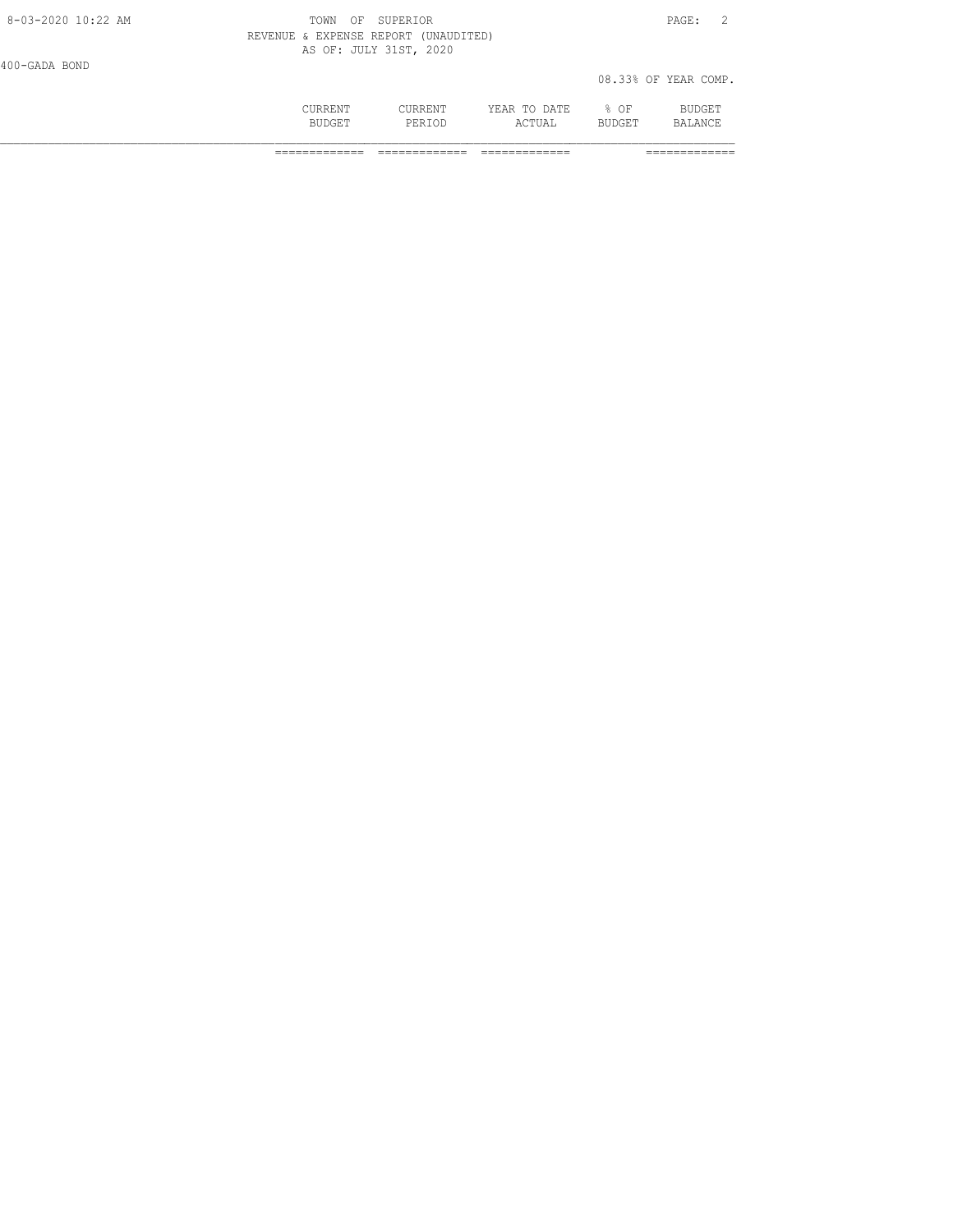| 8-03-2020 10:22 AM                                          | TOWN OF SUPERIOR<br>REVENUE & EXPENSE REPORT (UNAUDITED)<br>AS OF: JULY 31ST, 2020 |                          |                                         |               | PAGE: 1               |  |
|-------------------------------------------------------------|------------------------------------------------------------------------------------|--------------------------|-----------------------------------------|---------------|-----------------------|--|
| 410-MPC BOND<br>NON-DEPARTMENTAL                            |                                                                                    |                          |                                         |               | 08.33% OF YEAR COMP.  |  |
|                                                             | CURRENT<br>BUDGET                                                                  | <b>CURRENT</b><br>PERIOD | YEAR TO DATE % OF BUDGET                |               | ACTUAL BUDGET BALANCE |  |
| REVENUES                                                    |                                                                                    |                          |                                         |               |                       |  |
| BUSINESS SERVICES                                           |                                                                                    |                          |                                         |               |                       |  |
| CONTINGENCY                                                 |                                                                                    |                          |                                         |               |                       |  |
|                                                             |                                                                                    |                          |                                         |               | --------------        |  |
| EXPENDITURES                                                |                                                                                    |                          |                                         |               |                       |  |
| SUPPLIES                                                    |                                                                                    |                          |                                         |               |                       |  |
| GENERAL BUSINESS EXPENSE                                    |                                                                                    |                          |                                         |               |                       |  |
| NON-OPERATING                                               |                                                                                    |                          |                                         |               |                       |  |
| DEBT SERVICE                                                |                                                                                    |                          |                                         |               |                       |  |
| 410-00-5920 MPC BOND DEBT: SERVICE<br>SUBTOTAL DEBT SERVICE | 0.00<br>0.00                                                                       | 9.08                     | $9.08$ $9.08$ $0.00$ ( $9.08$ )<br>9.08 |               | $0.00$ ( 9.08)        |  |
| TOTAL EXPENDITURES                                          | 0.00                                                                               | 9.08                     |                                         | $9.08$ 0.00 ( | 9.08)                 |  |
| REVENUES OVER/(UNDER) EXPENDITURES                          |                                                                                    |                          | $0.00$ ( $9.08$ ) ( $9.08$ )            |               | 9.08                  |  |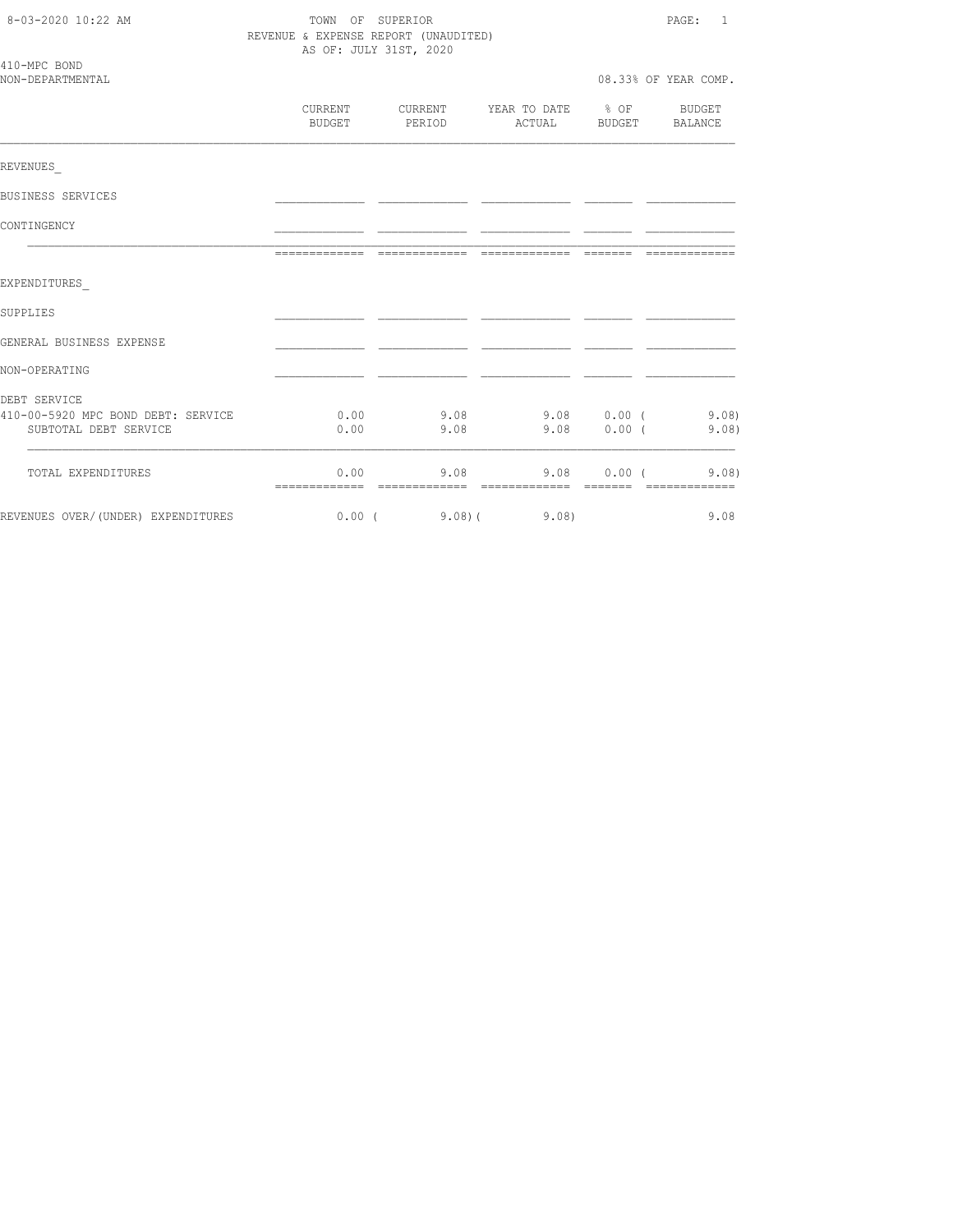# 8-03-2020 10:22 AM **PAGE: 2** TOWN OF SUPERIOR **PAGE: 2**  REVENUE & EXPENSE REPORT (UNAUDITED) AS OF: JULY 31ST, 2020

410-MPC BOND

 08.33% OF YEAR COMP. CURRENT CURRENT YEAR TO DATE % OF BUDGET BUDGET PERIOD ACTUAL BUDGET BALANCE FUND TOTAL EXPENDITURES 0.00 9.08 9.08 0.00 ( 9.08) REVENUES OVER/(UNDER) EXPENDITURES 0.00 ( 9.08)( 9.08) 9.08 ============= ============= ============= =============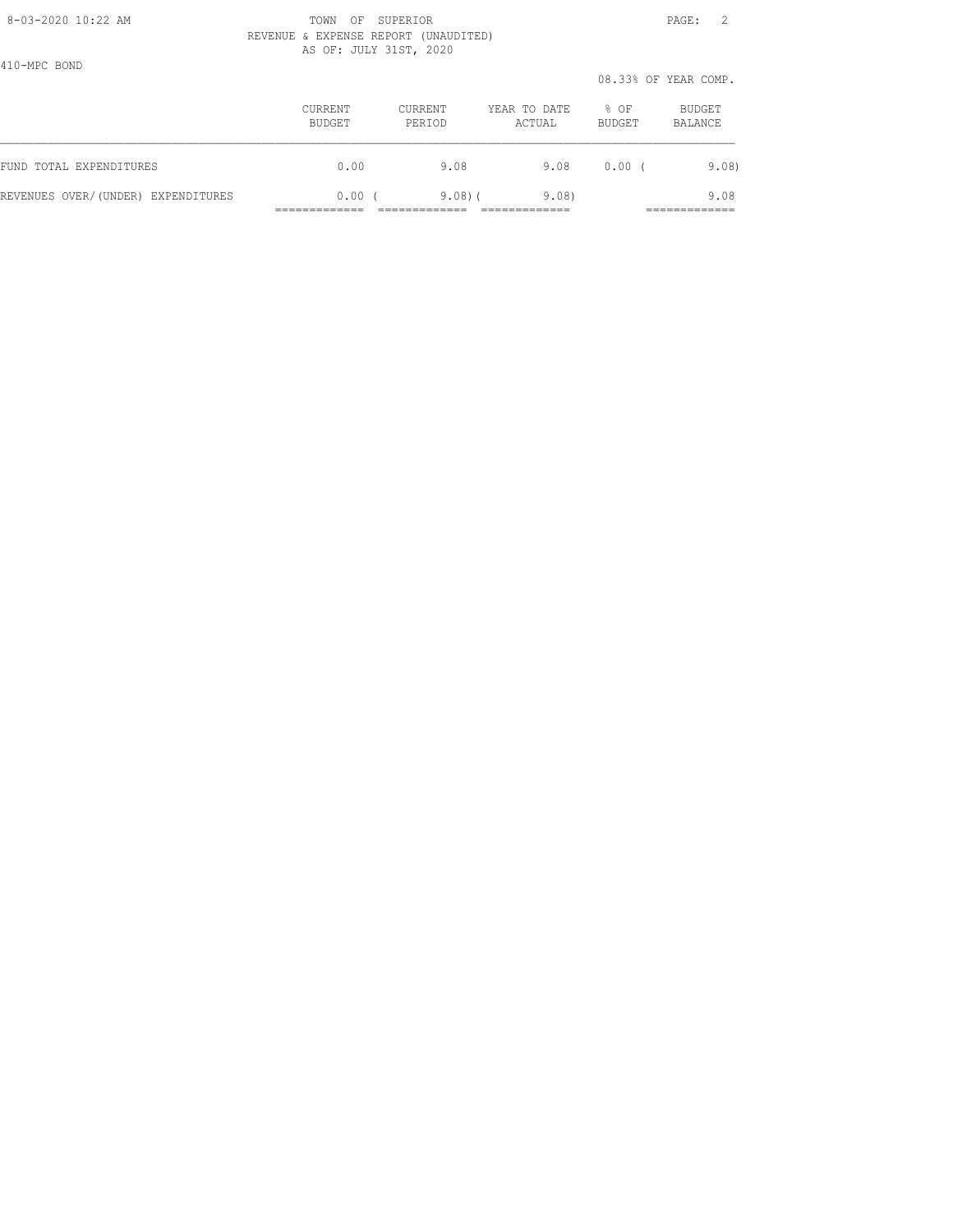| 8-03-2020 10:22 AM |  |
|--------------------|--|

TOWN OF SUPERIOR **Example 20:22 AM TOWN OF SUPERIOR**  $\qquad 1$  REVENUE & EXPENSE REPORT (UNAUDITED) AS OF: JULY 31ST, 2020

| 500-GRANTS<br>NON-DEPARTMENTAL                                  |                                                |                          |                        |                | 08.33% OF YEAR COMP.                                      |
|-----------------------------------------------------------------|------------------------------------------------|--------------------------|------------------------|----------------|-----------------------------------------------------------|
|                                                                 | CURRENT<br>BUDGET                              | <b>CURRENT</b><br>PERIOD | YEAR TO DATE<br>ACTUAL | % OF<br>BUDGET | BUDGET<br>BALANCE                                         |
| REVENUES                                                        |                                                |                          |                        |                |                                                           |
| GRANTS<br>500-00-4600 GRANT REVENUES<br>SUBTOTAL GRANTS         | 2, 145, 354.00<br>2, 145, 354.00               | 0.00<br>0.00             | 0.00<br>0.00           |                | $0.00 \quad 2,145,354.00$<br>$0.00 \quad 2,145,354.00$    |
| CONTINGENCY                                                     |                                                |                          |                        |                |                                                           |
| TOTAL REVENUES                                                  | 2, 145, 354.00                                 | 0.00                     | 0.00<br>=============  |                | $0.00 \quad 2,145,354.00$                                 |
| EXPENDITURES                                                    |                                                |                          |                        |                |                                                           |
| PERSONEL.                                                       |                                                |                          |                        |                |                                                           |
| SUPPLIES<br>500-00-5299 OPERATING SUPPLIES<br>SUBTOTAL SUPPLIES | 2, 145, 354.00<br>2,145,354.00                 | 0.00<br>0.00             | 0.00                   |                | $0.00$ $0.00$ $2,145,354.00$<br>$0.00 \quad 2,145,354.00$ |
| GENERAL BUSINESS EXPENSE                                        |                                                |                          |                        |                |                                                           |
| TOTAL EXPENDITURES                                              | 2, 145, 354.00<br>-------------- ------------- | 0.00                     | 0.00<br>=============  | --------       | $0.00 \quad 2,145,354.00$                                 |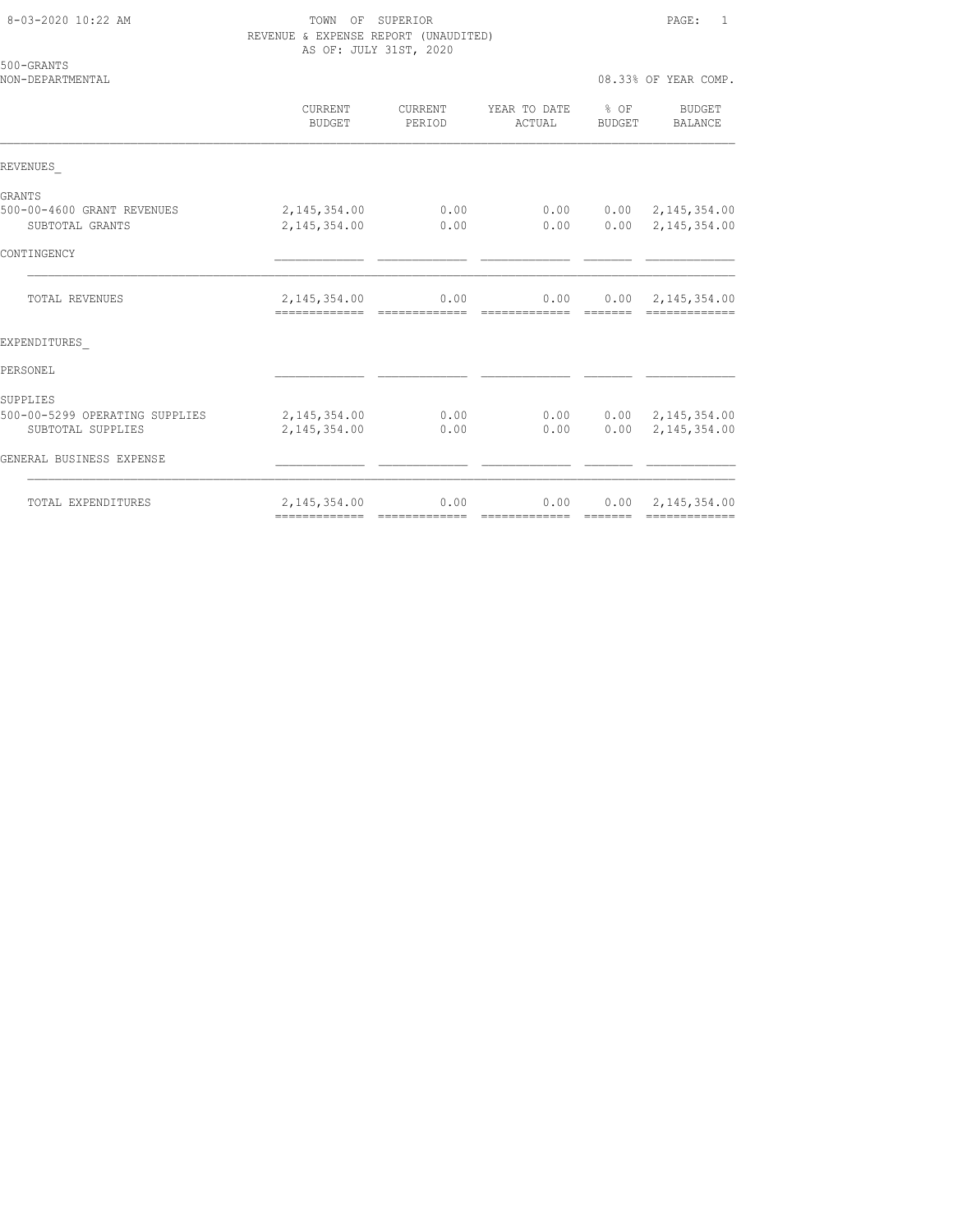| 8-03-2020 10:22 AM          | OF<br>TOWN                           | SUPERIOR               |                        |                | 2<br>PAGE:           |
|-----------------------------|--------------------------------------|------------------------|------------------------|----------------|----------------------|
|                             | REVENUE & EXPENSE REPORT (UNAUDITED) | AS OF: JULY 31ST, 2020 |                        |                |                      |
| 500-GRANTS<br>POLICE GRANTS |                                      |                        |                        |                | 08.33% OF YEAR COMP. |
|                             | CURRENT<br>BUDGET                    | CURRENT<br>PERIOD      | YEAR TO DATE<br>ACTUAL | % OF<br>BUDGET | BUDGET<br>BALANCE    |
| REVENUES                    |                                      |                        |                        |                |                      |
| GRANTS                      |                                      |                        |                        |                |                      |
|                             |                                      |                        |                        |                |                      |
| EXPENDITURES                |                                      |                        |                        |                |                      |
| SUPPLIES                    |                                      |                        |                        |                |                      |
|                             |                                      |                        |                        |                |                      |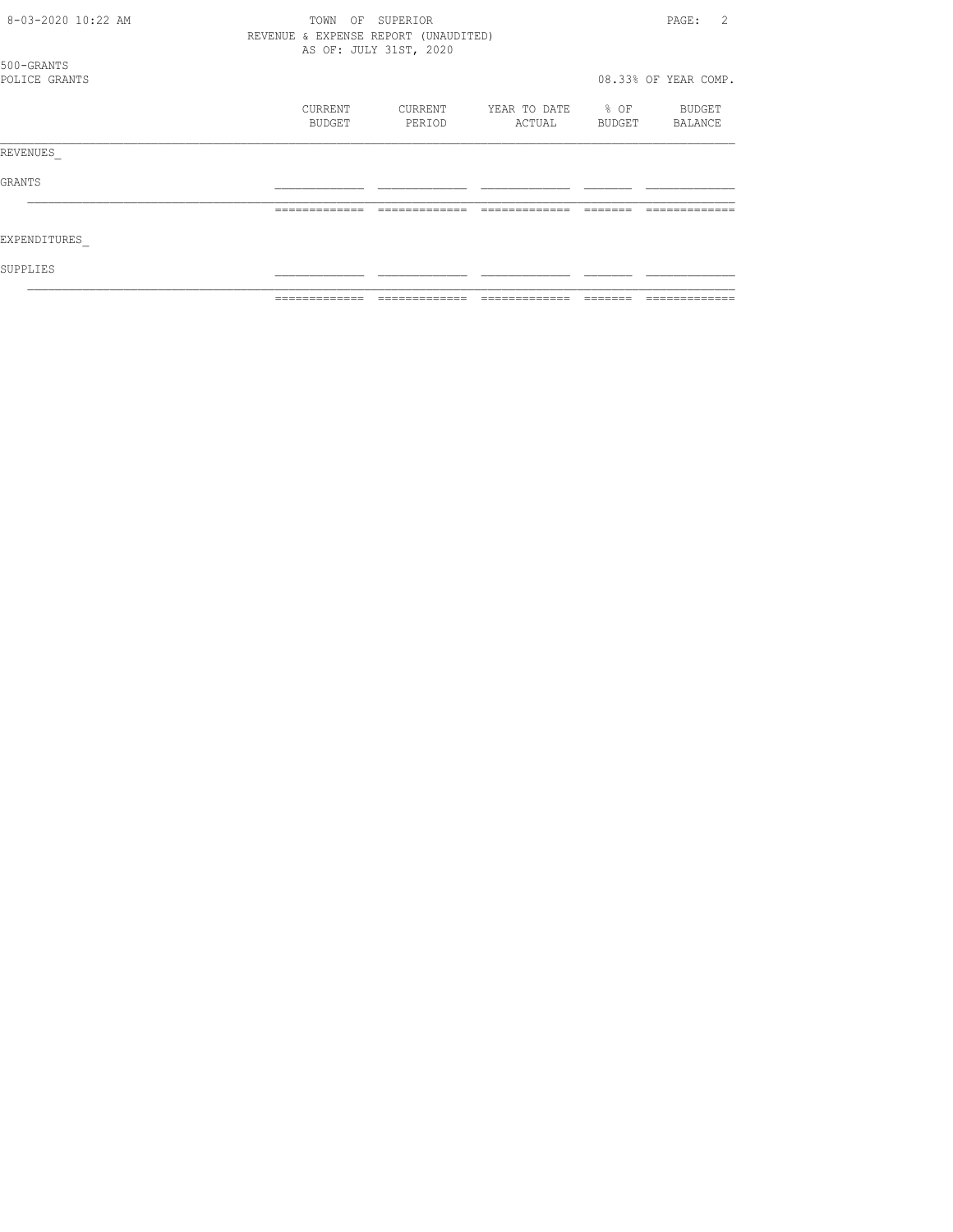| 8-03-2020 10:22 AM        | OF<br>TOWN                           | SUPERIOR               |                        |                | 3<br>PAGE:           |
|---------------------------|--------------------------------------|------------------------|------------------------|----------------|----------------------|
|                           | REVENUE & EXPENSE REPORT (UNAUDITED) | AS OF: JULY 31ST, 2020 |                        |                |                      |
| 500-GRANTS<br>FIRE GRANTS |                                      |                        |                        |                | 08.33% OF YEAR COMP. |
|                           | CURRENT<br>BUDGET                    | CURRENT<br>PERIOD      | YEAR TO DATE<br>ACTUAL | % OF<br>BUDGET | BUDGET<br>BALANCE    |
| REVENUES                  |                                      |                        |                        |                |                      |
| GRANTS                    |                                      |                        |                        |                |                      |
|                           |                                      |                        |                        |                |                      |
| EXPENDITURES              |                                      |                        |                        |                |                      |
| SUPPLIES                  |                                      |                        |                        |                |                      |
|                           |                                      |                        |                        |                |                      |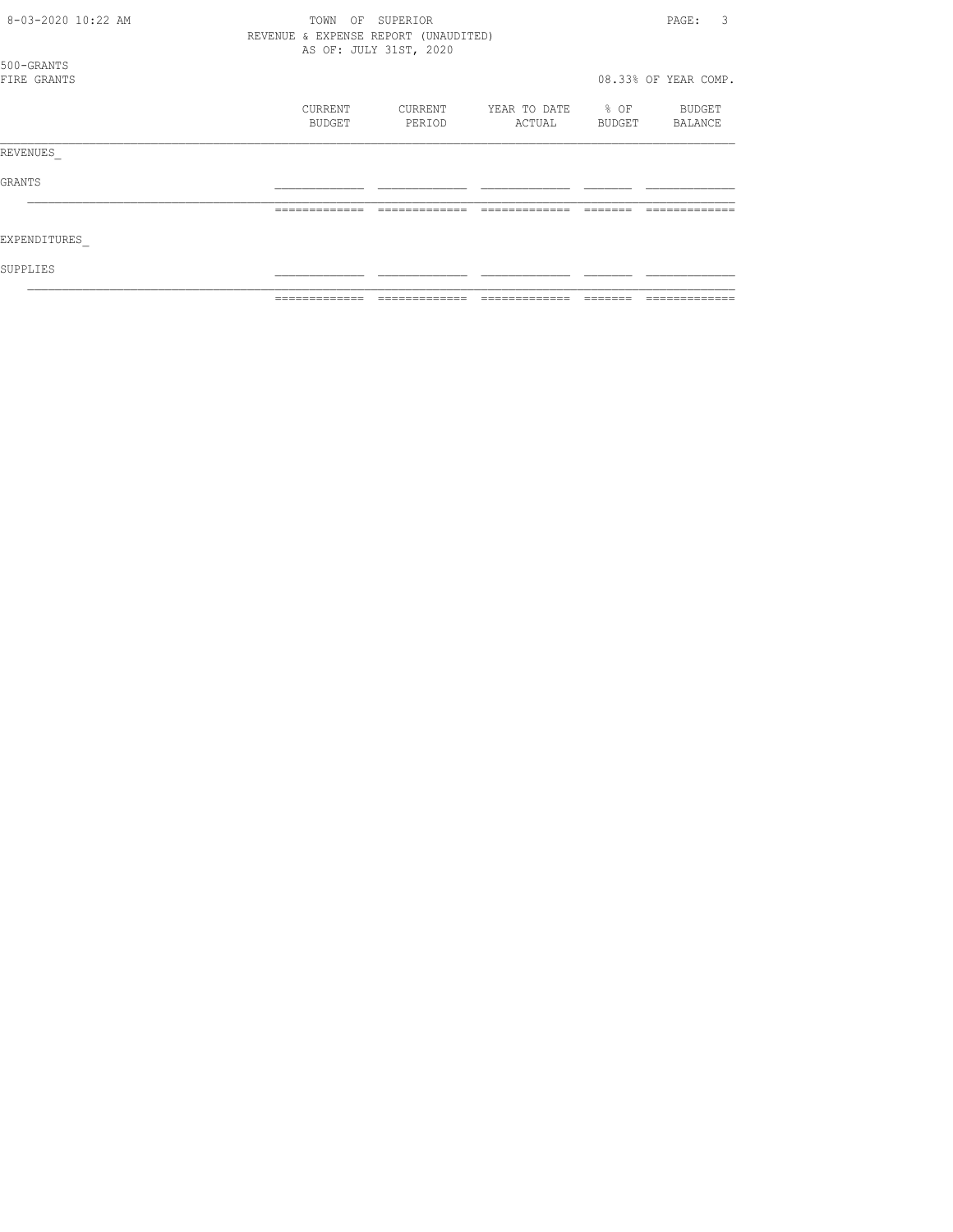| 8-03-2020 10:22 AM                 | TOWN OF SUPERIOR<br>REVENUE & EXPENSE REPORT (UNAUDITED) | AS OF: JULY 31ST, 2020                             |                |               | PAGE: 4              |
|------------------------------------|----------------------------------------------------------|----------------------------------------------------|----------------|---------------|----------------------|
| 500-GRANTS<br>RECREATION GRANTS    |                                                          |                                                    |                |               | 08.33% OF YEAR COMP. |
|                                    | BUDGET                                                   | CURRENT CURRENT YEAR TO DATE % OF BUDGET<br>PERIOD |                | ACTUAL BUDGET | BALANCE              |
| REVENUES                           |                                                          |                                                    |                |               |                      |
| GRANTS                             |                                                          |                                                    |                |               |                      |
|                                    | --------------                                           | --------------                                     | -------------- | --------      |                      |
| EXPENDITURES                       |                                                          |                                                    |                |               |                      |
| SUPPLIES                           |                                                          |                                                    |                |               |                      |
| 500-12-5299 OPERATING SUPPLIES     |                                                          | $0.00$ $426.72$ $426.72$ $0.00$ ( $426.72$ )       |                |               |                      |
| SUBTOTAL SUPPLIES                  |                                                          | $0.00$ $426.72$ $426.72$ $0.00$ ( $426.72$ )       |                |               |                      |
| PROFESSIONAL SERVICES              |                                                          |                                                    |                |               |                      |
| TOTAL EXPENDITURES                 | --------------                                           | $0.00$ $426.72$ $426.72$ $0.00$ ( $426.72$ )       |                |               |                      |
| REVENUES OVER/(UNDER) EXPENDITURES |                                                          | $0.00$ ( $426.72$ ) ( $426.72$ )                   |                |               | 426.72               |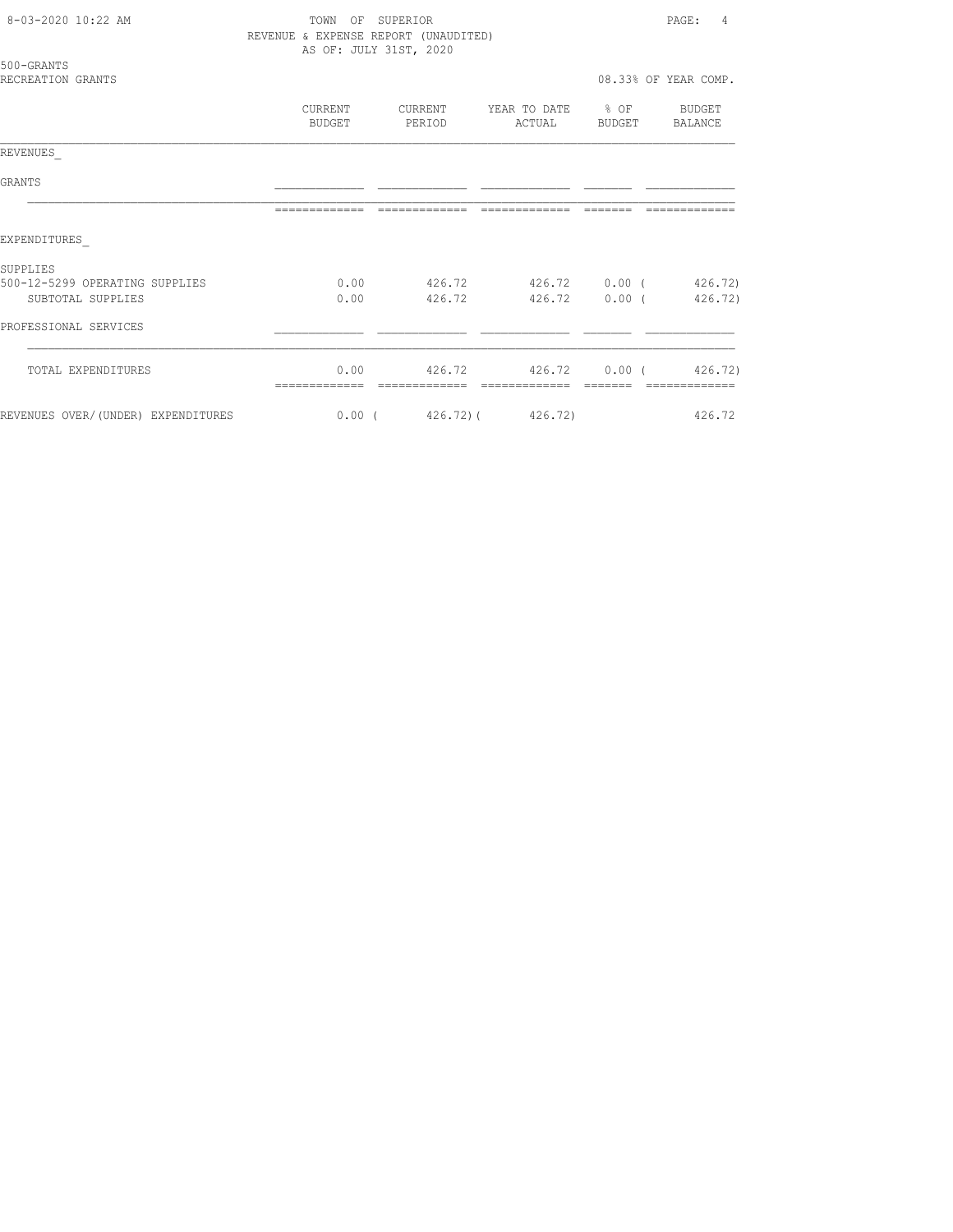| 8-03-2020 10:22 AM     | TOWN<br>OF                           | SUPERIOR               |                   |               | -5<br>PAGE:          |
|------------------------|--------------------------------------|------------------------|-------------------|---------------|----------------------|
|                        | REVENUE & EXPENSE REPORT (UNAUDITED) |                        |                   |               |                      |
|                        |                                      | AS OF: JULY 31ST, 2020 |                   |               |                      |
| 500-GRANTS             |                                      |                        |                   |               |                      |
| CDBG 153-09 MAGMA CLUB |                                      |                        |                   |               | 08.33% OF YEAR COMP. |
|                        | CURRENT                              | CURRENT                | YEAR TO DATE % OF |               | BUDGET               |
|                        | BUDGET                               | PERIOD                 | ACTUAL            | <b>BUDGET</b> | BALANCE              |
|                        |                                      |                        |                   |               |                      |
| REVENUES               |                                      |                        |                   |               |                      |
| GRANTS                 |                                      |                        |                   |               |                      |
|                        |                                      |                        |                   |               |                      |
|                        | =============                        | -------------          | -------------     |               |                      |
| EXPENDITURES           |                                      |                        |                   |               |                      |
| SUPPLIES               |                                      |                        |                   |               |                      |
|                        |                                      |                        |                   |               |                      |
|                        |                                      |                        |                   |               |                      |
|                        |                                      |                        |                   |               |                      |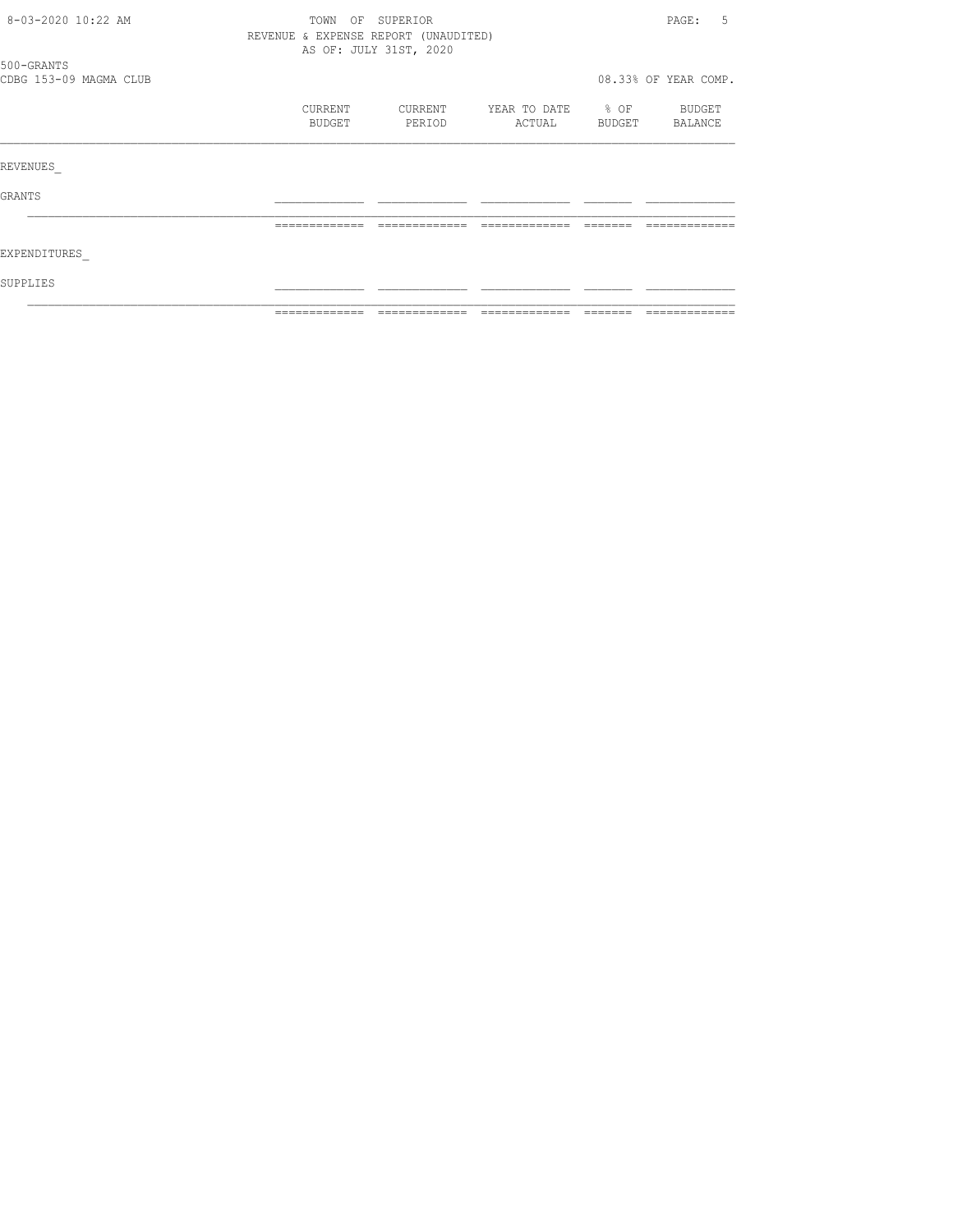| 8-03-2020 10:22 AM    | TOWN<br>OF                           | SUPERIOR               |              |                  | PAGE:<br>6           |
|-----------------------|--------------------------------------|------------------------|--------------|------------------|----------------------|
|                       | REVENUE & EXPENSE REPORT (UNAUDITED) |                        |              |                  |                      |
|                       |                                      | AS OF: JULY 31ST, 2020 |              |                  |                      |
| 500-GRANTS            |                                      |                        |              |                  |                      |
| DEPT OF COMM-STIMULUS |                                      |                        |              |                  | 08.33% OF YEAR COMP. |
|                       | CURRENT                              | CURRENT                | YEAR TO DATE | $\textdegree$ OF | BUDGET               |
|                       | BUDGET                               | PERIOD                 | ACTUAL       | BUDGET           | BALANCE              |
| REVENUES              |                                      |                        |              |                  |                      |
| GRANTS                |                                      |                        |              |                  |                      |
|                       |                                      |                        |              |                  |                      |
| EXPENDITURES          |                                      |                        |              |                  |                      |
| SUPPLIES              |                                      |                        |              |                  |                      |
|                       |                                      |                        |              |                  |                      |
|                       |                                      |                        |              |                  |                      |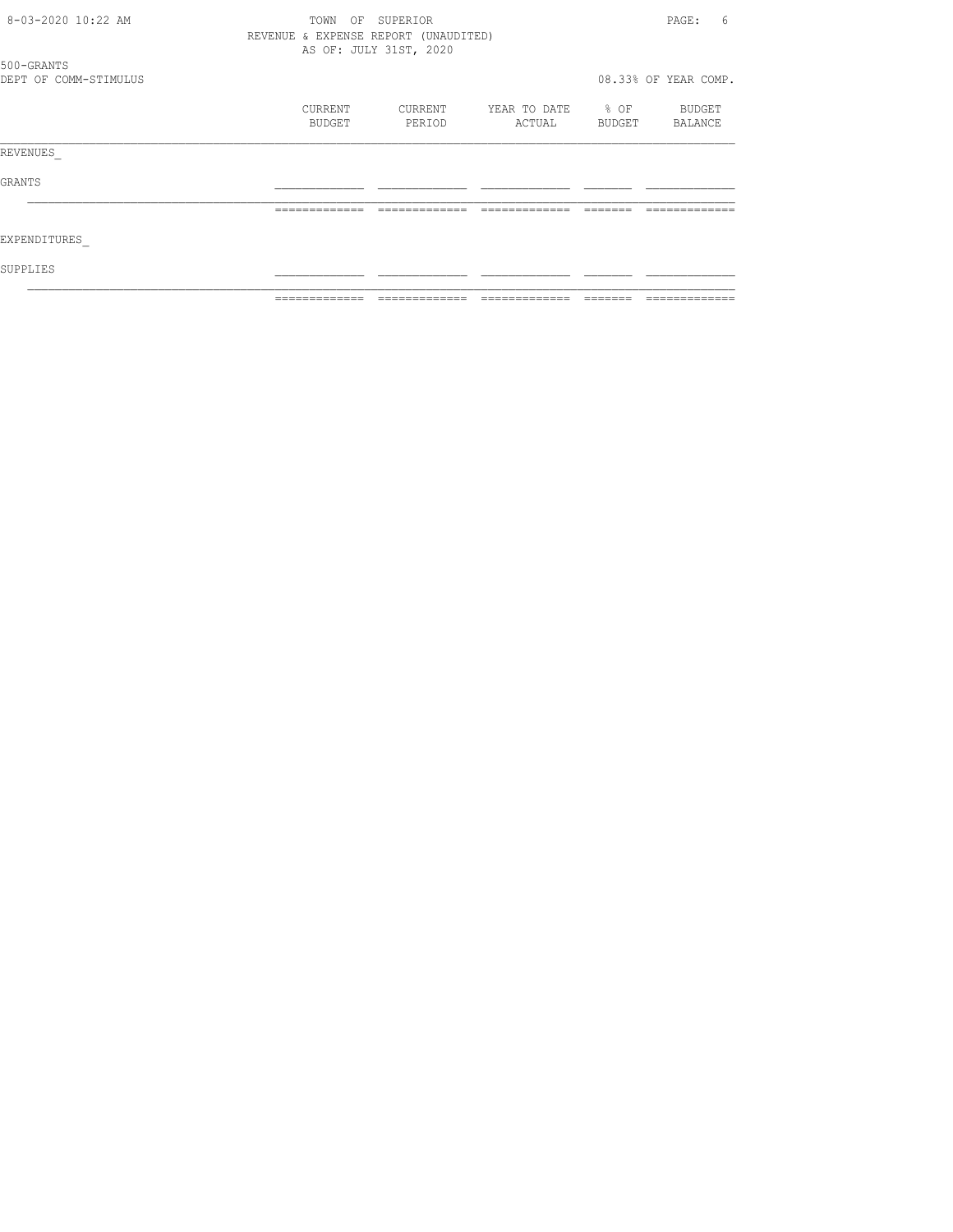| 8-03-2020 10:22 AM                  | TOWN<br>OF                           | SUPERIOR               |                             |        | 7<br>PAGE:           |
|-------------------------------------|--------------------------------------|------------------------|-----------------------------|--------|----------------------|
|                                     | REVENUE & EXPENSE REPORT (UNAUDITED) |                        |                             |        |                      |
|                                     |                                      | AS OF: JULY 31ST, 2020 |                             |        |                      |
| 500-GRANTS<br>PINAL COUNTY-STIMULUS |                                      |                        |                             |        | 08.33% OF YEAR COMP. |
|                                     | <b>CURRENT</b><br>BUDGET             | CURRENT<br>PERIOD      | YEAR TO DATE % OF<br>ACTUAL | BUDGET | BUDGET<br>BALANCE    |
|                                     |                                      |                        |                             |        |                      |
| REVENUES                            |                                      |                        |                             |        |                      |
| GRANTS                              |                                      |                        |                             |        |                      |
|                                     |                                      |                        |                             |        |                      |
| EXPENDITURES                        |                                      |                        |                             |        |                      |
| SUPPLIES                            |                                      |                        |                             |        |                      |
|                                     |                                      |                        |                             |        |                      |
|                                     |                                      |                        |                             |        |                      |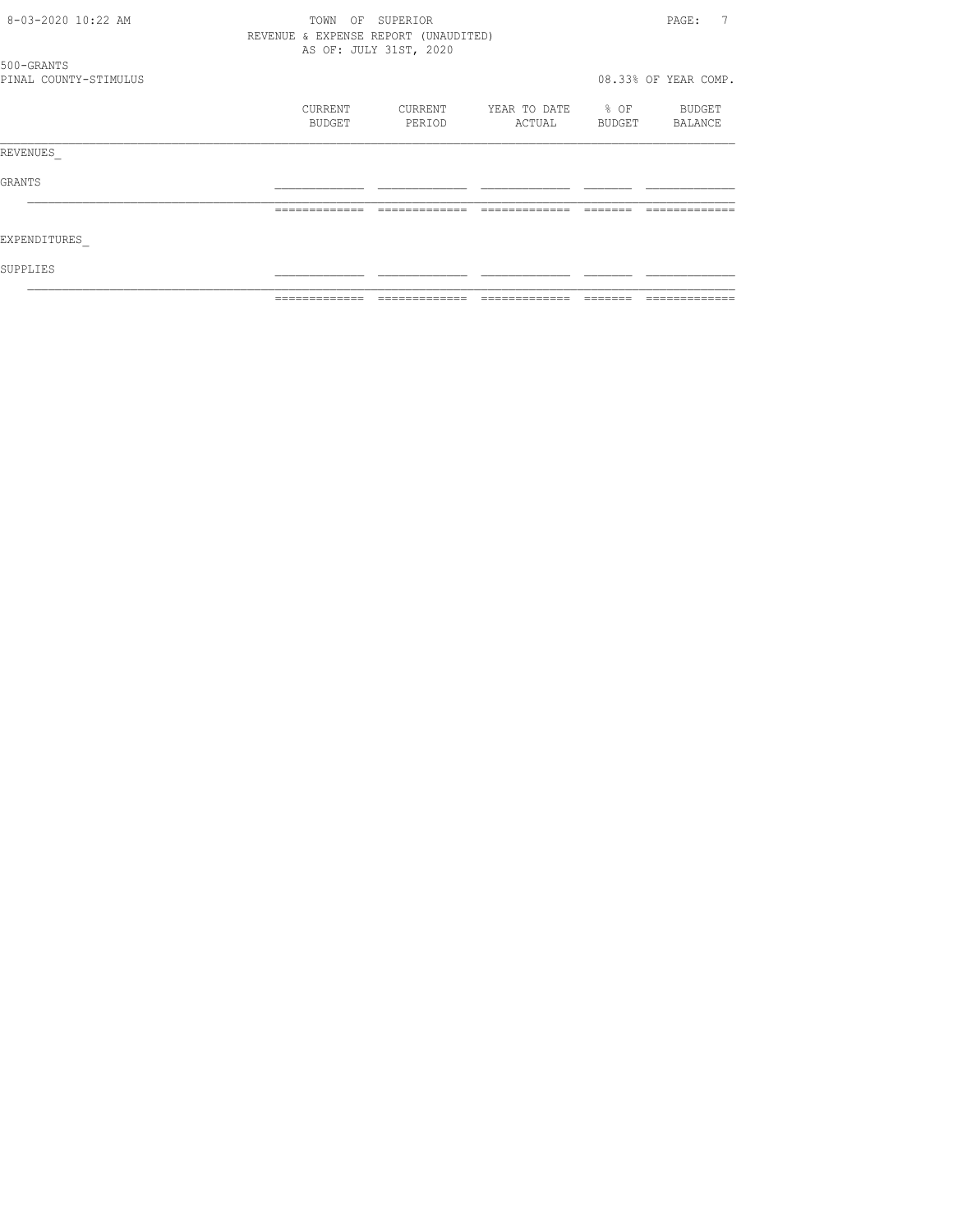| 8-03-2020 10:22 AM |                          | TOWN                                 | SUPERIOR<br>OF         |              |                  | 8<br>PAGE:           |
|--------------------|--------------------------|--------------------------------------|------------------------|--------------|------------------|----------------------|
|                    |                          | REVENUE & EXPENSE REPORT (UNAUDITED) |                        |              |                  |                      |
|                    |                          |                                      | AS OF: JULY 31ST, 2020 |              |                  |                      |
| 500-GRANTS         |                          |                                      |                        |              |                  |                      |
|                    | AZ DEPT OF HOMELAND SRTY |                                      |                        |              |                  | 08.33% OF YEAR COMP. |
|                    |                          | CURRENT                              | CURRENT                | YEAR TO DATE | $\frac{1}{2}$ OF | BUDGET               |
|                    |                          | BUDGET                               | PERIOD                 | ACTUAL       | BUDGET           | BALANCE              |
| REVENUES           |                          |                                      |                        |              |                  |                      |
| GRANTS             |                          |                                      |                        |              |                  |                      |
|                    |                          |                                      |                        |              |                  |                      |
| EXPENDITURES       |                          |                                      |                        |              |                  |                      |
| SUPPLIES           |                          |                                      |                        |              |                  |                      |
|                    |                          |                                      |                        |              |                  |                      |
|                    |                          |                                      |                        |              |                  |                      |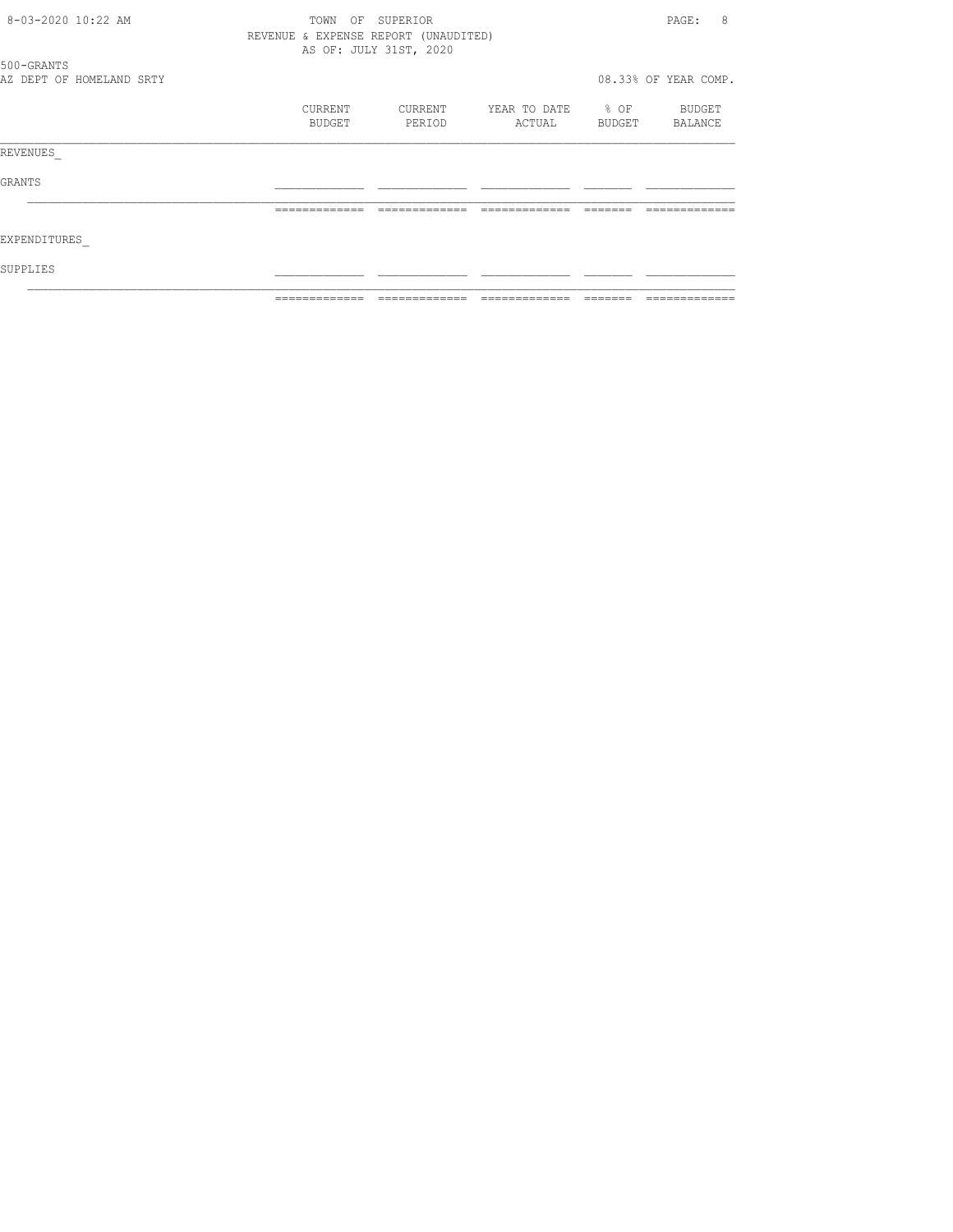| 8-03-2020 10:22 AM       | TOWN<br>OF<br>REVENUE & EXPENSE REPORT (UNAUDITED) | SUPERIOR               |                        |                            | 9<br>PAGE:           |
|--------------------------|----------------------------------------------------|------------------------|------------------------|----------------------------|----------------------|
|                          |                                                    | AS OF: JULY 31ST, 2020 |                        |                            |                      |
| 500-GRANTS<br>GOHS GRANT |                                                    |                        |                        |                            | 08.33% OF YEAR COMP. |
|                          | CURRENT<br>BUDGET                                  | CURRENT<br>PERIOD      | YEAR TO DATE<br>ACTUAL | $\textdegree$ OF<br>BUDGET | BUDGET<br>BALANCE    |
| REVENUES                 |                                                    |                        |                        |                            |                      |
| GRANTS                   |                                                    |                        |                        |                            |                      |
|                          | -------------                                      |                        |                        |                            |                      |
| EXPENDITURES             |                                                    |                        |                        |                            |                      |
| SUPPLIES                 |                                                    |                        |                        |                            |                      |
|                          |                                                    |                        |                        |                            |                      |
|                          |                                                    |                        |                        |                            |                      |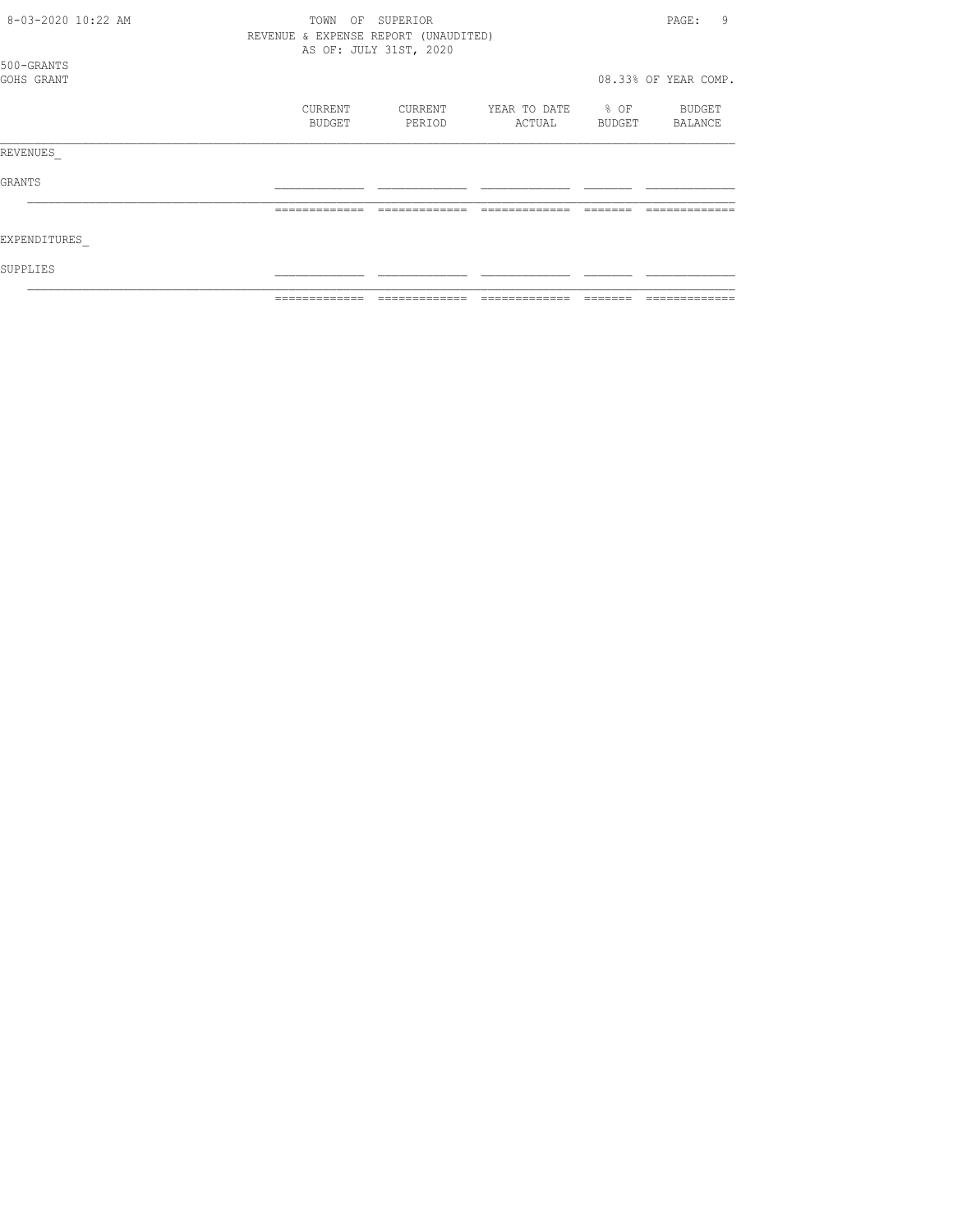| 8-03-2020 10:22 AM      | ΟF<br>TOWN                           | SUPERIOR               |              |        | PAGE: 10             |
|-------------------------|--------------------------------------|------------------------|--------------|--------|----------------------|
|                         | REVENUE & EXPENSE REPORT (UNAUDITED) | AS OF: JULY 31ST, 2020 |              |        |                      |
| 500-GRANTS              |                                      |                        |              |        |                      |
| ENERGY EFFICIENCY GRANT |                                      |                        |              |        | 08.33% OF YEAR COMP. |
|                         | CURRENT                              | CURRENT                | YEAR TO DATE | % OF   | BUDGET               |
|                         | BUDGET                               | PERIOD                 | ACTUAL       | BUDGET | BALANCE              |
| REVENUES                |                                      |                        |              |        |                      |
| GRANTS                  |                                      |                        |              |        |                      |
|                         |                                      |                        |              |        |                      |
| EXPENDITURES            |                                      |                        |              |        |                      |
| SUPPLIES                |                                      |                        |              |        |                      |
|                         |                                      |                        |              |        |                      |
|                         |                                      |                        |              |        |                      |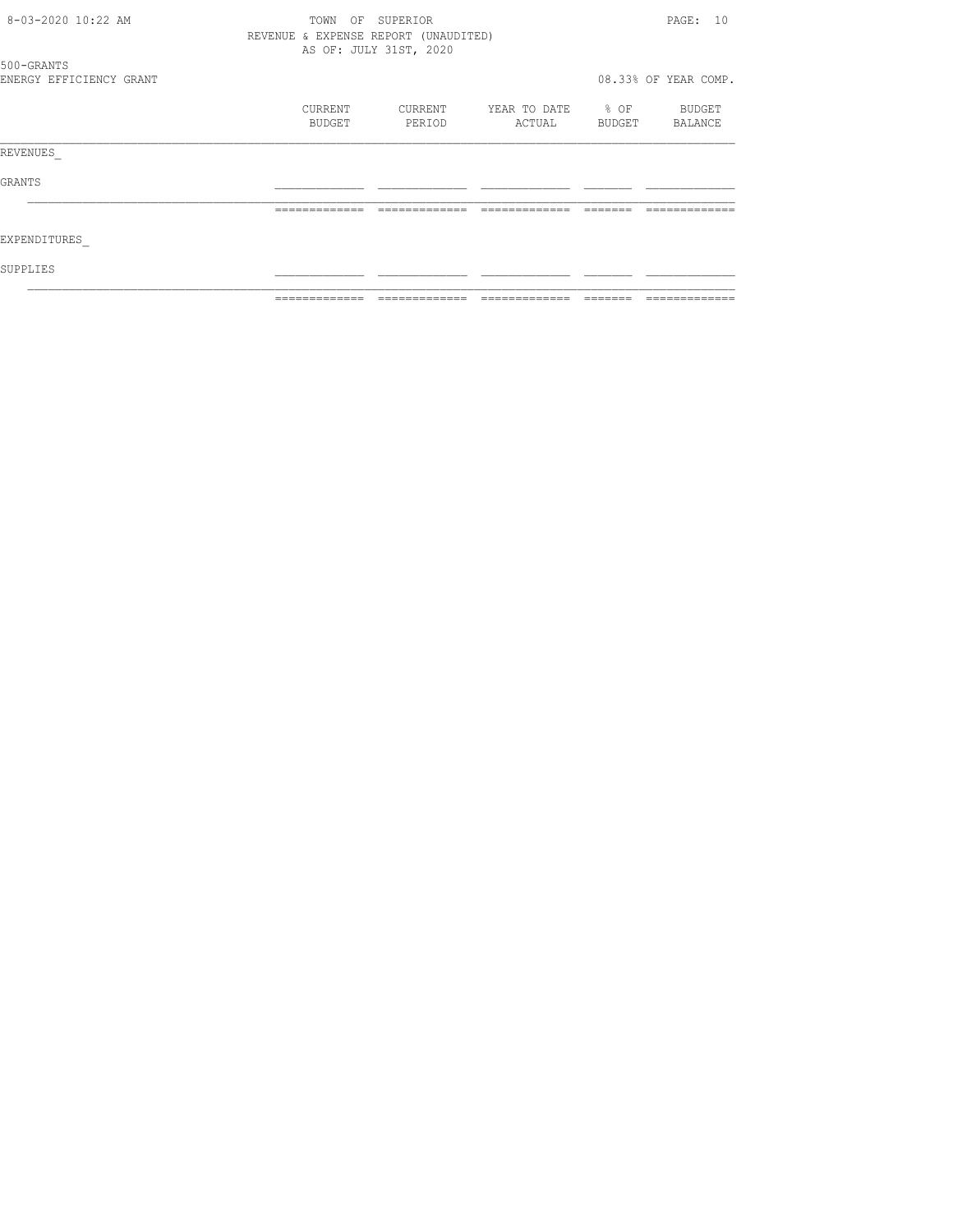| 8-03-2020 10:22 AM       | OF<br>TOWN        | SUPERIOR                                                       |                        |                     | PAGE: 11             |
|--------------------------|-------------------|----------------------------------------------------------------|------------------------|---------------------|----------------------|
|                          |                   | REVENUE & EXPENSE REPORT (UNAUDITED)<br>AS OF: JULY 31ST, 2020 |                        |                     |                      |
| 500-GRANTS<br>TTAC GRANT |                   |                                                                |                        |                     | 08.33% OF YEAR COMP. |
|                          | CURRENT<br>BUDGET | CURRENT<br>PERIOD                                              | YEAR TO DATE<br>ACTUAL | $\div$ OF<br>BUDGET | BUDGET<br>BALANCE    |
| REVENUES                 |                   |                                                                |                        |                     |                      |
| GRANTS                   |                   |                                                                |                        |                     |                      |
|                          | =========         |                                                                |                        |                     |                      |
| EXPENDITURES             |                   |                                                                |                        |                     |                      |
| SUPPLIES                 |                   |                                                                |                        |                     |                      |
|                          |                   |                                                                |                        |                     |                      |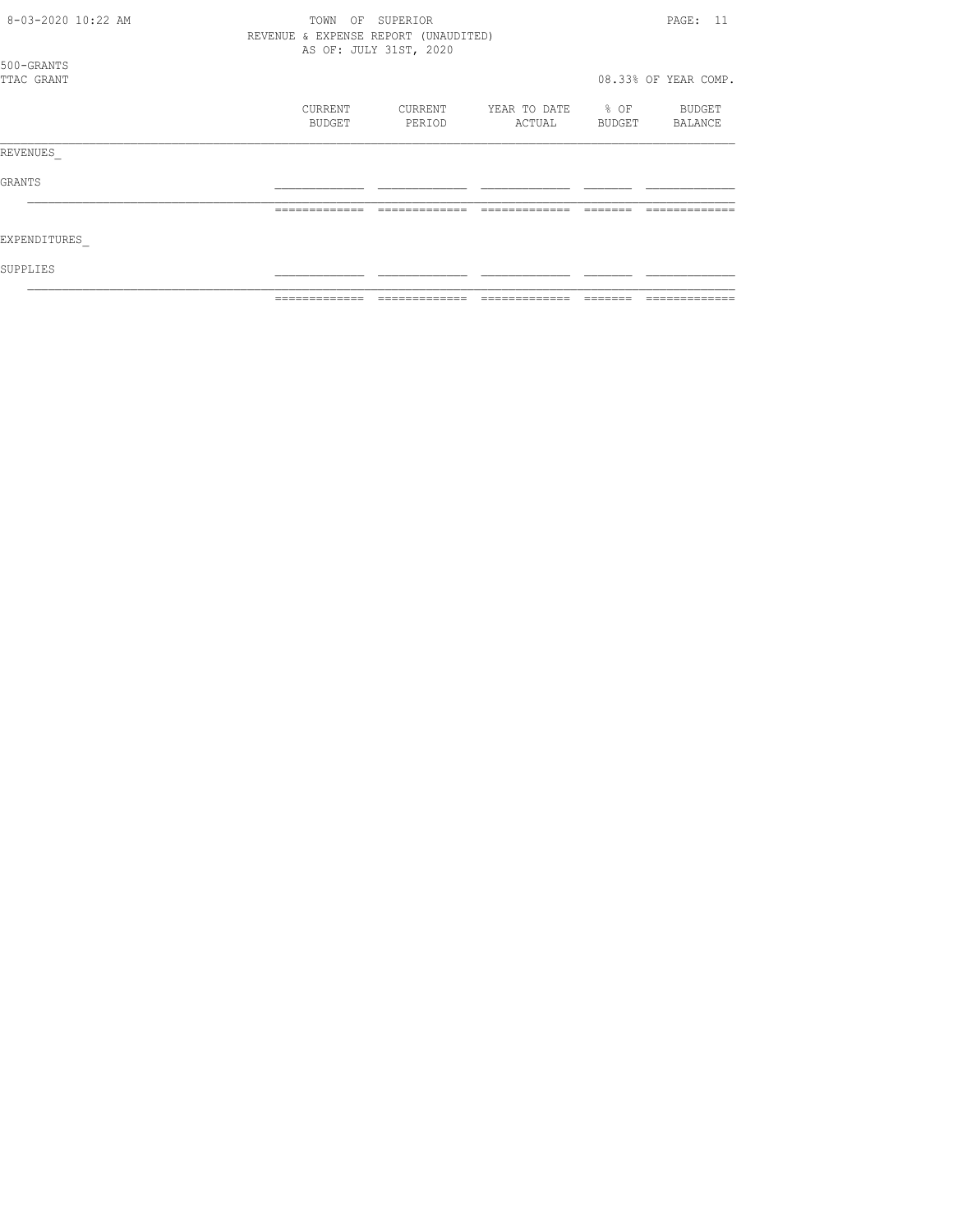| 8-03-2020 10:22 AM | TOWN<br>OF                           | SUPERIOR               |              |           | PAGE: 12             |
|--------------------|--------------------------------------|------------------------|--------------|-----------|----------------------|
|                    | REVENUE & EXPENSE REPORT (UNAUDITED) | AS OF: JULY 31ST, 2020 |              |           |                      |
| 500-GRANTS         |                                      |                        |              |           |                      |
| CDBG 2011 WWTP     |                                      |                        |              |           | 08.33% OF YEAR COMP. |
|                    | CURRENT                              | CURRENT                | YEAR TO DATE | $\div$ OF | BUDGET               |
|                    | BUDGET                               | PERIOD                 | ACTUAL       | BUDGET    | BALANCE              |
| REVENUES           |                                      |                        |              |           |                      |
| GRANTS             |                                      |                        |              |           |                      |
|                    |                                      |                        |              |           |                      |
| EXPENDITURES       |                                      |                        |              |           |                      |
| SUPPLIES           |                                      |                        |              |           |                      |
|                    |                                      |                        |              |           |                      |
|                    |                                      |                        |              |           |                      |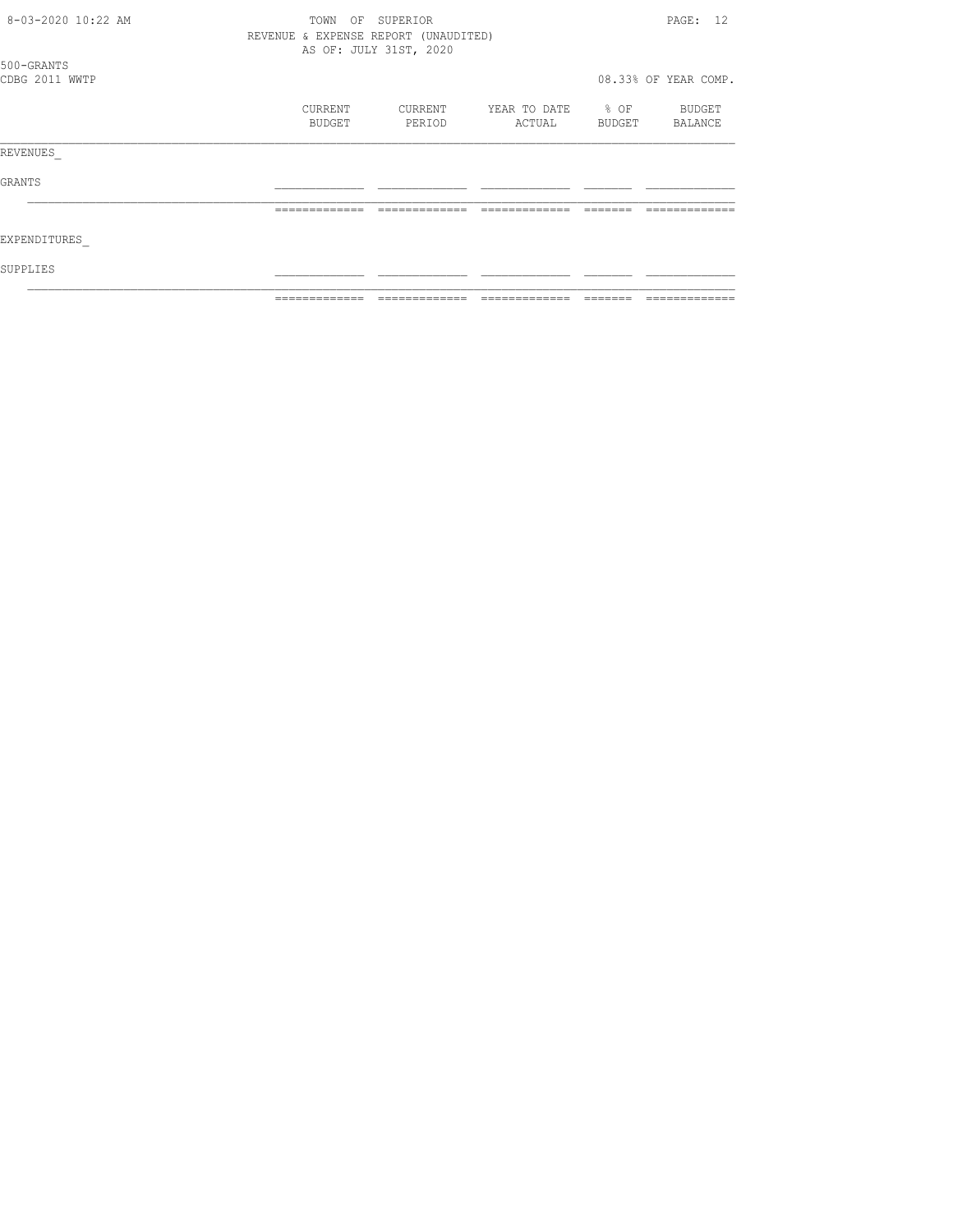| 8-03-2020 10:22 AM       | SUPERIOR<br>TOWN<br>OF<br>REVENUE & EXPENSE REPORT (UNAUDITED)<br>AS OF: JULY 31ST, 2020 |                   |                        |                |                      |  |
|--------------------------|------------------------------------------------------------------------------------------|-------------------|------------------------|----------------|----------------------|--|
| 500-GRANTS<br>PSSP GRANT |                                                                                          |                   |                        |                | 08.33% OF YEAR COMP. |  |
|                          | <b>CURRENT</b><br>BUDGET                                                                 | CURRENT<br>PERIOD | YEAR TO DATE<br>ACTUAL | % OF<br>BUDGET | BUDGET<br>BALANCE    |  |
| REVENUES                 |                                                                                          |                   |                        |                |                      |  |
| GRANTS                   |                                                                                          |                   |                        |                |                      |  |
|                          | =============                                                                            |                   |                        |                |                      |  |
| EXPENDITURES             |                                                                                          |                   |                        |                |                      |  |
| SUPPLIES                 |                                                                                          |                   |                        |                |                      |  |
|                          |                                                                                          |                   |                        |                |                      |  |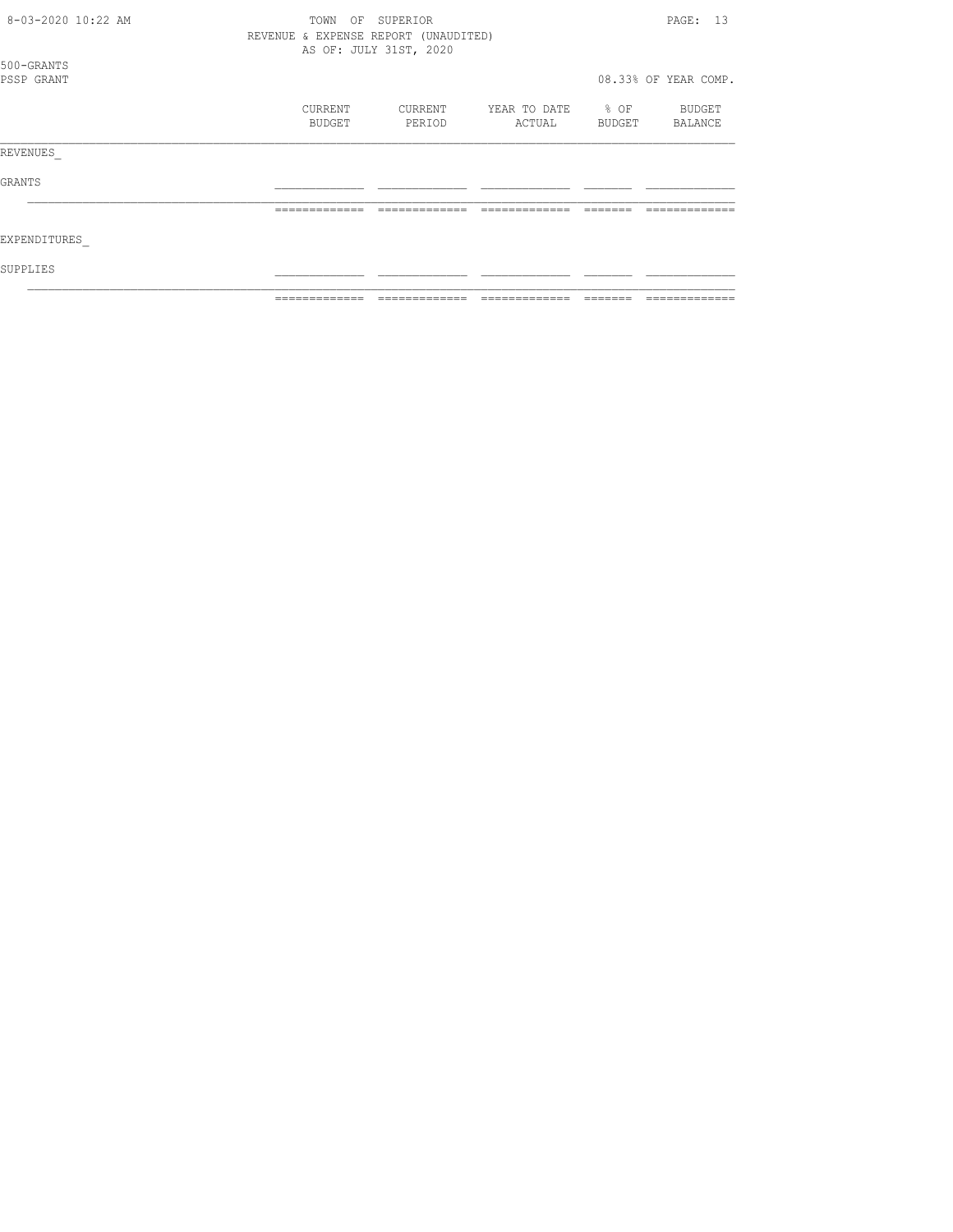| DEBT SERVICE             |                                      |                        |                                    |  |                      |  |
|--------------------------|--------------------------------------|------------------------|------------------------------------|--|----------------------|--|
| CAPITAL OUTLAY           |                                      |                        |                                    |  |                      |  |
| REPAIR/MAINTENANCE       |                                      |                        |                                    |  |                      |  |
| PROFESSIONAL SERVICES    |                                      |                        |                                    |  |                      |  |
| GENERAL BUSINESS EXPENSE |                                      |                        |                                    |  |                      |  |
| UTILITIES                |                                      |                        |                                    |  |                      |  |
| SUPPLIES                 |                                      |                        |                                    |  |                      |  |
| PERSONEL                 |                                      |                        |                                    |  |                      |  |
| EXPENDITURES             |                                      |                        |                                    |  |                      |  |
|                          |                                      |                        |                                    |  |                      |  |
| GRANTS                   |                                      |                        |                                    |  |                      |  |
| REVENUES                 |                                      |                        |                                    |  |                      |  |
|                          | CURRENT<br>BUDGET                    | CURRENT<br>PERIOD      | YEAR TO DATE % OF BUDGET<br>ACTUAL |  | BUDGET BALANCE       |  |
| RESOLUTION COPPER GIVING |                                      |                        |                                    |  | 08.33% OF YEAR COMP. |  |
| 500-GRANTS               |                                      | AS OF: JULY 31ST, 2020 |                                    |  |                      |  |
|                          | REVENUE & EXPENSE REPORT (UNAUDITED) | PAGE: 14               |                                    |  |                      |  |
| 8-03-2020 10:22 AM       | TOWN OF SUPERIOR                     |                        |                                    |  |                      |  |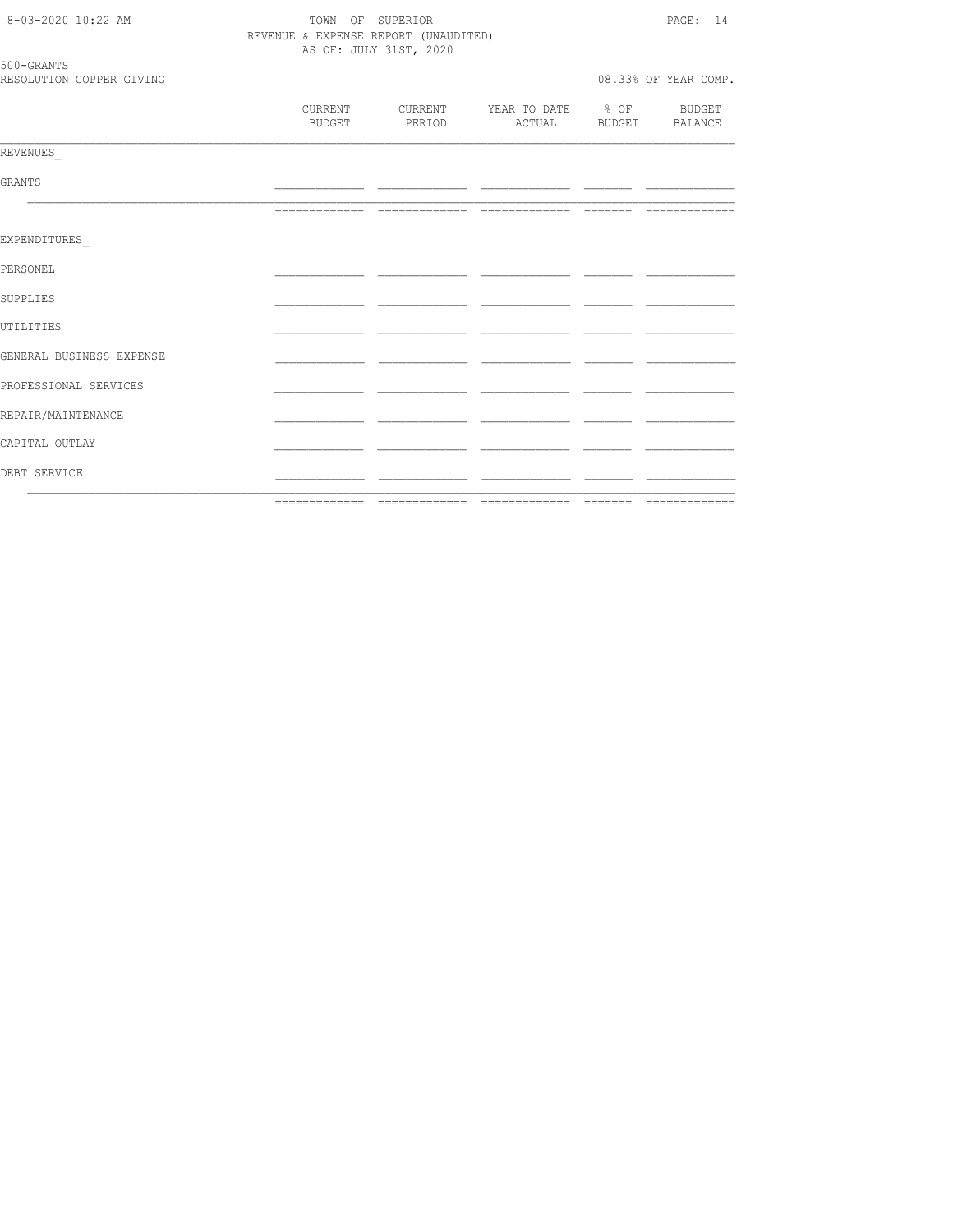| 8-03-2020 10:22 AM | OF<br>TOWN                           | SUPERIOR               |                        |                     | PAGE: 15             |
|--------------------|--------------------------------------|------------------------|------------------------|---------------------|----------------------|
|                    | REVENUE & EXPENSE REPORT (UNAUDITED) | AS OF: JULY 31ST, 2020 |                        |                     |                      |
| 500-GRANTS<br>MISC |                                      |                        |                        |                     | 08.33% OF YEAR COMP. |
|                    | CURRENT<br>BUDGET                    | CURRENT<br>PERIOD      | YEAR TO DATE<br>ACTUAL | $\div$ OF<br>BUDGET | BUDGET<br>BALANCE    |
| REVENUES           |                                      |                        |                        |                     |                      |
| GRANTS             |                                      |                        |                        |                     |                      |
|                    | =============                        |                        |                        |                     |                      |
| EXPENDITURES       |                                      |                        |                        |                     |                      |
| SUPPLIES           |                                      |                        |                        |                     |                      |
|                    |                                      |                        |                        |                     |                      |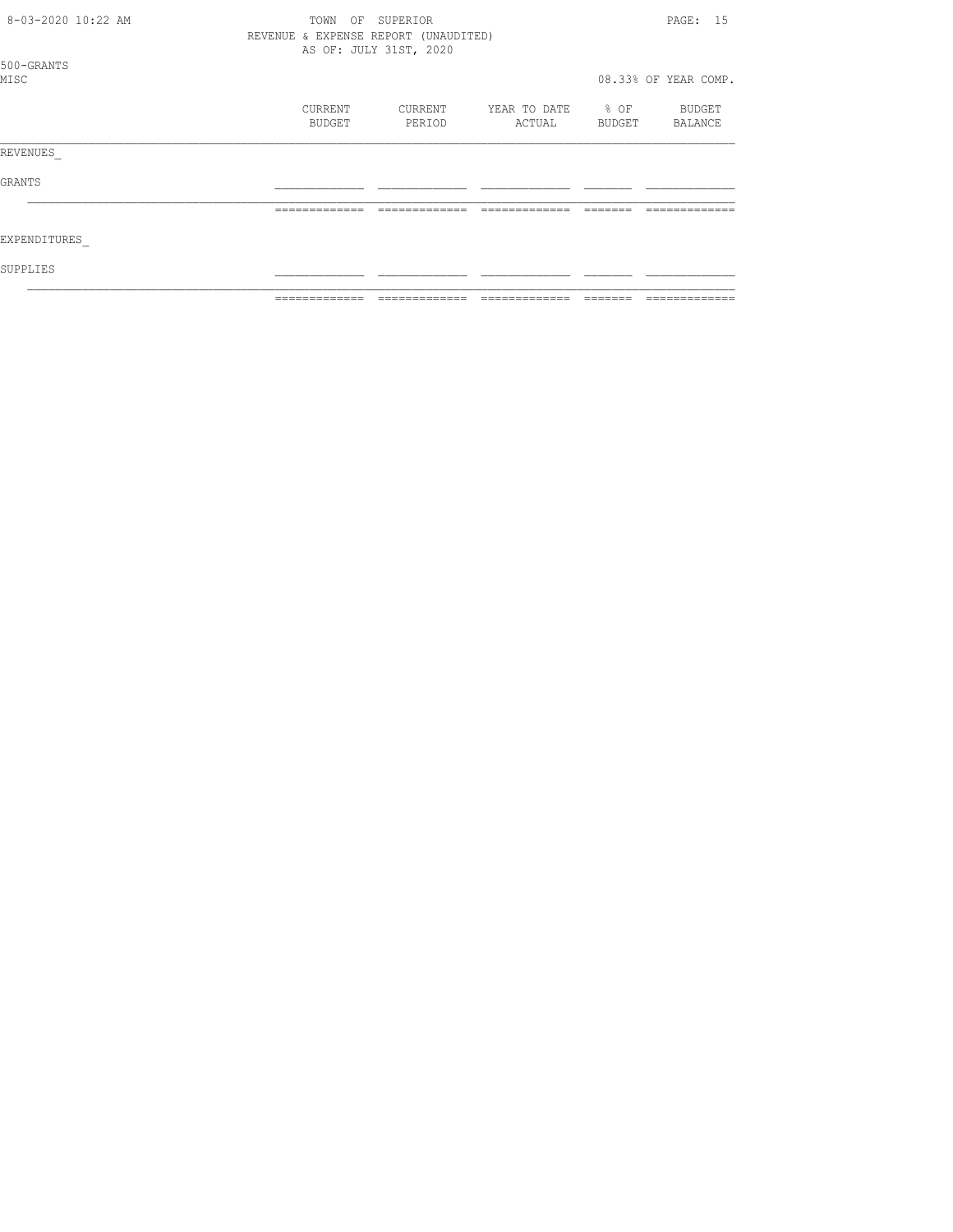| 8-03-2020 10:22 AM           | TOWN<br>OF SUPERIOR                  |                        |                        |                            |                      |  |
|------------------------------|--------------------------------------|------------------------|------------------------|----------------------------|----------------------|--|
|                              | REVENUE & EXPENSE REPORT (UNAUDITED) | AS OF: JULY 31ST, 2020 |                        |                            |                      |  |
| 500-GRANTS<br>AIRPORT GRANTS |                                      |                        |                        |                            | 08.33% OF YEAR COMP. |  |
|                              | CURRENT<br>BUDGET                    | CURRENT<br>PERIOD      | YEAR TO DATE<br>ACTUAL | $\frac{1}{2}$ OF<br>BUDGET | BUDGET<br>BALANCE    |  |
| REVENUES                     |                                      |                        |                        |                            |                      |  |
| GRANTS                       |                                      |                        |                        |                            |                      |  |
|                              | -------------                        |                        |                        |                            |                      |  |
| EXPENDITURES                 |                                      |                        |                        |                            |                      |  |
| SUPPLIES                     |                                      |                        |                        |                            |                      |  |
|                              |                                      |                        |                        |                            |                      |  |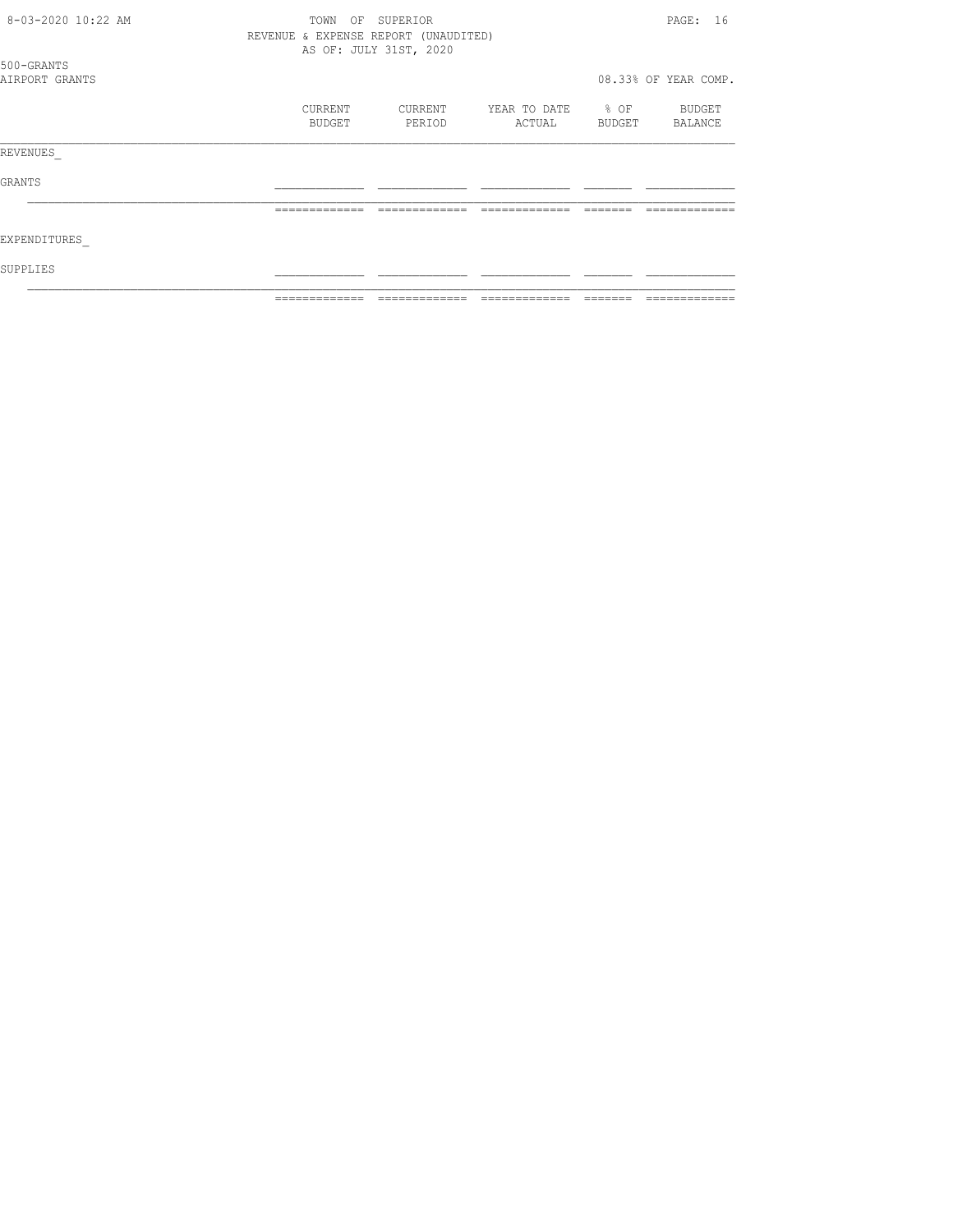|              | 8-03-2020 10:22 AM<br>SUPERIOR<br>TOWN<br>ΟF |         |        |                                      |                   |        | PAGE: 17             |  |  |
|--------------|----------------------------------------------|---------|--------|--------------------------------------|-------------------|--------|----------------------|--|--|
|              |                                              |         |        | REVENUE & EXPENSE REPORT (UNAUDITED) |                   |        |                      |  |  |
|              |                                              |         |        | AS OF: JULY 31ST, 2020               |                   |        |                      |  |  |
| 500-GRANTS   |                                              |         |        |                                      |                   |        |                      |  |  |
|              | FIRE TRUCK RESTORATION                       |         |        |                                      |                   |        | 08.33% OF YEAR COMP. |  |  |
|              |                                              | CURRENT |        | CURRENT                              | YEAR TO DATE % OF |        | BUDGET               |  |  |
|              |                                              |         | BUDGET | PERIOD                               | ACTUAL            | BUDGET | BALANCE              |  |  |
| REVENUES     |                                              |         |        |                                      |                   |        |                      |  |  |
| GRANTS       |                                              |         |        |                                      |                   |        |                      |  |  |
|              |                                              |         |        |                                      |                   |        |                      |  |  |
|              |                                              |         |        |                                      |                   |        |                      |  |  |
| EXPENDITURES |                                              |         |        |                                      |                   |        |                      |  |  |
| SUPPLIES     |                                              |         |        |                                      |                   |        |                      |  |  |
|              |                                              |         |        |                                      |                   |        |                      |  |  |
|              |                                              |         |        |                                      |                   |        |                      |  |  |
|              |                                              |         |        |                                      |                   |        |                      |  |  |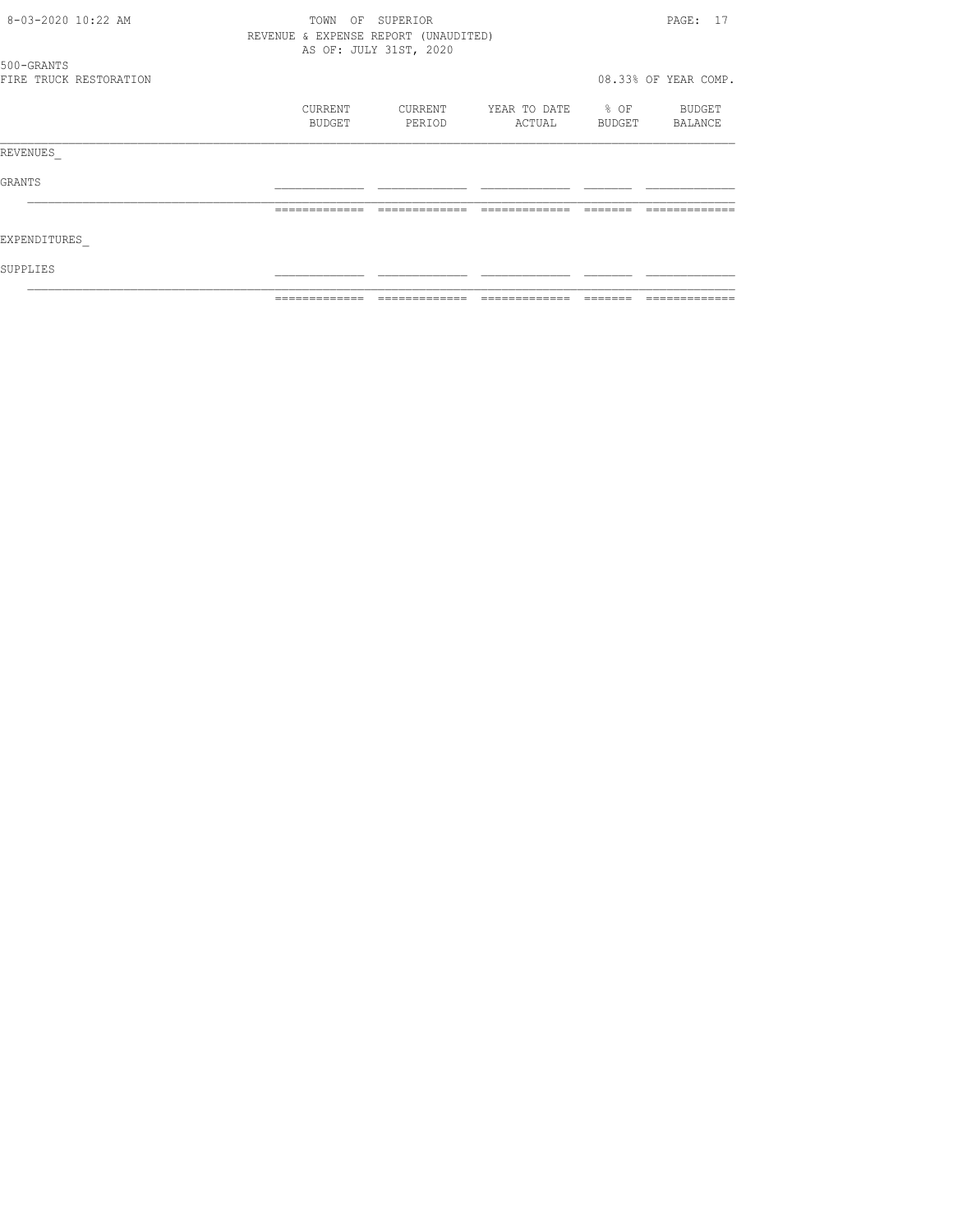| 8-03-2020 10:22 AM        | ΟF<br>TOWN                           | SUPERIOR               |                        |                     | PAGE: 18             |
|---------------------------|--------------------------------------|------------------------|------------------------|---------------------|----------------------|
|                           | REVENUE & EXPENSE REPORT (UNAUDITED) | AS OF: JULY 31ST, 2020 |                        |                     |                      |
| 500-GRANTS<br>4TH OF JULY |                                      |                        |                        |                     | 08.33% OF YEAR COMP. |
|                           | CURRENT<br>BUDGET                    | CURRENT<br>PERIOD      | YEAR TO DATE<br>ACTUAL | $\div$ OF<br>BUDGET | BUDGET<br>BALANCE    |
| REVENUES                  |                                      |                        |                        |                     |                      |
| GRANTS                    |                                      |                        |                        |                     |                      |
|                           |                                      |                        |                        |                     |                      |
| EXPENDITURES              |                                      |                        |                        |                     |                      |
| SUPPLIES                  |                                      |                        |                        |                     |                      |
|                           |                                      |                        |                        |                     |                      |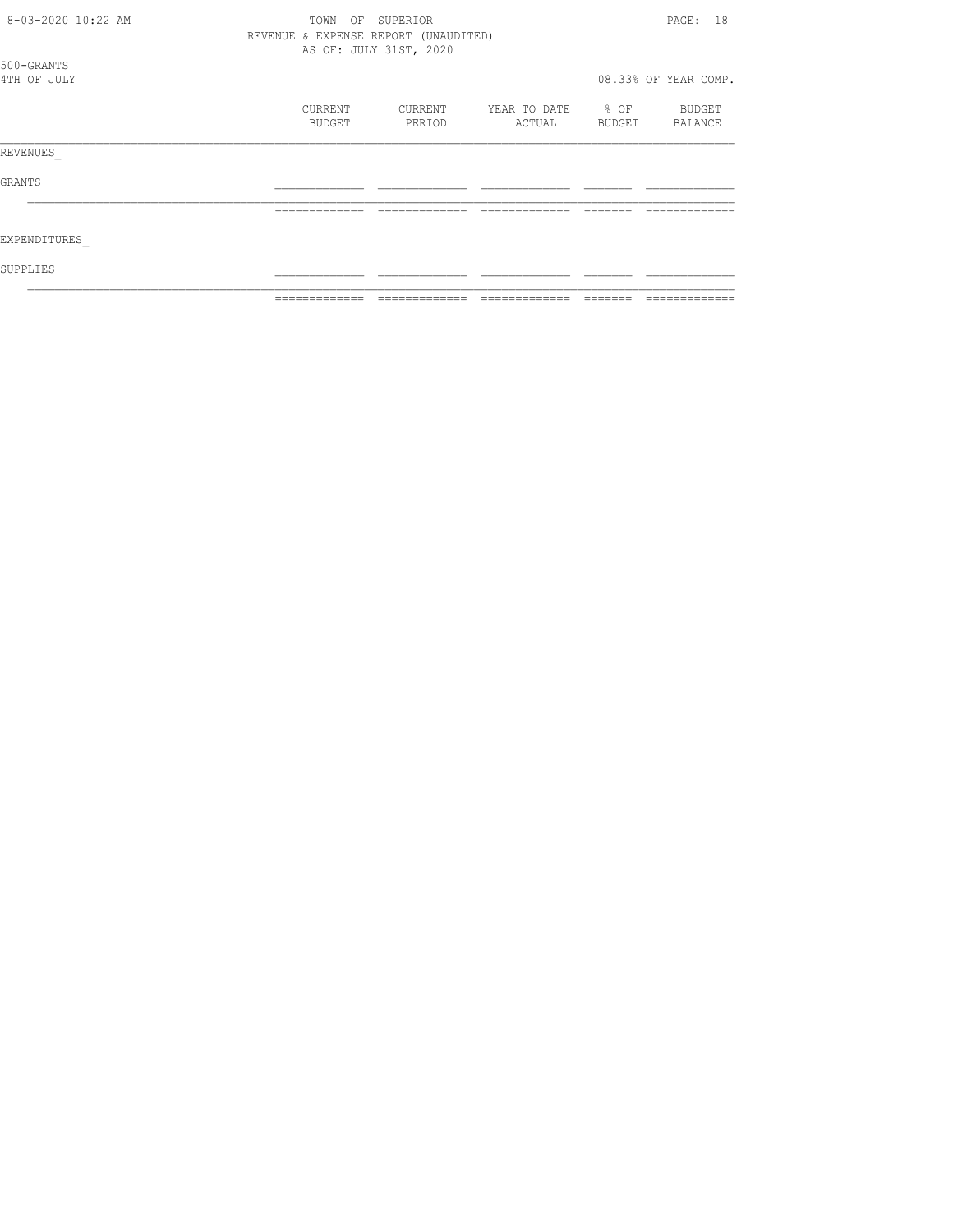| 8-03-2020 10:22 AM        | TOWN<br>OF                           | SUPERIOR               |                             |        | PAGE: 19             |
|---------------------------|--------------------------------------|------------------------|-----------------------------|--------|----------------------|
|                           | REVENUE & EXPENSE REPORT (UNAUDITED) | AS OF: JULY 31ST, 2020 |                             |        |                      |
| 500-GRANTS                |                                      |                        |                             |        |                      |
| FIREHOUSE SUBS CONTRIBUTI |                                      |                        |                             |        | 08.33% OF YEAR COMP. |
|                           | CURRENT<br>BUDGET                    | CURRENT<br>PERIOD      | YEAR TO DATE % OF<br>ACTUAL | BUDGET | BUDGET               |
|                           |                                      |                        |                             |        | BALANCE              |
| REVENUES                  |                                      |                        |                             |        |                      |
| GRANTS                    |                                      |                        |                             |        |                      |
|                           |                                      |                        |                             |        |                      |
| EXPENDITURES              |                                      |                        |                             |        |                      |
| SUPPLIES.                 |                                      |                        |                             |        |                      |
|                           |                                      |                        |                             |        |                      |
|                           |                                      |                        |                             |        |                      |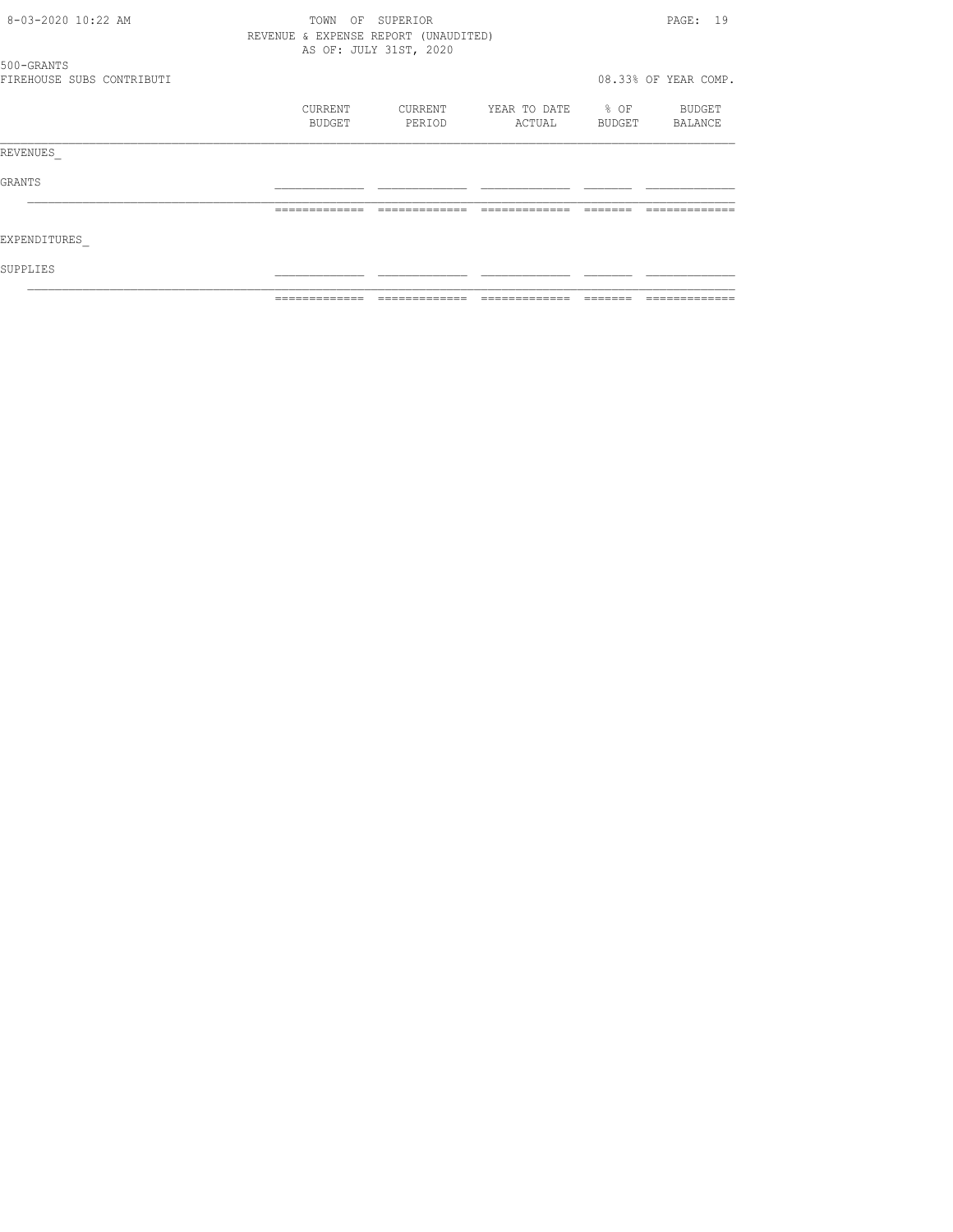| 8-03-2020 10:22 AM   | TOWN<br>OF                           | SUPERIOR               |                   |        | PAGE: 20             |
|----------------------|--------------------------------------|------------------------|-------------------|--------|----------------------|
|                      | REVENUE & EXPENSE REPORT (UNAUDITED) |                        |                   |        |                      |
|                      |                                      | AS OF: JULY 31ST, 2020 |                   |        |                      |
| 500-GRANTS           |                                      |                        |                   |        |                      |
| ECONOMIC DEVELOPMENT |                                      |                        |                   |        | 08.33% OF YEAR COMP. |
|                      | CURRENT                              | CURRENT                | YEAR TO DATE % OF |        | BUDGET               |
|                      | BUDGET                               | PERIOD                 | ACTUAL            | BUDGET | BALANCE              |
| REVENUES             |                                      |                        |                   |        |                      |
| GRANTS               |                                      |                        |                   |        |                      |
|                      |                                      |                        |                   |        |                      |
| EXPENDITURES         |                                      |                        |                   |        |                      |
| SUPPLIES             |                                      |                        |                   |        |                      |
|                      |                                      |                        |                   |        |                      |
|                      |                                      |                        |                   |        |                      |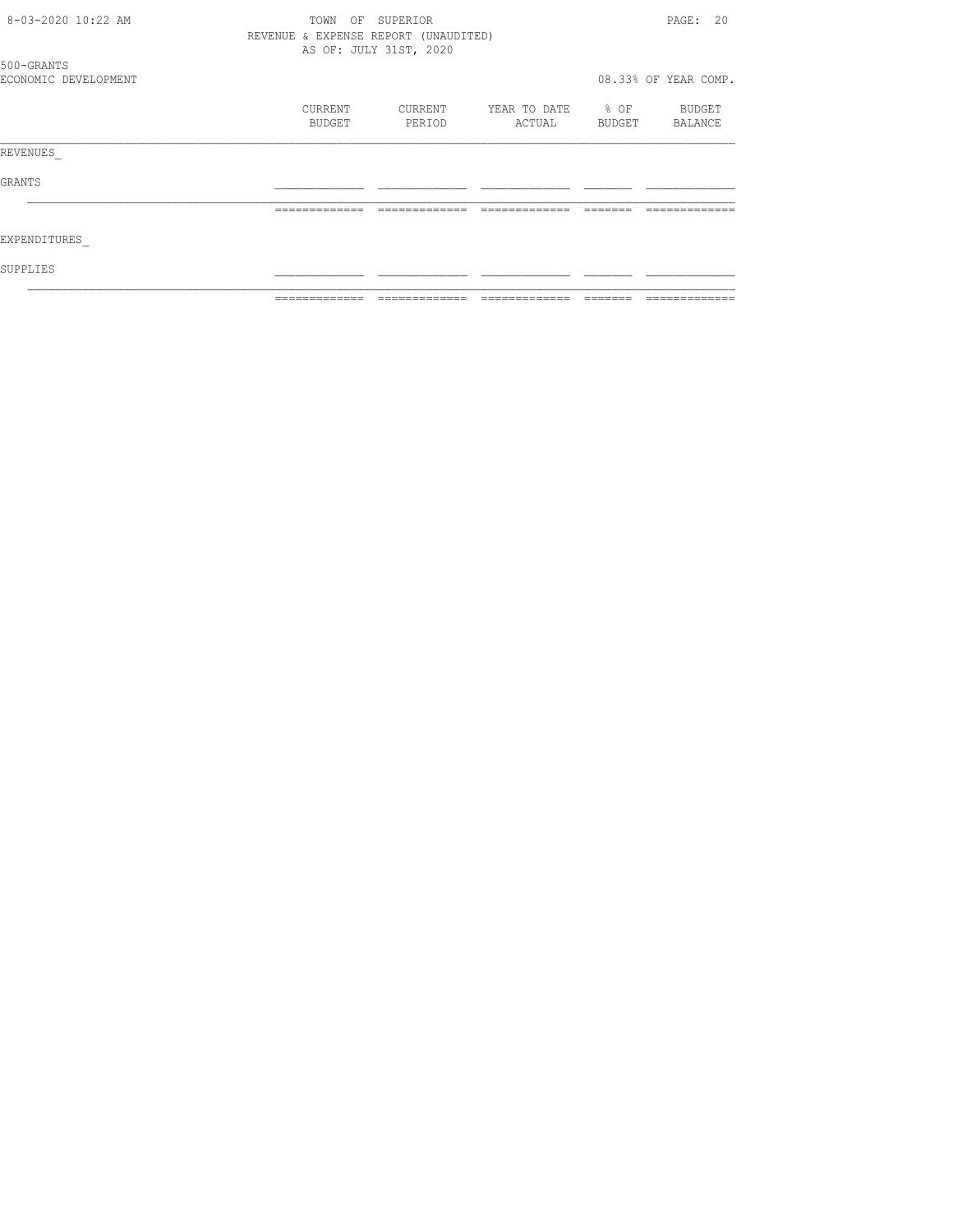| 8-03-2020 10:22 AM        | OF<br>TOWN<br>REVENUE & EXPENSE REPORT (UNAUDITED) | SUPERIOR               |                        |                | PAGE: 21             |
|---------------------------|----------------------------------------------------|------------------------|------------------------|----------------|----------------------|
|                           |                                                    | AS OF: JULY 31ST, 2020 |                        |                |                      |
| 500-GRANTS<br>CONTINGENCY |                                                    |                        |                        |                | 08.33% OF YEAR COMP. |
|                           | CURRENT<br>BUDGET                                  | CURRENT<br>PERIOD      | YEAR TO DATE<br>ACTUAL | % OF<br>BUDGET | BUDGET<br>BALANCE    |
| REVENUES                  |                                                    |                        |                        |                |                      |
| GRANTS                    |                                                    |                        |                        |                |                      |
|                           | =============                                      |                        |                        |                |                      |
| EXPENDITURES              |                                                    |                        |                        |                |                      |
| SUPPLIES                  |                                                    |                        |                        |                |                      |
|                           |                                                    |                        |                        |                |                      |
|                           |                                                    |                        |                        |                |                      |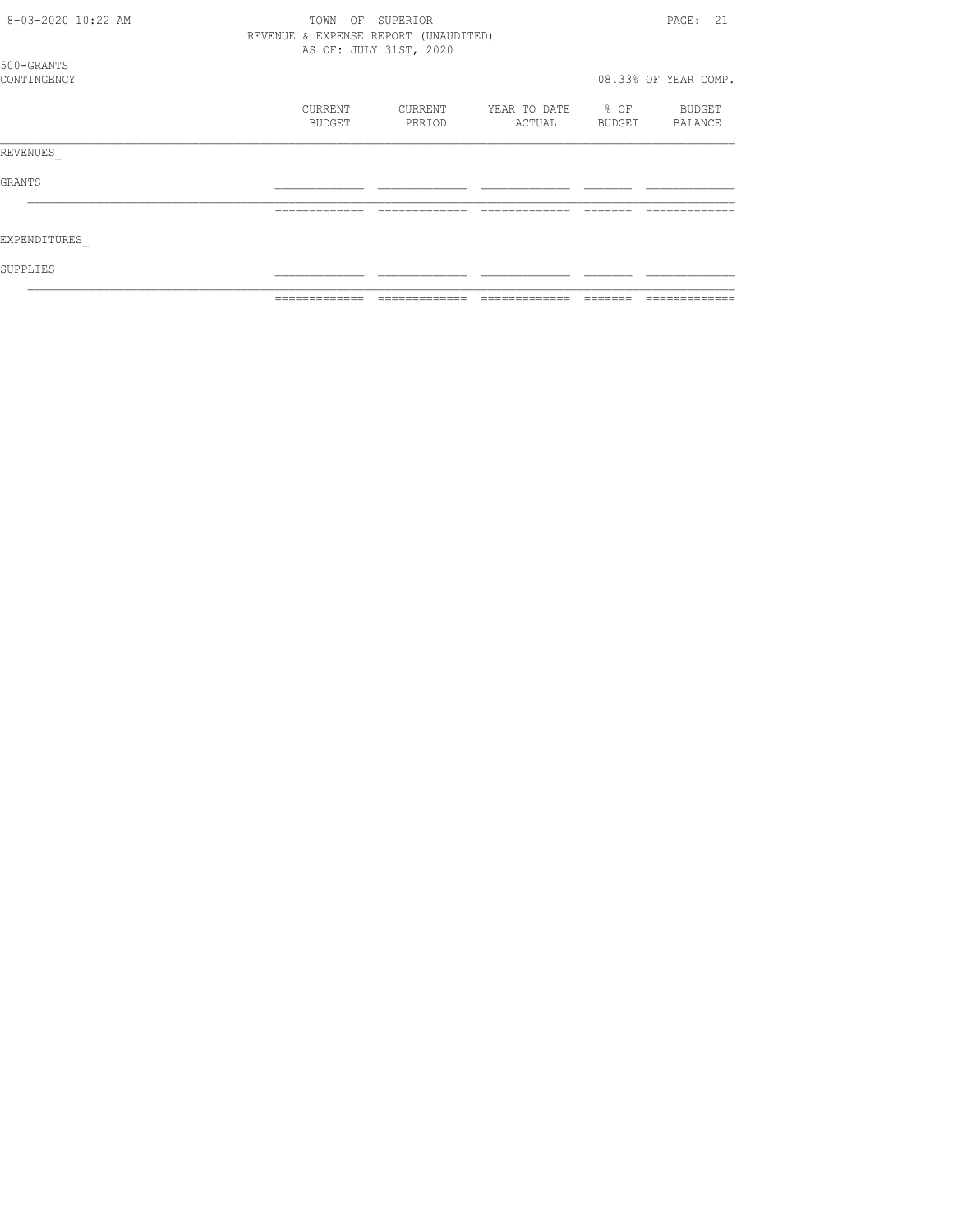## 8-03-2020 10:22 AM TOWN OF SUPERIOR PAGE: 22 REVENUE & EXPENSE REPORT (UNAUDITED) AS OF: JULY 31ST, 2020

500-GRANTS

08.33% OF YEAR COMP.

|                                    | <b>CURRENT</b><br>BUDGET | CURRENT<br>PERIOD | YEAR TO DATE<br>ACTUAL | $8$ OF<br><b>BUDGET</b> | BUDGET<br>BALANCE |
|------------------------------------|--------------------------|-------------------|------------------------|-------------------------|-------------------|
| FUND TOTAL REVENUES                | 2,145,354.00             | 0.00              | 0.00                   | 0.00                    | 2,145,354.00      |
| FUND TOTAL EXPENDITURES            | 2,145,354.00             | 426.72            | 426.72                 | 0.02                    | 2, 144, 927. 28   |
| REVENUES OVER/(UNDER) EXPENDITURES | 0.00                     | $426.72$ ) (      | 426.72)                |                         | 426.72            |
|                                    |                          |                   |                        |                         |                   |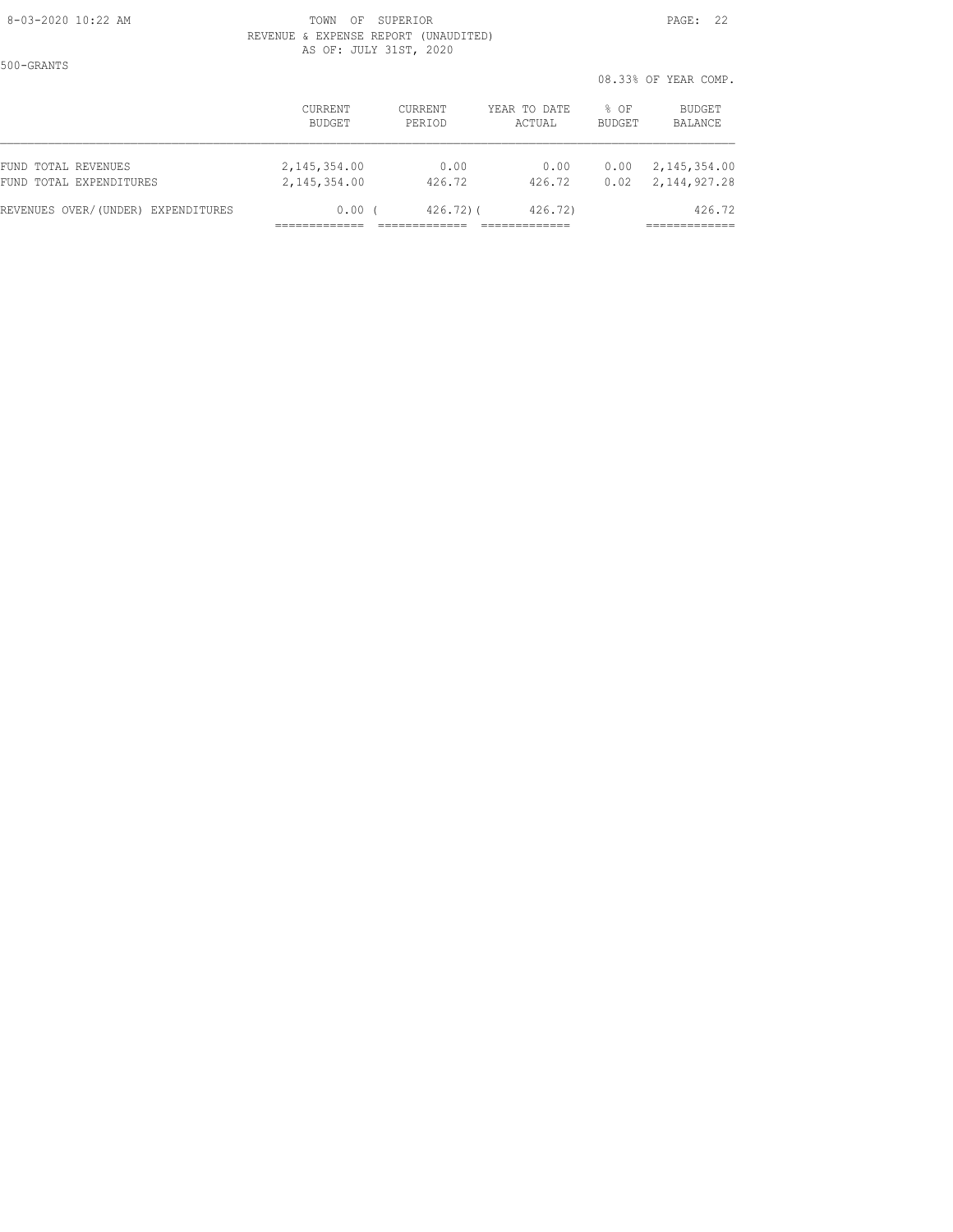| 8-03-2020 10:23 AM                         | OF<br>SUPERIOR<br>TOWN<br>REVENUE & EXPENSE REPORT (UNAUDITED)<br>AS OF: JULY 31ST, 2020 |                   |                        |                  |                      |
|--------------------------------------------|------------------------------------------------------------------------------------------|-------------------|------------------------|------------------|----------------------|
| 510-Emergency Services<br>NON-DEPARTMENTAL |                                                                                          |                   |                        |                  | 08.33% OF YEAR COMP. |
|                                            | CURRENT<br>BUDGET                                                                        | CURRENT<br>PERIOD | YEAR TO DATE<br>ACTUAL | $8$ OF<br>BUDGET | BUDGET<br>BALANCE    |
| REVENUES                                   |                                                                                          |                   |                        |                  |                      |
| CONTINGENCY                                |                                                                                          |                   |                        |                  |                      |

============= ============= ============= ======= =============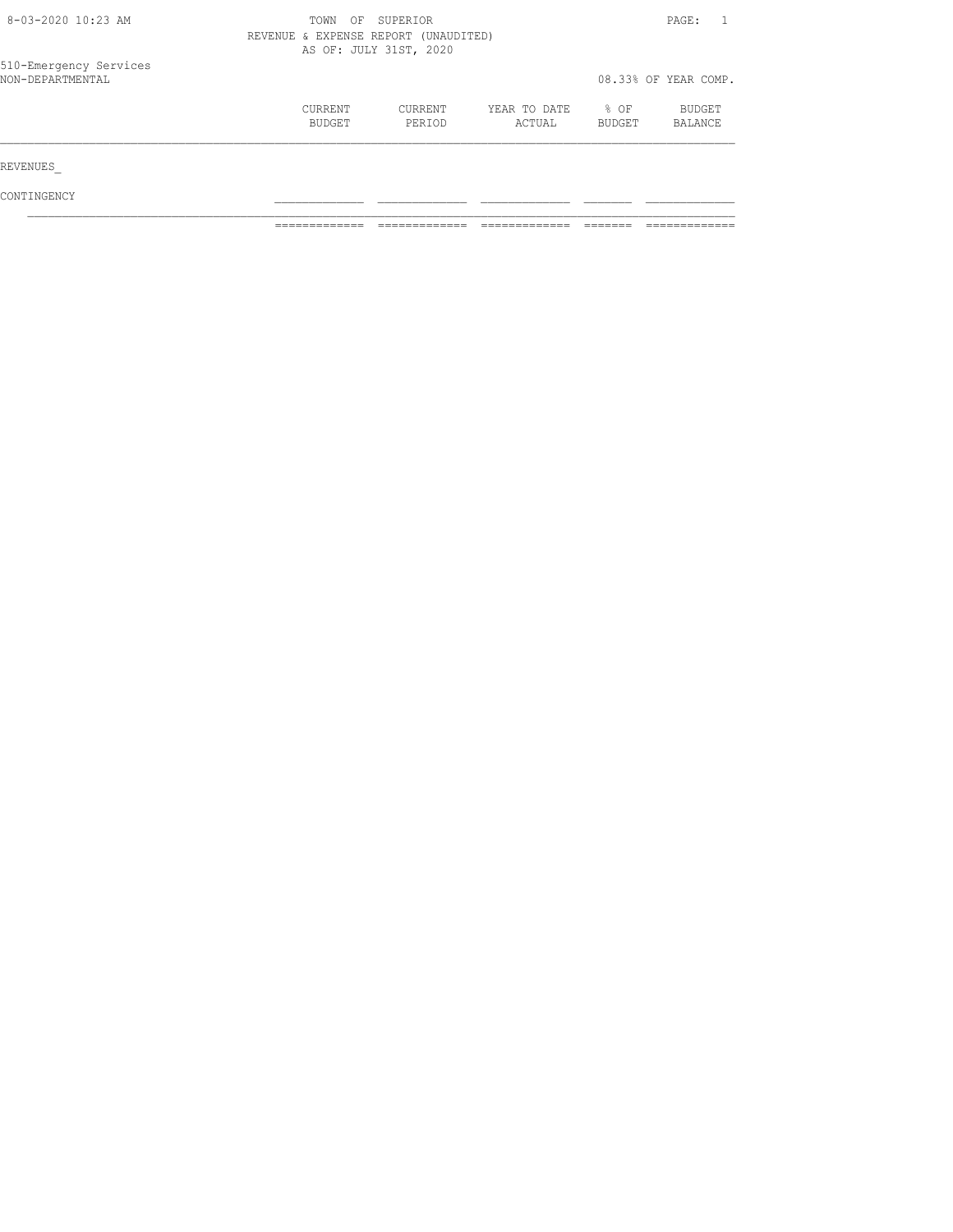| 8-03-2020 10:23 AM                                                                                                                                         | TOWN OF SUPERIOR<br>REVENUE & EXPENSE REPORT (UNAUDITED)<br>AS OF: JULY 31ST, 2020 |                                                                                                                                                                                                                                                                                                                                                                                                                                                                                                  |                                                                                                                                                                                                                                                                                                                                                                                                                                                                                                  |                                                                                                                                                                                                                                                                                                                                                                                                                                                                                                                                                                        |                                                                                                                                                                                                                                                                                                                                                                                                                                                                                                     |
|------------------------------------------------------------------------------------------------------------------------------------------------------------|------------------------------------------------------------------------------------|--------------------------------------------------------------------------------------------------------------------------------------------------------------------------------------------------------------------------------------------------------------------------------------------------------------------------------------------------------------------------------------------------------------------------------------------------------------------------------------------------|--------------------------------------------------------------------------------------------------------------------------------------------------------------------------------------------------------------------------------------------------------------------------------------------------------------------------------------------------------------------------------------------------------------------------------------------------------------------------------------------------|------------------------------------------------------------------------------------------------------------------------------------------------------------------------------------------------------------------------------------------------------------------------------------------------------------------------------------------------------------------------------------------------------------------------------------------------------------------------------------------------------------------------------------------------------------------------|-----------------------------------------------------------------------------------------------------------------------------------------------------------------------------------------------------------------------------------------------------------------------------------------------------------------------------------------------------------------------------------------------------------------------------------------------------------------------------------------------------|
| 510-Emergency Services<br>RC EMERGENCY SERV-FIRE                                                                                                           |                                                                                    |                                                                                                                                                                                                                                                                                                                                                                                                                                                                                                  |                                                                                                                                                                                                                                                                                                                                                                                                                                                                                                  |                                                                                                                                                                                                                                                                                                                                                                                                                                                                                                                                                                        | 08.33% OF YEAR COMP.                                                                                                                                                                                                                                                                                                                                                                                                                                                                                |
|                                                                                                                                                            | CURRENT<br>BUDGET                                                                  | CURRENT<br>PERIOD                                                                                                                                                                                                                                                                                                                                                                                                                                                                                | YEAR TO DATE<br>ACTUAL                                                                                                                                                                                                                                                                                                                                                                                                                                                                           | % OF<br><b>BUDGET</b>                                                                                                                                                                                                                                                                                                                                                                                                                                                                                                                                                  | <b>BUDGET</b><br>BALANCE                                                                                                                                                                                                                                                                                                                                                                                                                                                                            |
| REVENUES                                                                                                                                                   |                                                                                    |                                                                                                                                                                                                                                                                                                                                                                                                                                                                                                  |                                                                                                                                                                                                                                                                                                                                                                                                                                                                                                  |                                                                                                                                                                                                                                                                                                                                                                                                                                                                                                                                                                        |                                                                                                                                                                                                                                                                                                                                                                                                                                                                                                     |
| BUSINESS SERVICES                                                                                                                                          |                                                                                    |                                                                                                                                                                                                                                                                                                                                                                                                                                                                                                  |                                                                                                                                                                                                                                                                                                                                                                                                                                                                                                  |                                                                                                                                                                                                                                                                                                                                                                                                                                                                                                                                                                        |                                                                                                                                                                                                                                                                                                                                                                                                                                                                                                     |
| GRANTS                                                                                                                                                     |                                                                                    |                                                                                                                                                                                                                                                                                                                                                                                                                                                                                                  |                                                                                                                                                                                                                                                                                                                                                                                                                                                                                                  |                                                                                                                                                                                                                                                                                                                                                                                                                                                                                                                                                                        |                                                                                                                                                                                                                                                                                                                                                                                                                                                                                                     |
|                                                                                                                                                            | =============                                                                      | seesseessees                                                                                                                                                                                                                                                                                                                                                                                                                                                                                     | =============                                                                                                                                                                                                                                                                                                                                                                                                                                                                                    |                                                                                                                                                                                                                                                                                                                                                                                                                                                                                                                                                                        | =============                                                                                                                                                                                                                                                                                                                                                                                                                                                                                       |
| EXPENDITURES                                                                                                                                               |                                                                                    |                                                                                                                                                                                                                                                                                                                                                                                                                                                                                                  |                                                                                                                                                                                                                                                                                                                                                                                                                                                                                                  |                                                                                                                                                                                                                                                                                                                                                                                                                                                                                                                                                                        |                                                                                                                                                                                                                                                                                                                                                                                                                                                                                                     |
| PERSONEL                                                                                                                                                   |                                                                                    |                                                                                                                                                                                                                                                                                                                                                                                                                                                                                                  |                                                                                                                                                                                                                                                                                                                                                                                                                                                                                                  |                                                                                                                                                                                                                                                                                                                                                                                                                                                                                                                                                                        |                                                                                                                                                                                                                                                                                                                                                                                                                                                                                                     |
| SUPPLIES                                                                                                                                                   |                                                                                    |                                                                                                                                                                                                                                                                                                                                                                                                                                                                                                  |                                                                                                                                                                                                                                                                                                                                                                                                                                                                                                  |                                                                                                                                                                                                                                                                                                                                                                                                                                                                                                                                                                        |                                                                                                                                                                                                                                                                                                                                                                                                                                                                                                     |
| UTILITIES                                                                                                                                                  |                                                                                    |                                                                                                                                                                                                                                                                                                                                                                                                                                                                                                  |                                                                                                                                                                                                                                                                                                                                                                                                                                                                                                  |                                                                                                                                                                                                                                                                                                                                                                                                                                                                                                                                                                        |                                                                                                                                                                                                                                                                                                                                                                                                                                                                                                     |
| GENERAL BUSINESS EXPENSE<br>510-42-5425 CONFERENCE & TRAINING<br>510-42-5430 PRINTING<br>510-42-5450 UNIFORM PURCHASE<br>SUBTOTAL GENERAL BUSINESS EXPENSE | 5,000.00<br>0.00<br>3,000.00<br>8,000.00                                           | 0.00<br>100.16<br>0.00<br>100.16                                                                                                                                                                                                                                                                                                                                                                                                                                                                 | 0.00<br>100.16<br>0.00<br>100.16                                                                                                                                                                                                                                                                                                                                                                                                                                                                 | 0.00<br>0.00(<br>0.00<br>1.25                                                                                                                                                                                                                                                                                                                                                                                                                                                                                                                                          | 5,000.00<br>100.16)<br>3,000.00<br>7,899.84                                                                                                                                                                                                                                                                                                                                                                                                                                                         |
| PROFESSIONAL SERVICES<br>510-42-5555 HEALTH & SAFETY<br>SUBTOTAL PROFESSIONAL SERVICES                                                                     | 12,500.00<br>12,500.00                                                             | 0.00<br>0.00                                                                                                                                                                                                                                                                                                                                                                                                                                                                                     | 0.00<br>0.00                                                                                                                                                                                                                                                                                                                                                                                                                                                                                     | 0.00<br>0.00                                                                                                                                                                                                                                                                                                                                                                                                                                                                                                                                                           | 12,500.00<br>12,500.00                                                                                                                                                                                                                                                                                                                                                                                                                                                                              |
| REPAIR/MAINTENANCE<br>510-42-5640 VEHICLE REPAIRS<br>510-42-5650 OTHER EQUIPMENT REPAIRS<br>SUBTOTAL REPAIR/MAINTENANCE                                    | 46,000.00<br>3,000.00<br>49,000.00                                                 | 0.00<br>723.19<br>723.19                                                                                                                                                                                                                                                                                                                                                                                                                                                                         | 0.00<br>723.19<br>723.19                                                                                                                                                                                                                                                                                                                                                                                                                                                                         | 0.00<br>24.11<br>1.48                                                                                                                                                                                                                                                                                                                                                                                                                                                                                                                                                  | 46,000.00<br>2,276.81<br>48,276.81                                                                                                                                                                                                                                                                                                                                                                                                                                                                  |
| CAPITAL OUTLAY<br>510-42-5780 SOFTWARE<br>SUBTOTAL CAPITAL OUTLAY                                                                                          | 5,000.00<br>5,000.00                                                               | 0.00<br>0.00                                                                                                                                                                                                                                                                                                                                                                                                                                                                                     | 0.00<br>0.00                                                                                                                                                                                                                                                                                                                                                                                                                                                                                     | 0.00<br>0.00                                                                                                                                                                                                                                                                                                                                                                                                                                                                                                                                                           | 5,000.00<br>5,000.00                                                                                                                                                                                                                                                                                                                                                                                                                                                                                |
| DEBT SERVICE<br>510-42-5999 CAPITAL OUTLAY<br>SUBTOTAL DEBT SERVICE                                                                                        | 25,000.00<br>25,000.00                                                             | 0.00<br>0.00                                                                                                                                                                                                                                                                                                                                                                                                                                                                                     | 0.00<br>0.00                                                                                                                                                                                                                                                                                                                                                                                                                                                                                     | 0.00<br>0.00                                                                                                                                                                                                                                                                                                                                                                                                                                                                                                                                                           | 25,000.00<br>25,000.00                                                                                                                                                                                                                                                                                                                                                                                                                                                                              |
| TOTAL EXPENDITURES                                                                                                                                         | 99,500.00<br>=============                                                         | 823.35<br>$\begin{array}{cccccccccc} \multicolumn{2}{c}{} & \multicolumn{2}{c}{} & \multicolumn{2}{c}{} & \multicolumn{2}{c}{} & \multicolumn{2}{c}{} & \multicolumn{2}{c}{} & \multicolumn{2}{c}{} & \multicolumn{2}{c}{} & \multicolumn{2}{c}{} & \multicolumn{2}{c}{} & \multicolumn{2}{c}{} & \multicolumn{2}{c}{} & \multicolumn{2}{c}{} & \multicolumn{2}{c}{} & \multicolumn{2}{c}{} & \multicolumn{2}{c}{} & \multicolumn{2}{c}{} & \multicolumn{2}{c}{} & \multicolumn{2}{c}{} & \mult$ | 823.35<br>$\begin{array}{cccccccccc} \multicolumn{2}{c}{} & \multicolumn{2}{c}{} & \multicolumn{2}{c}{} & \multicolumn{2}{c}{} & \multicolumn{2}{c}{} & \multicolumn{2}{c}{} & \multicolumn{2}{c}{} & \multicolumn{2}{c}{} & \multicolumn{2}{c}{} & \multicolumn{2}{c}{} & \multicolumn{2}{c}{} & \multicolumn{2}{c}{} & \multicolumn{2}{c}{} & \multicolumn{2}{c}{} & \multicolumn{2}{c}{} & \multicolumn{2}{c}{} & \multicolumn{2}{c}{} & \multicolumn{2}{c}{} & \multicolumn{2}{c}{} & \mult$ | 0.83<br>$\begin{tabular}{ll} \multicolumn{3}{l}{{\color{red}\boldsymbol{z}}}= \multicolumn{3}{l}{\color{blue}\boldsymbol{z}}=\multicolumn{3}{l}{\color{blue}\boldsymbol{z}}=\multicolumn{3}{l}{\color{blue}\boldsymbol{z}}=\multicolumn{3}{l}{\color{blue}\boldsymbol{z}}=\multicolumn{3}{l}{\color{blue}\boldsymbol{z}}=\multicolumn{3}{l}{\color{blue}\boldsymbol{z}}=\multicolumn{3}{l}{\color{blue}\boldsymbol{z}}=\multicolumn{3}{l}{\color{blue}\boldsymbol{z}}=\multicolumn{3}{l}{\color{blue}\boldsymbol{z}}=\multicolumn{3}{l}{\color{blue}\boldsymbol{z}}=\$ | 98,676.65<br>$\begin{array}{cccccccccc} \multicolumn{2}{c}{} & \multicolumn{2}{c}{} & \multicolumn{2}{c}{} & \multicolumn{2}{c}{} & \multicolumn{2}{c}{} & \multicolumn{2}{c}{} & \multicolumn{2}{c}{} & \multicolumn{2}{c}{} & \multicolumn{2}{c}{} & \multicolumn{2}{c}{} & \multicolumn{2}{c}{} & \multicolumn{2}{c}{} & \multicolumn{2}{c}{} & \multicolumn{2}{c}{} & \multicolumn{2}{c}{} & \multicolumn{2}{c}{} & \multicolumn{2}{c}{} & \multicolumn{2}{c}{} & \multicolumn{2}{c}{} & \mult$ |
| REVENUES OVER/(UNDER) EXPENDITURES                                                                                                                         | $99,500.00)$ (<br>$\left($                                                         | $823.35$ ) (                                                                                                                                                                                                                                                                                                                                                                                                                                                                                     | 823.35)                                                                                                                                                                                                                                                                                                                                                                                                                                                                                          | $\left($                                                                                                                                                                                                                                                                                                                                                                                                                                                                                                                                                               | 98,676.65)                                                                                                                                                                                                                                                                                                                                                                                                                                                                                          |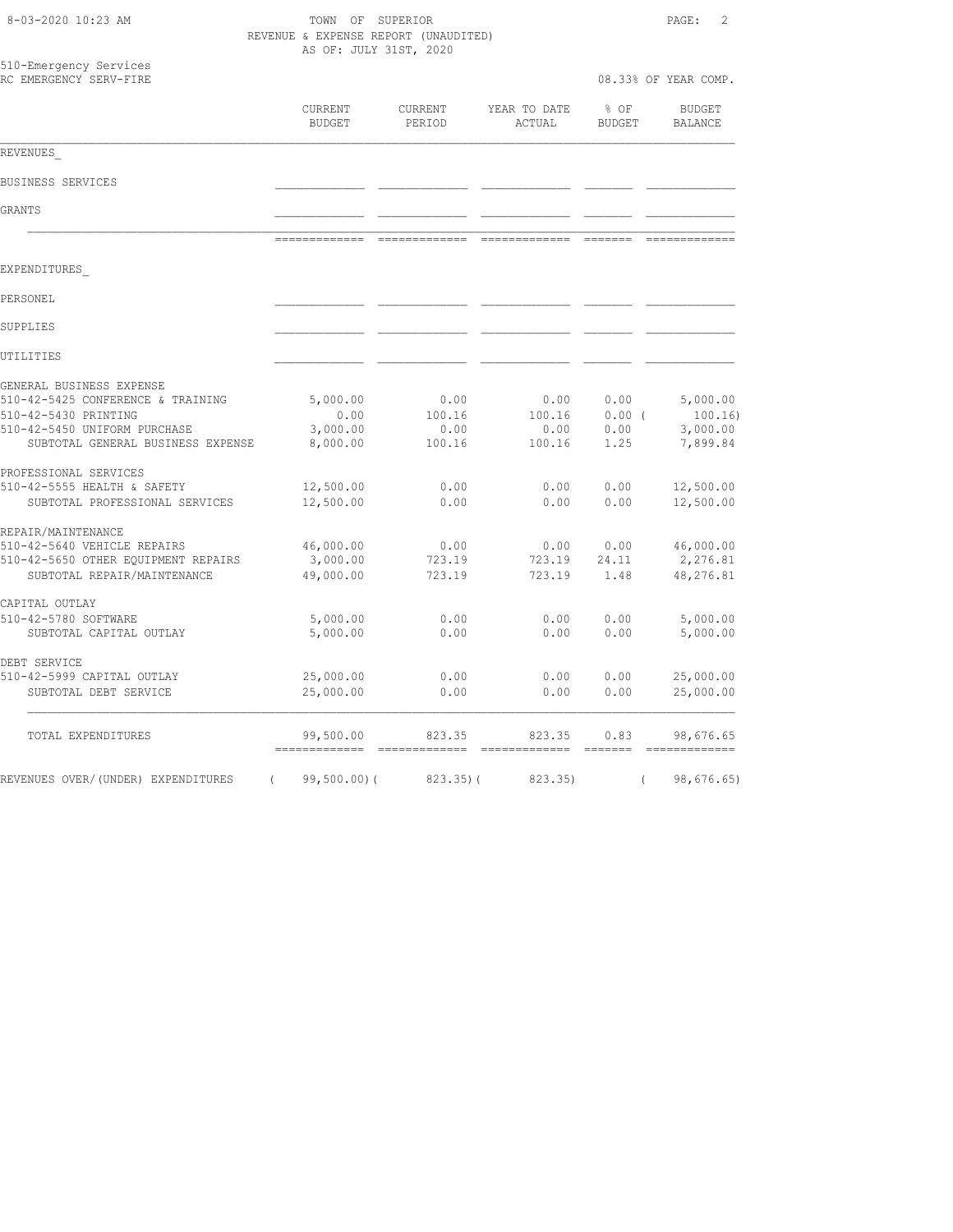8-03-2020 10:23 AM TOWN OF SUPERIOR PAGE: 3 REVENUE & EXPENSE REPORT (UNAUDITED) AS OF: JULY 31ST, 2020

|                                                            |                          | VI. UUDI JIUI, ZUZU |                        |                       |                          |
|------------------------------------------------------------|--------------------------|---------------------|------------------------|-----------------------|--------------------------|
| 510-Emergency Services<br>RC EMERGENCY SERV-POLICE         |                          |                     |                        |                       | 08.33% OF YEAR COMP.     |
|                                                            | CURRENT<br><b>BUDGET</b> | CURRENT<br>PERIOD   | YEAR TO DATE<br>ACTUAL | % OF<br><b>BUDGET</b> | <b>BUDGET</b><br>BALANCE |
| REVENUES                                                   |                          |                     |                        |                       |                          |
| GRANTS                                                     |                          |                     |                        |                       |                          |
| 510-41-4600 Grant Revenue                                  | 200,000.00               | 0.00                | 0.00                   | 0.00                  | 200,000.00               |
| SUBTOTAL GRANTS                                            | 200,000.00               | 0.00                | 0.00                   | 0.00                  | 200,000.00               |
| TOTAL REVENUES                                             | 200,000.00               | 0.00<br>---------   | 0.00                   | 0.00<br>--------      | 200,000.00               |
| EXPENDITURES                                               |                          |                     |                        |                       |                          |
| SUPPLIES                                                   |                          |                     |                        |                       |                          |
| 510-41-5299 Other Operating Supplies<br>SUBTOTAL SUPPLIES  | 4,000.00<br>4,000.00     | 134.87<br>134.87    | 134.87<br>134.87       | 3.37<br>3.37          | 3,865.13<br>3,865.13     |
| UTILITIES                                                  |                          |                     |                        |                       |                          |
| 510-41-5370 Radio Equipment                                | 3,000.00                 | 0.00                | 0.00                   | 0.00                  | 3,000.00                 |
| SUBTOTAL UTILITIES                                         | 3,000.00                 | 0.00                | 0.00                   | 0.00                  | 3,000.00                 |
| GENERAL BUSINESS EXPENSE                                   |                          |                     |                        |                       |                          |
| 510-41-5425 Conferences & Training<br>510-41-5430 PRINTING | 10,000.00<br>2,000.00    | 149.00<br>258.68    | 149.00<br>258.68       | 1.49<br>12.93         | 9,851.00<br>1,741.32     |
| 510-41-5450 Uniform Purchases                              | 8,500.00                 | 688.46              | 688.46                 | 8.10                  | 7,811.54                 |
| SUBTOTAL GENERAL BUSINESS EXPENSE                          | 20,500.00                | 1,096.14            | 1,096.14               | 5.35                  | 19,403.86                |
| PROFESSIONAL SERVICES                                      |                          |                     |                        |                       |                          |
| 510-41-5555 Health & Safety                                | 1,000.00                 | 0.00                | 0.00                   | 0.00                  | 1,000.00                 |
| SUBTOTAL PROFESSIONAL SERVICES                             | 1,000.00                 | 0.00                | 0.00                   | 0.00                  | 1,000.00                 |
| REPAIR/MAINTENANCE                                         |                          |                     |                        |                       |                          |
| 510-41-5640 Vehicle Repairs<br>510-41-5642 Tires and Tubes | 10,000.00<br>3,000.00    | 164.98<br>250.00    | 164.98<br>250.00       | 1.65<br>8.33          | 9,835.02<br>2,750.00     |
| SUBTOTAL REPAIR/MAINTENANCE                                | 13,000.00                | 414.98              | 414.98                 | 3.19                  | 12,585.02                |
| CAPITAL OUTLAY                                             |                          |                     |                        |                       |                          |
| DEBT SERVICE                                               |                          |                     |                        |                       |                          |
| 510-41-5999 Capital Outlay                                 | 59,000.00                | 0.00                | 0.00                   | 0.00                  | 59,000.00                |
| SUBTOTAL DEBT SERVICE                                      | 59,000.00                | 0.00                | 0.00                   | 0.00                  | 59,000.00                |
| TOTAL EXPENDITURES                                         | 100,500.00               | 1,645.99            | 1,645.99               | 1.64                  | 98,854.01                |
| REVENUES OVER/(UNDER) EXPENDITURES                         | $99,500.00$ (            | $1,645.99$ ) (      | 1,645.99               |                       | 101,145.99               |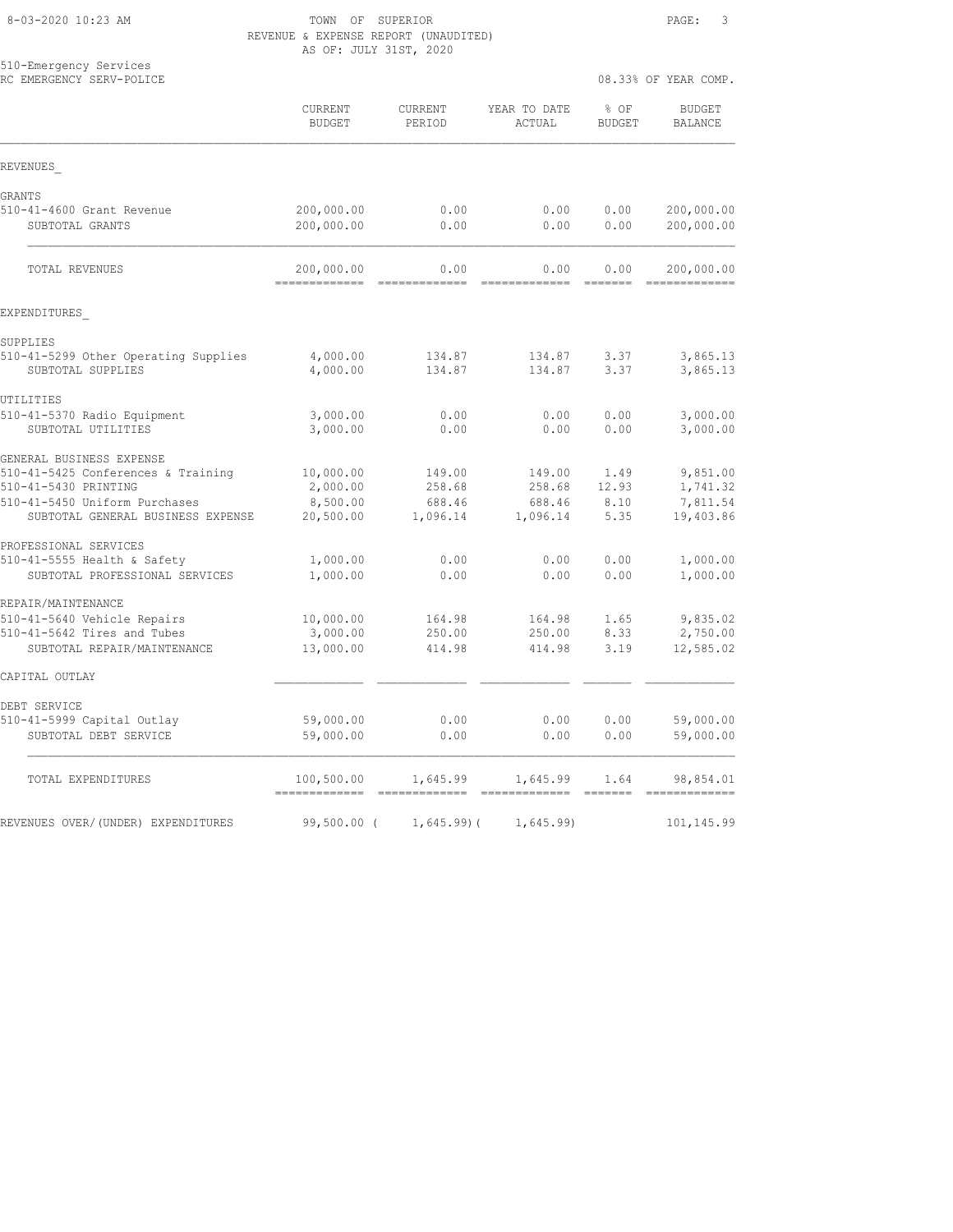8-03-2020 10:23 AM TOWN OF SUPERIOR PAGE: 4 REVENUE & EXPENSE REPORT (UNAUDITED) AS OF: JULY 31ST, 2020

510-Emergency Services

|                                    |            |                |              |               | 08.33% OF YEAR COMP. |
|------------------------------------|------------|----------------|--------------|---------------|----------------------|
|                                    | CURRENT    | <b>CURRENT</b> | YEAR TO DATE | % OF          | BUDGET               |
|                                    | BUDGET     | PERIOD         | ACTUAL       | <b>BUDGET</b> | BALANCE              |
| FUND TOTAL REVENUES                | 200,000.00 | 0.00           | 0.00         | 0.00          | 200,000.00           |
| FUND TOTAL EXPENDITURES            | 200,000.00 | 2,469.34       | 2,469.34     | 1.23          | 197,530.66           |
| REVENUES OVER/(UNDER) EXPENDITURES | 0.00(      | $2,469.34$ ) ( | 2,469.34)    |               | 2,469.34             |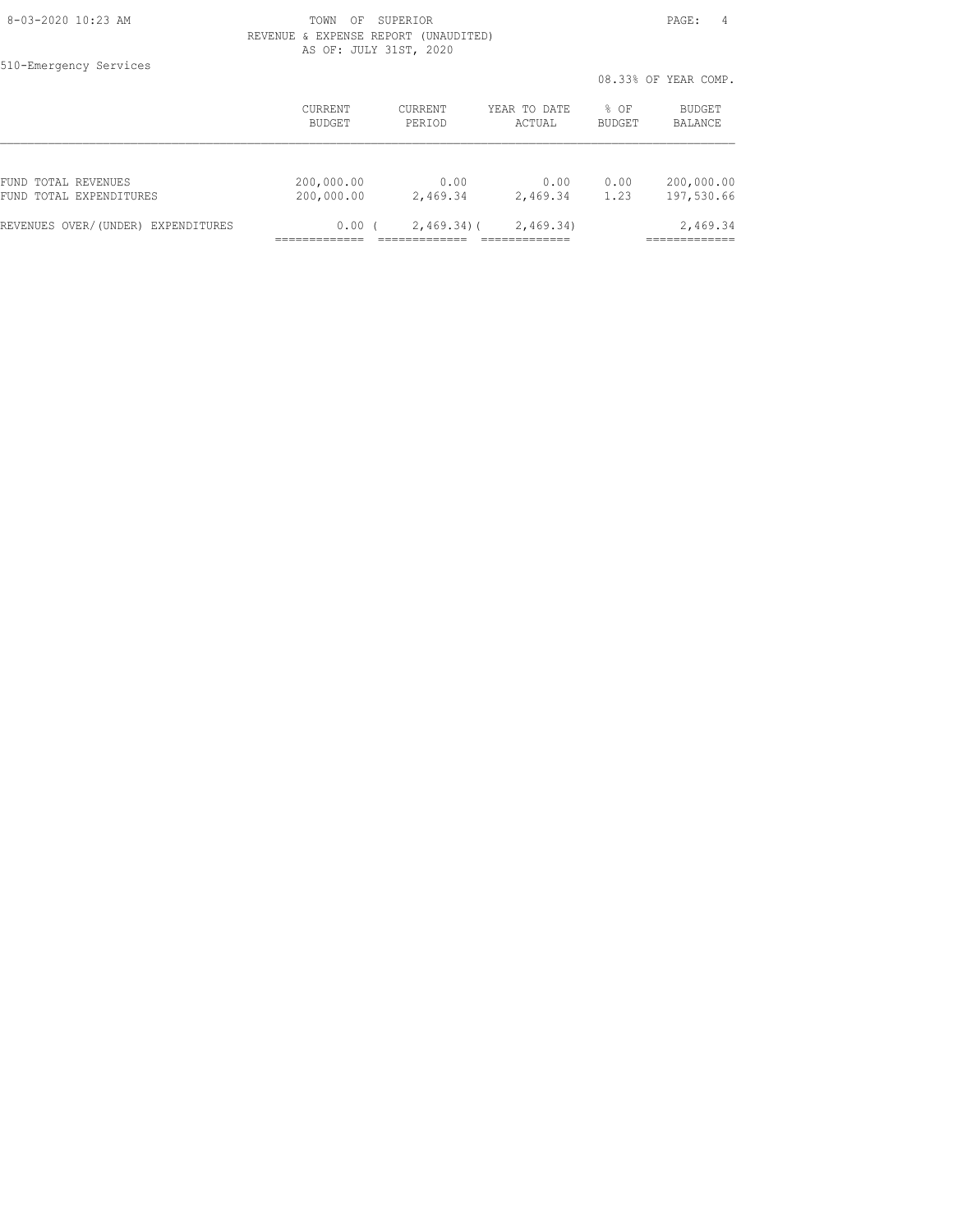| 8-03-2020 10:23 AM |  |  |
|--------------------|--|--|
|--------------------|--|--|

TOWN OF SUPERIOR **PAGE:** 1 REVENUE & EXPENSE REPORT (UNAUDITED) AS OF: JULY 31ST, 2020

| 511-RESOLUTION GRANTS<br>MAYOR & COUNCIL                           |                                              |                   |                               |                                                                                                                                                                                                                                                                                                                                                                                                                                                                                              | 08.33% OF YEAR COMP.         |
|--------------------------------------------------------------------|----------------------------------------------|-------------------|-------------------------------|----------------------------------------------------------------------------------------------------------------------------------------------------------------------------------------------------------------------------------------------------------------------------------------------------------------------------------------------------------------------------------------------------------------------------------------------------------------------------------------------|------------------------------|
|                                                                    | CURRENT<br><b>BUDGET</b>                     | CURRENT<br>PERIOD | YEAR TO DATE<br>ACTUAL        | % OF<br><b>BUDGET</b>                                                                                                                                                                                                                                                                                                                                                                                                                                                                        | BUDGET<br>BALANCE            |
| REVENUES                                                           |                                              |                   |                               |                                                                                                                                                                                                                                                                                                                                                                                                                                                                                              |                              |
| GRANTS                                                             |                                              |                   |                               |                                                                                                                                                                                                                                                                                                                                                                                                                                                                                              |                              |
| 511-01-4600 GRANT REVENUE<br>SUBTOTAL GRANTS                       | 300,000.00<br>300,000.00                     | 0.00<br>0.00      | 0.00<br>0.00                  | 0.00<br>0.00                                                                                                                                                                                                                                                                                                                                                                                                                                                                                 | 300,000.00<br>300,000.00     |
|                                                                    |                                              |                   |                               |                                                                                                                                                                                                                                                                                                                                                                                                                                                                                              |                              |
| TOTAL REVENUES                                                     | 300,000.00<br>-------------- --------------  | 0.00              | 0.00<br>=============         | 0.00<br>=======                                                                                                                                                                                                                                                                                                                                                                                                                                                                              | 300,000.00<br>-------------- |
| EXPENDITURES                                                       |                                              |                   |                               |                                                                                                                                                                                                                                                                                                                                                                                                                                                                                              |                              |
| SUPPLIES                                                           |                                              |                   |                               |                                                                                                                                                                                                                                                                                                                                                                                                                                                                                              |                              |
| 511-01-5299 OPERATING SUPPLIES<br>SUBTOTAL SUPPLIES                | 300,000.00<br>300,000.00                     | 1,577.50          | 1,577.50 1,577.50<br>1,577.50 | 0.53<br>0.53                                                                                                                                                                                                                                                                                                                                                                                                                                                                                 | 298,422.50<br>298, 422.50    |
| PROFESSIONAL SERVICES                                              |                                              |                   |                               |                                                                                                                                                                                                                                                                                                                                                                                                                                                                                              |                              |
| 511-01-5530 ENGINEERING EXPENSES<br>SUBTOTAL PROFESSIONAL SERVICES | 0.00<br>0.00                                 | 3,439.35          | 3,439.35 3,439.35<br>3,439.35 | $0.00$ (<br>0.00(                                                                                                                                                                                                                                                                                                                                                                                                                                                                            | 3,439.35<br>3,439.35         |
| CAPITAL OUTLAY                                                     |                                              |                   |                               |                                                                                                                                                                                                                                                                                                                                                                                                                                                                                              |                              |
| DEBT SERVICE                                                       |                                              |                   |                               |                                                                                                                                                                                                                                                                                                                                                                                                                                                                                              |                              |
| TOTAL EXPENDITURES                                                 | 300,000.00<br>============================== | 5,016.85          | 5,016.85<br>=============     | 1.67<br>$\begin{array}{cccccc} \multicolumn{2}{c}{} & \multicolumn{2}{c}{} & \multicolumn{2}{c}{} & \multicolumn{2}{c}{} & \multicolumn{2}{c}{} & \multicolumn{2}{c}{} & \multicolumn{2}{c}{} & \multicolumn{2}{c}{} & \multicolumn{2}{c}{} & \multicolumn{2}{c}{} & \multicolumn{2}{c}{} & \multicolumn{2}{c}{} & \multicolumn{2}{c}{} & \multicolumn{2}{c}{} & \multicolumn{2}{c}{} & \multicolumn{2}{c}{} & \multicolumn{2}{c}{} & \multicolumn{2}{c}{} & \multicolumn{2}{c}{} & \multic$ | 294,983.15<br>=============  |
| REVENUES OVER/(UNDER) EXPENDITURES                                 | $0.00$ (                                     | $5,016.85$ (      | 5,016.85                      |                                                                                                                                                                                                                                                                                                                                                                                                                                                                                              | 5,016.85                     |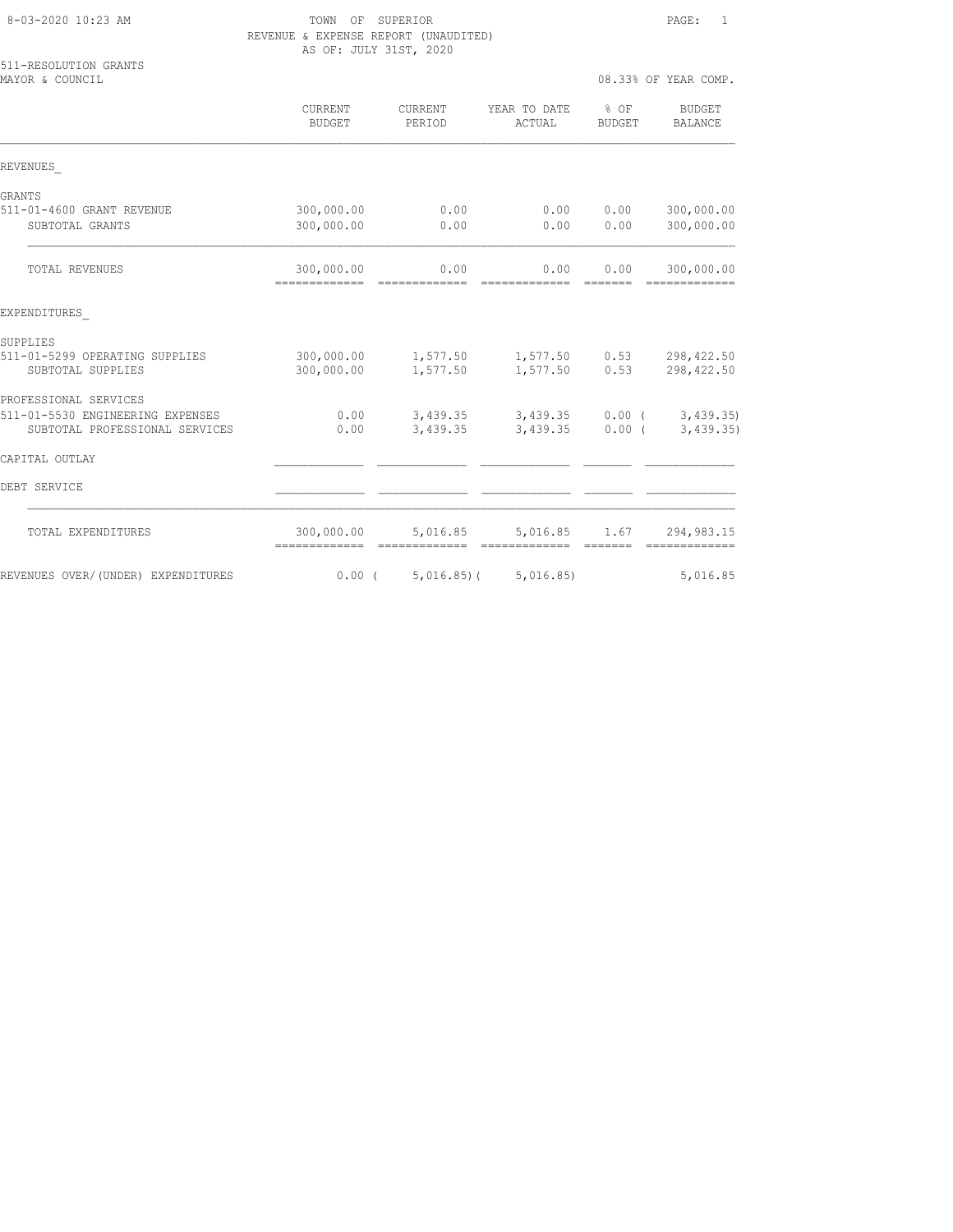| 8-03-2020 10:23 AM                  | SUPERIOR<br>TOWN<br>ΟF<br>REVENUE & EXPENSE REPORT (UNAUDITED)<br>AS OF: JULY 31ST, 2020 | $\mathcal{L}$<br>PAGE: |                        |                                 |                             |
|-------------------------------------|------------------------------------------------------------------------------------------|------------------------|------------------------|---------------------------------|-----------------------------|
| 511-RESOLUTION GRANTS<br>RECREATION |                                                                                          |                        |                        |                                 |                             |
|                                     | CURRENT<br><b>BUDGET</b>                                                                 | CURRENT<br>PERIOD      | YEAR TO DATE<br>ACTUAL | $8$ OF<br><b>BUDGET</b>         | BUDGET<br>BALANCE           |
| REVENUES                            |                                                                                          |                        |                        |                                 |                             |
| GRANTS                              |                                                                                          |                        |                        |                                 |                             |
| 511-12-4600 GRANT REVENUE           | 200,000.00                                                                               | 0.00                   | 0.00                   | 0.00                            | 200,000.00                  |
| SUBTOTAL GRANTS                     | 200,000.00                                                                               | 0.00                   | 0.00                   | 0.00                            | 200,000.00                  |
| TOTAL REVENUES                      | 200,000.00<br>-------------                                                              | 0.00<br>essessessesse  | 0.00<br>=============  | 0.00<br>$=$ $=$ $=$ $=$ $=$ $=$ | 200,000.00<br>============= |
| EXPENDITURES                        |                                                                                          |                        |                        |                                 |                             |
| SUPPLIES                            |                                                                                          |                        |                        |                                 |                             |
| 511-12-5299 OPERATING SUPPLIES      | 200,000.00                                                                               | 0.00                   | 0.00                   | 0.00                            | 200,000.00                  |
| SUBTOTAL SUPPLIES                   | 200,000.00                                                                               | 0.00                   | 0.00                   | 0.00                            | 200,000.00                  |
| PROFESSIONAL SERVICES               |                                                                                          |                        |                        |                                 |                             |
| CAPITAL OUTLAY                      |                                                                                          |                        |                        |                                 |                             |
| TOTAL EXPENDITURES                  | 200,000.00                                                                               | 0.00                   | 0.00                   | 0.00                            | 200,000.00                  |

============= ============= ============= ======= =============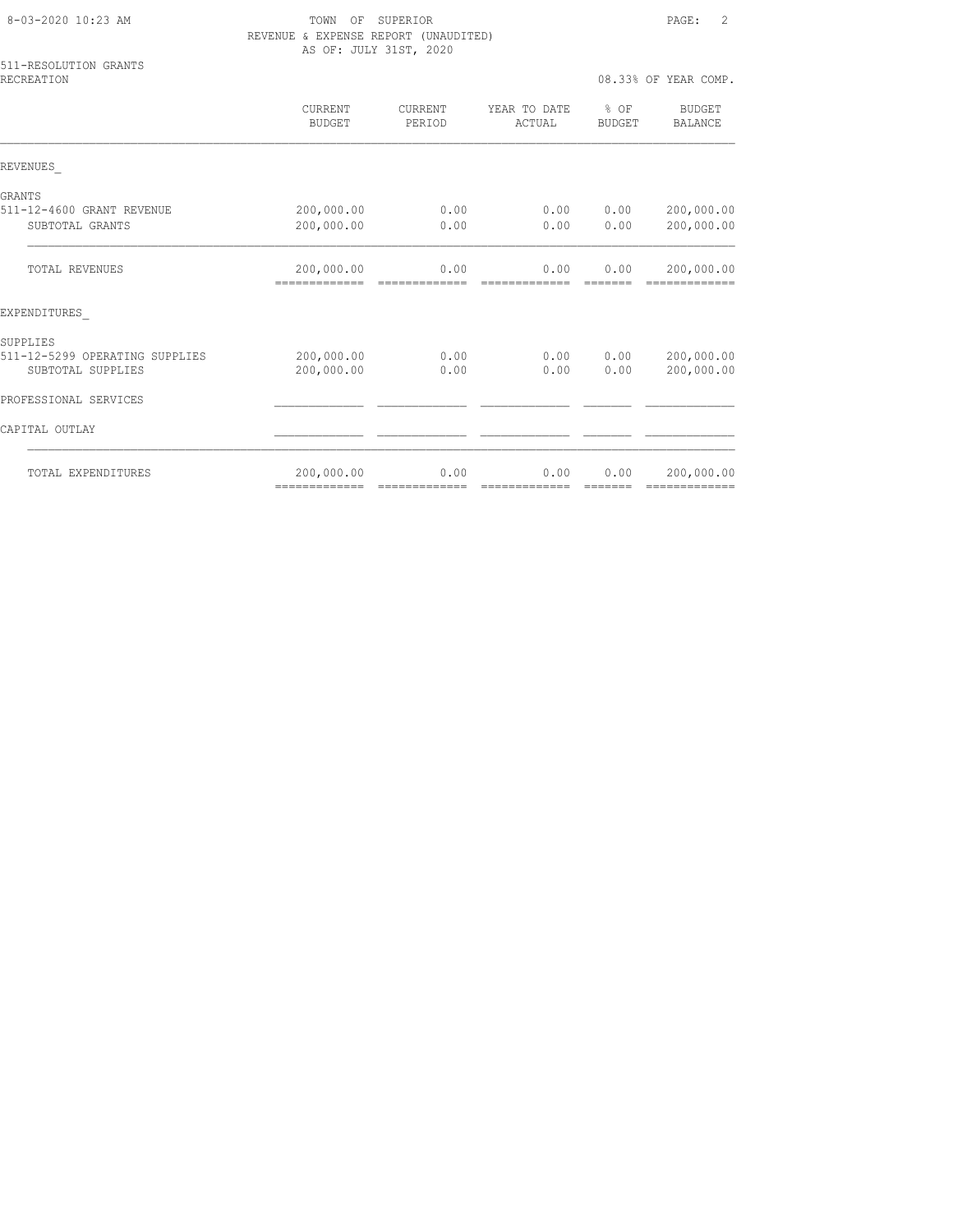TOWN OF SUPERIOR **Example 20:23** PAGE: 3 REVENUE & EXPENSE REPORT (UNAUDITED) AS OF: JULY 31ST, 2020

| 511-RESOLUTION GRANTS<br>ECONOMIC DEVELOPMENT       |                           |                          |                                   |                         | 08.33% OF YEAR COMP.                                                                                                                                                                                                                                                                                                                                                                                                                                                                                 |
|-----------------------------------------------------|---------------------------|--------------------------|-----------------------------------|-------------------------|------------------------------------------------------------------------------------------------------------------------------------------------------------------------------------------------------------------------------------------------------------------------------------------------------------------------------------------------------------------------------------------------------------------------------------------------------------------------------------------------------|
|                                                     | CURRENT<br><b>BUDGET</b>  | <b>CURRENT</b><br>PERIOD | YEAR TO DATE<br>ACTUAL            | $8$ OF<br><b>BUDGET</b> | BUDGET<br>BALANCE                                                                                                                                                                                                                                                                                                                                                                                                                                                                                    |
| REVENUES                                            |                           |                          |                                   |                         |                                                                                                                                                                                                                                                                                                                                                                                                                                                                                                      |
| GRANTS                                              |                           |                          |                                   |                         |                                                                                                                                                                                                                                                                                                                                                                                                                                                                                                      |
| 511-19-4600 GRANT REVENUE<br>SUBTOTAL GRANTS        | 100,000.00<br>100,000.00  | 0.00<br>0.00             | 0.00<br>0.00                      | 0.00<br>0.00            | 100,000.00<br>100,000.00                                                                                                                                                                                                                                                                                                                                                                                                                                                                             |
| TOTAL REVENUES                                      | 100,000.00                | 0.00                     | 0.00                              | 0.00                    | 100,000.00                                                                                                                                                                                                                                                                                                                                                                                                                                                                                           |
| EXPENDITURES                                        |                           |                          |                                   |                         |                                                                                                                                                                                                                                                                                                                                                                                                                                                                                                      |
| SUPPLIES                                            |                           |                          |                                   |                         |                                                                                                                                                                                                                                                                                                                                                                                                                                                                                                      |
| 511-19-5299 OPERATING SUPPLIES<br>SUBTOTAL SUPPLIES | 100,000.00<br>100,000.00  | 110,000.00<br>110,000.00 | 110,000.00 110.00 (<br>110,000.00 | $110.00$ (              | 10,000.00)<br>10,000.00)                                                                                                                                                                                                                                                                                                                                                                                                                                                                             |
| PROFESSIONAL SERVICES                               |                           |                          |                                   |                         |                                                                                                                                                                                                                                                                                                                                                                                                                                                                                                      |
| CAPITAL OUTLAY                                      |                           |                          |                                   |                         |                                                                                                                                                                                                                                                                                                                                                                                                                                                                                                      |
| TOTAL EXPENDITURES                                  | 100,000.00<br>$=$ $=$ $=$ | 110,000.00               | 110,000.00 110.00 (               |                         | 10,000.00)<br>$\begin{array}{cccccccccc} \multicolumn{2}{c}{} & \multicolumn{2}{c}{} & \multicolumn{2}{c}{} & \multicolumn{2}{c}{} & \multicolumn{2}{c}{} & \multicolumn{2}{c}{} & \multicolumn{2}{c}{} & \multicolumn{2}{c}{} & \multicolumn{2}{c}{} & \multicolumn{2}{c}{} & \multicolumn{2}{c}{} & \multicolumn{2}{c}{} & \multicolumn{2}{c}{} & \multicolumn{2}{c}{} & \multicolumn{2}{c}{} & \multicolumn{2}{c}{} & \multicolumn{2}{c}{} & \multicolumn{2}{c}{} & \multicolumn{2}{c}{} & \mult$ |
| REVENUES OVER/(UNDER) EXPENDITURES                  | 0.00(                     | $110,000.00)$ (          | 110,000.00)                       |                         | 110,000.00                                                                                                                                                                                                                                                                                                                                                                                                                                                                                           |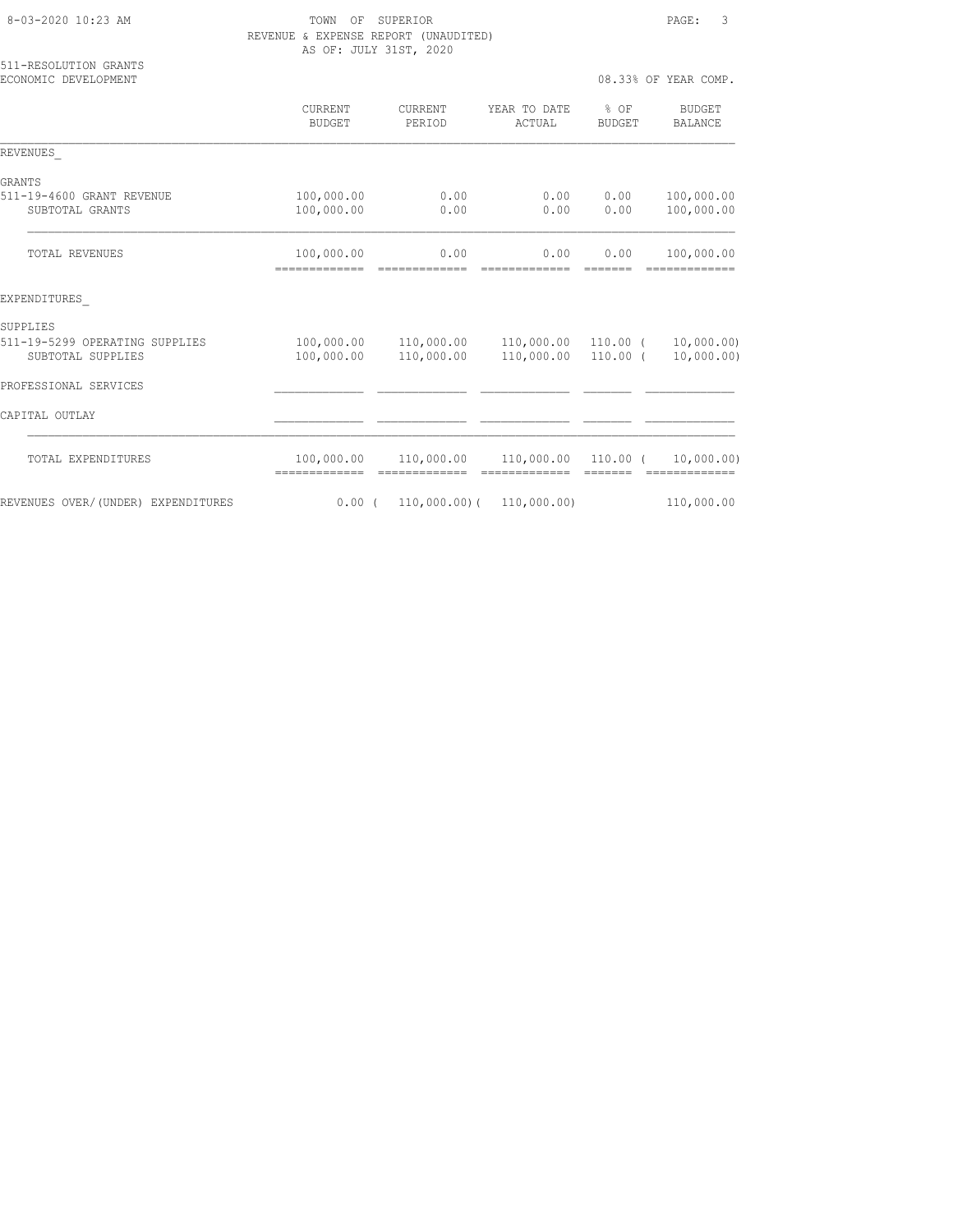511-RESOLUTION GRANTS

 8-03-2020 10:23 AM TOWN OF SUPERIOR PAGE: 4 REVENUE & EXPENSE REPORT (UNAUDITED) AS OF: JULY 31ST, 2020

|                                    |                |                |              |               | 08.33% OF YEAR COMP. |
|------------------------------------|----------------|----------------|--------------|---------------|----------------------|
|                                    | <b>CURRENT</b> | <b>CURRENT</b> | YEAR TO DATE | $%$ $OF$      | BUDGET               |
|                                    | BUDGET         | PERIOD         | ACTUAL       | <b>BUDGET</b> | BALANCE              |
| FUND TOTAL REVENUES                | 600,000.00     | 0.00           | 0.00         | 0.00          | 600,000.00           |
| FUND TOTAL EXPENDITURES            | 600,000.00     | 115,016.85     | 115,016.85   | 19.17         | 484, 983. 15         |
| REVENUES OVER/(UNDER) EXPENDITURES | 0.00           | $115,016.85$ ( | 115,016.85)  |               | 115,016.85           |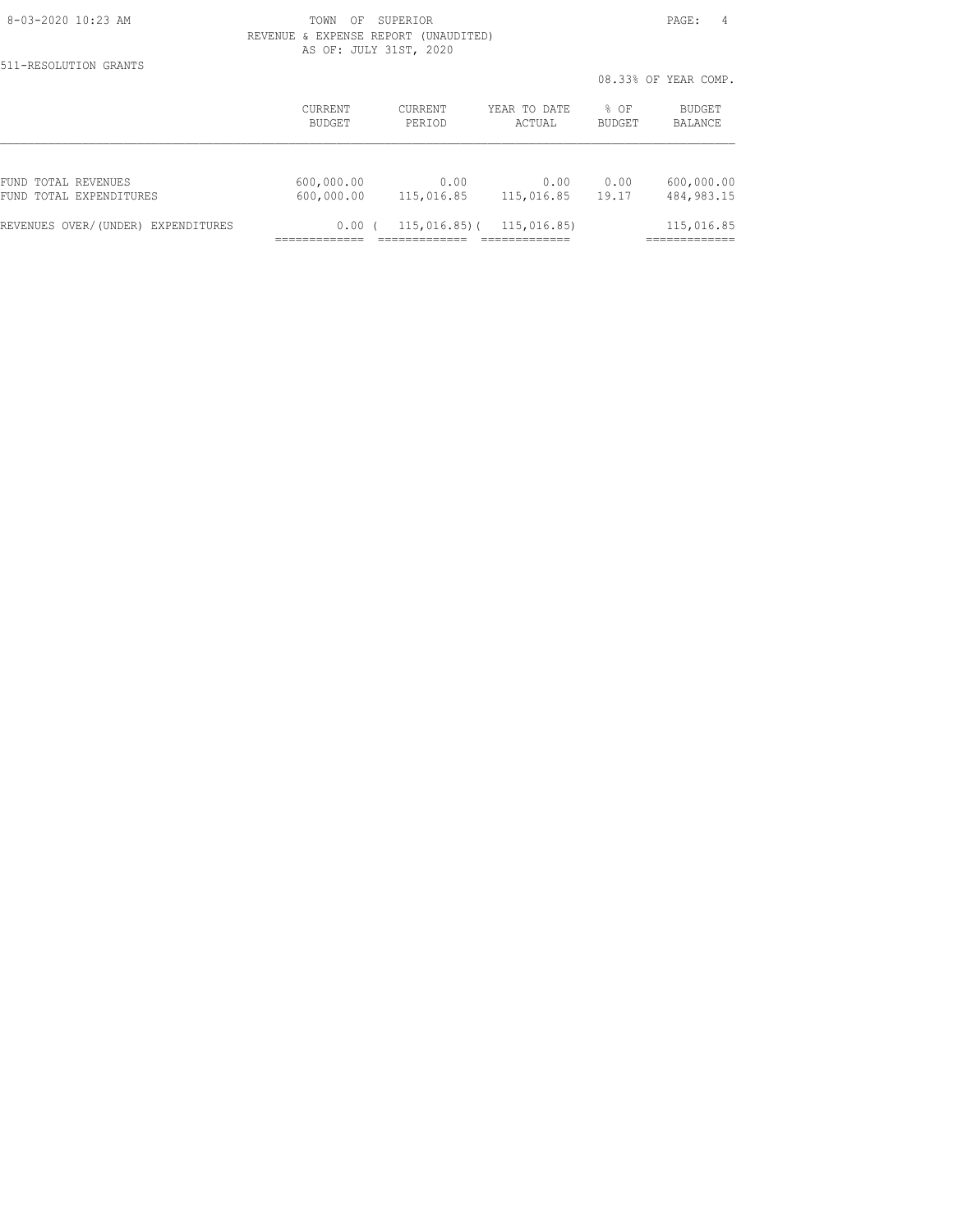| 8-03-2020 10:23 AM | TOWN OF SUPERIOR |                                      |              |        | PAGE:                |
|--------------------|------------------|--------------------------------------|--------------|--------|----------------------|
|                    |                  | REVENUE & EXPENSE REPORT (UNAUDITED) |              |        |                      |
|                    |                  | AS OF: JULY 31ST, 2020               |              |        |                      |
| 512-AZCares Fund   |                  |                                      |              |        |                      |
|                    |                  |                                      |              |        | 08.33% OF YEAR COMP. |
|                    | CURRENT          | CURRENT                              | YEAR TO DATE | % OF   | BUDGET               |
|                    | BUDGET           | PERIOD                               | ACTUAL       | BUDGET | BALANCE              |
|                    |                  |                                      |              |        |                      |
|                    |                  |                                      |              |        |                      |

============= ============= ============= =============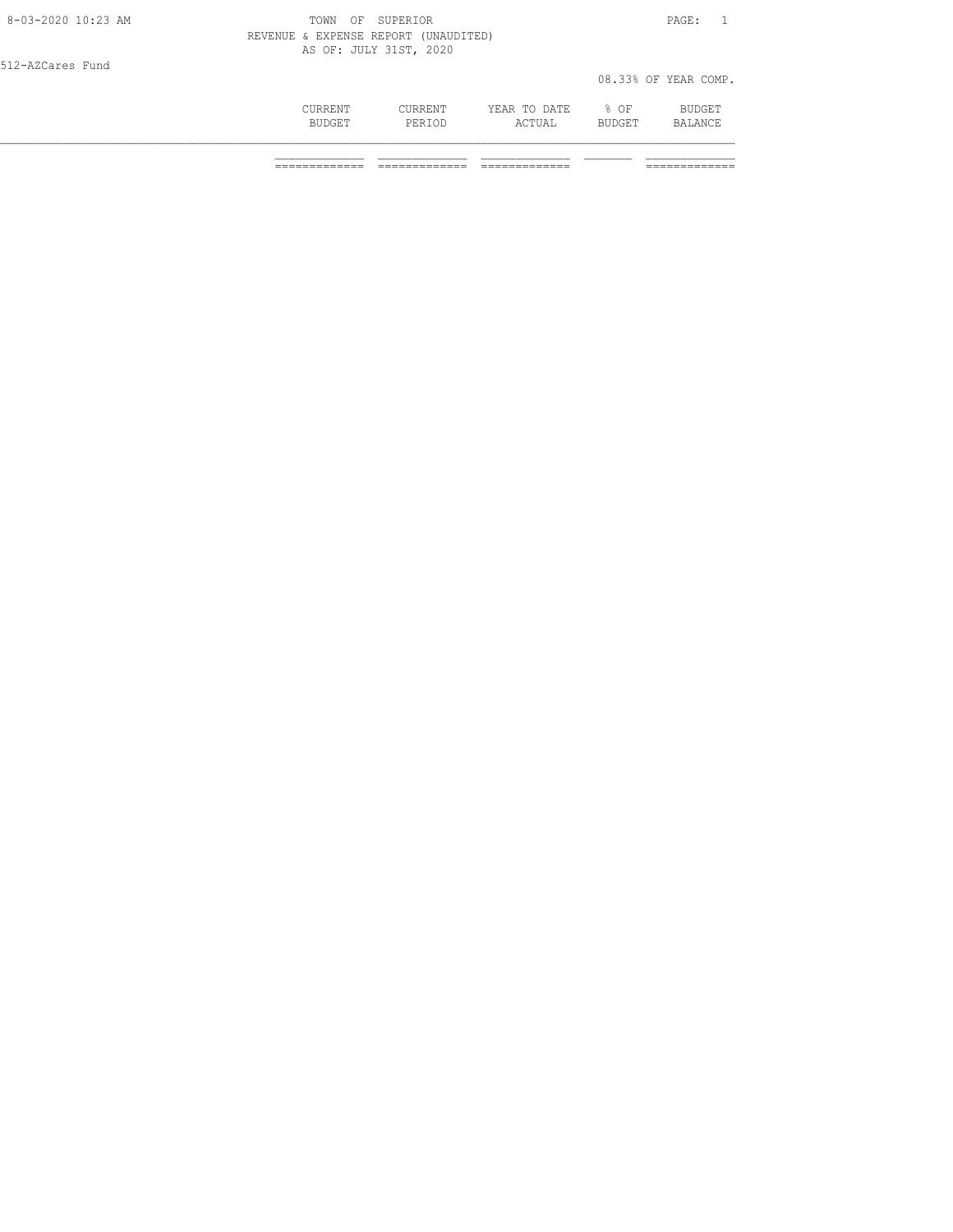| 8-03-2020 10:23 AM<br>TOWN OF SUPERIOR<br>REVENUE & EXPENSE REPORT (UNAUDITED)<br>AS OF: JULY 31ST, 2020 |  |                   |                                            |  |  | PAGE:<br>$\overline{1}$ |
|----------------------------------------------------------------------------------------------------------|--|-------------------|--------------------------------------------|--|--|-------------------------|
| 800-FIRE DEPT PENSION<br>NON-DEPARTMENTAL                                                                |  |                   |                                            |  |  | 08.33% OF YEAR COMP.    |
|                                                                                                          |  | CURRENT<br>BUDGET | CURRENT YEAR TO DATE % OF BUDGET<br>PERIOD |  |  | ACTUAL BUDGET BALANCE   |
| REVENUES                                                                                                 |  |                   |                                            |  |  |                         |
| BUSINESS SERVICES                                                                                        |  |                   |                                            |  |  |                         |
| MISCELLANEOUS                                                                                            |  |                   |                                            |  |  |                         |
| CONTINGENCY                                                                                              |  |                   |                                            |  |  |                         |
|                                                                                                          |  |                   |                                            |  |  | --------------          |
| EXPENDITURES                                                                                             |  |                   |                                            |  |  |                         |
| SUPPLIES                                                                                                 |  |                   |                                            |  |  |                         |
| DEBT SERVICE                                                                                             |  |                   |                                            |  |  |                         |
|                                                                                                          |  |                   |                                            |  |  |                         |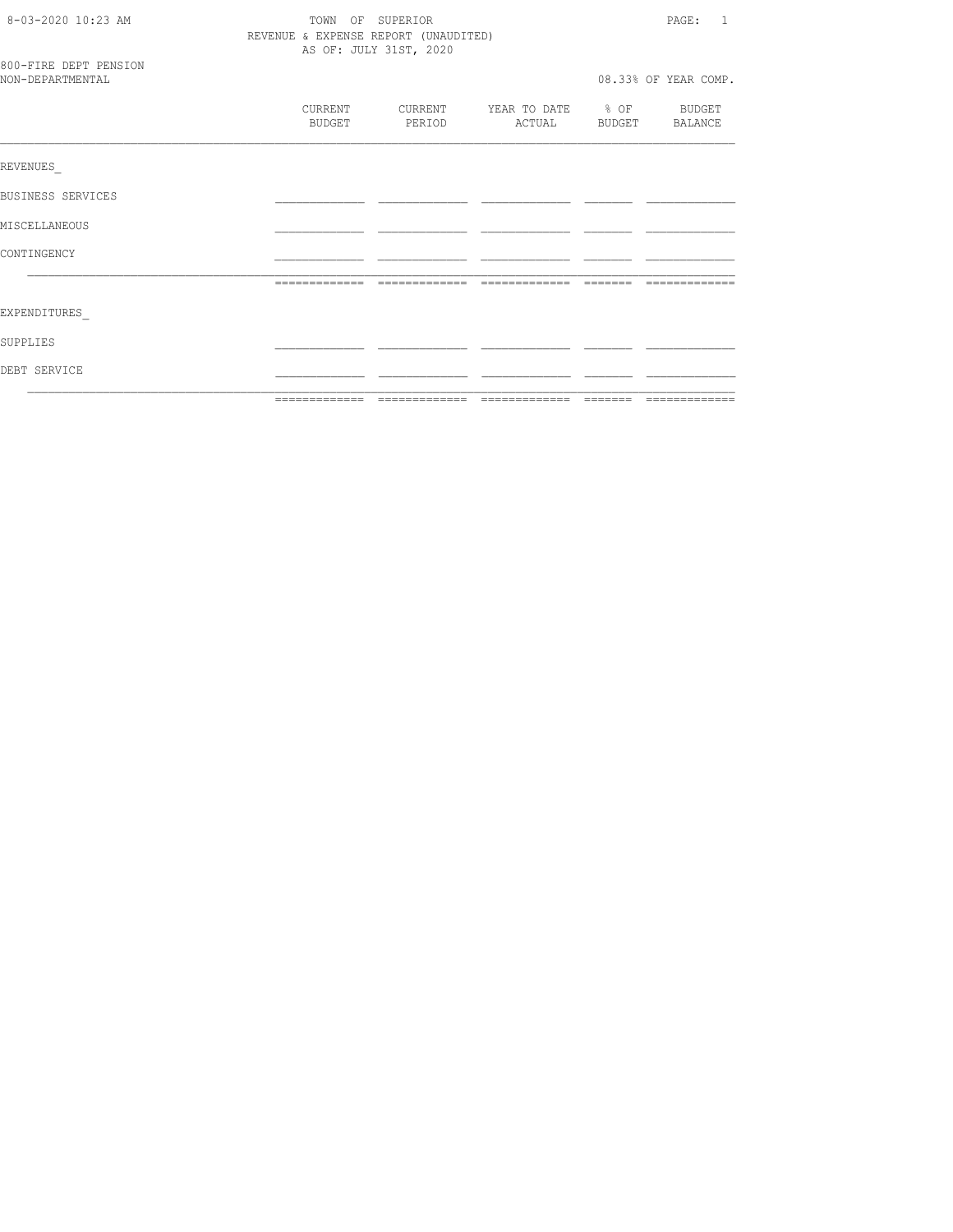|                       | CURRENT<br><b>BUDGET</b>             | <b>CURRENT</b><br>PERTOD | YEAR TO DATE<br>ACTUAL | $8$ OF<br><b>BUDGET</b> | BUDGET<br>BALANCE    |  |
|-----------------------|--------------------------------------|--------------------------|------------------------|-------------------------|----------------------|--|
| 800-FIRE DEPT PENSION |                                      |                          |                        |                         | 08.33% OF YEAR COMP. |  |
|                       | REVENUE & EXPENSE REPORT (UNAUDITED) | AS OF: JULY 31ST, 2020   |                        |                         |                      |  |
| 8-03-2020 10:23 AM    | TOWN<br>OF                           | SUPERIOR                 |                        |                         | PAGE:                |  |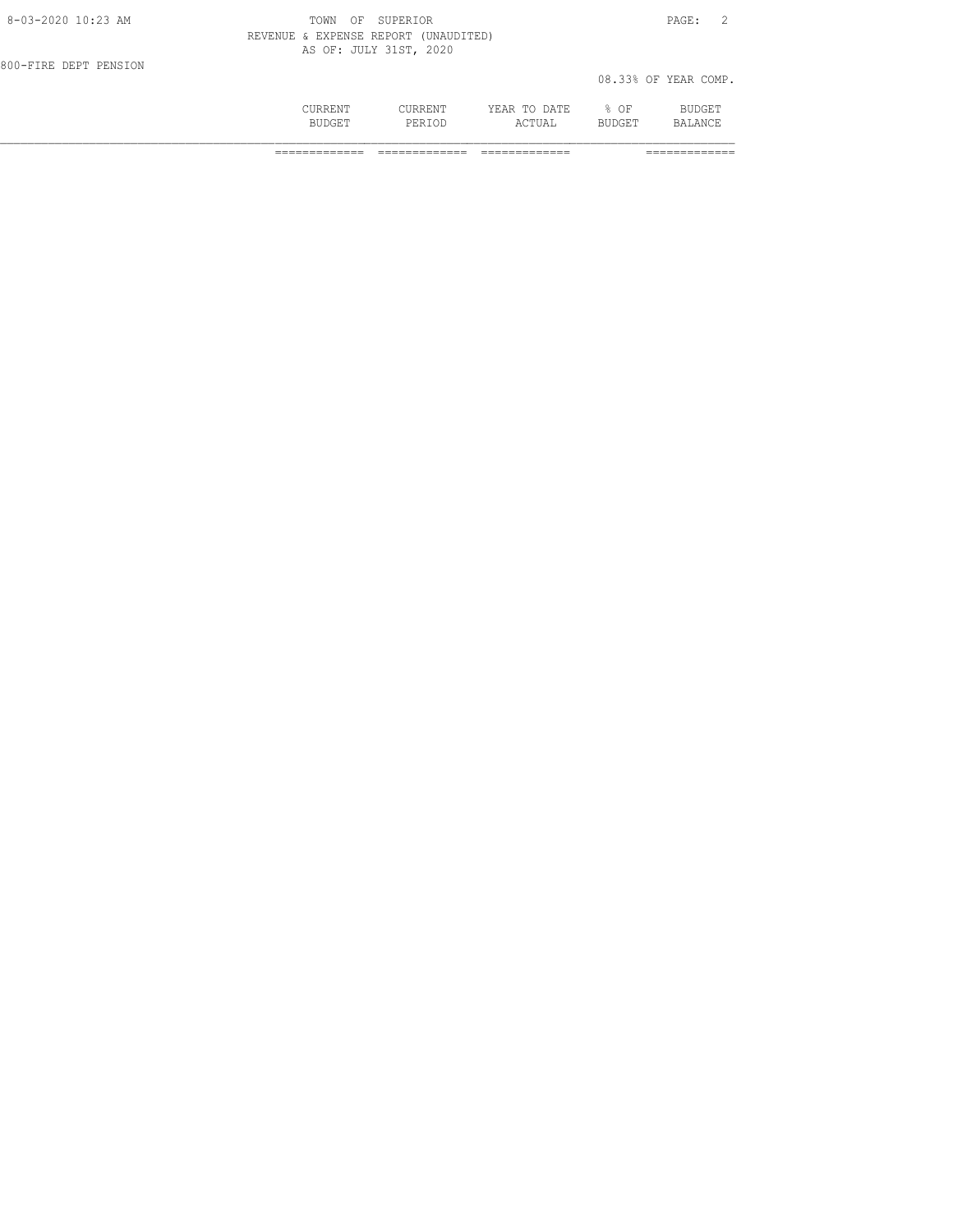| 8-03-2020 10:23 AM |                                      | TOWN OF SUPERIOR       |               |                  | PAGE:<br>$\overline{1}$ |
|--------------------|--------------------------------------|------------------------|---------------|------------------|-------------------------|
|                    | REVENUE & EXPENSE REPORT (UNAUDITED) |                        |               |                  |                         |
|                    |                                      | AS OF: JULY 31ST, 2020 |               |                  |                         |
| 810-LGIP           |                                      |                        |               |                  |                         |
| NON-DEPARTMENTAL   |                                      |                        |               |                  | 08.33% OF YEAR COMP.    |
|                    | CURRENT                              | CURRENT                | YEAR TO DATE  | $\frac{1}{2}$ OF | BUDGET                  |
|                    | BUDGET                               | PERIOD                 | ACTUAL        | BUDGET           | BALANCE                 |
|                    |                                      |                        |               |                  |                         |
| REVENUES           |                                      |                        |               |                  |                         |
| BUSINESS SERVICES  |                                      |                        |               |                  |                         |
|                    | -------------                        | -------------          | ------------- | -------          |                         |
| EXPENDITURES       |                                      |                        |               |                  |                         |
|                    |                                      |                        |               |                  |                         |
| SUPPLIES           |                                      |                        |               |                  |                         |
|                    |                                      |                        |               |                  |                         |
|                    |                                      |                        |               |                  |                         |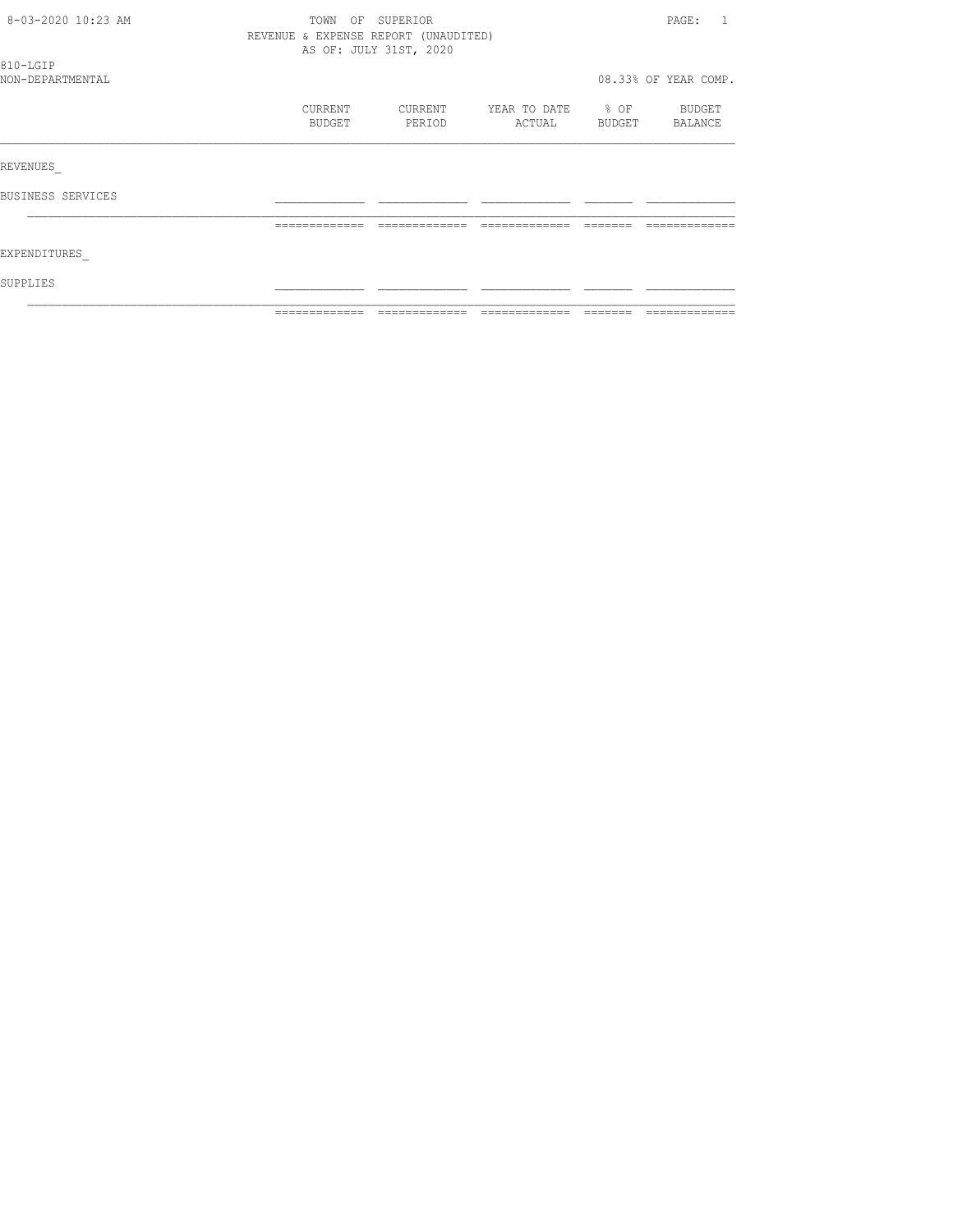|                    | CURRENT<br><b>BUDGET</b>             | CURRENT<br>PERTOD      | YEAR TO DATE<br>ACTUAL | 8 OF<br><b>BUDGET</b> | BUDGET<br>BALANCE    |  |
|--------------------|--------------------------------------|------------------------|------------------------|-----------------------|----------------------|--|
| 810-LGIP           |                                      |                        |                        |                       | 08.33% OF YEAR COMP. |  |
|                    | REVENUE & EXPENSE REPORT (UNAUDITED) | AS OF: JULY 31ST, 2020 |                        |                       |                      |  |
| 8-03-2020 10:23 AM | TOWN                                 | OF SUPERIOR            |                        |                       | PAGE:                |  |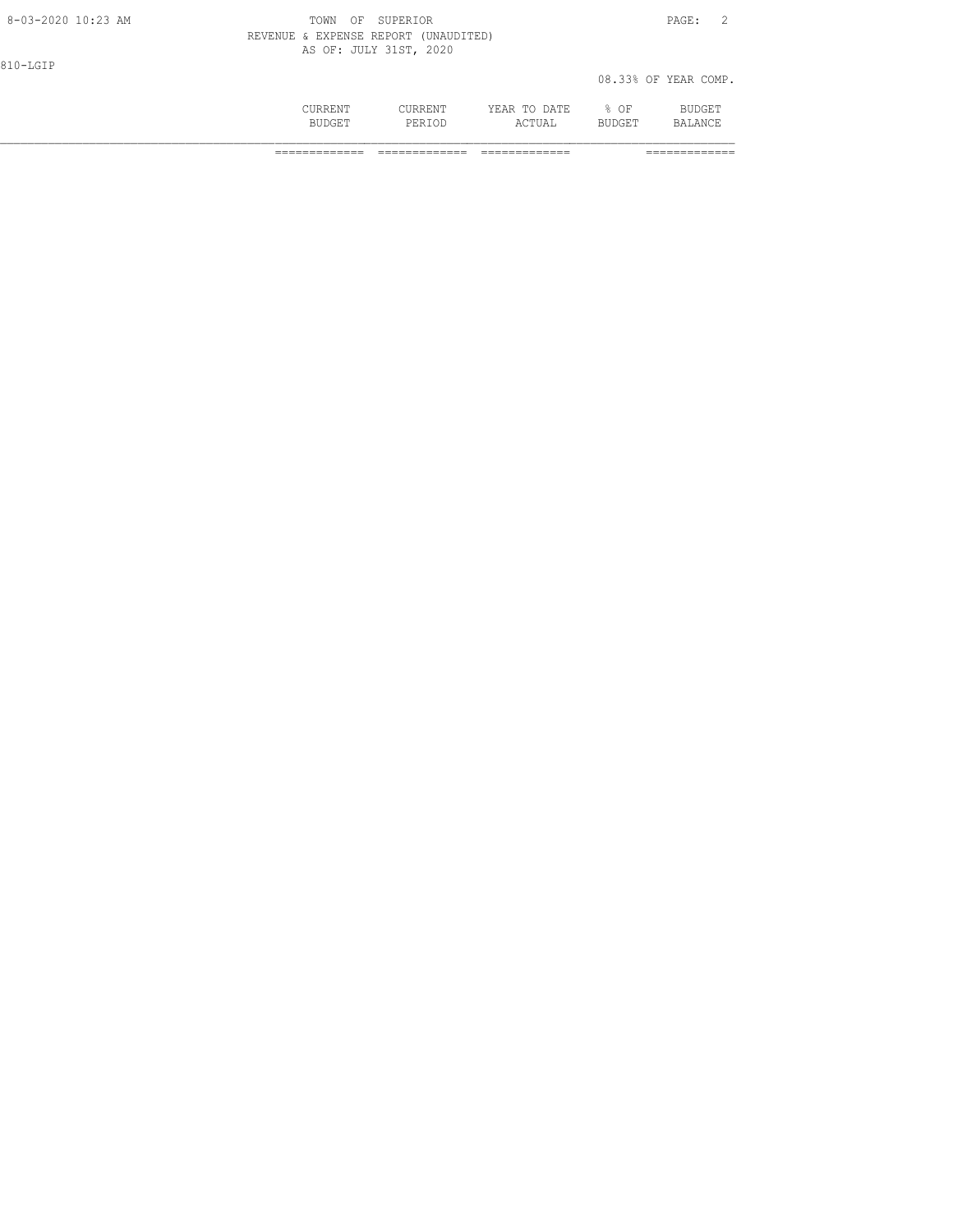| 8-03-2020 10:23 AM | TOWN                                 | OF SUPERIOR            |               |                  | PAGE:<br>$\mathbf{1}$ |
|--------------------|--------------------------------------|------------------------|---------------|------------------|-----------------------|
|                    | REVENUE & EXPENSE REPORT (UNAUDITED) |                        |               |                  |                       |
|                    |                                      | AS OF: JULY 31ST, 2020 |               |                  |                       |
| 820-EXPLORERS      |                                      |                        |               |                  |                       |
| NON-DEPARTMENTAL   |                                      |                        |               |                  | 08.33% OF YEAR COMP.  |
|                    | CURRENT                              | CURRENT                | YEAR TO DATE  | $\frac{1}{2}$ OF | BUDGET                |
|                    | BUDGET                               | PERIOD                 | ACTUAL        | BUDGET           | BALANCE               |
| REVENUES           |                                      |                        |               |                  |                       |
|                    |                                      |                        |               |                  |                       |
| MISCELLANEOUS      |                                      |                        |               |                  |                       |
|                    | -------------                        | -------------          | ------------- |                  |                       |
| EXPENDITURES       |                                      |                        |               |                  |                       |
| SUPPLIES           |                                      |                        |               |                  |                       |
|                    |                                      |                        |               |                  |                       |
|                    | =============                        |                        |               |                  |                       |
|                    |                                      |                        |               |                  |                       |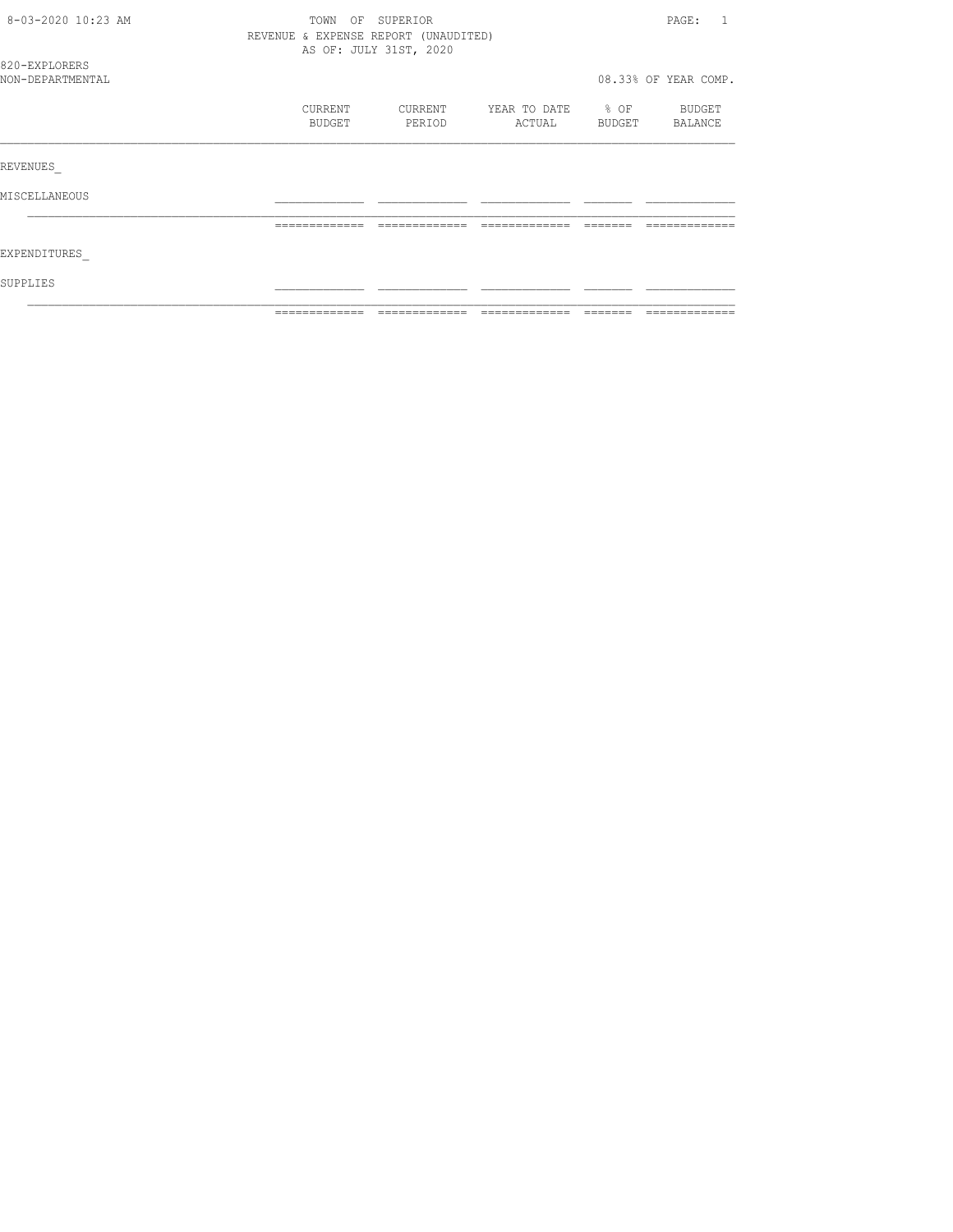|                    | CURRENT<br><b>BUDGET</b>             | CURRENT<br>PERTOD      | YEAR TO DATE<br>ACTUAL | $8$ OF<br><b>BUDGET</b> | BUDGET<br>BALANCE    |
|--------------------|--------------------------------------|------------------------|------------------------|-------------------------|----------------------|
| 820-EXPLORERS      |                                      |                        |                        |                         | 08.33% OF YEAR COMP. |
|                    | REVENUE & EXPENSE REPORT (UNAUDITED) | AS OF: JULY 31ST, 2020 |                        |                         |                      |
| 8-03-2020 10:23 AM | <b>TOWN</b><br>ΟF                    | SUPERIOR               |                        |                         | PAGE:                |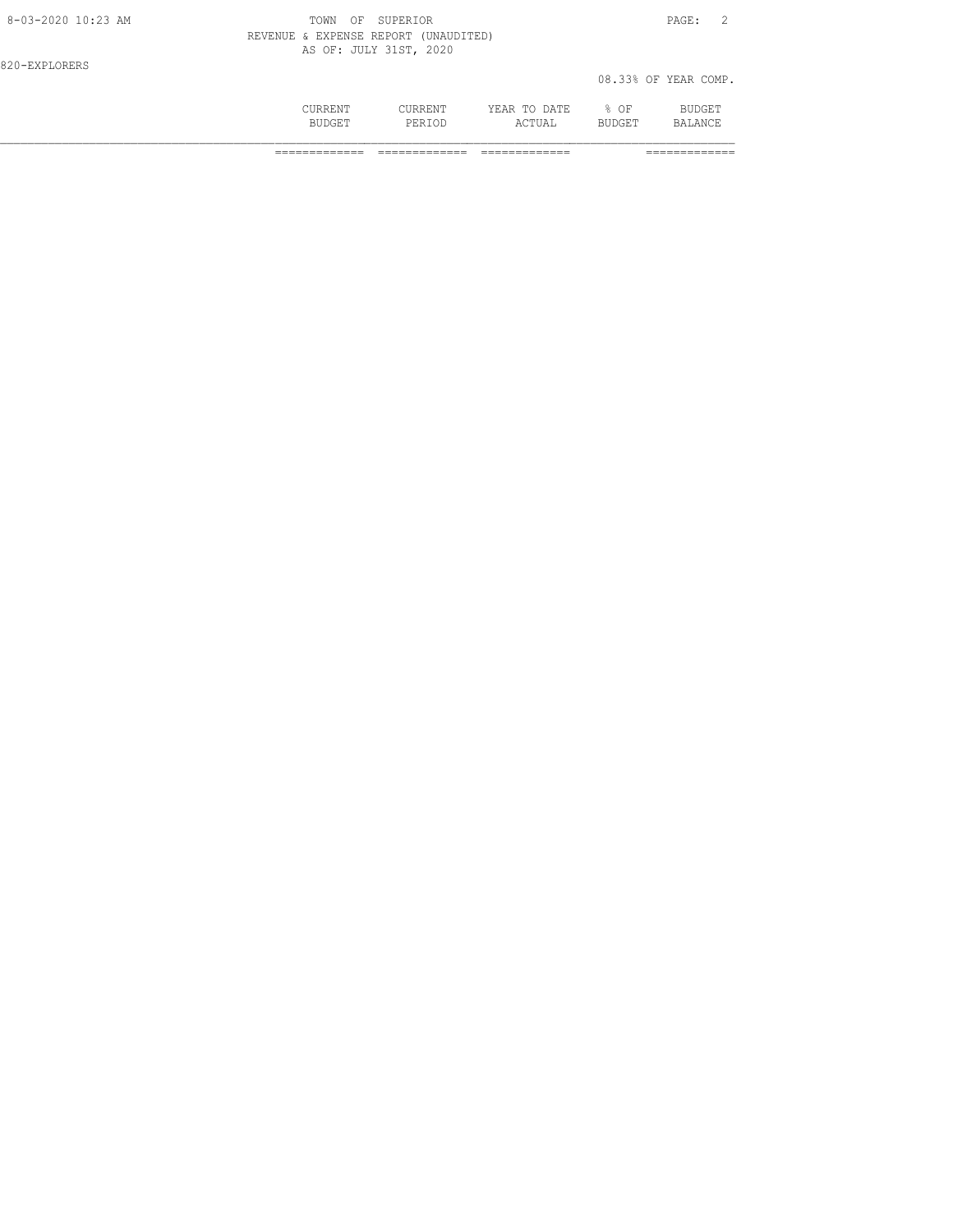| 8-03-2020 10:23 AM                    | OF SUPERIOR<br>TOWN                  |                        |                        |                            |                      |
|---------------------------------------|--------------------------------------|------------------------|------------------------|----------------------------|----------------------|
|                                       | REVENUE & EXPENSE REPORT (UNAUDITED) | AS OF: JULY 31ST, 2020 |                        |                            |                      |
| 830-TOYS FOR TOTS<br>NON-DEPARTMENTAL |                                      |                        |                        |                            | 08.33% OF YEAR COMP. |
|                                       | CURRENT<br>BUDGET                    | CURRENT<br>PERIOD      | YEAR TO DATE<br>ACTUAL | $\frac{1}{2}$ OF<br>BUDGET | BUDGET<br>BALANCE    |
| REVENUES                              |                                      |                        |                        |                            |                      |
| GRANTS                                |                                      |                        |                        |                            |                      |
|                                       |                                      |                        |                        |                            |                      |
| EXPENDITURES                          |                                      |                        |                        |                            |                      |
| SUPPLIES                              |                                      |                        |                        |                            |                      |
|                                       |                                      |                        |                        |                            |                      |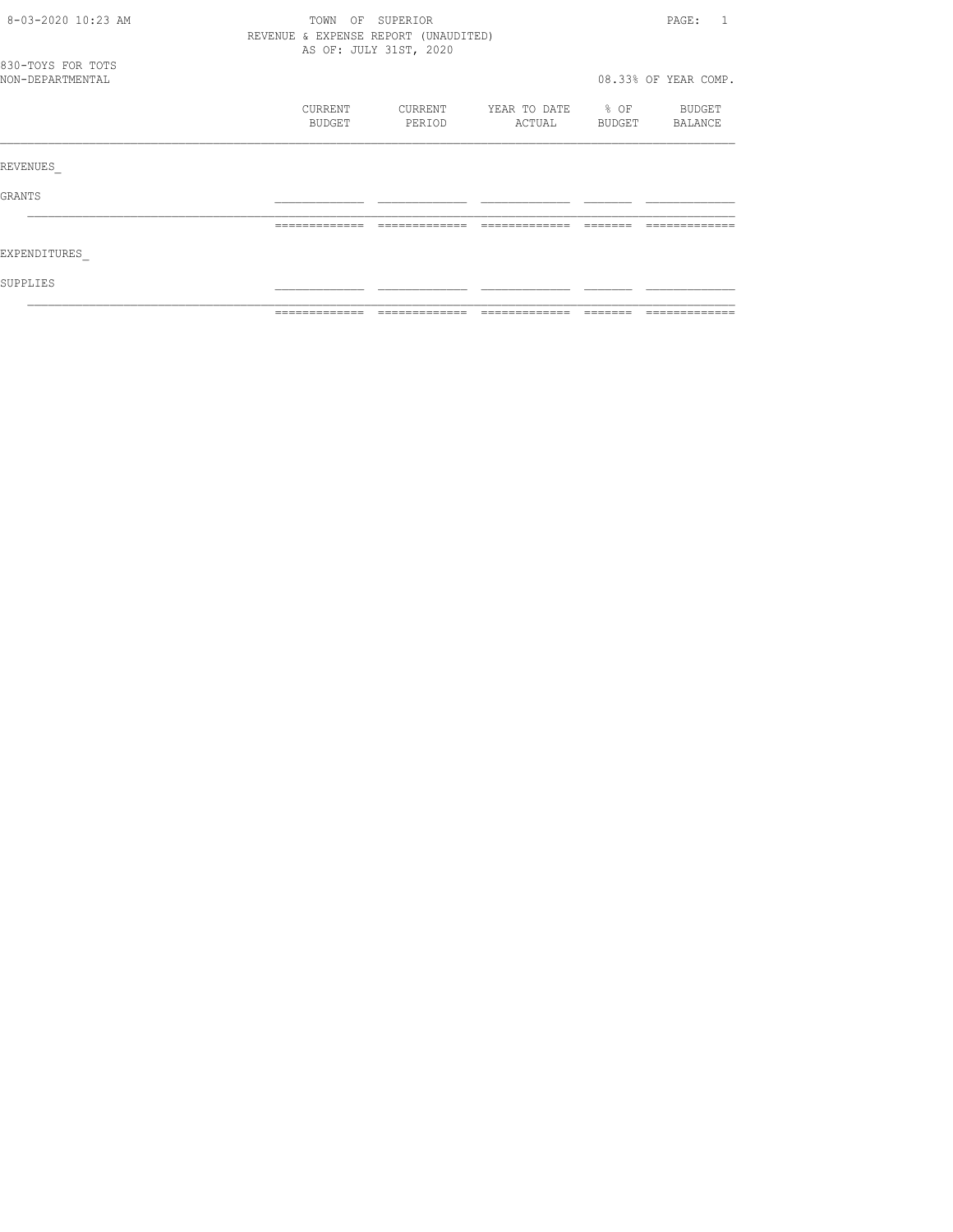|                    | CURRENT<br><b>BUDGET</b>             | CURRENT<br>PERTOD      | YEAR TO DATE<br>ACTUAL | % OF<br><b>BUDGET</b> | BUDGET<br>BALANCE    |
|--------------------|--------------------------------------|------------------------|------------------------|-----------------------|----------------------|
| 830-TOYS FOR TOTS  |                                      |                        |                        |                       | 08.33% OF YEAR COMP. |
|                    | REVENUE & EXPENSE REPORT (UNAUDITED) | AS OF: JULY 31ST, 2020 |                        |                       |                      |
| 8-03-2020 10:23 AM | OF<br>TOWN                           | SUPERTOR               |                        |                       | PAGE:                |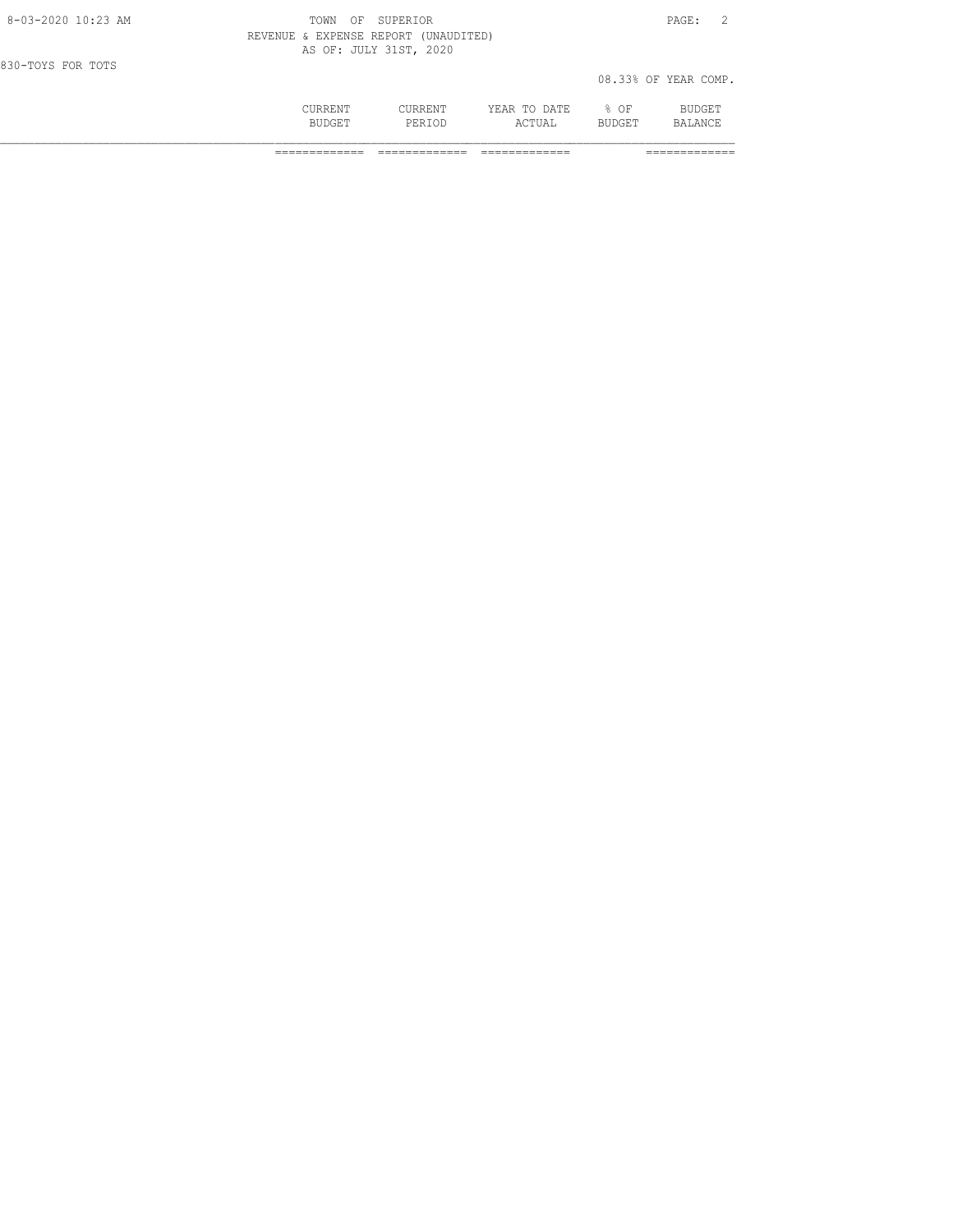|                                              | ____________      |                                                                |                        |                |                          |
|----------------------------------------------|-------------------|----------------------------------------------------------------|------------------------|----------------|--------------------------|
| NON-OPERATING                                |                   |                                                                |                        |                |                          |
| SUPPLIES                                     |                   |                                                                |                        |                |                          |
| EXPENDITURES                                 |                   |                                                                |                        |                |                          |
|                                              |                   |                                                                |                        |                |                          |
|                                              | CURRENT<br>BUDGET | CURRENT<br>PERIOD                                              | YEAR TO DATE<br>ACTUAL | % OF<br>BUDGET | <b>BUDGET</b><br>BALANCE |
| 840-GENERAL FIXED ASSETS<br>NON-DEPARTMENTAL |                   |                                                                |                        |                | 08.33% OF YEAR COMP.     |
|                                              |                   | REVENUE & EXPENSE REPORT (UNAUDITED)<br>AS OF: JULY 31ST, 2020 |                        |                |                          |
| 8-03-2020 10:23 AM                           | TOWN              | OF<br>SUPERIOR                                                 |                        |                | PAGE:                    |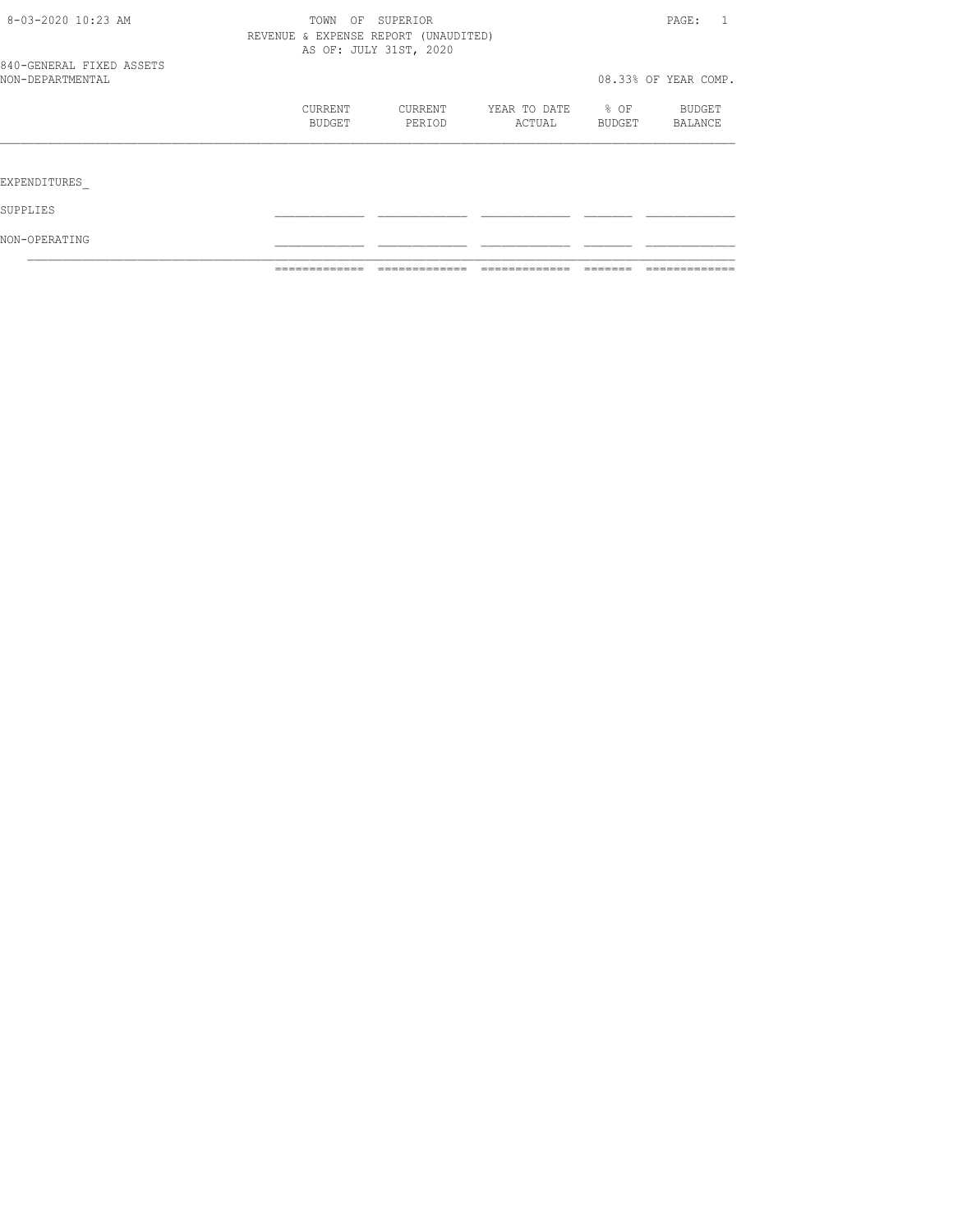|                          | CURRENT<br><b>BUDGET</b>             | <b>CURRENT</b><br>PERTOD | YEAR TO DATE<br>ACTUAL | % OF<br><b>BUDGET</b> | BUDGET<br>BALANCE    |
|--------------------------|--------------------------------------|--------------------------|------------------------|-----------------------|----------------------|
| 840-GENERAL FIXED ASSETS |                                      |                          |                        |                       | 08.33% OF YEAR COMP. |
|                          | REVENUE & EXPENSE REPORT (UNAUDITED) | AS OF: JULY 31ST, 2020   |                        |                       |                      |
| 8-03-2020 10:23 AM       | TOWN<br>OF.                          | SUPERTOR                 |                        |                       | PAGE:                |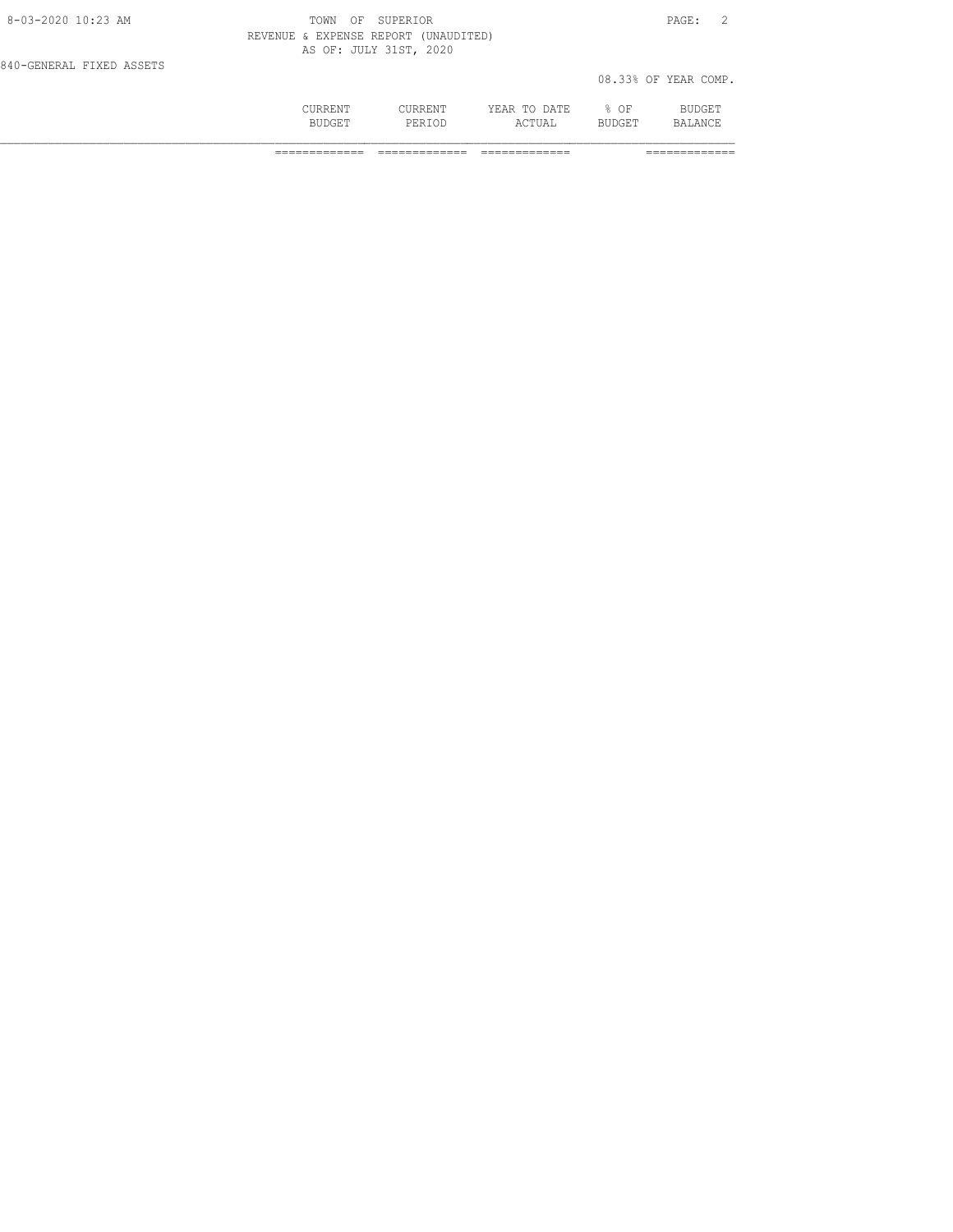| $8 - 03 - 2020$ 10:23 AM                 | OF<br>TOWN                                                     | PAGE:             |                        |                  |                      |  |  |
|------------------------------------------|----------------------------------------------------------------|-------------------|------------------------|------------------|----------------------|--|--|
|                                          | REVENUE & EXPENSE REPORT (UNAUDITED)<br>AS OF: JULY 31ST, 2020 |                   |                        |                  |                      |  |  |
|                                          |                                                                |                   |                        |                  |                      |  |  |
| 850-GENERAL L/T DEBT<br>NON-DEPARTMENTAL |                                                                |                   |                        |                  | 08.33% OF YEAR COMP. |  |  |
|                                          | <b>CURRENT</b><br>BUDGET                                       | CURRENT<br>PERIOD | YEAR TO DATE<br>ACTUAL | $8$ OF<br>BUDGET | BUDGET<br>BALANCE    |  |  |
| EXPENDITURES                             |                                                                |                   |                        |                  |                      |  |  |

SUPPLIES \_\_\_\_\_\_\_\_\_\_\_\_\_ \_\_\_\_\_\_\_\_\_\_\_\_\_ \_\_\_\_\_\_\_\_\_\_\_\_\_ \_\_\_\_\_\_\_ \_\_\_\_\_\_\_\_\_\_\_\_\_

============= ============= ============= ======= =============